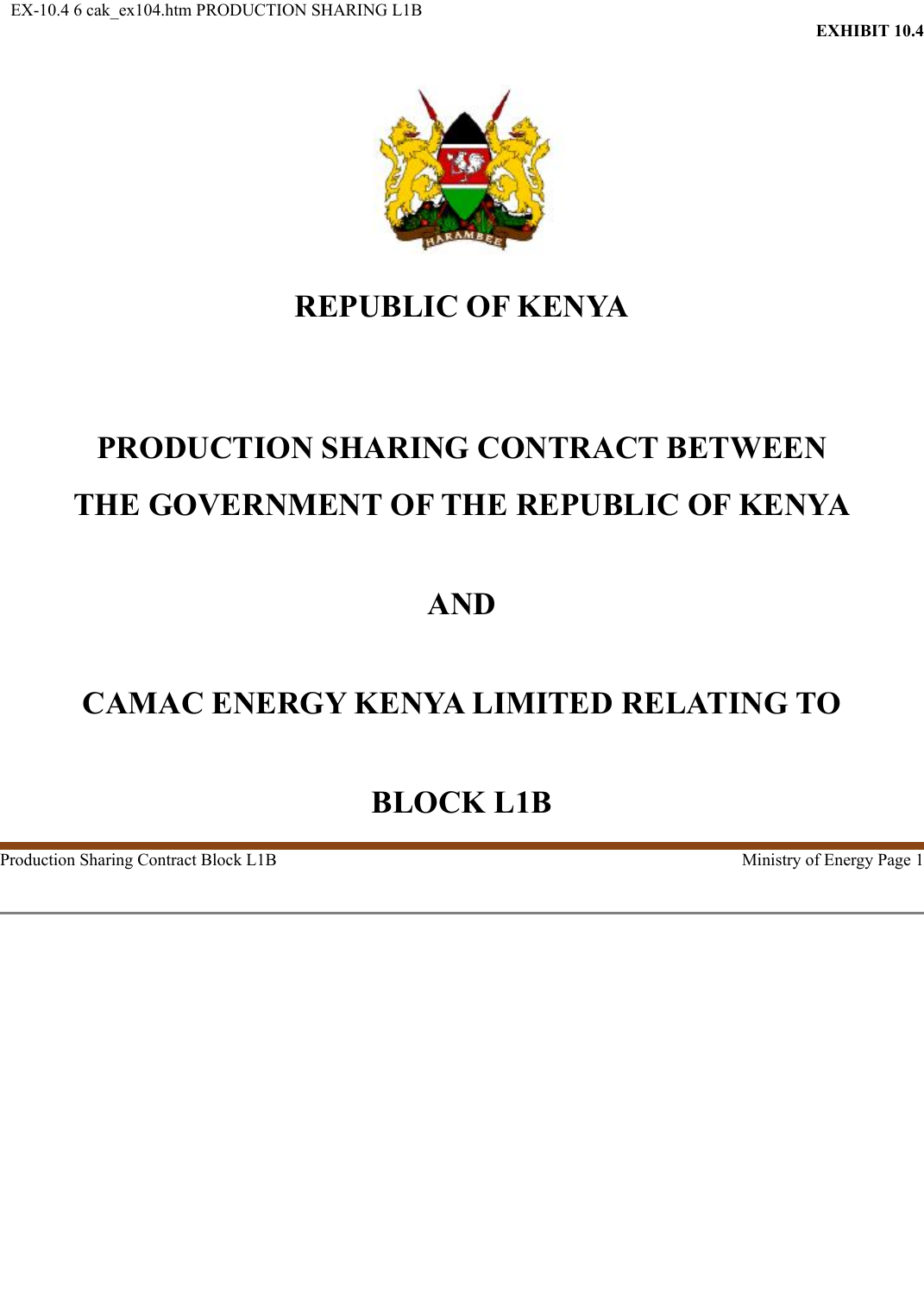# **TABLE OF CONTENTS**

| <b>PART I</b><br><b>SCOPE AND INTERPRETATION</b>                  | 7              |
|-------------------------------------------------------------------|----------------|
| 1A SCOPE                                                          | $\overline{7}$ |
| The Contractor shall -                                            | 7              |
| <b>1B INTERPRETATION</b>                                          | 7              |
| PART II TERM, EXPLORATION OBLIGATIONS AND TERMINATION             | 13             |
| 2. TERM                                                           | 13             |
| <b>3. SURRENDER</b>                                               | 14             |
| 4. MINIMUM EXPLORATION WORK AND EXPENDITURE OBLIGATIONS           | 15             |
| 5. SIGNATURE BONUS AND SURFACE FEES                               | 17             |
| <b>6. TERMINATION AND WITHDRAWAL</b>                              | 18             |
| PART III RIGHTS AND OBLIGATIONS OF THE CONTRACTOR                 | 19             |
| 7. RIGHTS OF THE CONTRACTOR                                       | 19             |
| 8. GENERAL STANDARDS OF CONDUCT                                   | 20             |
| 9. JOINT LIABILITY AND INDEMNITY                                  | 21             |
| <b>10. WELLS AND SURVEYS</b>                                      | 21             |
| <b>11. OFFSHORE OPERATIONS</b>                                    | 23             |
| 12. FIXTURES AND INSTALLATIONS AND TITLE TO ASSETS                | 23             |
| 13. LOCAL EMPLOYMENT, TRAINING AND COMMUNITY DEVELOPMENT PROJECT  | 24             |
| <b>14. DATA AND SAMPLES</b>                                       | 25             |
| <b>15. REPORTS</b>                                                | 26             |
| PART IV RIGHTS AND OBLIGATIONS OF THE GOVERNMENT AND THE MINISTER | 27             |
|                                                                   |                |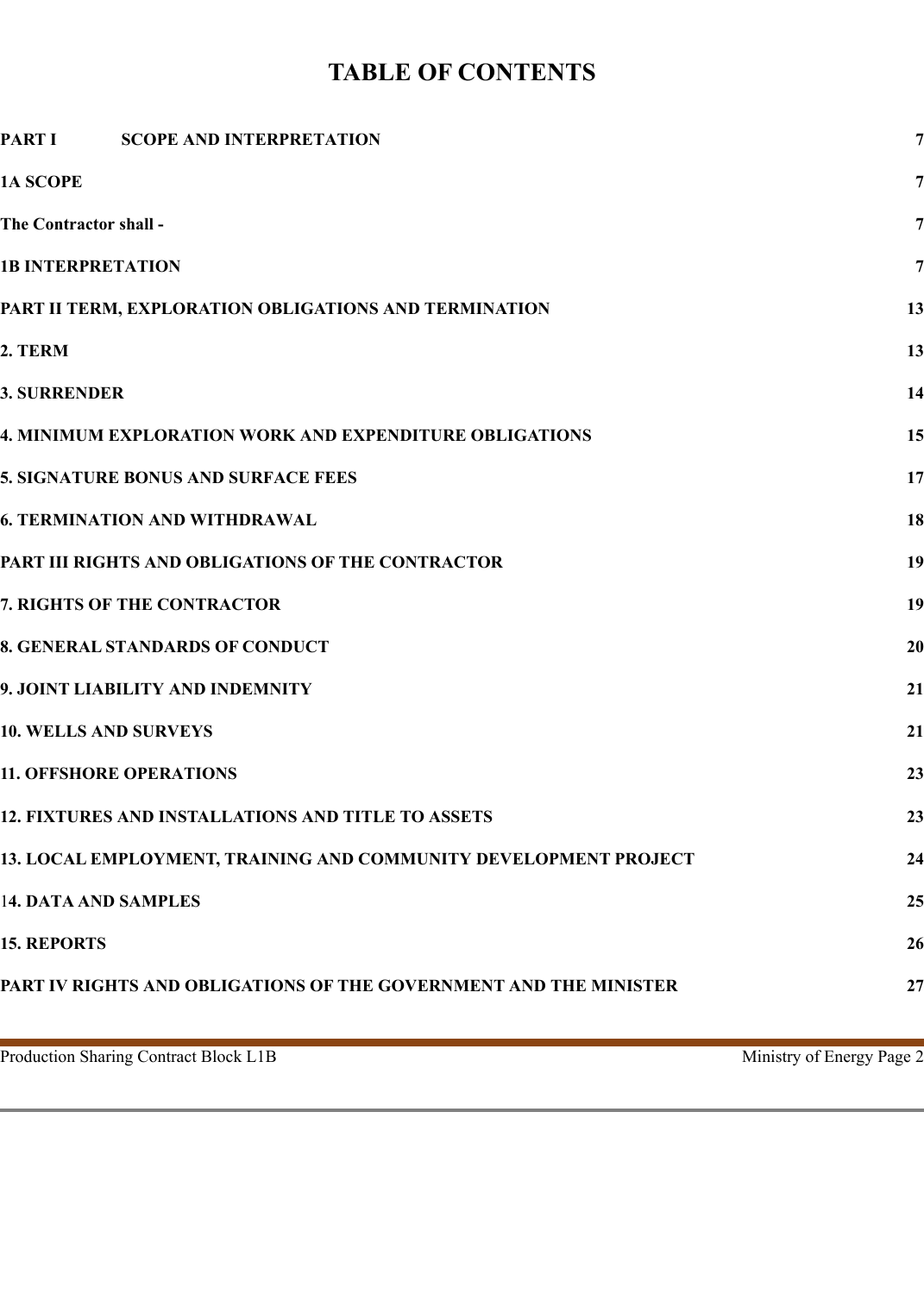| <b>16. RIGHTS OF THE GOVERNMENT</b>                                       | 27 |
|---------------------------------------------------------------------------|----|
| <b>17. OBLIGATIONS OF THE GOVERNMENT</b>                                  | 27 |
| PART V WORK PROGRAMME, DEVELOPMENT AND PRODUCTION                         | 28 |
| <b>18. EXPLORATION WORK PROGRAMME</b>                                     | 28 |
| 19. DISCOVERY AND EVALUATION WORK PROGRAMME                               | 29 |
| 20. DEVELOPMENT PLAN AND DEVELOPMENT WORK PROGRAMME                       | 30 |
| <b>21. UNITISATION</b>                                                    | 31 |
| 22. MARGINAL AND NON-COMMERCIAL DISCOVERIES                               | 32 |
| <b>23. NATURAL GAS</b>                                                    | 32 |
| 24. PRODUCTION LEVELS AND ANNUAL PRODUCTION PROGRAMME                     | 33 |
| <b>25. MEASUREMENT OF PETROLEUM</b>                                       | 33 |
| 26. VALUATION OF CRUDE OIL AND NATURAL GAS                                | 34 |
| COST RECOVERY, PRODUCTION SHARING, MARKETING AND PARTICIPATION<br>PART VI | 35 |
| 27. COST RECOVERY, PRODUCTION SHARING, WINDFALL AND INCOME TAX            | 35 |
| <b>28. GOVERNMENT PARTICIPATION</b>                                       | 39 |
| <b>29. DOMESTIC CONSUMPTION</b>                                           | 40 |
| PART VII BOOKS, ACCOUNTS, AUDITS, IMPORTS, EXPORTS AND FOREIGN EXCHANGE   | 42 |
| <b>30. BOOKS, ACCOUNTS AND AUDITS</b>                                     | 42 |
| 31. PREFERENCE TO KENYAN GOODS AND SERVICES                               | 42 |
| <b>32. EXPORTS AND IMPORTS</b>                                            | 43 |
| 33. EXCHANGE AND CURRENCY CONTROLS                                        | 45 |
| PART VIII GENERAL                                                         | 46 |
| <b>34. PAYMENTS</b>                                                       | 46 |
| <b>35. ASSIGNMENT</b>                                                     | 46 |
|                                                                           |    |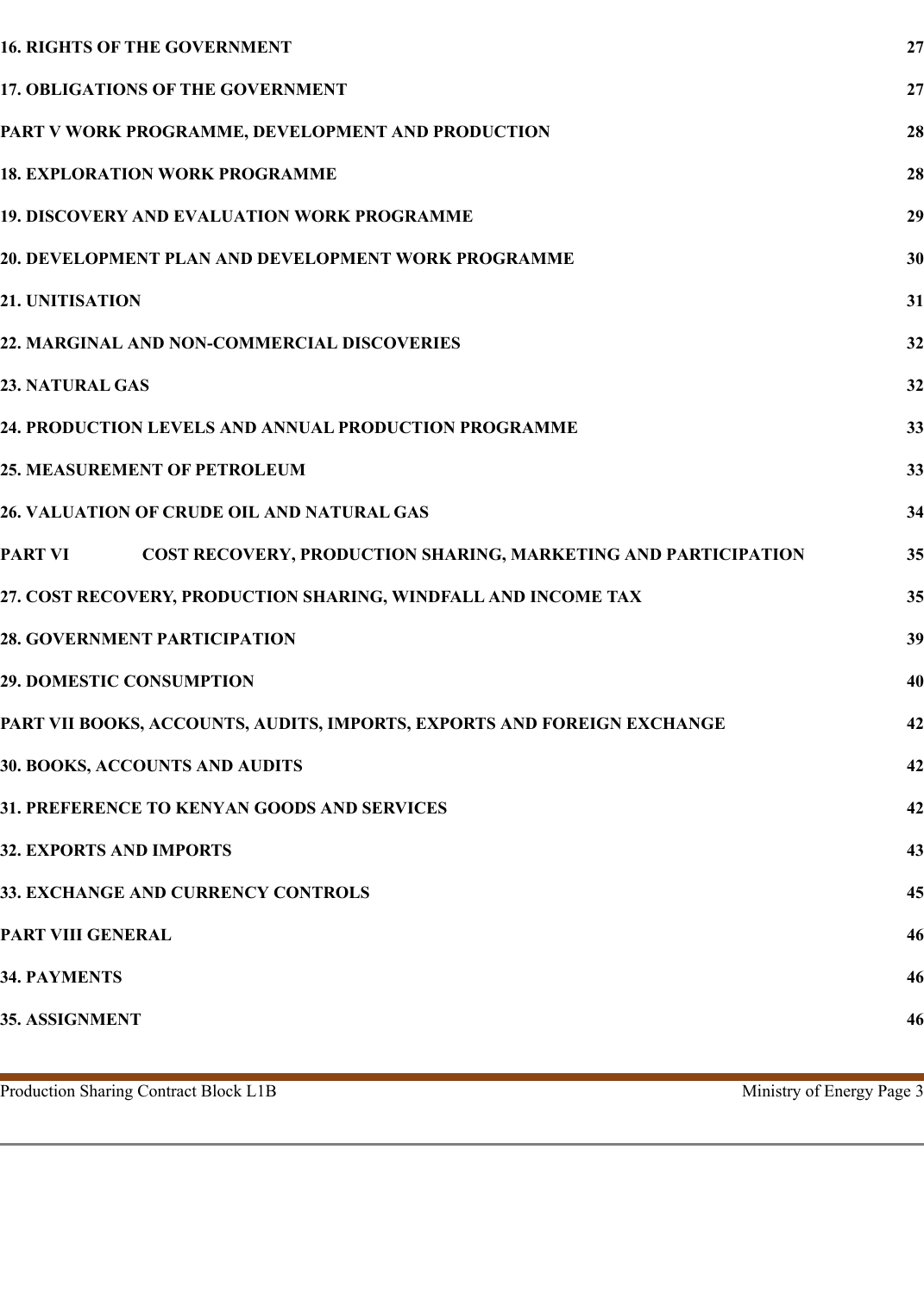| 36. MANAGER, ATTORNEY AND JOINT OPERATION AGREEMENT | 47 |
|-----------------------------------------------------|----|
| <b>37. CONFIDENTIALITY</b>                          | 47 |
| <b>38. FORCE MAJEURE</b>                            | 48 |
| <b>39. WAIVER</b>                                   | 48 |
| <b>40. GOVERNING LAW</b>                            | 49 |
| <b>41. ARBITRATION</b>                              | 49 |
| 42. ABANDONMENT AND DECOMMISSIONING OPERATIONS      | 50 |
| <b>43. NOTICES</b>                                  | 54 |
| <b>44. HEADING AND AMENDMENTS</b>                   | 55 |
| <b>APPENDIX "A"</b>                                 | 57 |
| THE CONTRACT AREA - BLOCK L1B                       | 57 |
| <b>APPENDIX "B"</b>                                 | 58 |
| <b>ACCOUNTING PROCEDURE</b>                         | 58 |
| <b>APPENDIX "C"</b>                                 | 70 |
| PARTICIPATION AGREEMENT                             | 70 |
|                                                     |    |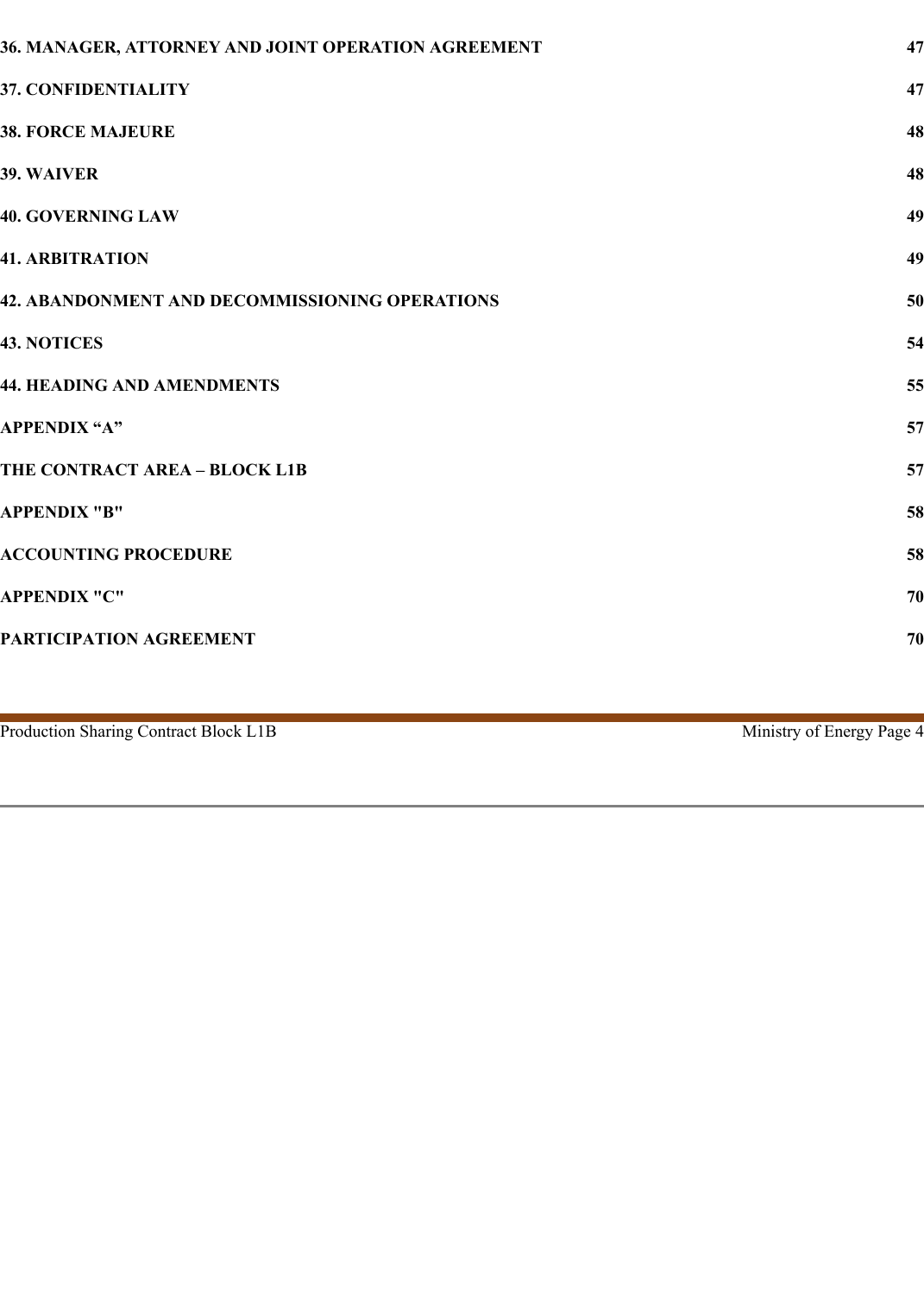# **Block Map of Kenya: Arrow Showing Location of Block L1B**

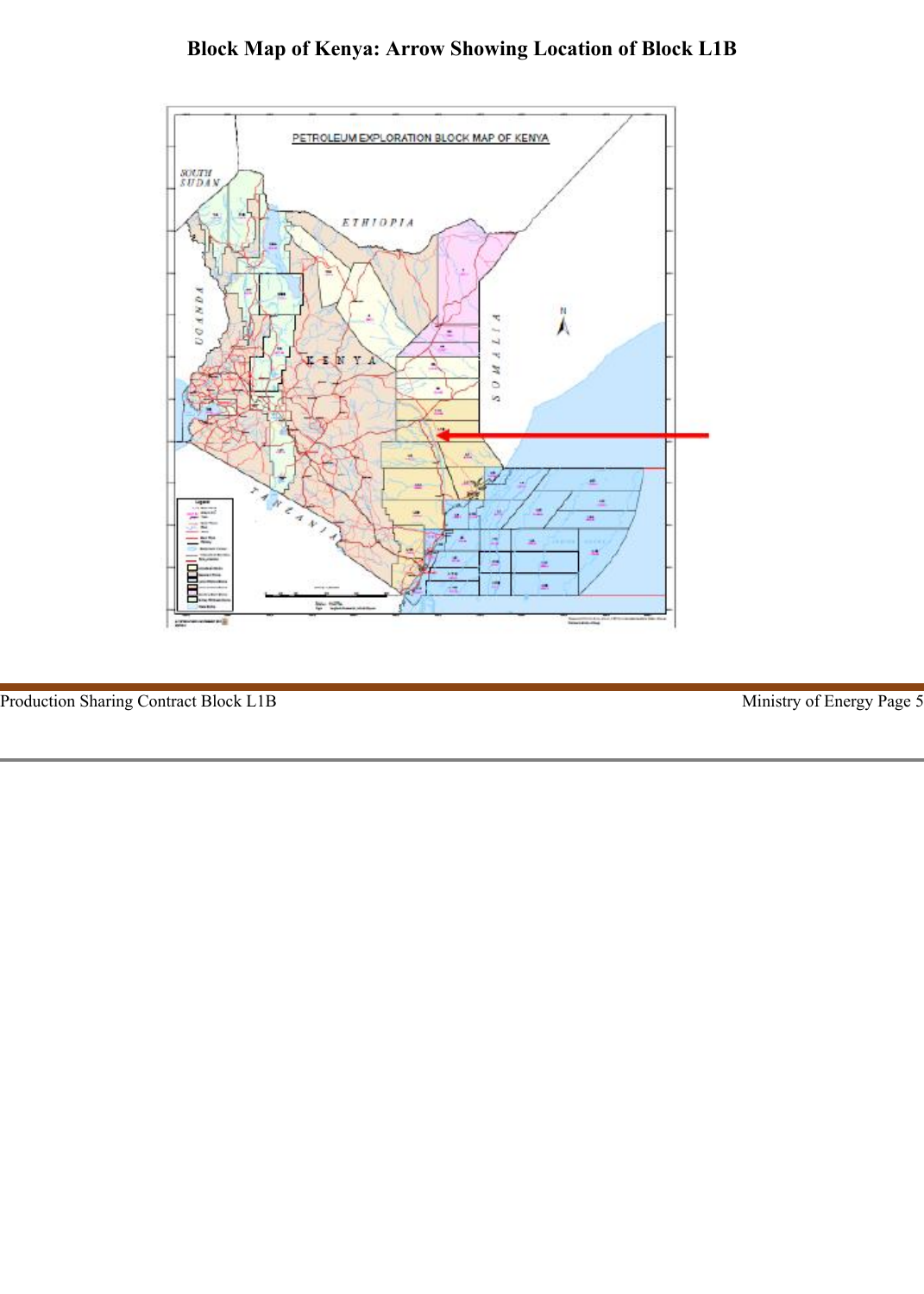#### **PRODUCTION SHARING CONTRACT**

### **BETWEEN**

# **THE GOVERNMENT OF THE REPUBLIC OF KENYA**

#### **AND**

#### **CAMAC ENERGY KENYA LIMITED**

This contract is made and entered into on the 10th day of May, 2012 between the **Government of the Republic of Kenya** (herein after referred to as the "Government") represented for the purpose of this Contract by the Minister for the time being responsible for energy (hereinafter referred to as the "Minister"); and CAMAC Energy Kenya Limited a company incorporated in accordance with the Laws of Kenya (hereinafter referred to as "The Contractor").

**The Government** and the **Contractor** herein are referred to either individually as **"Party"** or collectively as "Parties".

WITNESSETH:

WHEREAS the title to all Petroleum resources existing in their natural conditions in Kenya is vested in the Government; and

WHEREAS the Government wishes to promote and encourage the exploration and the development of Petroleum resources in and throughout the Contract Area, as defined herein; and

WHEREAS the Contractor desires to join and assist the Government in accelerating the exploration and development of the potential Petroleum resources within the Contract Area; and

WHEREAS the Contractor has the financial ability, technical competence and professional skills necessary to carry out the Petroleum Operations hereinafter described; and

NOW THEREFORE in consideration of the undertaking and covenants herein contained, the Parties hereby agree as follows: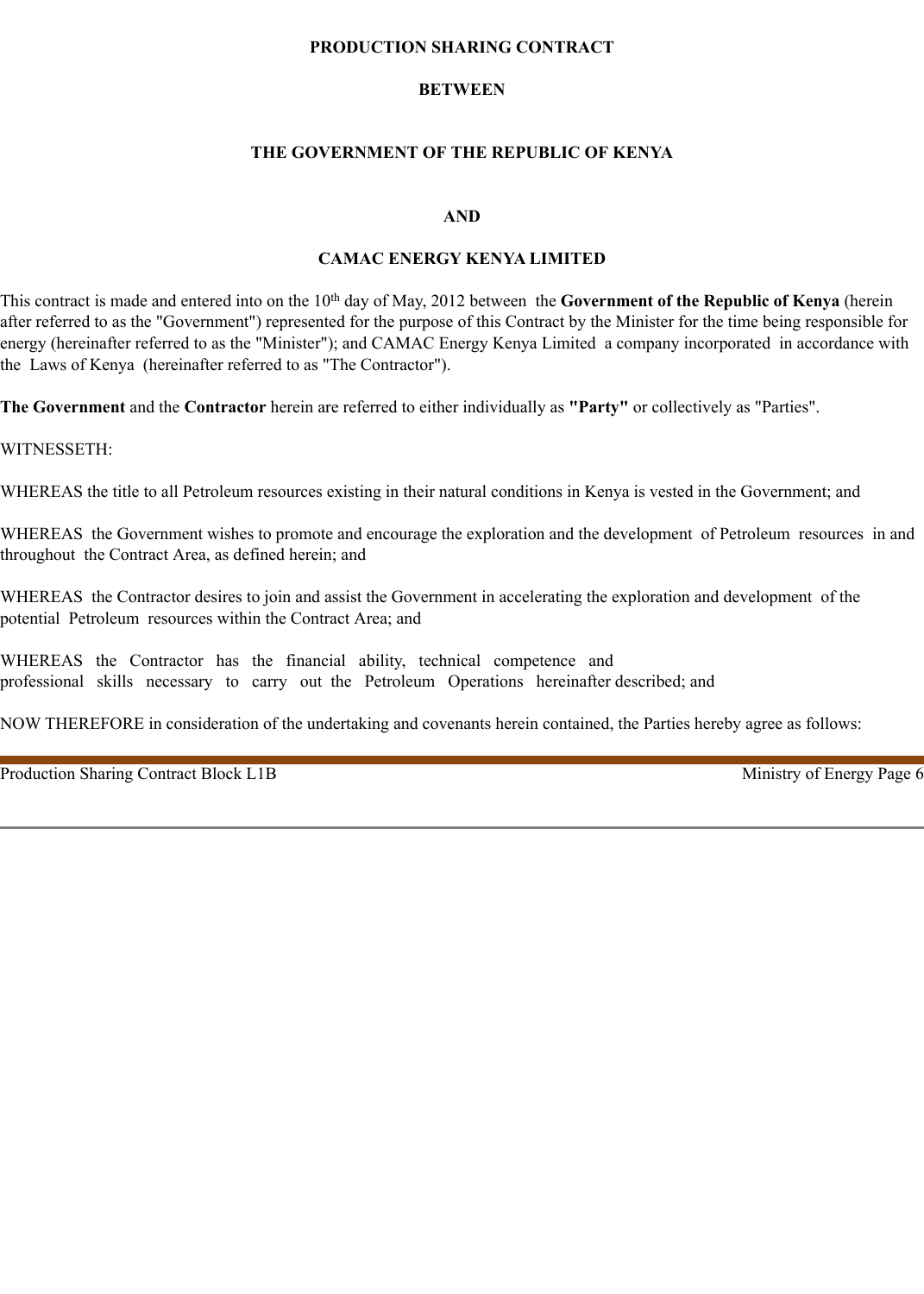#### **PART I SCOPE AND INTERPRETATION**

#### **1A SCOPE**

This Contract is a production-sharing contract, in accordance with the provisions herein contained and is within the meaning of the term "petroleum agreement" under section 2 of the Act, and is an enforceable contract between the Government and the Contractor.

The Contractor shall -

(a) Be responsible to the Government for the execution of the Petroleum Operations contemplated hereunder in accordance with the provisions of this Contract and is hereby appointed and constituted the exclusive legal Contractor to conduct Petroleum Operations in the Contract Area for the term hereof;

(b) Provide all capital, machinery, equipment, technology and personnel necessary for the conduct of Petroleum Operations;

(c) Bear the risk of Petroleum Costs required in carrying out Petroleum Operations and shall therefore have an economic interest in the development of the Petroleum deposits in the Contract Area. Such costs shall be included in Petroleum Costs recoverable as provided in clause 27 hereof.

During the term of this Contract, the total production achieved in the conduct of the Petroleum Operations shall be divided between the parties hereto in accordance with the provisions of clause 27 hereof.

# **1B INTERPRETATION**

In this Contract, words in the singular include the plural and vice versa, and except where the context otherwise requires:

"Accounting Procedure" means the accounting procedures and requirements set out in Appendix "B" attached hereto and made an integral part hereof;

"The Act" means the Petroleum (Exploration and Production) Act (Cap 308) laws of

Kenya, 1986, enacted by the Parliament of the Republic of Kenya;

 "Additional Exploration Period" means the First Additional Exploration Period and/or Second Additional Exploration Period;

"Affiliate" means a Person directly or indirectly controlling or controlled by or under direct or indirect common control with another Person and "Control" means the ownership of at least fifty percent (50%) of voting rights in that Person;

"Appointee" means a body corporate wholly owned or Controlled by the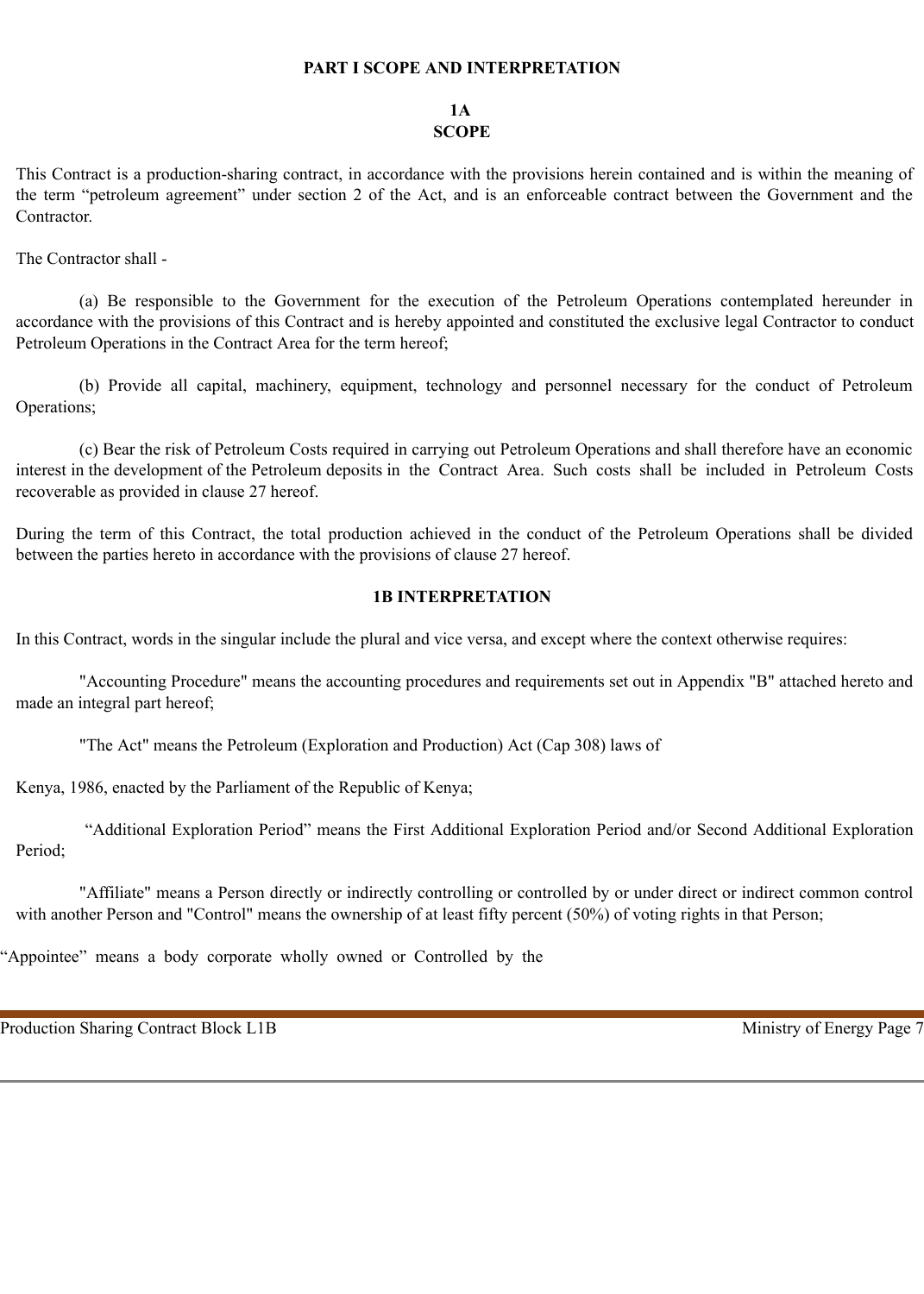Government of the Republic of Kenya and appointed for the purposes of this Contract;

"Barrel" means a quantity consisting of 158.987 litres at standard atmospheric pressure of 1.01325 bars and temperature of fifteen degrees centigrade (15 C);

"Barrel of Oil Equivalent" means that 6000 standard cubic feet of Natural Gas at standard temperature (15oC) and pressure (1.01325 bars) is equivalent to one Barrel of Crude Oil for the purposes of volumetric calculations under this Contract;

"Blocks" means area covered by separate production sharing contracts between the

Government and the Contractor;

"Calendar Quarter" or "Quarter" means a period of three (3) consecutive months commencing with the first day of January, April, July and October;

"Calendar Year" means a period of twelve (12) consecutive months commencing with the first day of January in any year and ending the last day of December in that year, according to Gregorian calendar;

"Change in Control" means any direct or indirect change in Control of a Party (whether through merger, sale of shares or other equity interests, or otherwise) through a single transaction or series of related transactions, from one (1) or more transferors to one (1) or more transferees;

"Commercial Discovery" means a tested and delineated accumulation of Petroleum in an Exploratory Well which has been duly evaluated in accordance with the provisions of clause 19, and whose reserves are certified by a competent 3rd party, appointed by the Contractor, as being capable of Commercial Production according to good international financial and petroleum industry practice, after the consideration of all pertinent technical and economic data;

"Commercial Production" means the quantity of Petroleum produced on a regular basis from a Commercial Discovery, not used in Petroleum Operations, but saved and sold at a value exceeding the combined exploring, finding, appraising, developing, producing, transporting and marketing costs of that production;

"Constitution" means the Constitution of the Republic of Kenya;

"Contract" means this agreement upon execution;

"Contract Area" means Block L1B the geographic area covered by this Contract, and described in Appendix "A" and any part thereof not previously surrendered;

"Contract Year" means twelve (12) consecutive calendar months from the Effective Date or from the anniversary thereof;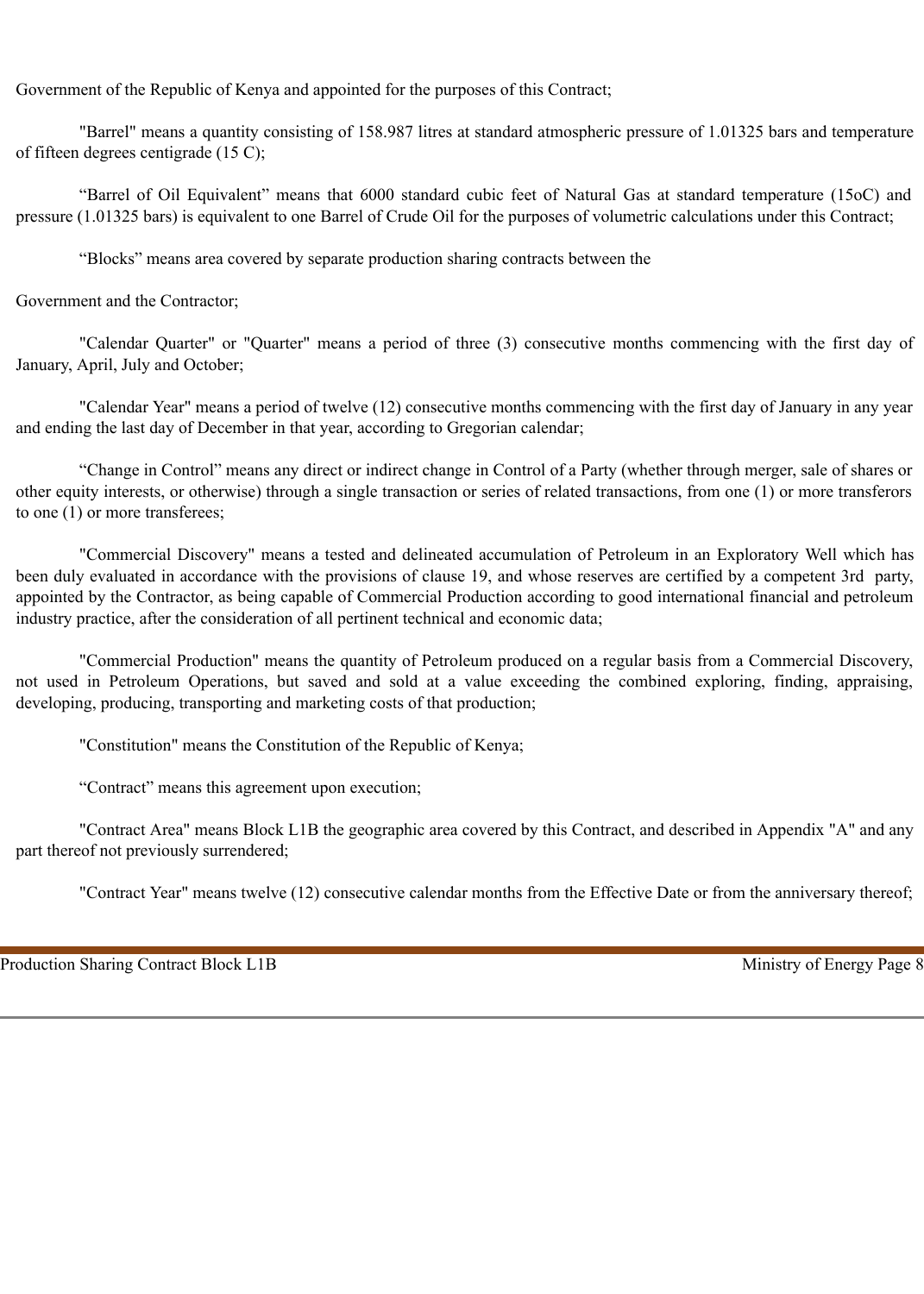"Contractor" means the Entities and their respective successors or any assignee or assignees of any paying Participating Interest, provided that the assignment of any such paying Participating Interest is accomplished pursuant to the provisions of clauses 6(4) or

35 hereof, and such term will include the Government, or its Appointee, in those certain Development Areas in which the Government exercises its right to acquire a fully paying Participating Interest in accordance with Clause 28(2);

"Cost Oil" shall have the meaning set out in sub-clause  $27(1)$ ;

"Crude Oil" means all hydrocarbons regardless of gravity that are produced at the wellhead in liquid state at atmospheric pressure, asphalt ozokerites and the liquid hydrocarbons known as distillates or Natural Gas Liquids obtained from Natural Gas by condensation or extraction;

"Customs Duties" means duties, levies and other taxes on imports, which are

payable as a result of the importation of the item or items under consideration;

"Decommissioning Plan" means the plan for the decommissioning, abandonment, recovery and removal, or if applicable redeployment, of wells, flow lines, pipelines, facilities, infrastructure and assets related to Petroleum Operations;

"Delivery Point" means the inlet flange point F.O.B. Kenya export pipeline or loading facility at which Natural Gas or Crude Oil reaches the metering station of a pipeline or the inlet flange of the lifting tank ship's intake pipe, or such other point that may be agreed by the Parties;

"Development Area" means the area delimited in a Development Plan adopted under Clause 20 hereof;

"Development Period" means the period for the development of a Commercial Discovery, which begins on the date of the designation of a Development Area in accordance with the provisions of Clause 20 hereof and continues for the term set out in clause  $2(6)$ ;

"Development Plan" means the programme for drilling, testing and completing all wells meant for production or pressure maintenance, installation of a gathering system between wells, and installation and commissioning of any processing and transportation facilities necessary to deliver production to the Point of Sale, all of which are contained in a plan for development that is prepared and adopted under Clause 20 hereof;

"Discount Rate" means the sum of one (1) and the decimal equivalent of the percentage increase in the United States Consumer Price Index, as reported for the first time in the monthly publication "International Finance Statistics" of the International Monetary Fund, between the month of the Effective Date and the month when such costs were incurred;

"Discovery" means the Discovery of Petroleum;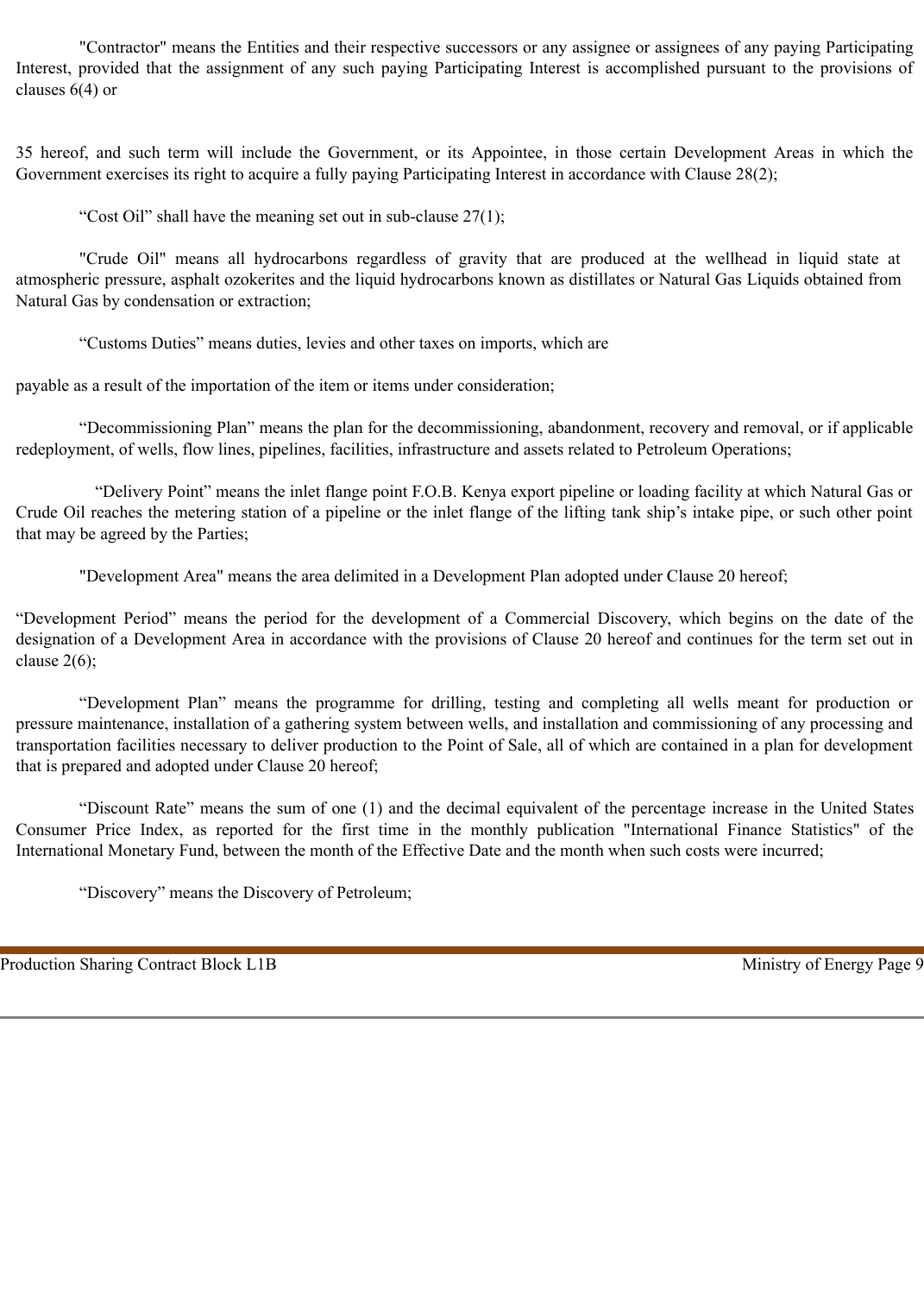"Economic Limit" means that point in the life of field where expected Revenue to Contractor from Petroleum Operations is insufficient to cover the operating costs to continue Petroleum Operations in accordance with the requirements of the Contract. In this context "Revenue" means the expected revenues derived from the conveyance and sale of Petroleum at the Delivery Point together with any firm tariff income earned by the field facilities, if any;

"Effective Date" means the date falling ninety days after this Contract is executed by the Government and the Contractor;

"Evaluation" means the logical cataloguing, interpretation and assessment of economic and or technical data and information in order to understand the implications and impact of such data and information on technical and business decisions with respect to Petroleum Operations and shall be inclusive of logging, coring and testing an Exploratory Well, but exclusive of drilling, reaming, sidetracking or similar activities;

"Execution Date" means the date this Contract is signed by the Government and the Contractor;

"Expert Determination" means the process whereby a technical dispute is resolved by the appointment of an internationally recognized technical expert who shall be appointed by mutual agreement of the Government and the Contractor, or, failing mutual agreement within thirty (30) days, by the International Chamber of Commerce for the purpose of making a determination related to disputes on technical matters or technical differences under sub-clause 26(1)(b), which determination shall be made within twenty (20) days of the appointment and shall be final and binding upon the Government and the Contractor

"Exploration Period" means the Initial Exploration Period and the Additional Exploration Period (as extended), as the case may be, during which Exploration Operations are undertaken by the Contractor;

"Exploration Operations" include geological, geophysical and Geochemical surveys and analyses, aerial mapping, investigations of subsurface geology, stratigraphic tests, drilling Exploratory Wells and work necessarily connected therewith;

"Exploratory Well" means a well drilled or to be drilled (as the case may be) in search of Petroleum to test a geological feature, which has not been determined to contain producible Petroleum sufficient for Commercial Production;

"First Additional Exploration Period" means the additional period of two (2) Contract Years after the Initial Exploration Period pursuant to sub-clause 2(3), as may be extended under this Contract;

"Fiscal Year" means a period of twelve (12) consecutive months corresponding to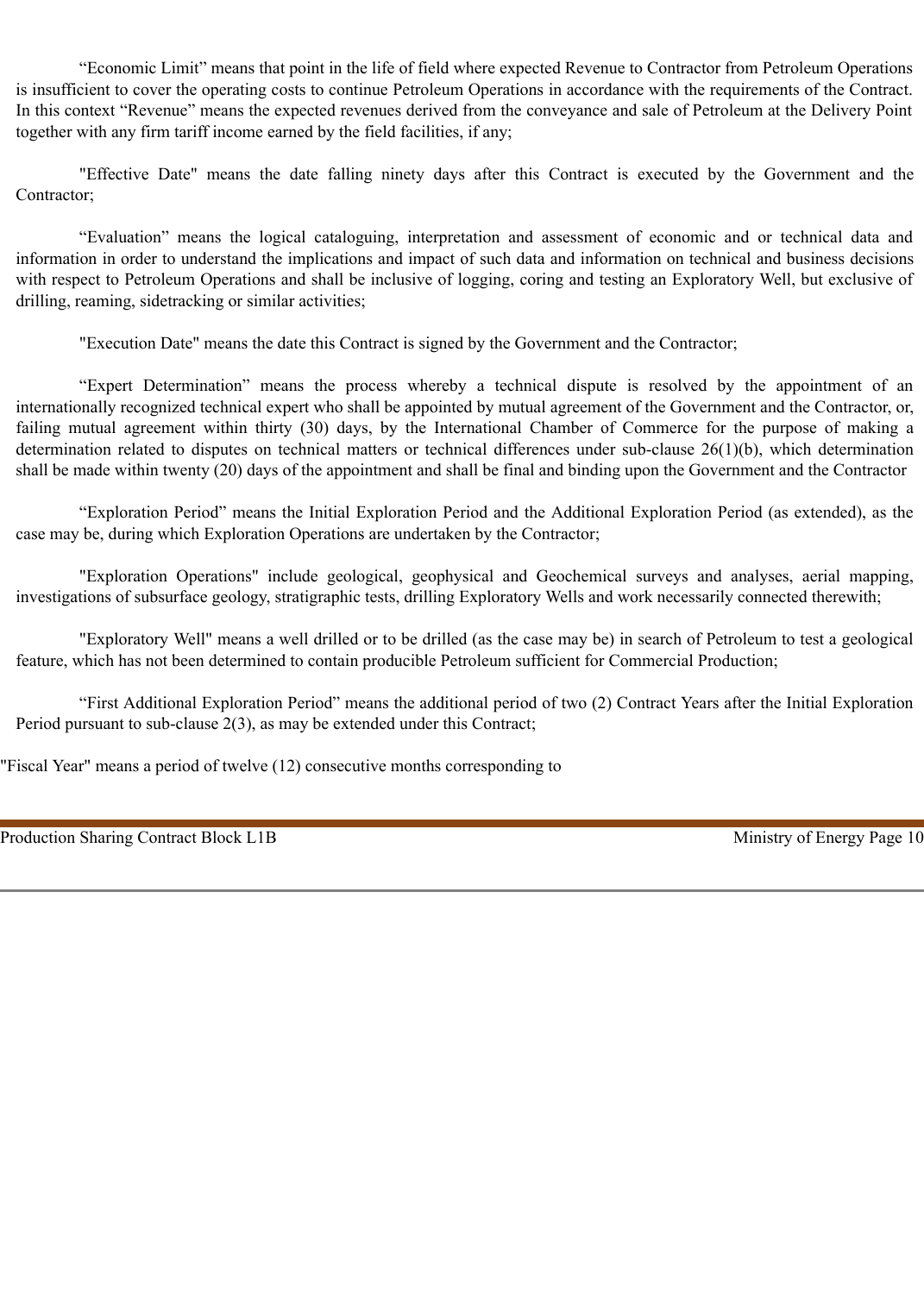the year of income as defined in the Income Tax Act of Kenya;

"Government" means the Government of the Republic of Kenya;

"Income Tax Act" means the Income Tax Act of Kenya, as from time to time amended;

"Initial Exploration Period" means the period of two (2) Contract Years commencing on the Effective Date of the Contract, as defined in sub-clause 2(1);

"Joint Account" shall have the meaning set out in subpart 1.1.1 of the Accounting

Procedure;

"Joint Operating Agreement" (JOA) means the operating and participating agreement between the Parties constituting the Contractor that governs their operational activities, obligations and responsibilities under this Contract,

"LIBOR" means London Inter-Bank Offered Rate of interest on six (6) months United States dollars deposit quoted at 11 a.m. by the National Westminster Bank Plc, or any other bank agreed by the parties on the first banking day of each month for which interest is due;

"Lower Thermal Heat Rate" means the Btu content of a fuel by international

Standards used for comparison of thermal value of a hydrocarbon;

"Market Evaluation Report" means a report for a potentially commercial Natural Gas Discovery by the Contractor including but not limited to identifying potential markets for the Natural Gas, expected volumes for such markets, infrastructure potentially required to access such markets and expectations of price for the Natural Gas supplied to such markets;

"Maximum Efficient Rate" means the rate at which the maximum ultimate economic petroleum recovery is obtained from a commercial field without excessive rate of decline in reservoir pressure and consistent with good international petroleum industry practice;

Minimum Expenditure" means the minimum expenditure obligations of the

Contractor during each of the Exploration Periods as specified in Clause 4 herein;

"Minister" means the Minister for the time being responsible for energy or his designated representative;

"Ministry" means the Ministry for the time being responsible for energy or its designated representative;

"Natural Gas" means hydrocarbons that are in a gaseous phase at atmospheric conditions of temperature and pressure, including wet mineral gas, dry mineral gas, casing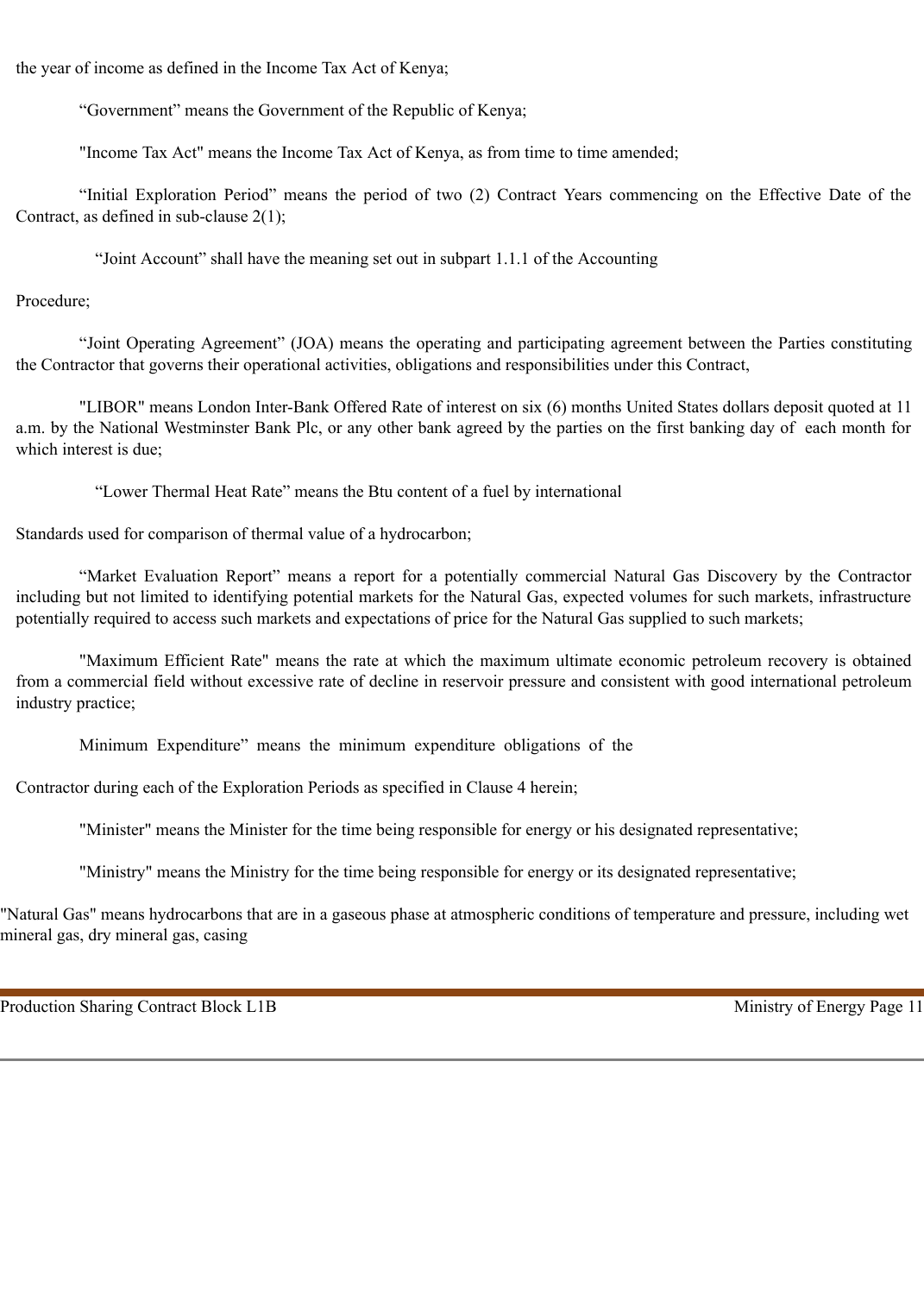head gas and residue gas remaining after the extraction or separation of liquid hydrocarbons from wet gas, and non-hydrocarbon gas produced in association with liquid or gaseous hydrocarbons

 "Natural Gas Liquids" or "NGLs" means liquefiable hydrocarbons obtained from Natural Gas by condensation or extraction, including, but not limited to, ethane, propane, butane, pentanes and heavies;

 "Normal Cubic Meter" means the volume of gas that occupies a cubic meter when this gas is at a temperature of 15 degrees Celsius and a pressure of 1013.25 millibar;

"Offshore" shall mean any area which lies below the elevation of the lowest tide

level of the shoreline in question for the 10 years preceding this Contract;

 "Participation Agreement" means that model agreement as set out in Appendix C between the Government and Contractor that sets guidelines with respect to the relationship between the Government and Contractor in connection with their respective activities, obligations and responsibilities and which shall only come into force after negotiation of a mutually acceptable form and on signature by the Parties upon the election of the Government to acquire, hold and execute a fully paing working Participating Interest in one (1) or more Development Areas in accordance with Clause 28 of this Contract;

"Participation Interest or Participating Interest" shall mean, as the context requires, the fully paying Participating Interest, expressed as a percentage, and held by the Entities in and to this Contract and the Contract Area, and will include the Government, or its Appointee, in those certain Development Areas in which the Government exercises its right to acquire such a fully paying Participating Interest in accordance with Clause 28.

"Person" means any legal Contractor, corporeal or otherwise; "Petroleum" means Crude Oil and Natural Gas.

"Petroleum Costs" means those expenditures made and obligations incurred by the Contractor in carrying out Petroleum Operations hereunder, determined in accordance with this Contract and the Accounting Procedure attached hereto in Appendix "B" and made a part hereof;

"Petroleum Operations" means all or any of the operations, authorised under this Contract, related to the exploration for, finding, appraisal, development, extraction, production, decommissioning, separation and treatment, storage, transportation, and sale or disposal of, Petroleum up to the point of export or the agreed Delivery Point in Kenya or the point of entry into a refinery and includes Natural Gas processing, liquefaction and compressed Natural Gas operations but does not include petroleum refining operations;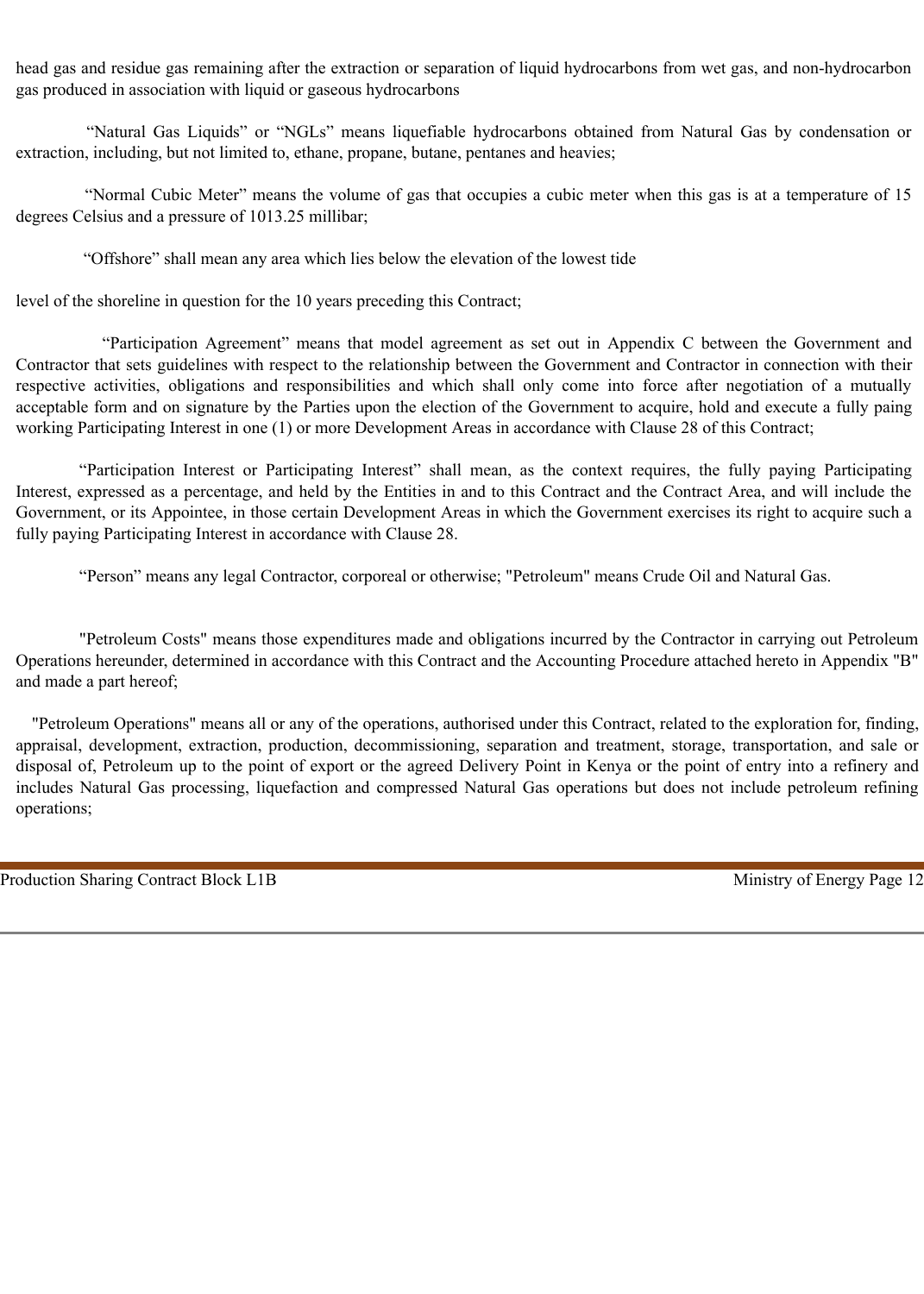"Point of Sale" means Delivery Point unless otherwise specified; "Profit Oil" shall have the meaning set out in sub-clause 27(3);

"Regulations" mean the Petroleum (Exploration and Production) Regulations;

"Second Additional Exploration Period" means the second period of two (2) contract years after the First Additional Exploration Period pursuant to sub-clause 2(4), as may be extended under this Contract;

"Second Tier Amount" shall have the meaning set out in sub-clause 27(3); "Semester" means a period of six (6) consecutive months commencing with the first

day of January or the first day of July of a

Calendar Year;

"Stub Year" shall mean that portion of the first Contract Year between the Effective

Date and the last day of the Calendar Year then in progress;

"Threshold Price" shall have the meaning set out in sub-clause  $27(3)(e)$ .

# **PART II TERM, EXPLORATION OBLIGATIONS AND TERMINATION**

# **2. TERM**

(1) The Contractor is authorized to conduct Exploration Operations in the Contract Area during an **Initial Exploration Period of Two (2) Contract Years** from the Effective Date.

# (2) The Contractor shall begin **Exploration Operations within three (3) months** of the

# **Effective Date**.

- (3) Upon written application by the Contractor made not later than one (1) month prior to the expiry of the Initial Exploration Period, the Minister shall, if the Contractor has fulfilled his work and expenditure obligations under this Contract, grant a First Additional Exploration Period of two (2) Contract Years.
- (4) Upon written application by the Contractor made not later than one (1) month prior to the expiry of the First Additional Exploration Period, the Minister shall, if the Contractor has fulfilled all its work obligations under this Contract, grant a Second Additional Exploration Period of two (2) Contract Years.
- (5) In order to enable the Contractor to complete the drilling and testing of an Exploratory Well actually being drilled or tested at the end of the any Additional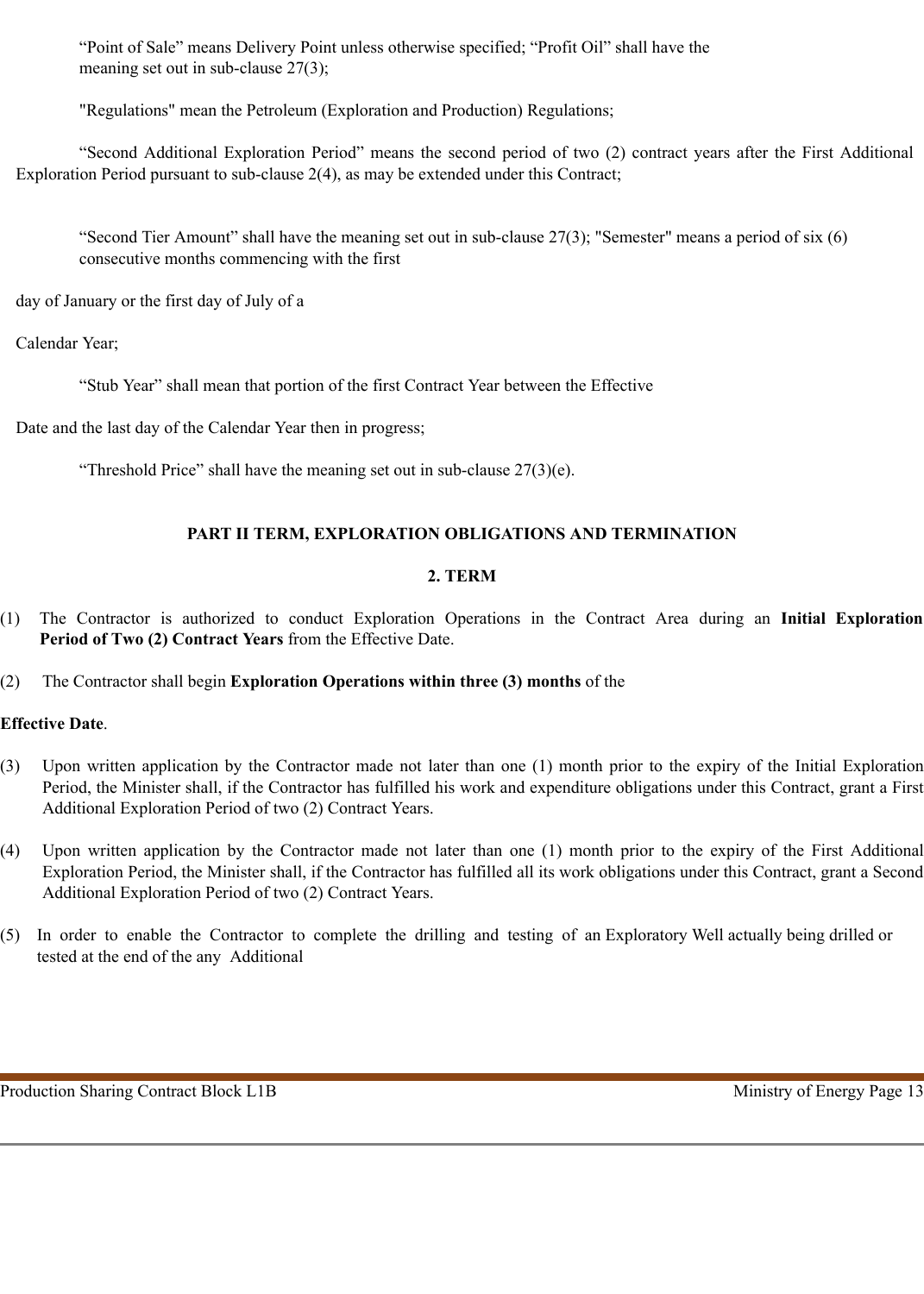Exploration Period, the Minister shall, on written application by the Contractor made not later than three (3) months before the expiry of such Additional Exploration Period, unless another period of notice is agreed by the Parties, extend the period in which the work is to be expeditiously completed, which in any event shall not extend such period by more than four (4) months.

(6) This Contract shall expire automatically at the end of the Initial Exploration Period or at the end of any Additional Exploration Period as extended in accordance with this Contract, except as to any Development Area. If the Contractor reports, pursuant to sub-clause 19(6) hereof, that a Commercial Discovery has been made before the expiry of the Initial Exploration Period stipulated in sub-clause 2(1) hereof or any Additional Exploration Period thereof, this Contract shall not expire in respect to the relevant Development Area, but shall continue as to such Development Area for Crude Oil for a Development Period term of **Twenty Five 25 years** from the date the Development Plan for that Development Area is adopted under sub-clause

20(3) hereof, provided that the Development Period for a Natural Gas Development Area shall continue for a term of twenty five (35) from the date the Development Plan for such Natural Gas Development Area is adopted under sub-clause 20(3) hereof.

#### **3. SURRENDER**

(1) The Contractor shall surrender:

(a) **Twenty Five (25 %) Percent** of the original contract area at or before the end of the Initial Exploration Period;

(b) **Twenty Five (25%) Percent** of the remaining contract area at or before the end of the First Additional Exploration Period.

- (2) When calculating surrender under sub-clause 3(1), a Development Area shall be excluded from the original Contract Area.
- (3) Notwithstanding the terms of surrender set forth under sub-clause 3(1) herein the Contractor may surrender an additional part of the Contract Area and such a voluntary surrender shall be credited against the next surrender obligation of the Contractor under sub-clause 3(1).
- (4) The shape and size of an area surrendered shall be approved by the Minister, which approval shall not be unreasonably withheld.
- (5) The Contractor shall give one (1) year's written notice of surrender in respect of a Commercial Discovery, which is producing or has produced Petroleum and one (1) month written notice of surrender in respect of any other part of the Contract Area. In case of a surrender of the entire Contract Area this Contract shall terminate.
- (6) No surrender shall reduce shall reduce the minimum amount of exploration work and expenditure fixed in clause 4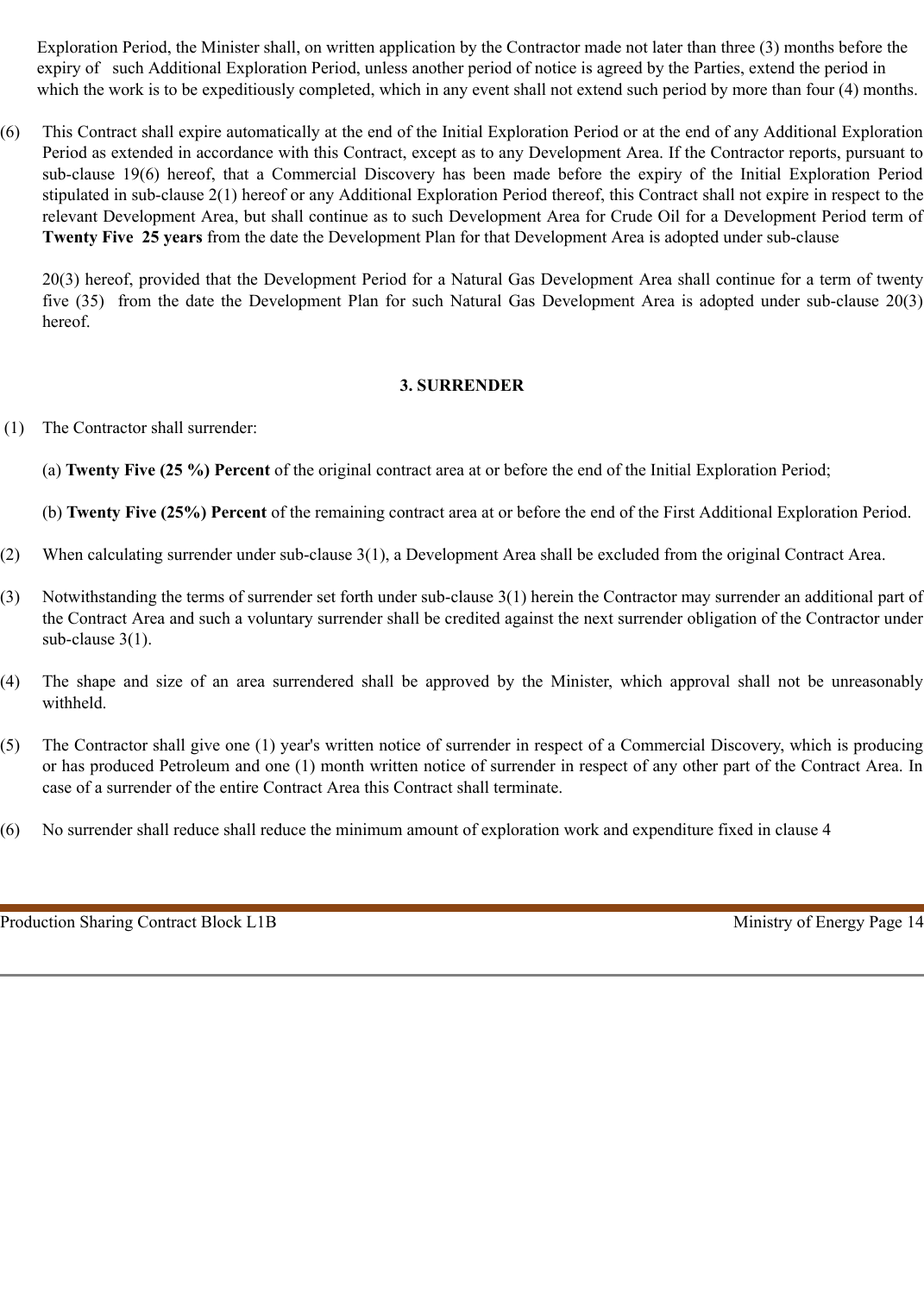#### **4. MINIMUM EXPLORATION WORK AND EXPENDITURE OBLIGATIONS**

(1) The Contractor shall have the obligation to fulfil the following minimum work and expenditure obligations –

# **(a) During the Initial Exploration Period of Two (2) Contract Years –**

- **1.1** Minimum Work and Expenditure Obligations
- **(i)** Acquire Gravity and Magnetic data and interpret 1000km2 at a minimum expenditure of **USD250,000.00**
- **(ii)** Acquire, process and interpret 500line kilometres of 2D seismic data a minimum expenditure of **US\$5,000,000.00**

# **TOTAL MINIMUM EXPENDITURE DURING THE INITIAL EXPLORATION PERIOD USD5,250,000.00**

# **(b) During the First Additional Exploration Period of Two (2) Contract Years:**

#### **Minimum Work and Expenditure Obligations**

- **(i)** Acquire, process and interpret high density 300 km2 3D seismic data at a minimum expenditure of a minimum expenditure of **USD12,000,000.00**
- **(ii)** To drill one (1) exploratory well to a minimum of depth of 3,000m at a minimum expenditure **USD20,000,000.00**

# **TOTAL MINIMUM EXPENDITURE DURING FIRST ADDITIONAL EXPLORATION PERIOD US\$32,000,000.00**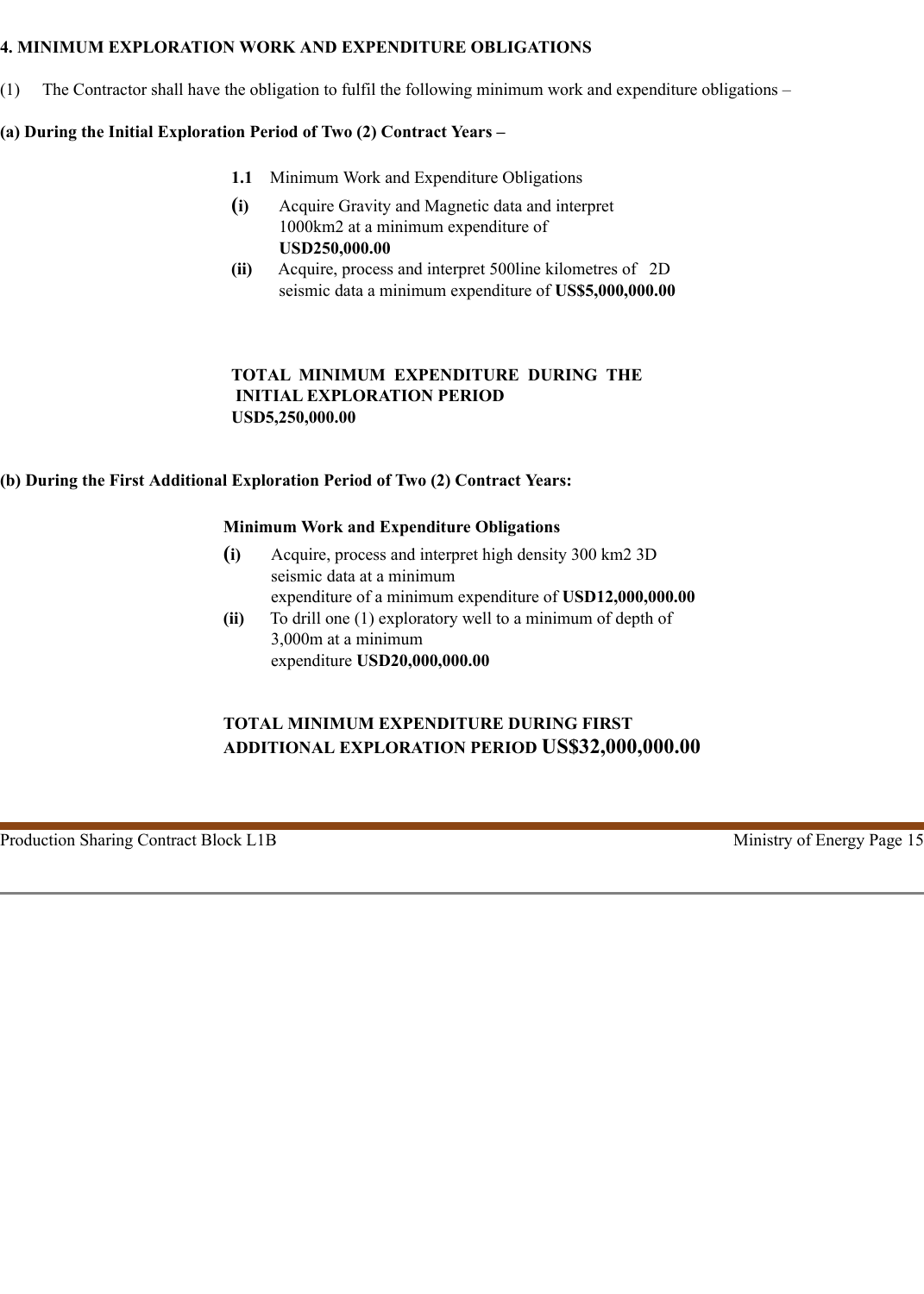# **(c) During the Second Additional Exploration Period of Two (2) Contract Years:**

# **Minimum Work and Expenditure Obligations**

**(i)** Acquire , process and interpret high density 150 km2 3D seismic data at a minimum expenditure of **USD6,000,000.00**

> **(ii)** To drill one (1) exploratory well to a minimum of depth of 3,000m at a minimum expenditure **USD20,000,000.00**

# **TOTAL MINIMUM EXPENDITURE DURING FIRST ADDITIONAL EXPLORATION PERIOD US\$26,000,000.00**

- (2) The fulfilment of all the minimum work obligations in respect of each Exploration Period as set forth in sub-clauses 4(1) (a), 4 (1) (b) and 4 (1) (c) shall relieve the Contractor of the corresponding expenditure obligation thereto.
- (3) If the drilling of an Exploratory Well is discontinued, prior to reaching the minimum depth herein specified, because that well has encountered the basement, an impenetrable substance or any condition which in accordance with the good international petroleum industry practice would make it unsafe or impractical to continue drilling, the minimum depth obligation in respect of that well shall be deemed to be fulfilled.
- (4) A well drilled to evaluate a Discovery under an Evaluation work programme pursuant to sub-clause 19(2) and 19(3) shall not be considered to an Exploratory Well for the purpose of fulfilling the required number of Exploratory Wells, unless the written consent of the Minister is obtained.
- (5) The minimum exploration expenditure set forth in sub-clause 4(1) is expressed in U.S. dollars of the year of the Effective Date. In any Contract Year of either the Initial Exploration Period or any Additional Exploration Period, for the purpose of comparison of the actual costs incurred and paid by the Contractor with the minimum exploration expenditure, the actual costs incurred and paid by the Contractor for seismic operations and the drilling of Exploratory Wells during that Contract Year shall be converted into constant U.S. dollars by dividing the costs by the Discount Rate.
- (6) If during either the Initial Exploration Period or the First Additional Exploration Period, the Contractor exceeds the minimum work obligation in accordance with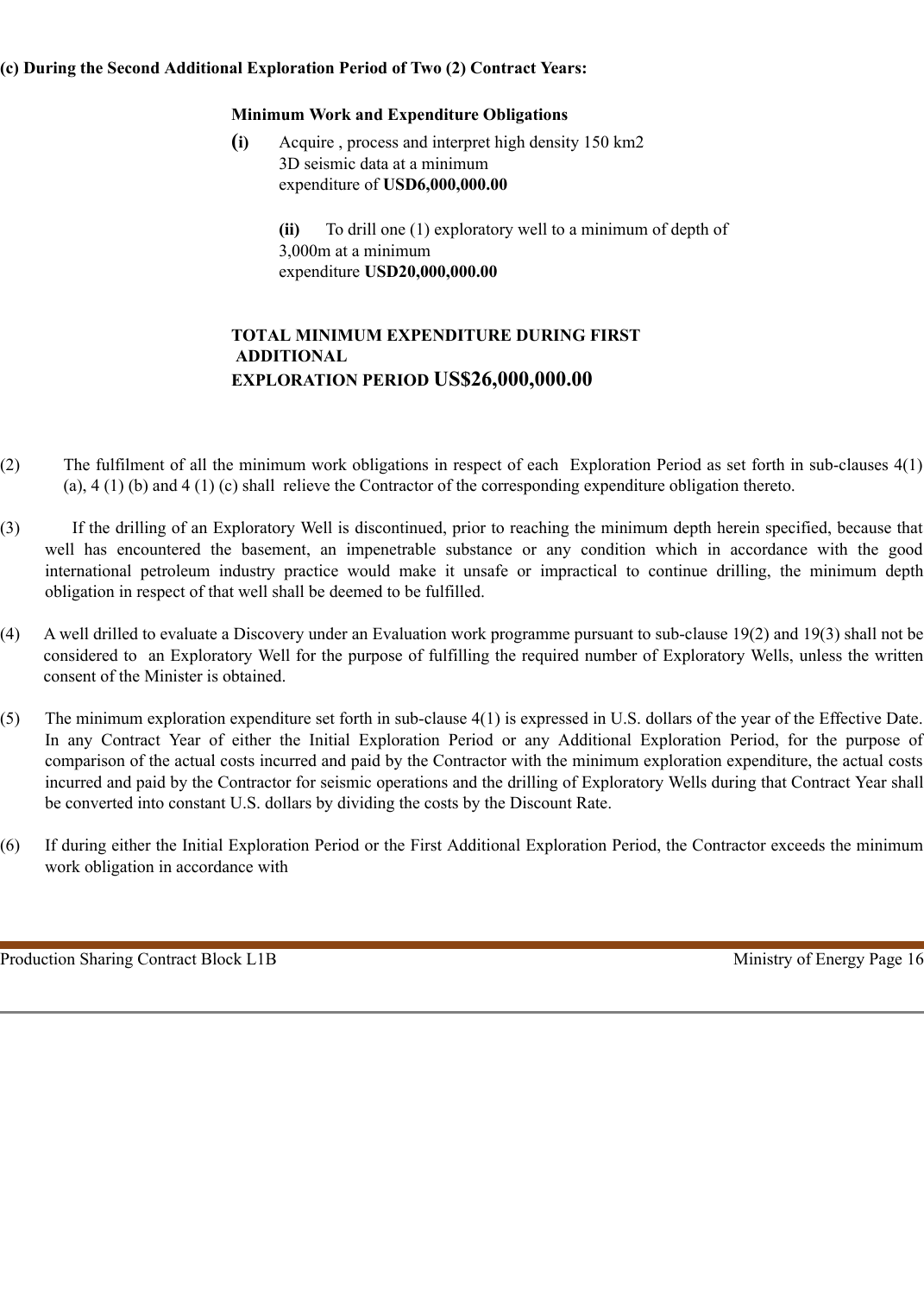sub-clause 4(4) exceeding the Minimum work obligations for such Exploration Period, then such excess may be credited toward the respective obligation of the next succeeding Additional Exploration Period or periods.

- (7) Upon entry into each exploration period, Contractor shall provide **50% Bank and 50% Parent Company Guarantee** guaranteeing its full minimum work and expenditure obligations for each exploration period guaranteeing the Contractor's minimum work and expenditure obligations under sub-clause 4(1) hereof.
- (8) If at the end of either the Initial Exploration Period or of the First/Second Additional Exploration Period or upon the date of termination of this Contract, whichever occurs first, the Contractor has not fulfilled all its minimum work obligations under sub-clause 4(1) hereof, the Contractor shall pay the Government the minimum monetary obligation in respect of all the work for the expiring period multiplied by the Discount Rate and calculated on the last month of that Exploration Period, and/or the shortfall, if any, between the amount expended, in accordance with sub-clause 4(4) and the minimum monetary obligation for the expiring Exploration Period, multiplied by the Discount Rate.

# **5. SIGNATURE BONUS AND SURFACE FEES**

- (1) The Contractor shall pay a Signature Bonus of **Three Hundred and Ten Thousand United States Dollars (USD310,000)** on or before the Execution Date of this contract by means of a direct bank transfer to an accepted Ministry bank account and in accordance with applicable law.
- (2) The Contractor shall pay, on or before the beginning of the relevant Contract Year to the Ministry, the following surface fees;

(i) **Five United States Dollars (USD5.00)** per square kilometre per annum during the Initial Exploration Period,

(ii) **Ten United States Dollars** (**USD10.00)** per square kilometre per annum during the First Additional Exploration Period,

(iii) **Fifteen United Dollars (USD15.00)** per square kilometre per annum during the Second Additional Exploration Period,

(iv) **One Hundred United States Dollars USD (USD100.00)** per square kilometre per annum during the Development and Production Periods

(3) The surface fees shall be calculated on the basis of the surface area of the Contract Area on the date those payments are due.

A fee payable under sub-clause 5(2) is not refundable and a late payment shall attract interest in accordance with sub-clause 34(2).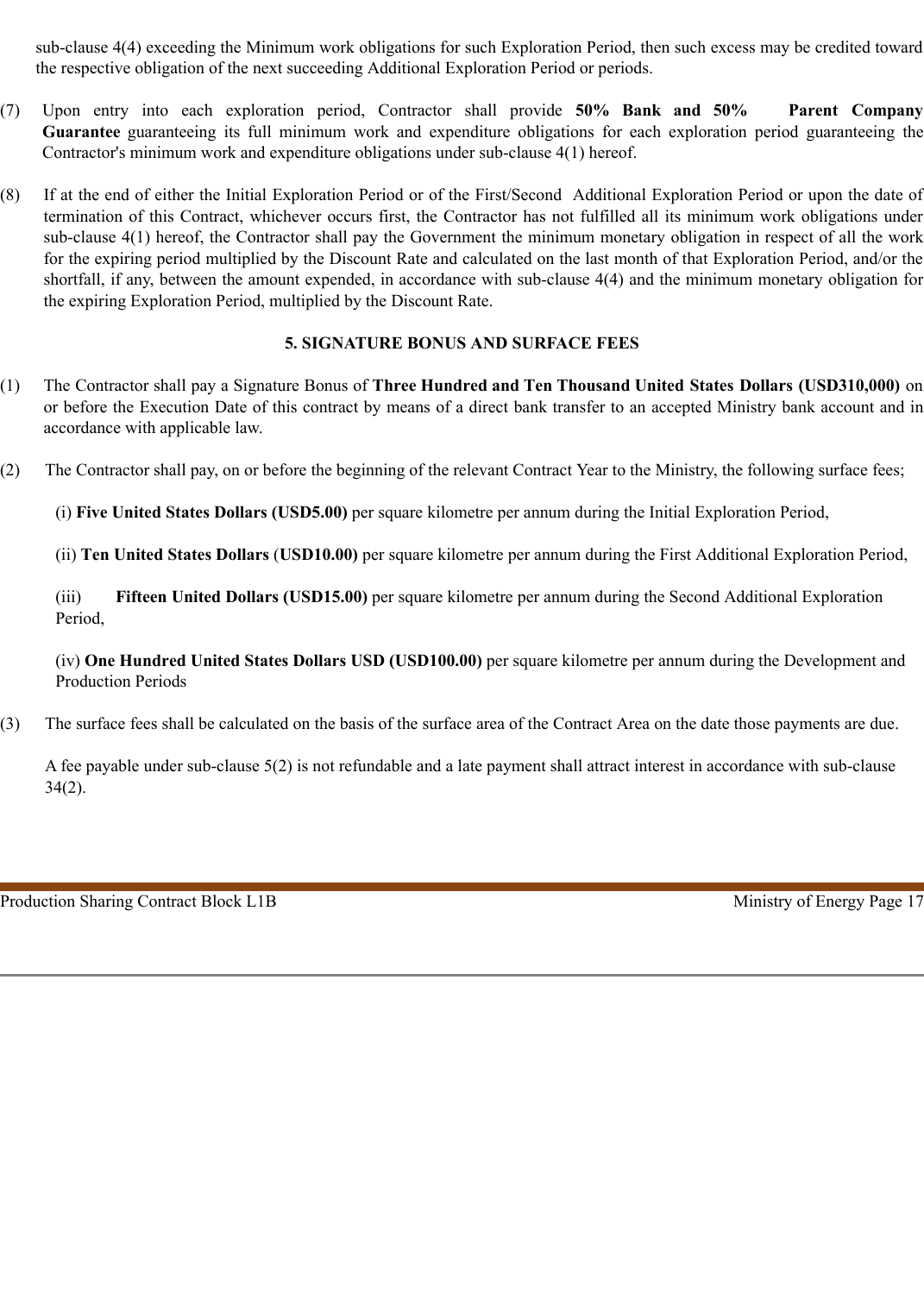#### **6. TERMINATION AND WITHDRAWAL**

(1) The Minister may terminate this Contract by giving the Contractor written notice, if the Contractor –

(a) Fails to make any payment to the Government or the Minister required under this Contract for a period exceeding sixty (60) days; or

(b) Is in material breach of any other obligation under this Contract; or

(c) becomes insolvent, makes a composition with its creditors, or goes into liquidation other than for reconstruction or amalgamation.

- (2) The period of notice in respect of sub-clause 6(1)(a) hereof shall be two (2) months, and in any other case three (3) months, but if the Contractor remedies the breach within the period of notice, the Minister shall withdraw the notice. Where the Minister reasonably believes the Contractor is using its best efforts to remedy the default, the Minister may extend the notice, accordingly.
- (3) When this Contract is terminated or expires in whole or in part, the Contractor shall conclude the Petroleum Operations in the area as to which this Contract has terminated or expired in an orderly manner minimising harm to the Government and third parties.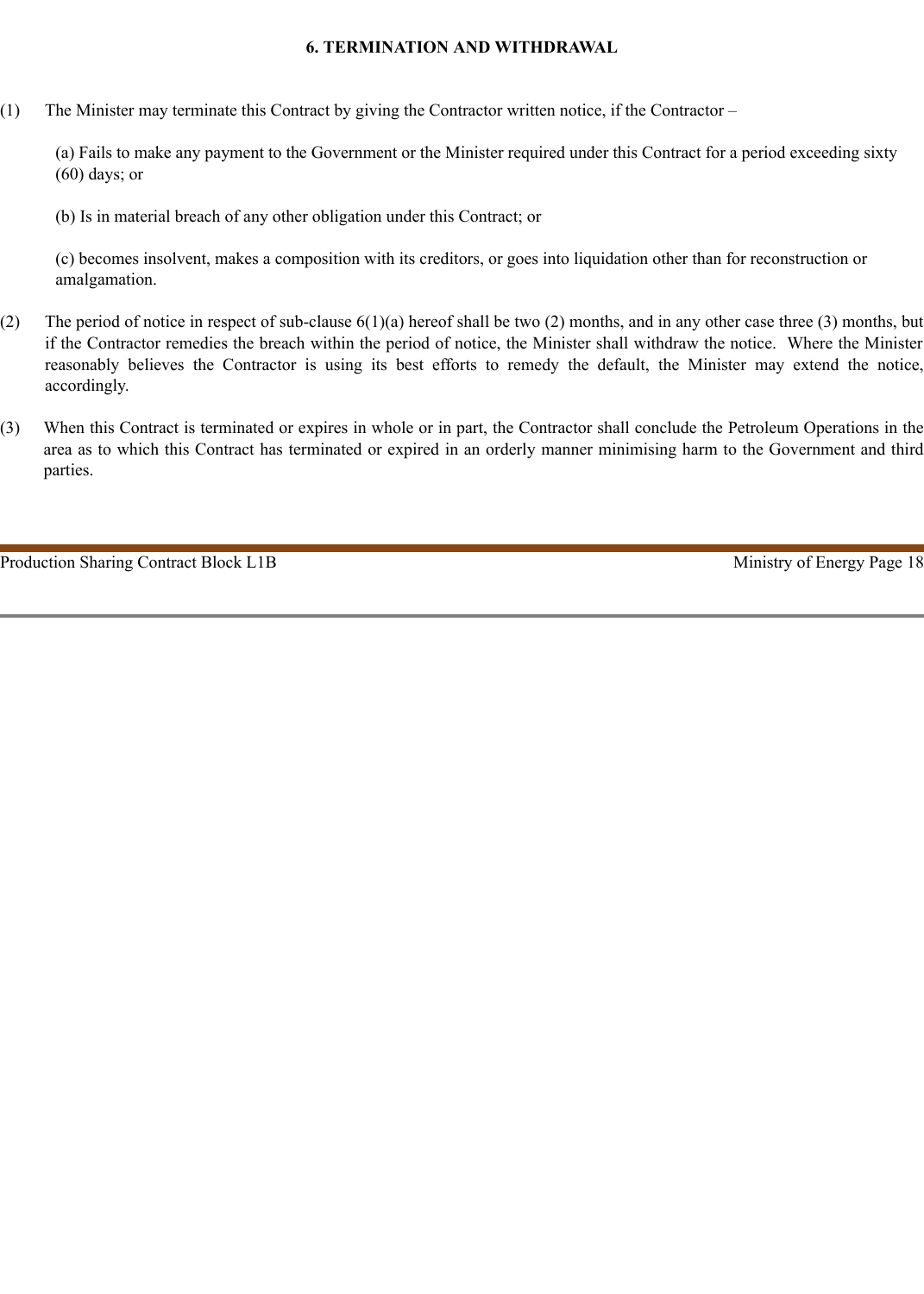# **PART III RIGHTS AND OBLIGATIONS OF THE CONTRACTOR**

# **7. RIGHTS OF THE CONTRACTOR**

- (1) The Contractor shall have the right to carry out the Petroleum Operations within the Contract Area, subject to the provisions of this Contract for the term hereof.
- (2) The Contractor is granted the right to enter upon the Contract Area and conduct Petroleum Operations there, but permission may be granted by the Government to other Persons to search for and mine minerals, other than Petroleum, so long as they do not interfere with the Petroleum Operations, and easements and rights of way may be granted to other Persons for the benefit of land adjacent to the Contract Area.
- (3) The Minister shall facilitate on behalf of the Contractor any permit necessary to enable the Contractor to use the water in the Contract Area for the purpose of the Petroleum Operations but the Contractor shall not unreasonably deprive the users of land, domestic settlement or cattle watering place of the water supply to which they are accustomed.
- (4) The Contractor may, for the purpose of the Petroleum Operations, use gravel, sand, clay and stone in the Contract Area but not  $in -$ 
	- (a) Trust land without a licence granted under section 37 of the Trust Land Act;
	- (b) Other private land without the consent of the owner; and
	- (c) A beach, foreshore or reef without the consent of the Minister.
- (5) Subject to the provisions of section 10 of the Act and of regulation 6 of the Regulations, and subject to the provisions of Chapter V and Articles 261 and 262 in the 5th schedule of the Constitution and Part IV of the Trust Land Act, the Contractor may exercise all rights granted to him by this Contract.
- (6) Subject to the approval of the applicable Development Plan, the Contractor shall have the right to freely consume or re-inject, without being subject to any taxes, royalties or other payments, Crude Oil and Natural Gas from the Contract Area for the purpose of conducting the Petroleum Operations.
- (7) As a result of conducting the Petroleum Operations, the Contractor shall have the right, without any additional payment, except for those payments provided for in this Contract, to:

(a) Enter into contracts with the other Parties for the services of their personnel or to provide services in relation to the Petroleum Operations;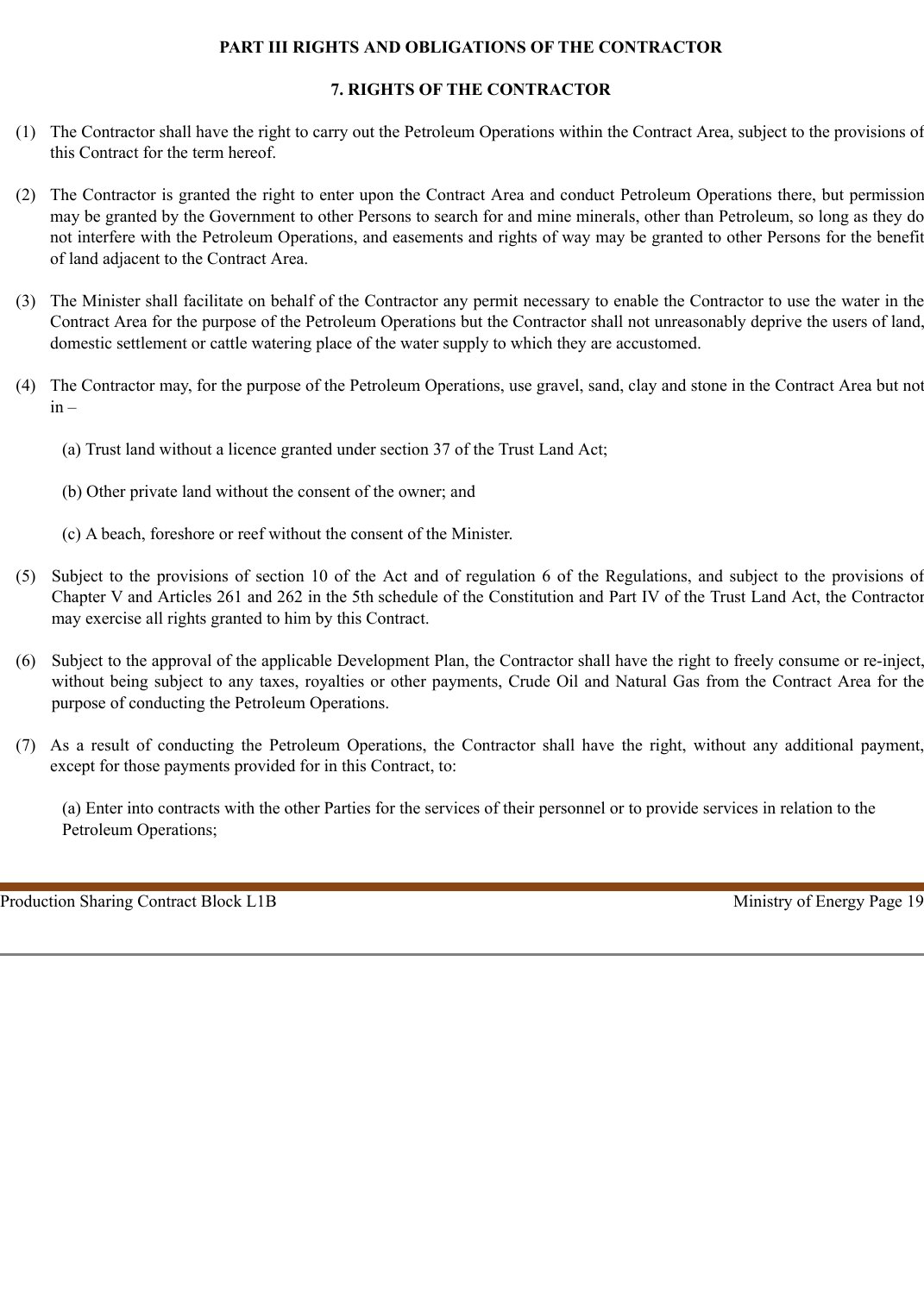(b) Arrange financing for a portion of the capital costs of the development operations to be undertaken by the Contractor, as determined by the Contractor;

(c) Enter into agreements providing for the transportation and terminalling of Crude Oil and Natural Gas;

(d) establish a marketing agreement with one or more of the parties to market the Crude Oil and Natural Gas on behalf of the Contractor on international markets; and

(e) Enter into any other agreements that may be necessary to conduct the Petroleum Operations.

# **8. GENERAL STANDARDS OF CONDUCT**

- (1) The Contractor shall carry out the Petroleum Operations diligently and in accordance with good international petroleum industry practice.
- (2) In particular, the Contractor shall -

(a) Ensure that all machinery, plant, equipment and installations used by the Contractor in connection with the Petroleum Operations are of proper and accepted construction and are kept in good repair;

(b) Use the resources of the Contract Area as productively as possible and ensure that good international petroleum industry practice is used to prevent Petroleum discovered and produced, or mud or any other fluids or substances escaping or being wasted;

(c) prevent damage to adjacent strata which bear Petroleum or water, and prevent water entering through wells into strata bearing petroleum, except where water injection methods are used for secondary recovery operations;

(d) properly confine Petroleum in receptacles constructed for that purpose, and not place Crude Oil in an earthen reservoir except temporarily in an emergency; and

(e) Dispose of waste oil, salt water and refuse in accordance with good international petroleum industry practice, avoiding pollution.

(3) In conducting the Petroleum Operations, the Contractor may use any of its Affiliates, any Affiliate of the entities constituting the Contractor or independent contractors. The Contractor, however, shall remain responsible for the performance of its obligations.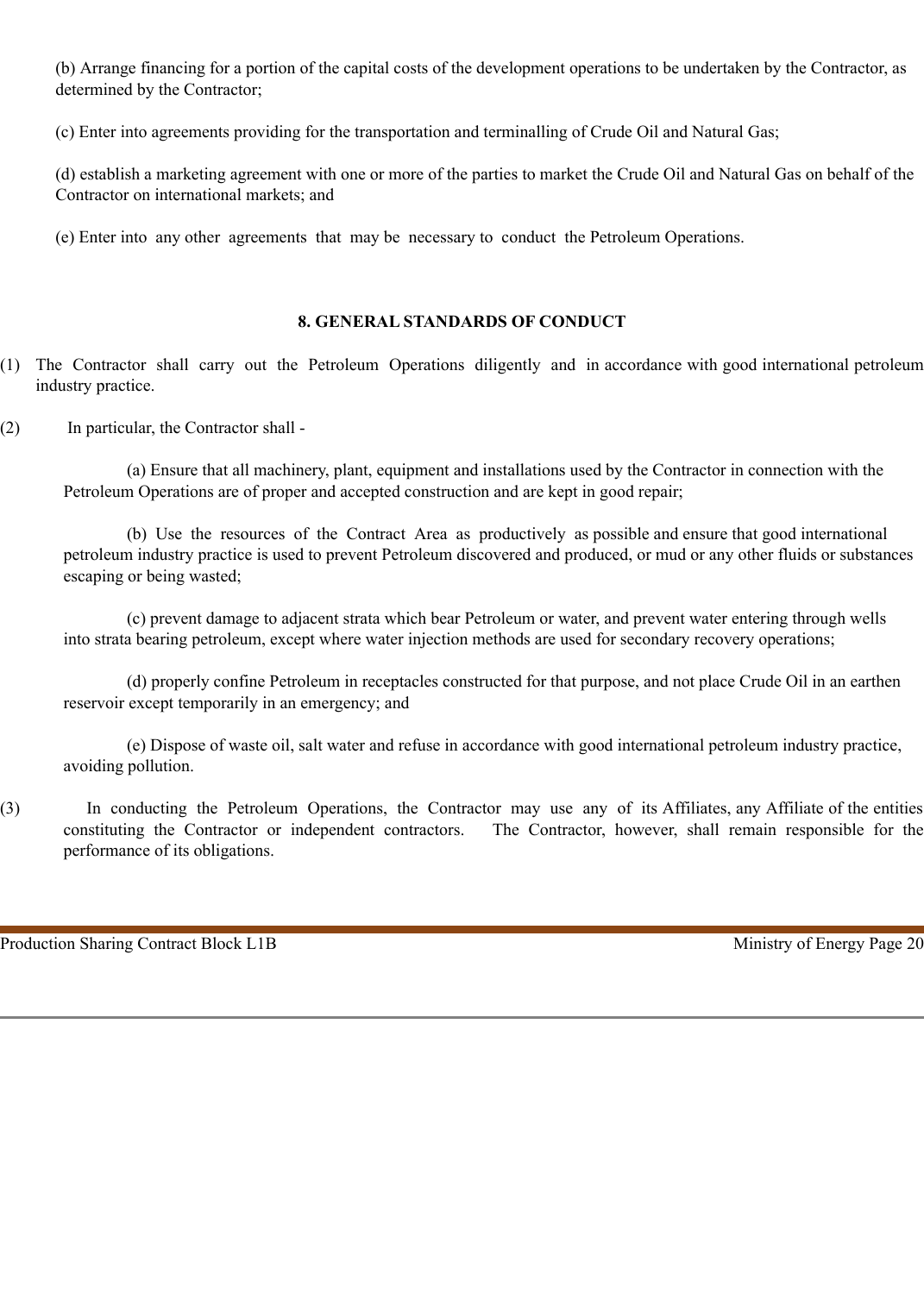#### **9. JOINT LIABILITY AND INDEMNITY**

- (1) Where a Contractor consists of more than one (1) Person their liability shall be joint and several.
- (2) The Contractor shall cause as little damage as possible to the surface of a Contract Area and to trees, crops, buildings and other property thereon, shall forthwith repair any damage caused, and shall pay reasonable compensation for any loss suffered, as determined by an independent Expert appointed by the parties, subject to sub- clause 9(5).
- (3) The Minister may, if he has reasonable cause to believe that the Petroleum Operations may endanger persons or property, cause pollution, harm marine life or interfere with navigation and fishing, order the Contractor to take reasonable remedial measures or order the Contractor to discontinue the relevant Petroleum Operations until such measures, or mutually agreed alternatives thereto, are implemented. If Petroleum Operations are suspended in accordance with this sub- clause 9(3) during the Exploration Period, then the Exploration Period shall be extended by the same number of days as the period of the suspension.
- (4) The Contractor shall maintain appropriate and adequate third party liability insurance and workmen's compensation insurance and shall provide the Minister with evidence of those insurances before the Petroleum Operations begin.
- (5) The Contractor shall indemnify, defend and render the Government harmless from all and any third party claims for loss or damage which, but for the conduct of Petroleum Operations by the Contractor or sub-Contractor, would not have arisen or occurred. Under no circumstances, however, shall the Contractor be liable for indirect or consequential losses or damages, pool formation or structure damage, loss of reservoir, loss of production or loss of profits arising out of or in connection with this Contract or the Petroleum Operations.
- In the event of an emergency or extraordinary circumstances requiring immediate action, including the safeguarding of lives or property or protection of the environment or for health reasons, the Operator, on behalf of the Contractor, may take all such actions as it deems proper or advisable to protect the joint property, its investments and its employees, and shall give written notice to the Government immediately thereafter. Any and all costs incurred in connection with such emergency activities shall be regarded as Petroleum Costs for the purpose of cost recovery under Clause 27 and the Accounting Procedure.

# **10. WELLS AND SURVEYS**

(1) Unless such a notice is waived, the Contractor shall not drill a well or borehole or recommence drilling after a six (6) months' cessation without thirty (30) days' pnotification to the Minister which notice shall set forth the Contractor's reasons for undertaking such well and shall contain a copy of the drilling programme.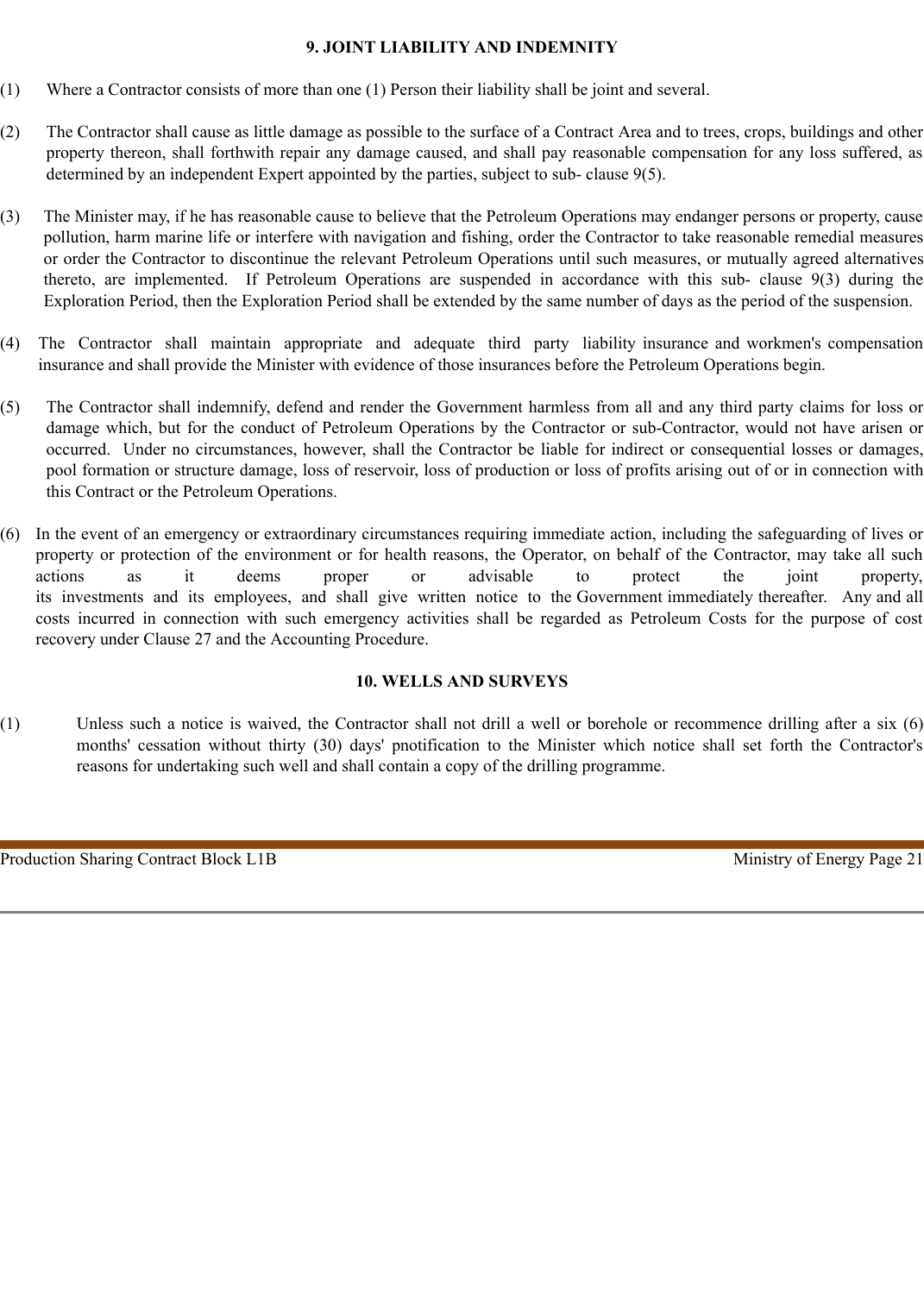- (2) The design of a well or borehole and the conduct of drilling shall be in accordance with good international petroleum industry practice.
- (3) No borehole or well shall be drilled so that any part thereof is less than five hundred (500) metres from a boundary of the Contract Area, without the consent in writing of the Minister, which consent shall not be unreasonably withheld.
- (4) The Contractor shall not, except where there is danger or a risk of significant economic loss –

(a) abandon a well or remove any permanent form of casing there from, without giving forty-eight (48) hours prior notification to the Minister, and an abandoned well shall be securely plugged to prevent pollution, sub- sea damage, or water entering or escaping from the strata penetrated; or

(b) Commence drilling, re-enter or plug a well unless a representative of the Minister has been given a reasonable opportunity to be present.

- (5) The Contractor shall state, in its application to abandon a well on land, whether that well is capable of providing a water supply.
- (6) The Contractor shall, within two (2) months of termination or expiry of this Contract or the surrender of part of the Contract Area, deliver up all productive wells, in said surrendered area, in good repair and working order together with all casings and installations which cannot be moved without damaging the well, but the Minister may require the Contractor to plug the well at the Contractor's expense by notifying the Contractor within thirty (30) days after such termination or expiry is effected or at least three (3) months prior to surrender of a Development Area.
- (7) Where the Contractor applies to permanently abandon an Exploratory Well in which petroleum of potentially commercial significance has not been found, the Minister may request the Contractor to deepen or sidetrack that well and to test the formations penetrated as a result of such operations, or to drill another exploration well within the same prospect area, subject to the following provisions;

(a) Any such additional Petroleum Operations shall be at the sole cost, risk and expense of the Minister and shall be paid for in accordance with the Accounting Procedure. The Government shall advance to the Contractor the funds necessary to conduct the operations.

(b) The Contractor shall not undertake such additional work if it will interfere with the conduct of the Contractor's Petroleum Operations or if it is not commercially, technically or operationally feasible.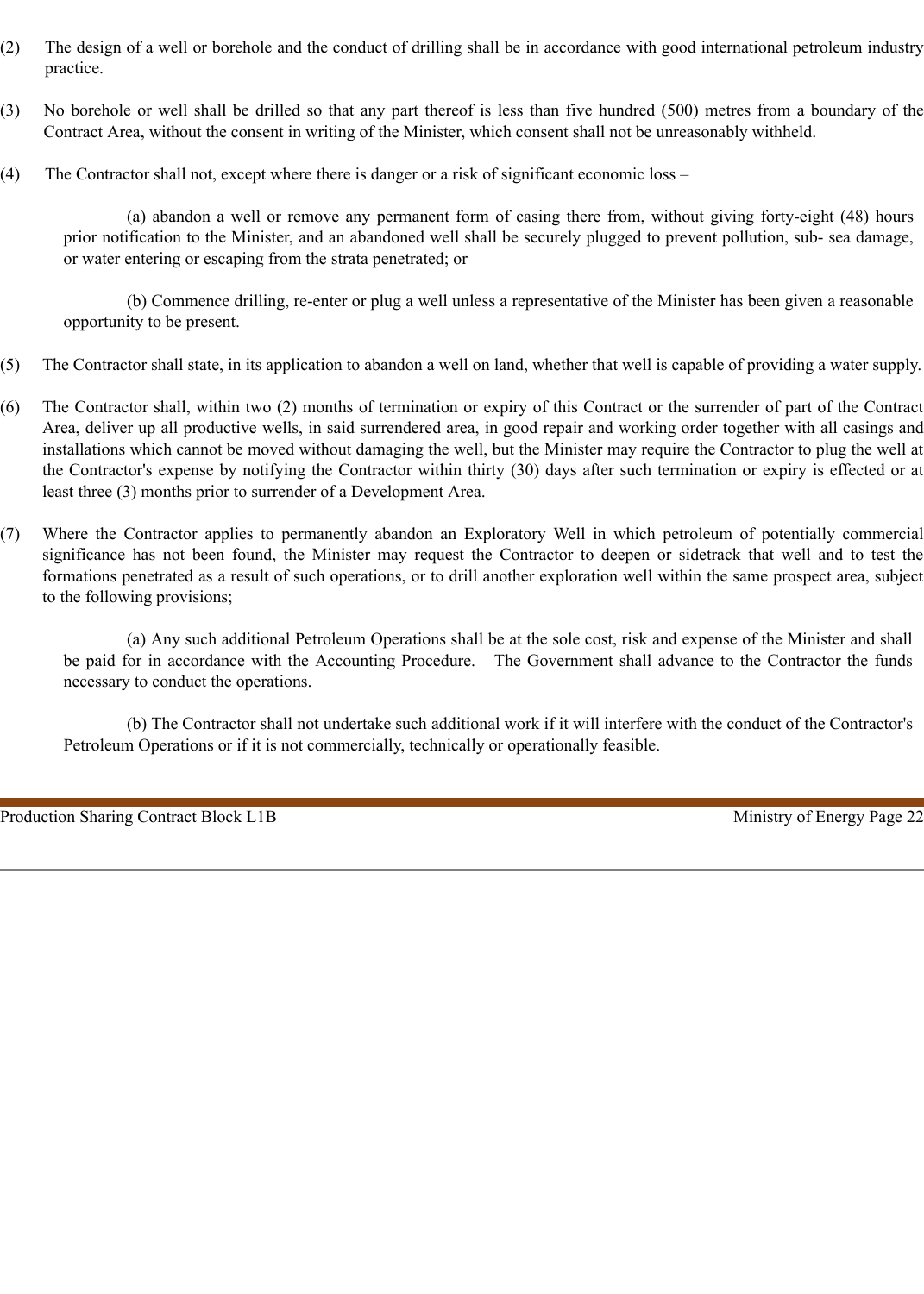(c) In the event that the Petroleum Operations undertaken under this sub-clause 10 (7) result in a Discovery which the Contractor elects to evaluate and/or develop as a commercial field, the Contractor shall reimburse the Government Six Hundred per cent (600%) of the costs and expenses incurred by the Government for the conduct of the operations and such sum shall be paid within thirty (30) days of the notification made by the Contractor. If the Contractor does not make such election, the Government shall have the right to continue the Petroleum Operations on this Discovery at the sole cost, risk and expense of the Government.

(8) The Contractor shall give the Minister thirty (30) days; notice of any proposed geophysical survey of the Contract Area, which notice shall contain complete details of the programme to be conducted. At the request of the Contractor, the Minister may waive the notice period.

# **11. OFFSHORE OPERATIONS**

(1) The Contractor shall ensure that works and installations erected offshore in Kenya's territorial waters and exclusive economic zone shall be -

(a) Constructed, placed, marked, buoyed, equipped and maintained so that there are safe and convenient channels for shipping;

(b) Fitted with navigational aids approved by the Minister;

(c) Illuminated between sunset and sunrise in a manner approved by the managing director, Kenya Ports Authority; and

(d) Kept in good repair and working order.

(2) The Contractor shall pay reasonable compensation for any interference in fishing rights caused by the Petroleum Operations.

# **12. FIXTURES AND INSTALLATIONS AND TITLE TO ASSETS**

(1) With the written consent of the Minister, which consent shall not be unreasonably withheld, the Contractor shall have the right to construct, operate and maintain roads, drill water wells and to place and/or construct fixtures and installations necessary to conduct the Petroleum Operations, including but not limited to, storage tanks, trunk pipelines, shipment installations, pipelines, cables or similar lines, liquefaction, processing and compression, located inside or outside the Contract Area, as well as construct, operate and maintain or lease facilities for the transportation of Crude Oil and Natural Gas from the Contract Area. The consent of the Minister may be conditional on the use by other producers of the excess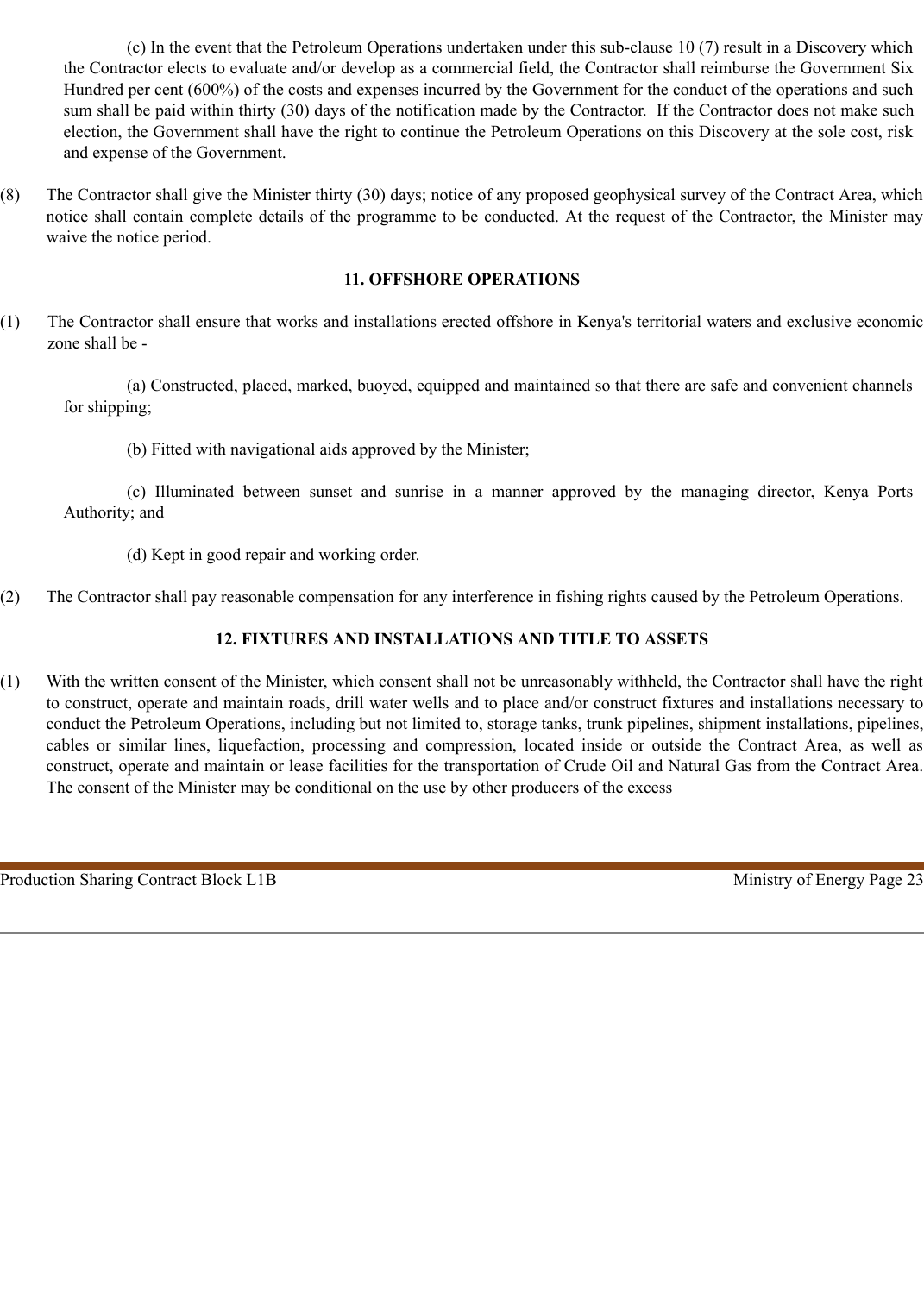capacity, if any, of those facilities. Where the Minister and Contractor agree that a mutual economic benefit can be achieved by constructing and operating common facilities, however, the Contractor shall use its reasonable best efforts to reach agreement with other producers on the construction and operation of such common facilities.

- (2) Other producers may only use the facilities of the Contractor where there exists excess capacity and on payment of a reasonable compensation which includes a reasonable return on investment to the Contractor and provided the use does not interfere with the Contractor's Petroleum Operations.
- (3) The Minister may, in consultation with the Contractor, consent to the laying of pipelines, cables and similar lines in the Contract Area by other Persons, subject to (a) the consent of the Contractor, which consent shall not be unreasonably withheld, and (b) the submission of technical data by the Government demonstrating that such lines shall not interfere with the Petroleum Operations of the Contractor.
- (4) On termination or expiration of this Contract or surrender of part of the Contract Area, the Contractor shall remove the aboveground plant, appliances and installations from the Contract Area or the part surrendered other than those that are situated in or related to a Development Area or, at the option of the Minister, the Contractor shall transfer ownership thereof, at no cost, to the Government, in the condition that they are then in, in which latter case the Government shall be responsible for operating, maintaining, abandoning and decommissioning of such plants, appliances and installations.
- (5) When the rights of the Contractor in respect of a Development Area terminate, expire or are surrendered, the Contractor shall transfer ownership thereof to the Government, at no cost, the plant, appliances and installations that are situated in the Development Area or that are related thereto, unless such plant, appliances and installations are or may be utilised by the Contractor in Petroleum Operations under this Contract, but the Government may require the Contractor to remove the surface installations at the cost of the Contractor.

# **13. LOCAL EMPLOYMENT, TRAINING AND COMMUNITY DEVELOPMENT PROJECT**

(1) The Contractor, its contractors and sub-contractors shall, where possible, employ Kenya citizens in the Petroleum Operations, and until expiry or termination of this Contract, shall train those citizens. The training programme shall be established with the consultation of the Minister.

(2) In addition to the obligation under sub-clause 13(1) and commencing on the Effective Date, the Contractor shall for the purposes of section 11 of the Act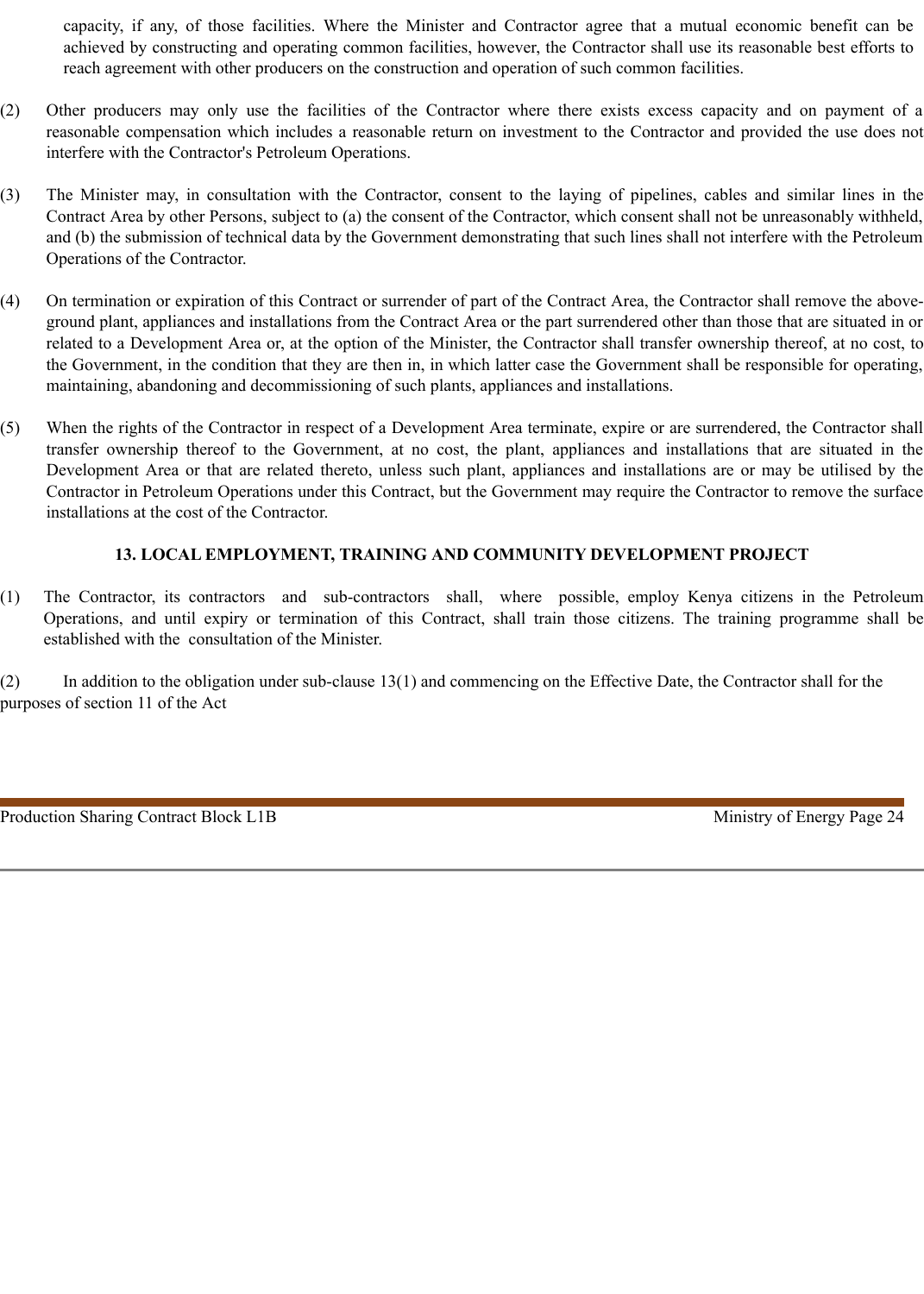contribute or hold to the order of the Ministry a minimum of:

- (i) **One Hundred and Seventy Five Thousand United States Dollars (USD 175,000.00) per year** during the Initial Exploration Period towards the Ministry Training Fund
	- (ii) **One Hundred and Seventy Five Thousand United States Dollars (USD 175,000.00) per year** during the First Additional E x p l o r a t i o n Period towards the Ministry Training Fund.
	- (iii) **One Hundred and Seventy Five Thousand United States Dollars (USD 175,000.00) per year** during the Second Additional E x p l o r a t i o n Period towards the Ministry Training Fund.
	- (iv) The Contractor's obligation hereunder shall be further increased to a minimum of **Two Hundred Thousand United States Dollars (USD200,000.00) per year** commencing with the adoption of the first Development Plan under sub-clause 20(3).
- (3) The Contractor shall by way of direct payments contribute a minimum of **United States Dollars Fifty Thousand (USD 50,000.00)** per year towards the local community development projects.

# **14. DATA AND SAMPLES**

- (1) The Contractor shall keep logs and records of the drilling, deepening, plugging or abandonment of boreholes and wells, in accordance with good international petroleum industry practice and containing particulars of -
	- (a) The strata and sub-soil through which the borehole or well was drilled;
	- (b) The casing, tubing and down-hole equipment and alterations thereof, inserted in a borehole or well;
	- (c) Petroleum, water, workable mineral or mine workings encountered; and
	- (d) Any other matter related to the Petroleum Operations that is reasonably required by the Minister.
- (2) The Contractor shall record, in an original or reproducible form of good quality, and on seismic tapes where relevant, all geological and geophysical information and data relating to the Contract Area obtained by the Contractor and shall deliver a copy of that information and data, the interpretations thereof and the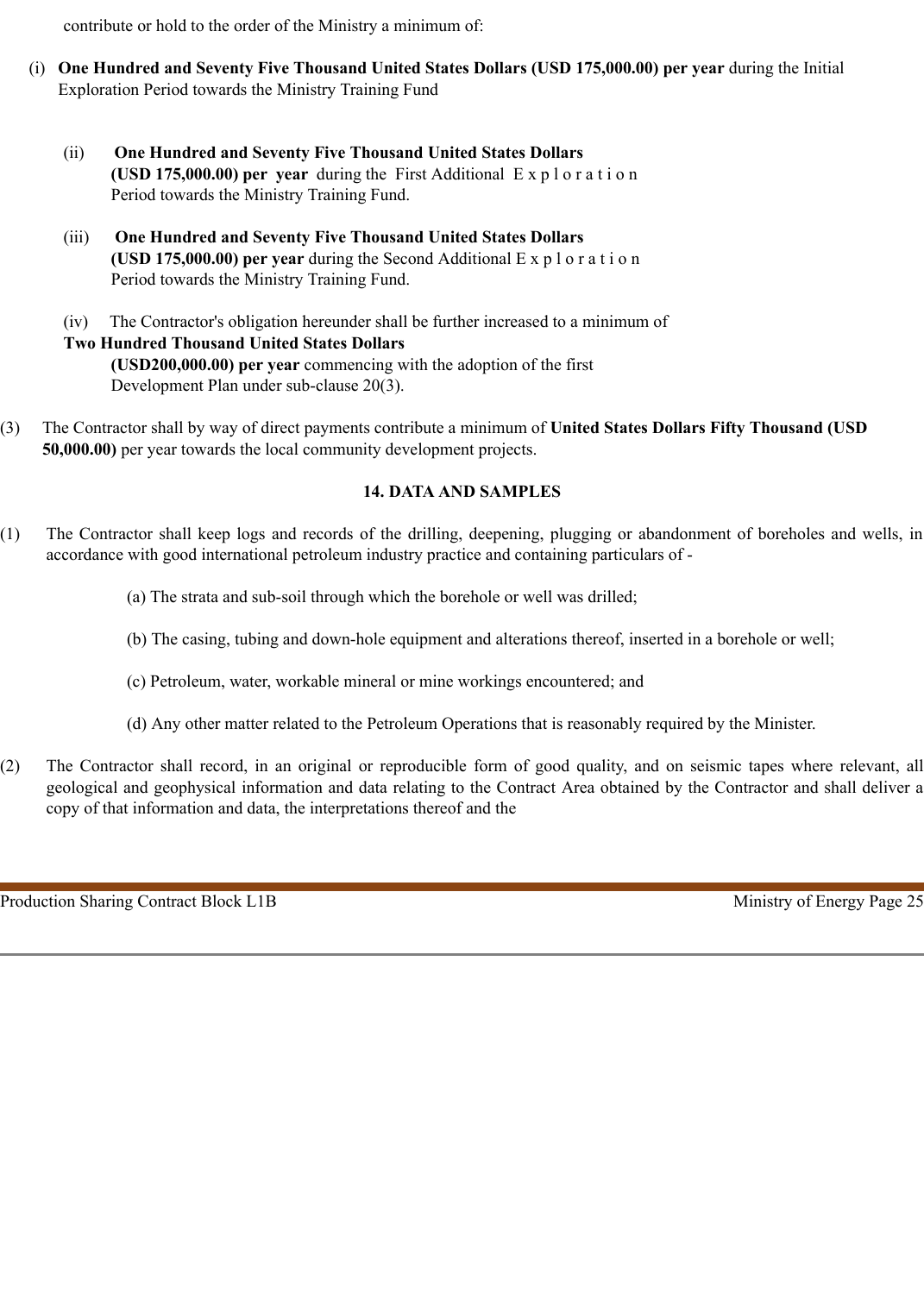logs and records of boreholes and wells, to the Minister, in a reproducible form, as soon as practicable after that information, those interpretations and those logs and records come into the possession of the Contractor.

- (3) The Contractor may remove, for the purpose of laboratory examination or analysis, petrological specimens or samples of petroleum or water encountered in a borehole or well and, as soon as practicable shall, without charge, give the Minister a representative part of each specimen and sample removed, but no specimen or sample shall be exported from Kenya without prior notification to the Minister.
- (4) The Contractor shall keep records of any supply information concerning the Petroleum Operations, reasonably requested by the Minister, if the data or information necessary to comply with the request are readily available.

#### **15. REPORTS**

(1) The Contractor shall supply to the Minister daily reports on drilling operations and production operations, and weekly reports on geophysical operations.

(2) The Contractor shall report in writing to the Minister the progress of the Petroleum Operations according to the following schedule -

(a) Within one (1) month of the last day of March, June, September and December, covering the previous three (3) months;

(b) Within three (3) months of the last day of December, covering the previous year;

(c) Within three (3) months of the date of expiry or termination of this Contract.

(3) A report under sub-clause 15 (2) shall contain, in respect of the period which it covers -

(a) Details of the Petroleum Operations carried out and the factual information obtained;

(b) A description of the area in which the Contractor has operated;

(c) An account of the expenditure on Petroleum Operations in accordance with the Accounting Procedure;

(d) A map indicating all boreholes, wells and other Petroleum Operations;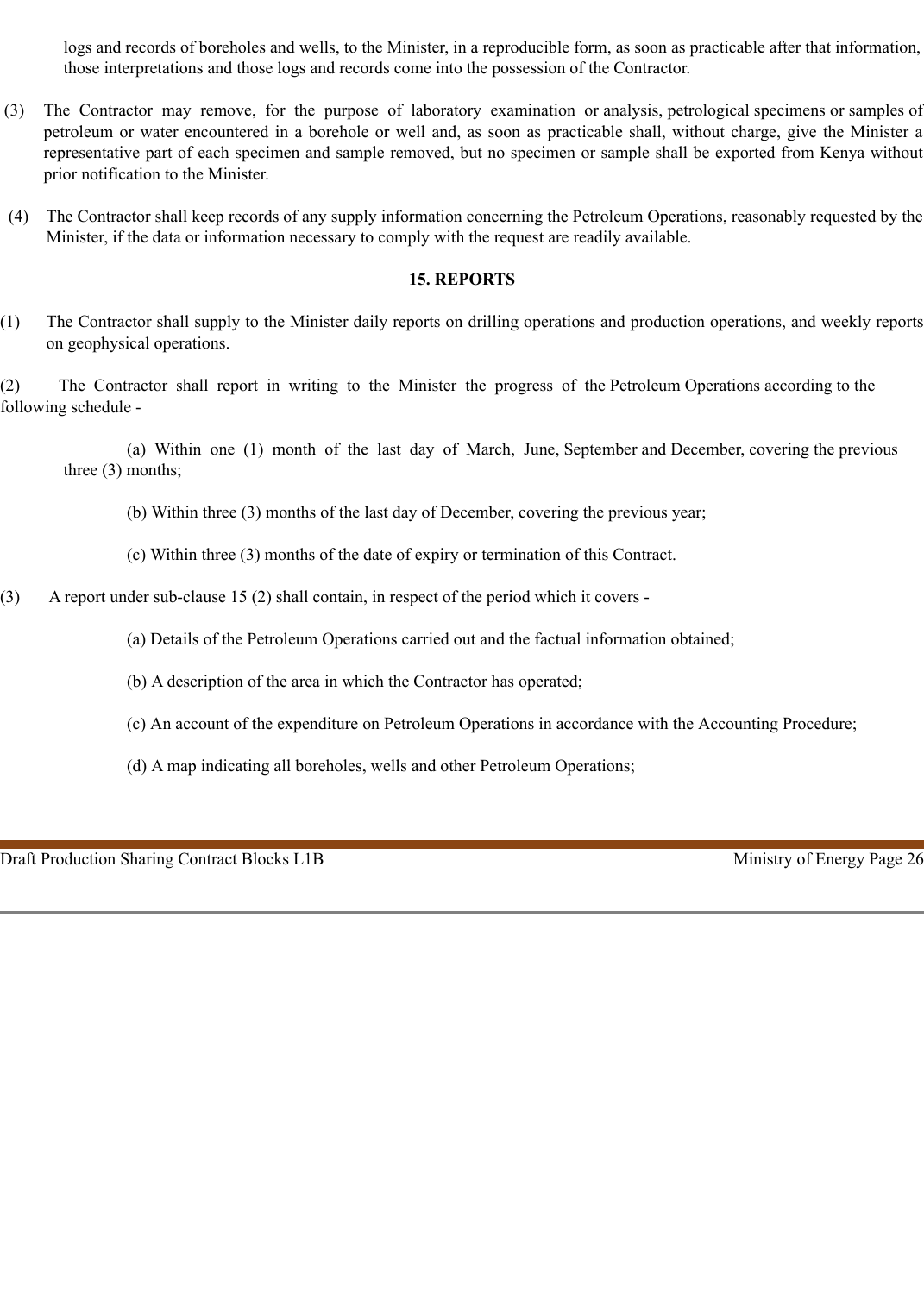(e) On expiry or termination of this Contract details of the Petroleum Operations including all the matters described in paragraphs (a) to (d); and

(f) All information required by clause 14 not hitherto supplied.

# **PART IV RIGHTS AND OBLIGATIONS OF THE GOVERNMENT AND THE MINISTER**

# **16. RIGHTS OF THE GOVERNMENT**

(1) The Government may acquire a part of the Contract Area for a public purpose other than searching for or extracting Petroleum but not to the extent that will prevent the carrying out of Petroleum Operations within the Contract Area, and the Government shall not, without good cause, acquire a part of the Contract Area on which Petroleum Operations are in progress.

The Contractor shall not carry out Petroleum Operations on such an acquired part but may:-

- (a) Enter upon that part but not materially interfere with the public purpose;
- (b) Carry out directional drilling from an adjacent part.
- (2) The Minister, or a Person authorized by him in writing, may at all reasonable times inspect any Petroleum Operations, and any records of the Contractor relating thereto, and the Contractor shall provide, where available, facilities similar to those applicable to its own or to sub-contractors' staff for transport to the Petroleum Operations, subsistence and accommodation and pay all reasonable expenses directly connected with the inspection.
- (3) If there is a breach of an obligation due to be performed under this Contract, the Minister may require the Contractor to perform any obligation under this Contract by giving reasonable written notice, and if the Contractor fails to comply with the notice, the Minister may execute any necessary works for which the Contractor shall pay forthwith. The Minister may give notice to execute works at any time but not later than three (3) months after the termination or expiry of this Contract or the surrender of a part of the Contract Area.

# **17. OBLIGATIONS OF THE GOVERNMENT**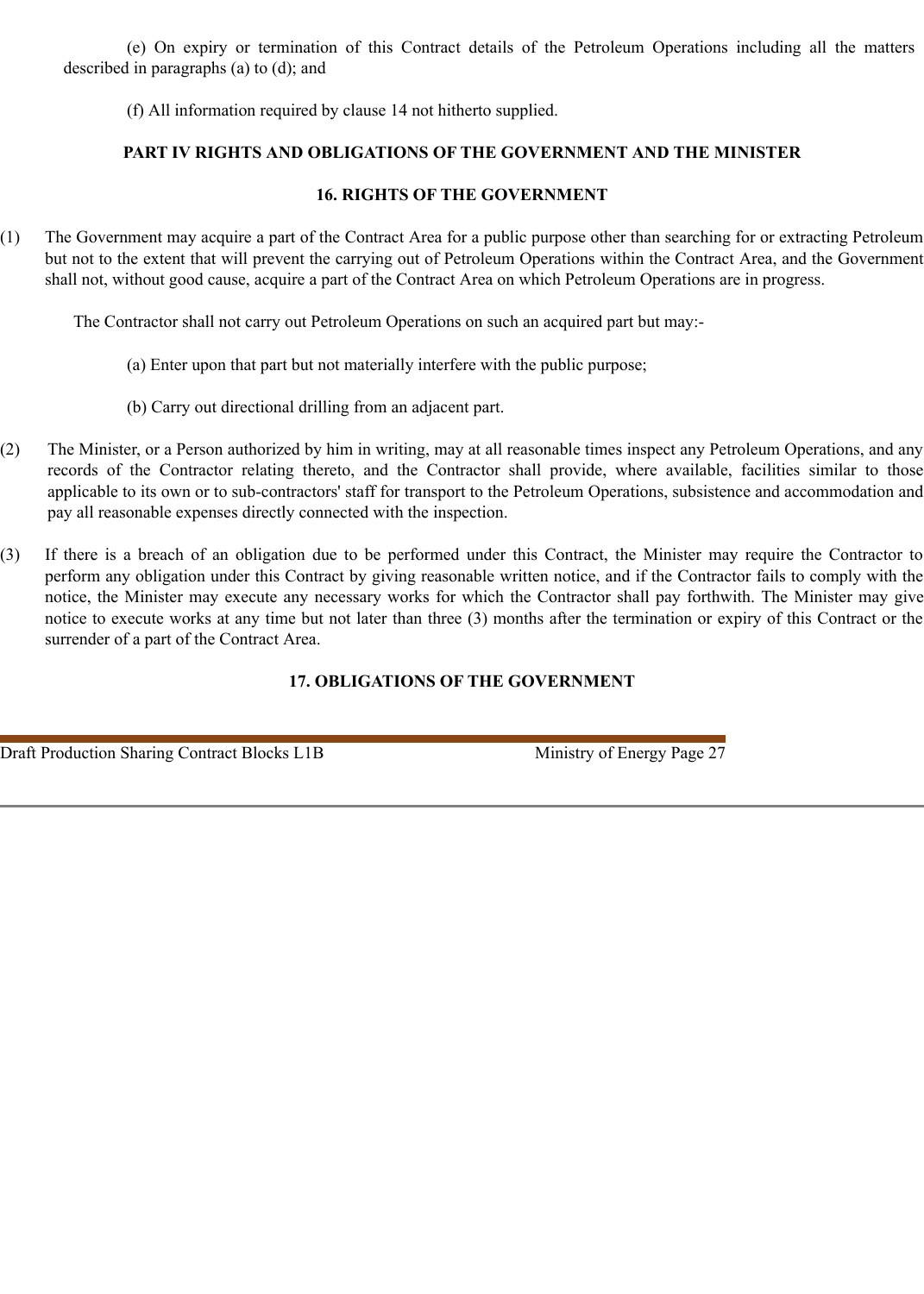(1) The Government may at the request of the Contractor, make available to the Contractor such land as the Contractor may reasonably require for the conduct of Petroleum Operations and -

(a) Where the land is Trust Land, the Government may, subject to sub-clause 17(2) set apart such Trust Land in the Contract Area or outside the Contract Area in accordance with the Trust Land Act;

(b) Where the land is private land, the Government may, subject to section 10 of the Act, acquire the land in accordance with the applicable laws;

(c) The Contractor shall pay or reimburse the Government any reasonable compensation that may be required for the setting apart, use or acquisition of any land for the Petroleum Operations as settled by an Expert Determination.

- (2) Where the Contractor has occupied Trust Land for the purpose of the Petroleum Operations before that land has been set apart, the Contractor shall notify the Minister in writing of the need to set apart such land.
- (3) The Government shall grant or cause to be granted to the Contractor, its contractors and sub-contractors such way-leaves, easements, temporary occupation or other permissions within and without the Contract Area as are necessary to conduct the Petroleum Operations and in particular for the purpose of laying, operating and maintaining pipelines and cables, and passage between the Contract Area and the Delivery Point of petroleum.
- (4) The Government shall at all times give the Contractor the right of ingress to and egress from the Contract Area and the facilities wherever located for the conduct of Petroleum Operations.
- (5) Subject to the usual national security requirements and the Immigration Act and Regulations of Kenya in particular, the Government shall not unreasonably refuse to issue and/or renew entry visas or work permits for employees, technicians and managers employed in the Petroleum Operations by the Contractor or its sub-contractors and their dependants.

### **PART V WORK PROGRAMME, DEVELOPMENT AND PRODUCTION**

# **18. EXPLORATION WORK PROGRAMME**

(1) The Contractor shall submit and orally present to the Minister one (1) month after the Effective Date, a detailed statement of the exploration work programme and budget for the first Contract Year.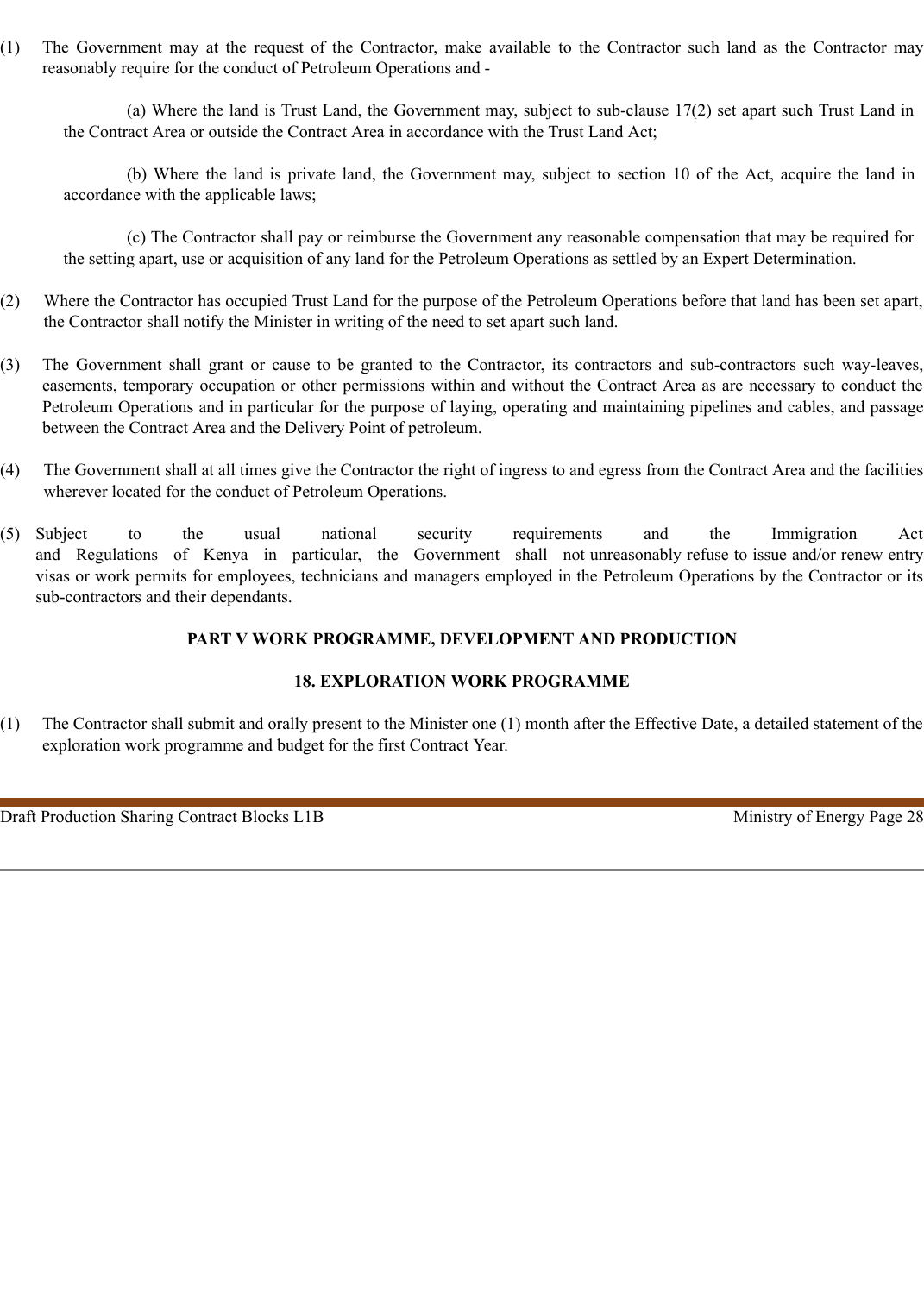- (2) The Contractor shall submit and orally present to the Minister three (3) months before the end of each Contract Year, a detailed statement of the exploration work programme and budget for the next Contract Year.
- (3) The Minister may submit to the Contractor, within thirty (30) days of the receipt of the annual exploration work programme and budget, suggested modifications and revisions thereof. The Contractor shall consider the inclusion of such suggested modifications and revisions in light of good international petroleum industry practice and shall provide the Minister with the exploration work programme and budget which the Contractor has adopted.
- (4) After the adoption of the annual exploration work programme and budget, the Contractor may make changes to that annual exploration work programme and budget if those changes do not materially affect the original objectives of that exploration work programme and budget, and shall state the reasons for those changes to the Minister.

# **19. DISCOVERY AND EVALUATION WORK PROGRAMME**

- (1) The Contractor shall in accordance with section 9(b) of the Act, notify theMinister of a Discovery and shall report to the Minister all relevant information.
- (2) If the Contractor considers that the Discovery merits Evaluation, it shall submit and orally three (3) months present to the Minister a detailed statement of the Evaluation work programme and budget which shall provide for the expeditious Evaluation of the Discovery and the provisions of sub-clauses 18(3) and 18(4) shall apply to the Evaluation work programme and budget.

(3) After the Evaluation work programme and budget have been adopted, the Contractor shall diligently evaluate the Discovery without undue interruption.

- (4) In the event of a Discovery in the last year of the Second Additional Exploration Period, the Minister shall, at the request of the Contractor, extend the term of the Second Additional Exploration Period in respect to the prospective area of the Discovery and for the period of time reasonably required to expeditiously complete the adopted Evaluation work programme and budget with respect to such Discovery and to determine whether or not the Discovery is commercial but in any event, such extension to the Second Additional Exploration Period shall not exceed twelve (12) months.
- (5) The Contractor shall, not more than three (3) months after the Evaluation or Market Evaluation Report is completed, report to the Minister the commercial prospects of the Discovery, including all relevant technical and economic data.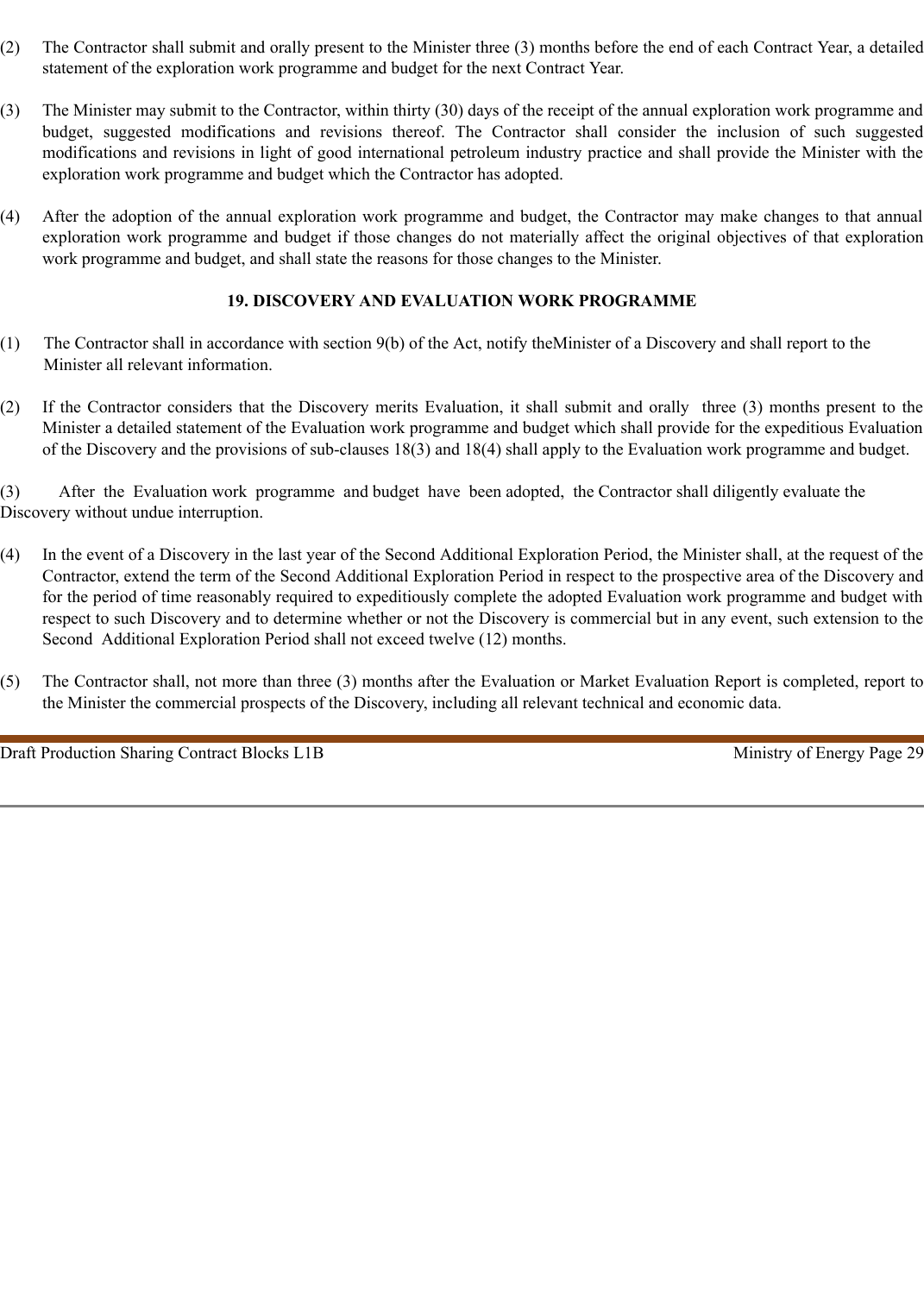(6) If the Contractor reports under sub-clause 19(5) that the Discovery is a Commercial Discovery, a Development Plan shall be submitted to the Minister within six (6) months of the completion of the Evaluation work programme or Market Evaluation Report unless otherwise agreed, and upon written application of the Contractor, the term of this Contract shall be extended by the Minister, if necessary, in respect of the area of that Commercial Discovery, provisionally established in accordance with the adaptation of a Development Plan.

#### **20. DEVELOPMENT PLAN AND DEVELOPMENT WORK PROGRAMME**

- (1) The Contractor shall prepare, in consultation with the Minister, the Development Plan based on sound engineering and economic principles and in accordance with good international petroleum industry practice and considering the Maximum Efficient Rate of production appropriate to the Commercial Discovery.
- (2) The Development Plan submitted by the Contractor to the Minister shall contain–

(a) Details of the proposed Development Area, relating to the Commercial Discovery which shall correspond as closely as possible to the extension of the discovered accumulation in the Contract Area, as determined by the analysis of all the relevant available information;

(b) Proposals relating to the spacing, drilling and completion of the wells and the facilities and installations required for the production, storage and transportation of petroleum;

(c) A production forecast and an estimate of the investment and expenses involved; and

- (d) An estimate of the time required to complete each phase of the Development Plan.
- (3) The Minister and the Contractor shall jointly consider the Development Plan **within sixty (60) days** of submission thereof and the Minister may within that period, unless otherwise agreed, submit suggested modifications, justifications and revisions thereof. The Contractor shall consider the inclusion of such suggested modifications and revisions in the light of good international petroleum industry practice, and the Development Plan shall be adopted by mutual agreement.

Where the Minister proposes no modifications and revisions, the Development Plan of the Contractor shall be adopted sixty (60) days after its submission unless it is adopted by mutual agreement of the Parties before that period has elapsed.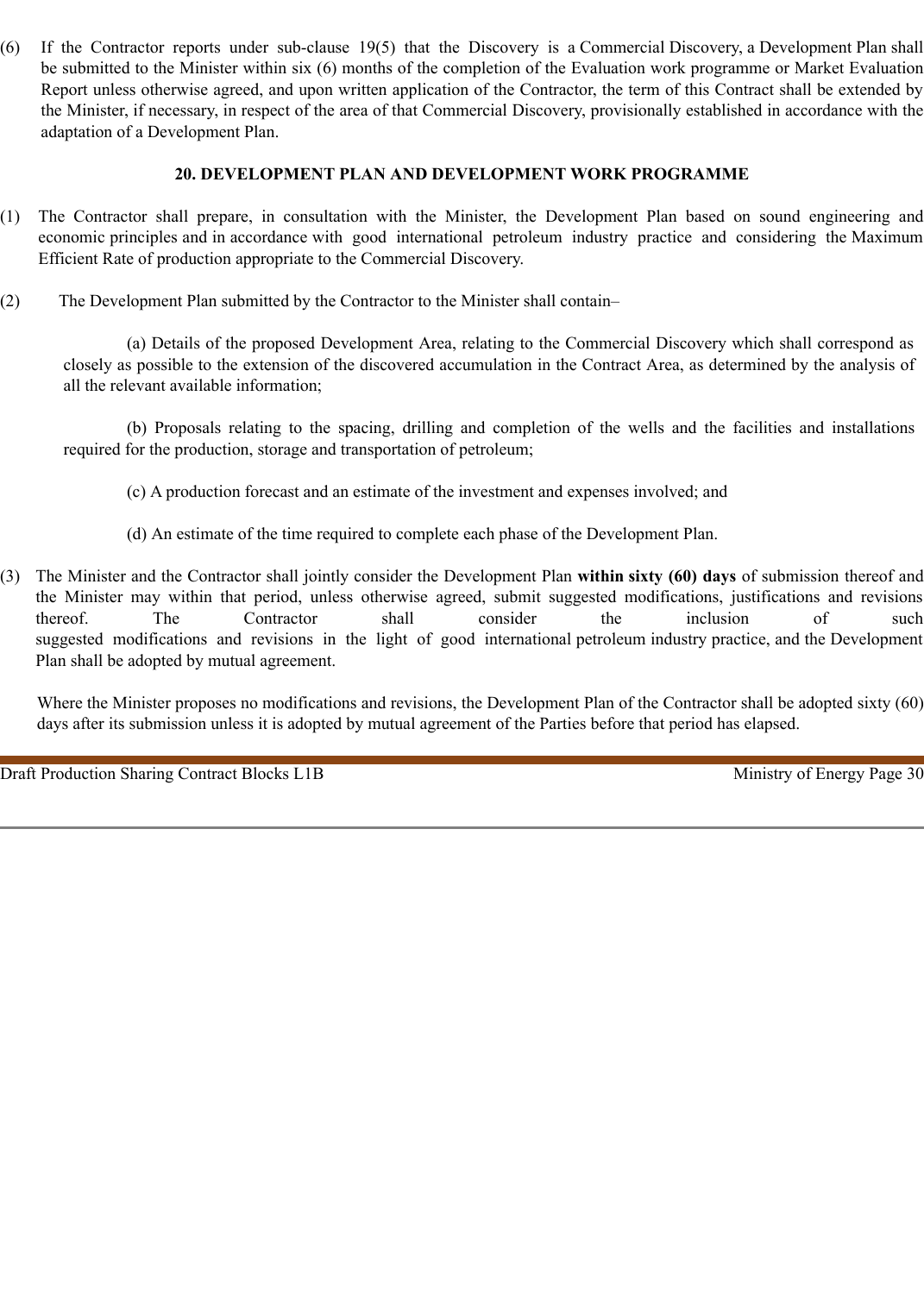(4) After a Development Plan has been adopted, the Contractor shall use its best efforts to proceed, promptly and without undue interruption, to implement the Development Plan in accordance with good international petroleum industry practice. Development work shall commence six (6) months from the date of adoption of the Development Plan.

In connection therewith, the Contractor shall submit and orally present to the Minister, prior to the first day of October of each year following the adoption of the Development Plan, a detailed statement of the annual development work programme and budget for the next Calendar Year and the provisions of sub- clauses 18(3) and 18(4) shall apply to the Development Plan and to the annual development work programme and budget.

(5) Where the development operations result in an extension to the area to which the Commercial Discovery relates within the Contract Area, the Minister shall adjust the relevant Development Area to include that extension as determined by the analysis of all the relevant available information.

# **21. UNITISATION**

- (1) Where the recoverable reserves of a Commercial Discovery extend into an area adjacent to the Contract Area, the Minister may require the Contractor to produce Petroleum therefore in co-operation with the Contractor of the adjacent area. Where noncommercial deposits of Petroleum in the Contract Area if exploited with deposits in an area adjacent to the Contract Area, would be commercial, the Minister may make a similar requirement to the contractor of that adjacent area.
- (2) If the Minister so requires, the Contractor shall in co-operation with the contractor of the adjacent area, submit within six (6) months, unless otherwise agreed by the Parties, a proposal for the joint exploitation of the deposits, for the approval of the Minister. The reasonable costs of preparing the proposal shall be divided equally between the Contractor and the adjacent contractor.
- (3) If the proposal is not submitted or approved, the Minister may prepare his own proposal, in accordance with good international petroleum industry practice, for the joint exploitation of the recoverable reserves. The Minister's proposal may be adopted by the Contractor, subject to sub-clause 21(4), and subject to the adjacent contractor's acceptance of the same proposal.
- (4) The provisions of the proposal for joint exploitation shall prevail over this Contract, where those provisions do not reduce the financial benefits to the parties under this Contract.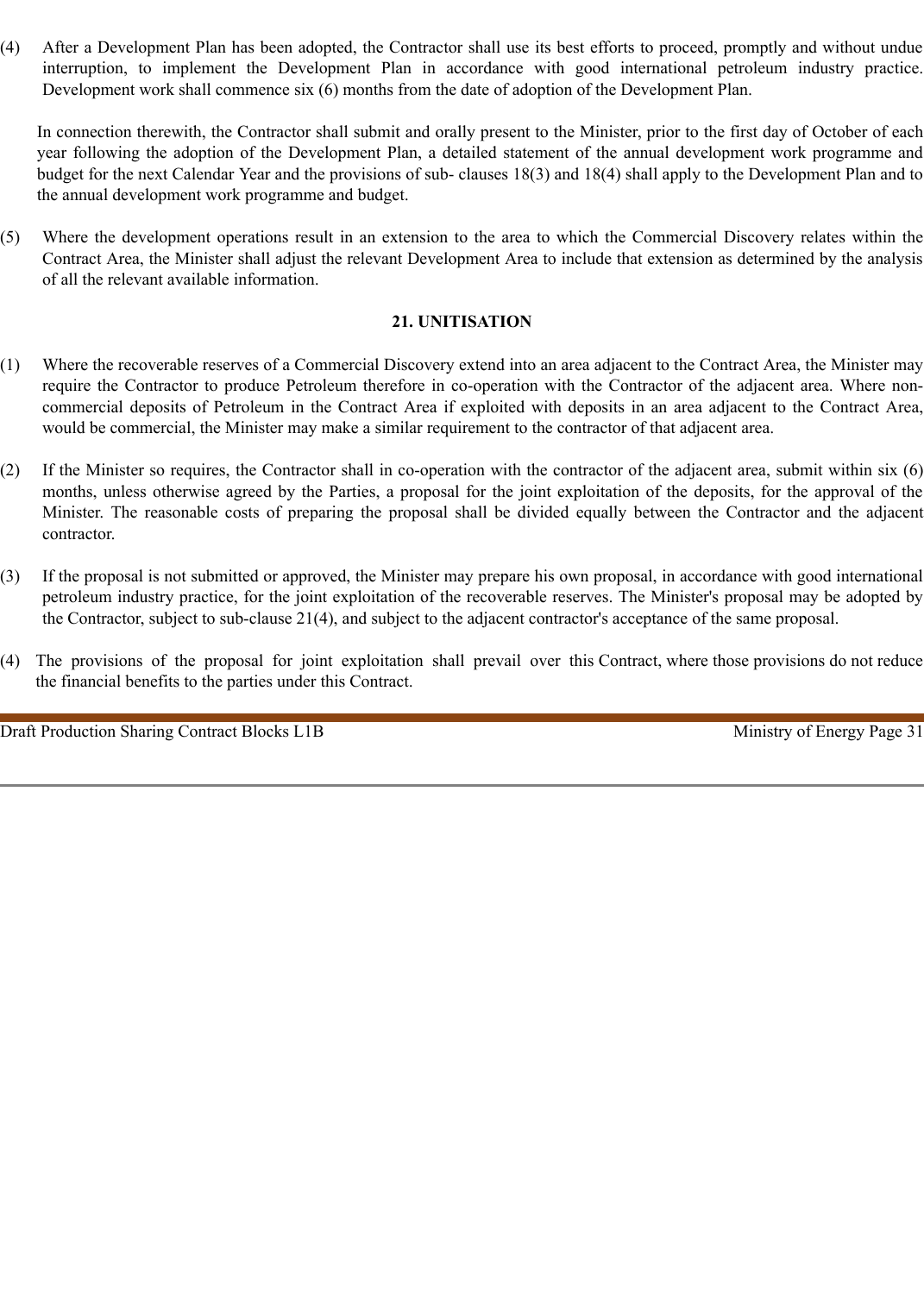#### **22. MARGINAL AND NON-COMMERCIAL DISCOVERIES**

(1) Where the Contractor determines that oil or Natural Gas Discovery is marginal or non-commercial, the Contractor may propose a modification to this Contract, based on an alternative economic evaluation and after consideration the Minister may accept or reject the proposed modification.

Upon making a marginal Discovery of Natural Gas, the Contractor and the Government shall commence good faith negotiations of revisions to Clause 27 that would be necessary in order to provide the Contractor with project economics that will provide a reasonable Rate of Return.

(2) The parties agree that unless otherwise agreed, if the Contractor fails to commence the Evaluation of a Petroleum Discovery within Twelve (12) Months following the notice of Discovery, or if within Twelve (12) Months following the completion of an Evaluation work programme, and the Contractor considers the Crude Oil Discovery does not merit development, the Minister may request the Contractor to surrender the area corresponding to such Crude Oil Discovery and the Contractor shall forfeit any rights relating to any production there from. The area subject to such surrender shall not exceed the extension of the discovered accumulation as determined by the structural closure of the prospective horizon and all other relevant available information. Any such surrender by the Contractor shall be credited in accordance with sub-clause 3(3) hereof.

# **23. NATURAL GAS**

- (1) Where Natural Gas is discovered and the Contractor and the Minister agree that it may be economically processed and utilised other than in secondary recovery operations, that processing and utilisation shall follow a Development Plan approved in accordance with clause 20.
- (2) The Contractor shall return associated Natural Gas , not required for use in Petroleum Operations or sold, to the subsurface structure, but if such Natural Gas cannot be economically used or sold or returned to the subsurface structure, the Contractor shall, after expiry of sixty (60) days' notice to the Minister giving reasons why such Natural Gas cannot be economically used or sold or returned to the subsurface structure, be entitled to flare such associated Natural Gas in accordance to good international petroleum industry practice. Notwithstanding anything in this clause to the contrary Natural Gas may be flared at any time if necessary for the conducting of well and production tests and during any emergency.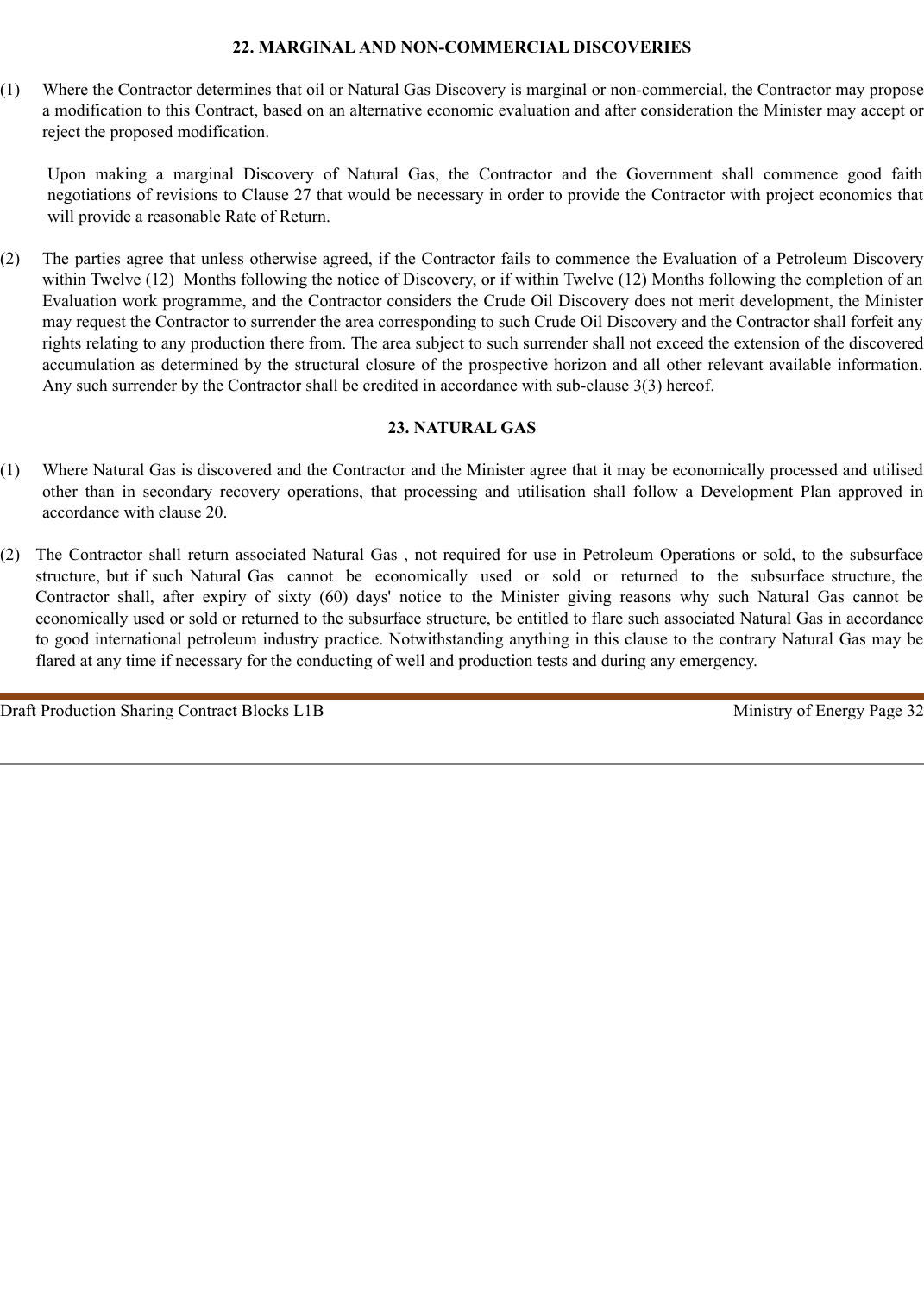- (3) Where the Contractor does not consider that it is economical to process and utilise associated Natural Gas and where that Natural Gas is not required for use in Petroleum Operations, the Minister may at the field separator, process and utilise that Natural Gas without compensation but the Government shall pay for all costs and expenses related thereto which shall include, but not be limited to, any engineering studies, new fixtures, equipment and installations required for the gathering, transport, processing and utilisation thereof and the operation and maintenance of same shall be at the sole risk, cost and expense of the Government.
- (4) Where the Contractor considers that it is economical to produce Natural Gas, the Contractor agrees to sell Natural Gas to the Government to the volume calculated in accordance with sub-clause 29(6) below with other terms of sale, including price, to be agreed.

#### **24. PRODUCTION LEVELS AND ANNUAL PRODUCTION PROGRAMME**

- (1) The Contractor shall produce Petroleum at the Maximum Efficient Rate in accordance with good international petroleum industry practice.
- (2) Prior to the first day of October of each year following the commencement of Commercial Production, the Contractor shall submit and orally present to the Minister, a detailed statement of the annual production programme and budget for the next Calendar Year, and the provisions of sub-clause 18(3) and (4) shall apply to the annual production programme and budget.
- (3) The Contractor shall endeavour to produce in each Calendar Year the forecast quantity estimated in the annual production programme.
- (4) The Crude Oil shall be run to storage (constructed, maintained and operated by the Contractor) and Petroleum shall be metered or otherwise measured as required to meet the purpose of this Contract in accordance with clause 25.

#### **25. MEASUREMENT OF PETROLEUM**

- (1) The volume and quality of Petroleum produced and saved from the Contract Area shall be measured by methods and appliances customarily used in good international petroleum industry practice and approved by the Minister.
- (2) The Minister may inspect the appliances used for measuring the volume and determining the quality of Petroleum and may appoint an inspector to supervise the measurement of volume and determination of quality.
- (3) Where the method of measurement, or appliances used therefore, have caused an overstatement or understatement of a share of the production, the error shall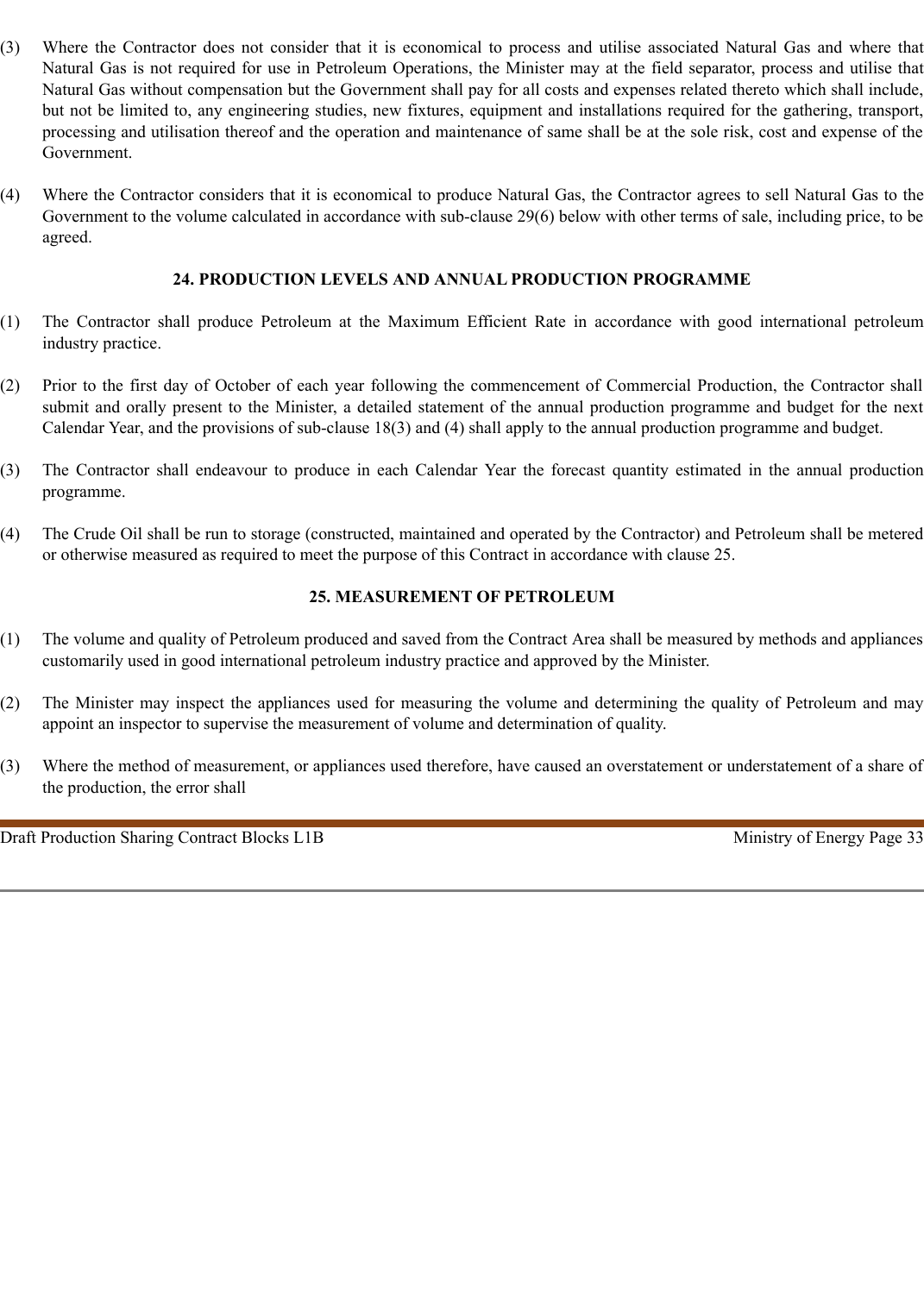be presumed to have existed since the date of the last calibration of the measurement devices, unless the contrary is shown, and an appropriate adjustment shall be made for the period of error.

(4) The Minister and the Contractor shall determine the measurement point at which production shall be measured and the respective shares of Petroleum allocated.

#### **26. VALUATION OF CRUDE OIL AND NATURAL GAS**

(1) The value of Crude Oil, for all purposes under this Contract, shall be denominated in United States dollars and shall be calculated each Calendar Quarter as follows -

(a) if there have been sales of Crude Oil produced from the Contract Area to third parties at arm's length during that Calendar Quarter, the value shall be the weighted average per unit price actually paid in those sales, at the F.O.B. point of export or at the point that title and risk pass to the buyer, adjusted for grade, gravity and quality of such Crude Oil as well as for transportation costs and other appropriate adjustments for grade, gravity, and quality of such Crude Oil transaction where the seller and the buyer are independent of one another and do not have, directly or indirectly, any common interest;

(b) if there have been no sales of Crude Oil produced from the Contract Area to third parties at arm's length during that Calendar Quarter, the value shall be the "fair market value" determined as the average per unit prevailing market price, actually paid during that Calendar Quarter in arm's length sales for export under term Contracts of at least ninety (90) days between unrelated purchasers and sellers, for Crude Oil produced in Kenya and for Crude Oil of comparable quality produced in the nearest major Crude Oil producing and exporting country, and adjusted for grade, gravity and quality of such Crude Oil as well as for transportation costs and any other appropriate adjustments.

If necessary, a value of Crude Oil shall be determined separately for each Crude Oil or Crude Oil mix and for each point of delivery.

The value of Crude Oil shall be mutually agreed at the end of each Calendar Quarter and applied to all transactions that took place during the quarter.

If the Minister and the Contractor cannot reach agreement on the value of Crude Oil within thirty (30) days of the end of any Calendar Quarter, such dispute may be submitted for an Expert Determination.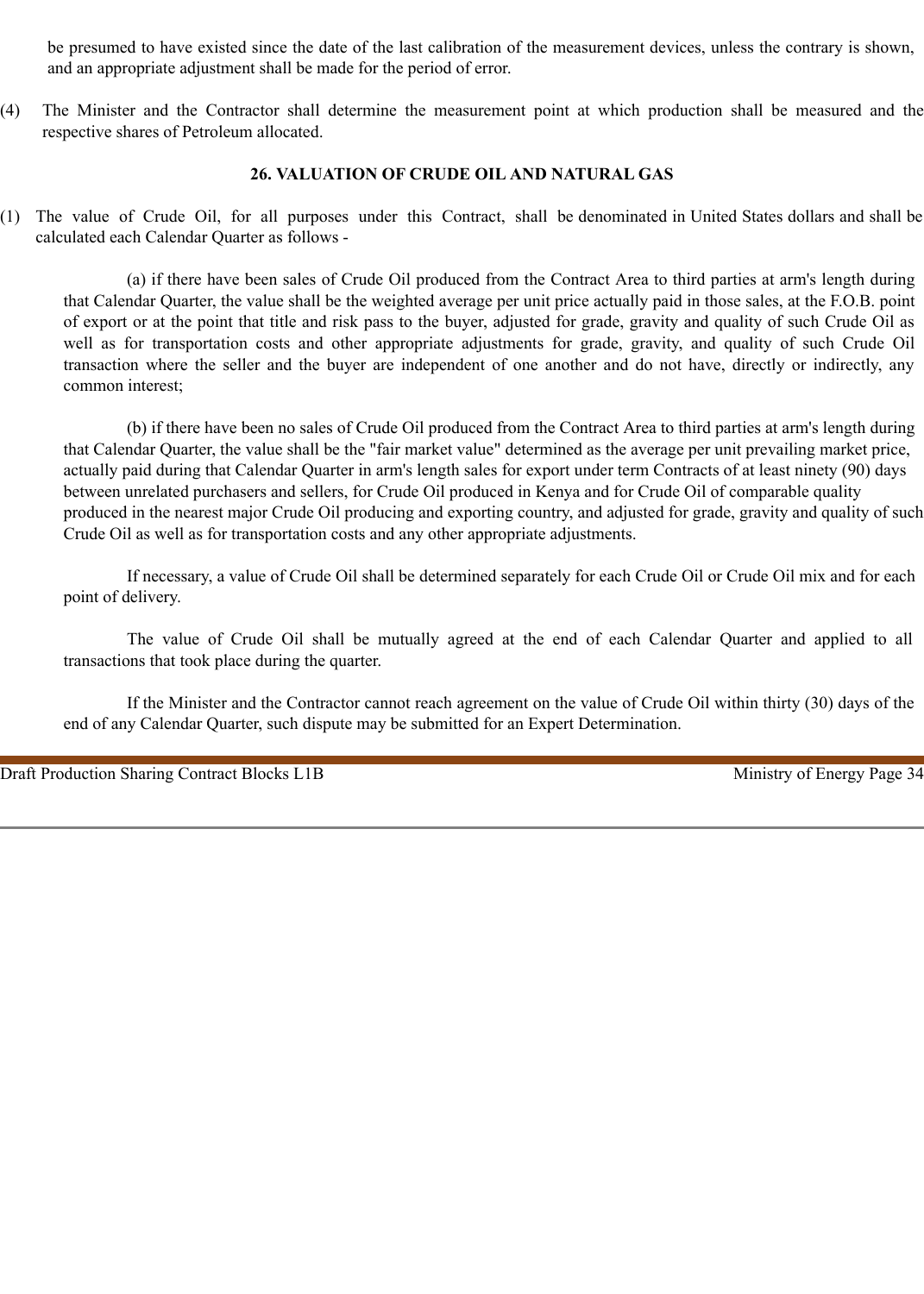- (2) Pending the determination of the value of Crude Oil for a Calendar Quarter, the value of Crude Oil determined for the preceding Calendar Quarter will be provisionally applied to make calculation and payment during such Calendar Quarter until the applicable value for that Calendar Quarter is finally determined pursuant to sub-clause 26(1). Any adjustment to provisional calculation and payment, if necessary, will be made within thirty (30) days after such applicable value is finally determined.
- (3) Natural Gas shall be valued based on the actual proceeds received for sales, provided that, for sales of Natural Gas between the Contractor and any Affiliate, the value of such Natural Gas shall not be less than the then prevailing fair market value for such sales of Natural Gas taking into consideration, to the extent possible, such factors as the markets, the quality and quantity of Natural Gas and other relevant factors reflected in natural gas pricing. For sales of Natural Gas into the domestic market, the price shall be set in accordance with the provisions of sub-clause 23(5).

# **PART VI COST RECOVERY, PRODUCTION SHARING, MARKETING AND PARTICIPATION**

# **27. COST RECOVERY, PRODUCTION SHARING, WINDFALL AND INCOME TAX**

- (1) Subject to the auditing provisions under clause 30, the Contractor shall recover the Petroleum Costs, in respect of all Petroleum Operations, incurred and paid by the Contractor pursuant to the provisions of this Contract and duly entered in the Joint Account, by taking and separately disposing of an amount equal in value to **a maximum of Sixty (60%) Percent** of all Crude Oil produced from the Contract Area during that Fiscal Year and not used in Petroleum Operations. Such cost recovery Crude Oil is hereinafter referred to as "Cost Oil".
- (2) Petroleum Costs may be recovered from Cost Oil in the following manner:

(a) Petroleum Costs, with the exception of capital expenditures, incurred in respect of the Contract Area, shall be recoverable either in the Fiscal Year in which these costs are incurred and paid or the Fiscal Year in which Commercial Production occurs, whichever is the later; and

(b) capital expenditure incurred in respect of each Development Area shall be recoverable at a rate of 20% based on amortization at that rate starting either in the Fiscal Year in which such capital expenditure are incurred and paid or the Fiscal Year in which Commercial Production from that Development Area commences, whichever is the later.

For the purpose of this clause, "capital expenditure" shall mean the qualifying expenditure, other than "intangible drilling costs", that is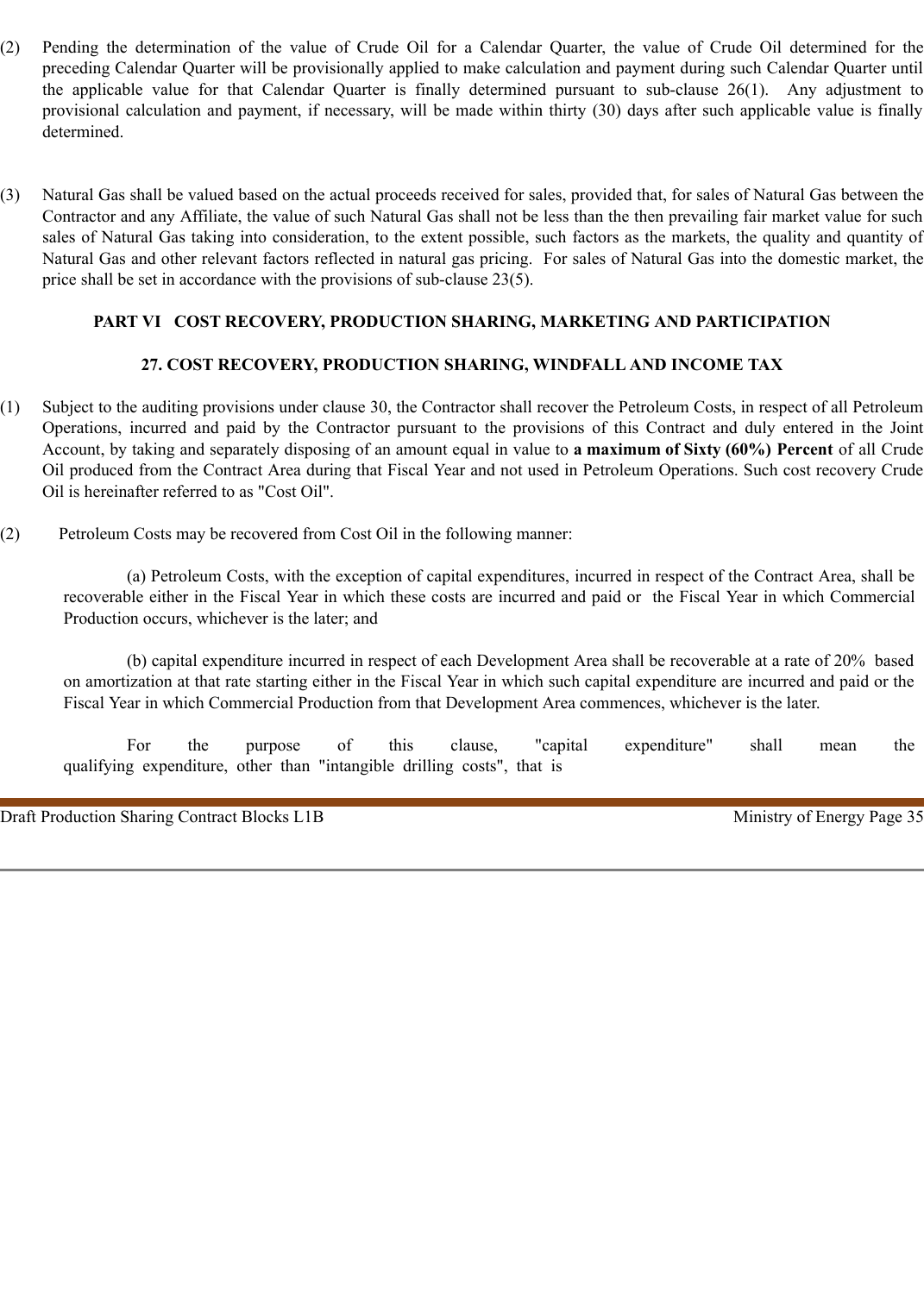expenditure that has no salvage value, including expenditure on labour, fuel, repairs, maintenance, hauling, mobilization and supplies and materials, other than supplies and materials for well casings or other well fixtures, which is for or incidental to drilling, cleaning, deepening, completing or abandoning wells and is incurred in respect of –

(i) The determination of well locations, geological and geophysical studies, and topographical and geographical surveys preparatory to drilling;

(ii) The drilling, shooting, testing, and cleaning of wells; and

(iii) The clearing, draining and levelling of land, road-building and laying of foundations.

(c) To the extent that, in a Fiscal Year, the Petroleum Costs recoverable according to sub-clauses 27(2) (a) and 27(2)(b) exceed the value of all Cost Oil or Cost Gas for such Fiscal Year, the excess shall be carried forward for recovery by the Contractor in the next succeeding Fiscal Year or Fiscal Years until fully recovered, but in no case after the termination of this Contract.

(d) To the extent that, in a Fiscal Year, the Petroleum Costs recoverable according to sub-clauses 27(2)(a) and 27(2)(b) are less than the maximum value of the Cost Oil or Cost Gas as specified in sub-clause 27(1), the excess shall become part of, and be included in the Profit Oil or Profit Gas as provided for in sub-clause 27(3) hereafter.

(e) For the purpose of valuation of Cost Oil and Cost Gas, the relevant provisions of clause 26 hereof shall apply.

(3) The total Crude Oil produced and saved from the Contract Area and not used inPetroleum Operations less the Cost Oil as specified in sub-clauses 27(1) and 27(2), shall be referred to as the Profit Oil and shall be shared, taken and disposed of separately by the Government and Contractor according to increments of Profit Oil as follows:

| <b>Incremental Production</b><br><b>Tranches</b> | <b>Govt. Share</b> | Contractor<br><b>Share</b> |
|--------------------------------------------------|--------------------|----------------------------|
| 0-30,000 barrels per day                         | 50%                | 50%                        |
| Next 25,000 barrels per day                      | 60%                | 40%                        |
| Next 25,000 barrels per day                      | 65%                | 35%                        |
| Next 20,000 barrels per day                      | 70%                | 30%                        |
| Above 100,000 barrels per                        | 78%                | 22%                        |
| day                                              |                    |                            |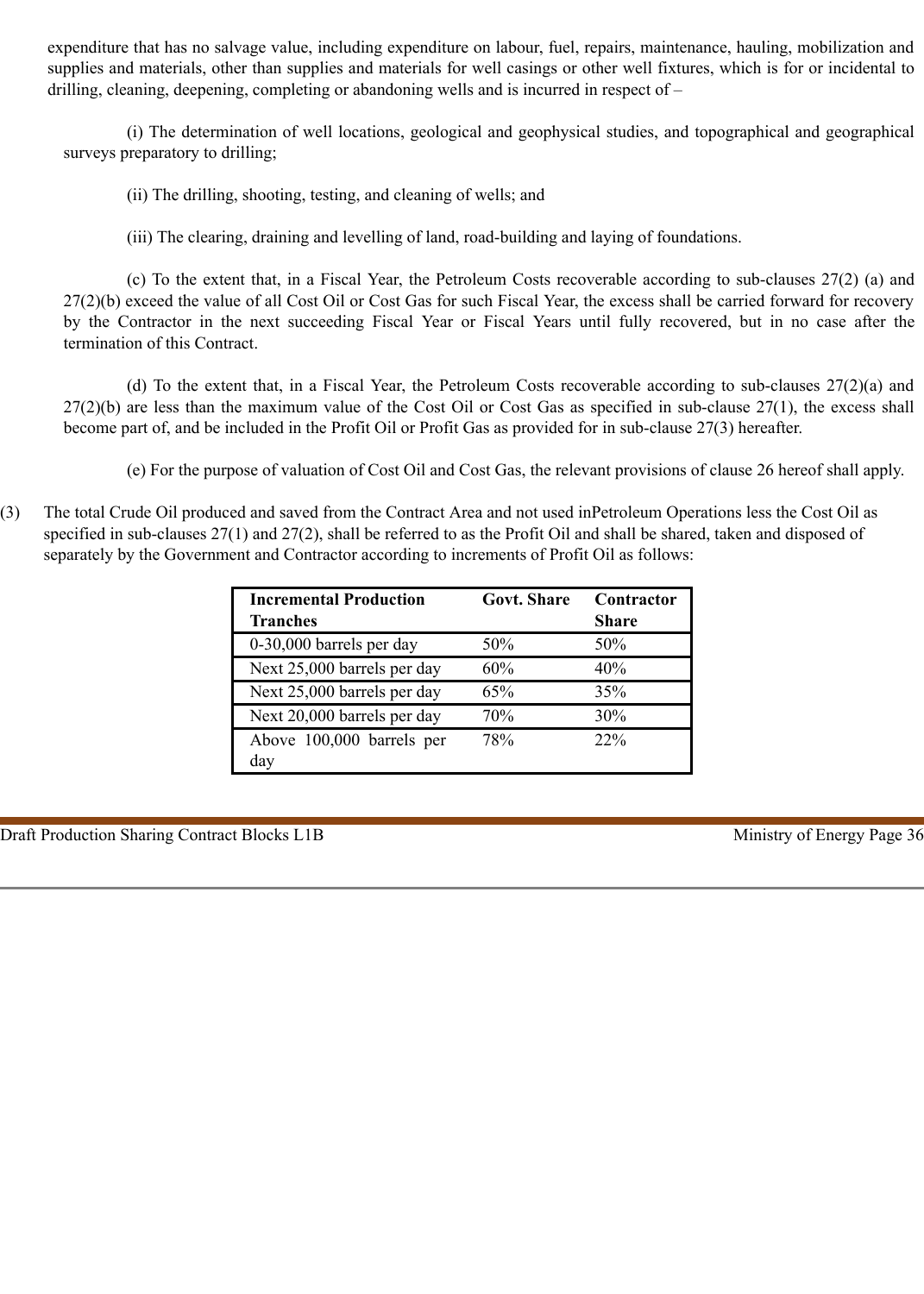(a) For the purpose of this sub-clause, increments of Profit Oil shall be calculated by considering the total Crude Oil produced and saved from the Contract Area less the quantity of Cost Oil required to satisfy recoverable costs, expenses and expenditures according to sub-clauses 27(1) and 27(2).

(b) Where two (2) or more reservoirs are sufficiently close so that they utilize the same surface installation, they shall be considered, for the purposes of sub-clause 27(3) (a), as being one (1) Development Area. When making a proposal for the delineation of a Development Area and its associated Development Plan, the Contractor shall consider in priority the option which is the most favourable for the Government in terms of Profit Oil split.

# (c) **Windfall Profits**

When the value of crude oil for any calendar quarter calculated in accordance with Clause 26 of the PSC exceeds United States **US\$ 50 per barrel** FOB Mombasa (hereinafter referred to as the ("Threshold Price") adjusted for the United States of America's Consumer Price Index (CPI) whose Effective Date will be from the date of the contract execution then a Second Tier Amount is payable by the Contractor to the Government.

The Second Tier Amount will be calculated in respect of each Calendar Quarter according to the following formula:

 $R = CSPO x 26% x (V - Threshold Price) Where;$ 

R is the Second Tier Amount in US Dollars;

V is the value of Crude Oil in U.S. dollars for that Calendar Quarter calculated in accordance with Clause 26 and expressed in US\$/bbl, provided that V exceeds the Threshold Price; and

CSPO is the Contractor Share of Profit Oil for that Calendar Quarter in bbl calculated pursuant to clause 27(3) (a). (d) The Second Tier Amount will be calculated within thirty (30) days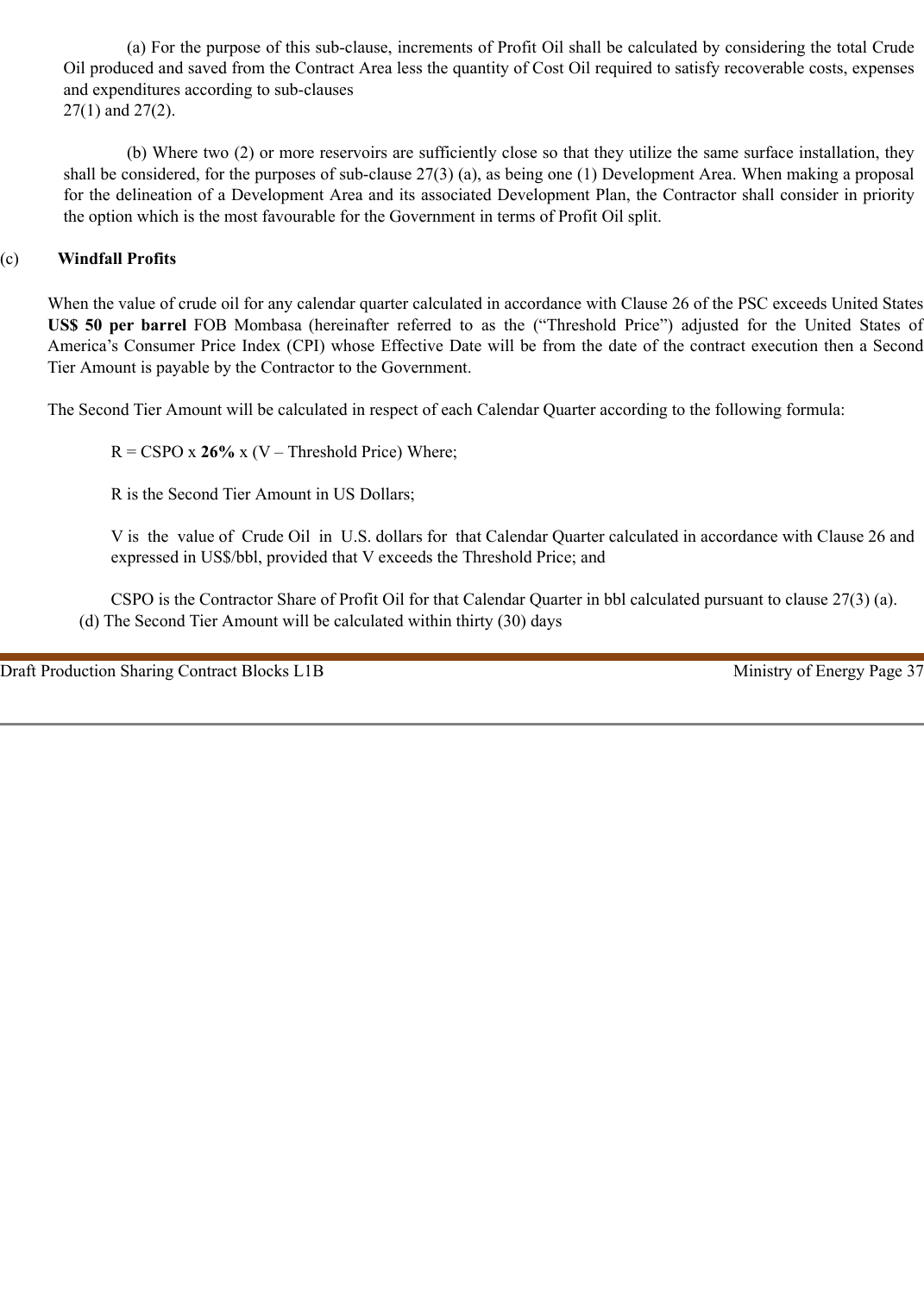following the end of the Calendar Quarter for which it is due. For the purposes of this Contract the Second Tier Amount will be treated as an adjustment to the amount payable as Profit Oil.

- (e) The Threshold Price set forth in this sub-clause 27(3) (c) is **US\$ 50 per barre**l F.O.B Mombasa as of Effective Date and shall be adjusted quarterly as set forth below. The Threshold Price during any Calendar Quarter shall be derived by multiplying the Threshold Price, by the number (hereinafter referred to as the "price index") which is the sum of one (1) and the decimal equivalent of the percentage increase in the United States Consumer Price Index, as reported for the first time in the monthly publication "International Finance Statistics" of the International Monetary Fund, between the month of **Effective Date** and the month when such valuation is calculated
- (4) With respect to sub-clauses 27(1), 27(2) and 27(3), Cost Oil, Cost Gas, Profit Oil and Profit Gas calculations shall be done quarterly on an accumulative basis. To the extent that actual quantities, costs and expenses are not known, provisional estimates of such data based on the adopted annual production work programme and budget under clause 24 shall be used. Within sixty (60) days of the end of each Fiscal Year, a final calculation of Cost Oil, Cost Gas, Profit Oil and Profit Gas based on actual Crude Oil and Natural Gas production in respect of that Fiscal Year and recoverable Petroleum Costs shall be prepared and any necessary adjustments shall be made.
- (5) Each Contractor shall be subject to and shall comply with the requirements of the income tax laws in force in Kenya, which impose taxes on or are measured by income or profits.

The portion of the Profit Oil or Profit Gas which the Government is entitled to take and receive, and which is calculated under sub-clause 27(3), shall be inclusive of all taxes, present or future, based on income or profits of the Contractor, including specifically tax payable under the Income Tax Act, and dividend tax imposed by Kenya on any distribution of income or profits by the Contractor, but shall exclude the tax paid by the Contractor on behalf of petroleum service sub-contractors.

The Government agrees to pay and discharge as and when due such taxes for account of each Contractor and the Minister agrees to furnish each Contractor with proper receipts from the Government evidencing the payment of all such taxes on the Contractor's behalf for each Fiscal Year. Each Contractor shall prepare and file a Kenya income tax return for each Fiscal Year within four (4) months after the close of each Fiscal Year. The receipts furnished by the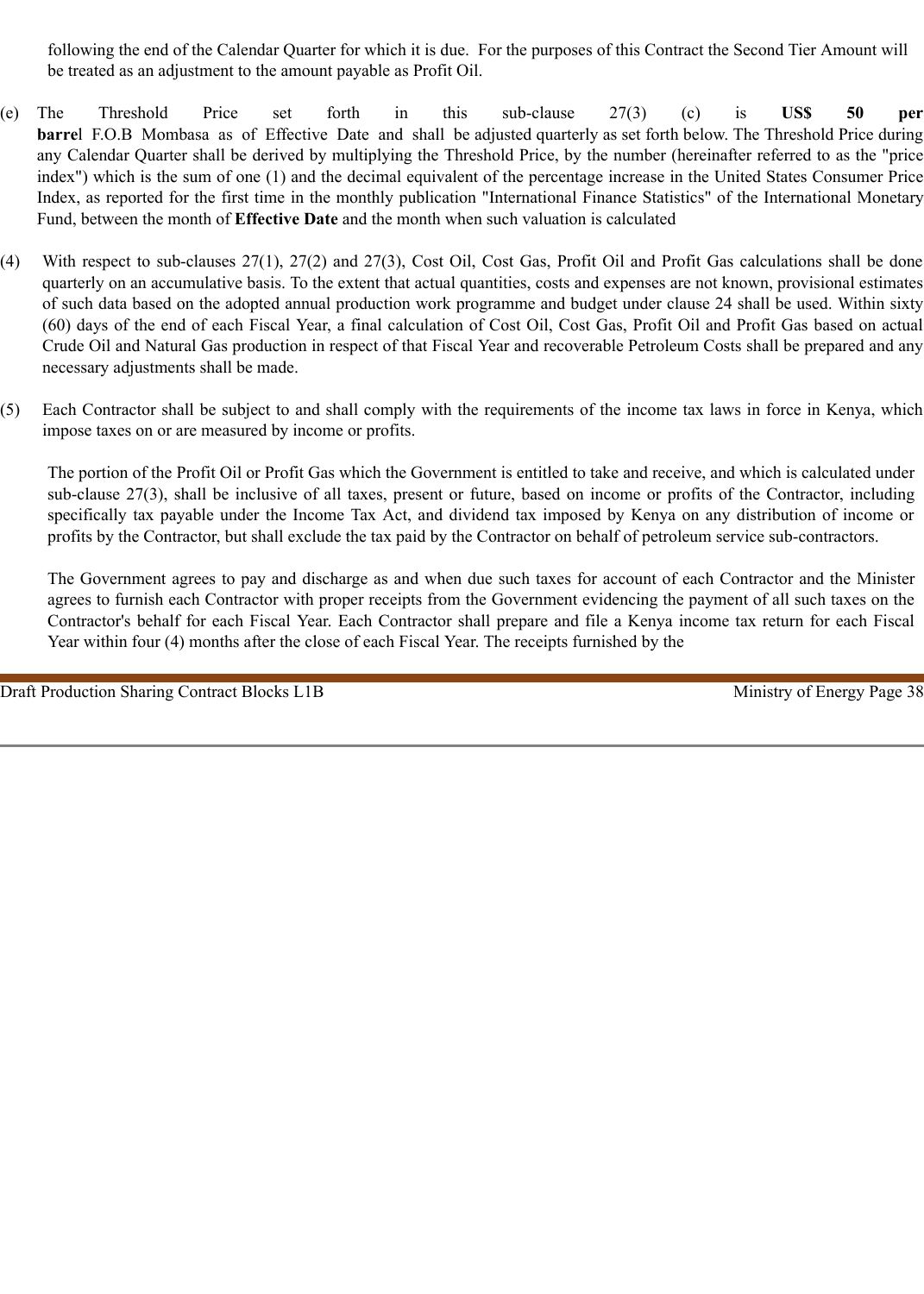Minister evidencing payment of such taxes shall correspond to the amount of taxes payable on behalf of the Contractor by the Government. The receipts shall be issued by the duly constituted authority for the collection of Kenya income taxes and shall be furnished within three (3) months after the date the Contractor files its Kenya income tax return for the Fiscal Year.

All taxes paid by the Government in the name and on behalf of the Contractor shall be considered income to the Contractor for the Fiscal Year to which the tax payments relate.

(6) If so directed by the Minister, the Contractor shall be obligated to lift and market part or the entire Government share of Profit Oil, Profit Gas, and any Government or Appointee Participating Interest share of Petroleum in a Development Area.

If any Party fails to lift and market their share of Petroleum, the Contractor nominated as operator may lift and market such Party's share on their behalf.

When the Minister elects not to take and receive in kind any part of the Government share of Profit Oil, the Minister shall notify the Contractor three (3) months before the commencement of each Semester of a Calendar Year, specifying the quantity of production and such notice shall be effective for the ensuing Semester. Any sale by the Contractor of the Government share of Profit Oil shall not be for a term of more than one (1) year without the Minister's consent. The Contractor shall have the right to market the Government's share at the then prevailing "fair market price".

The price paid by the Contractor for the Government share of Profit Oil, shall be the price established according to clause 26. The Contractor shall pay the Government on a monthly basis, such payments to be made within thirty (30) days after the end of the month in which the production occurred.

- (7) At a reasonable time prior to the scheduled date of commencement of Commercial Production, the parties shall agree to procedures covering the scheduling, storage and lifting of Petroleum produced from the agreed upon Point of Sale.
- (8) In the event that the Contractor elects to produce a Natural Gas Discovery, the Petroleum Costs incurred by the Contractor and directly attributable to the development and production of such Natural Gas shall be recovered from part thereof.

# **28. GOVERNMENT PARTICIPATION**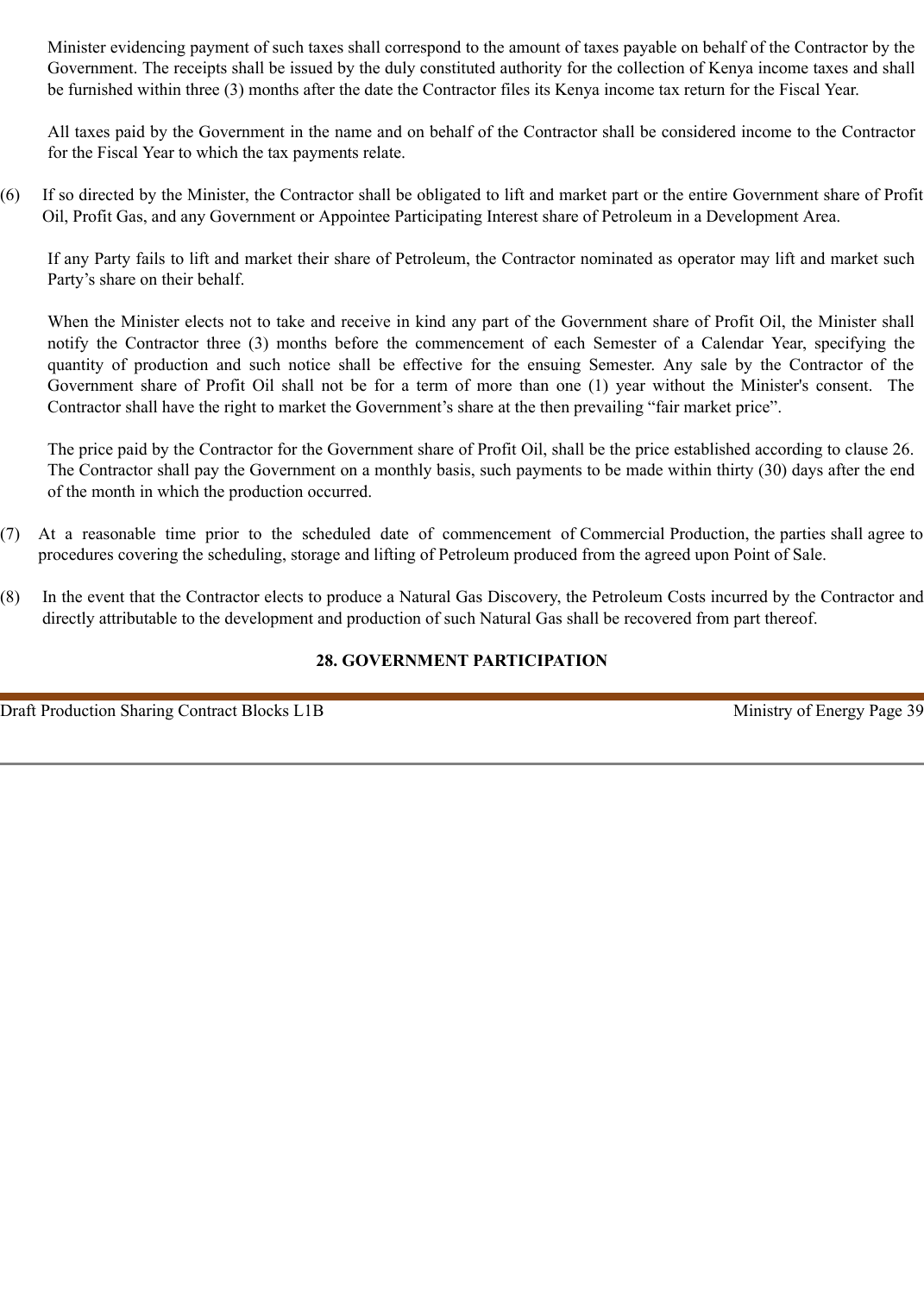- (1) The Government may elect to participate in the petroleum operations in any development area and acquire an interest of up twenty per cent (20%) (hereinafter referred to as "Participating Interest") of the total interest in that development area. The Government may participate either directly or through an appointee
- (2) If the Government exercises its right to participate in a Development Area, the Government and the Contractor shall enter into either a Participation Agreement of an amendment and novation of the Joint Operating Agreement, to add the Government or its Appointee as a party to the Joint Operating Agreement within three (3) months after notice to the Contractor under subclause 28(1).
- (3) The Government shall, in exercise of its right to participate in a Development Area:

(a) Have a right to a vote in proportion to its Participating Interest with respect to all decisions taken under this Contract and either the Participation Agreement or Joint Operating Agreement as appropriate;

(b) Own and separately take and dispose of its Participating Interest share in the Petroleum produced and saved to which the Contractor is entitled under this Contract, corresponding to its Participating Interest in that Development Area;

(c) Assume its share of Petroleum Costs incurred in respect of that Development Area, from the Effective Date of its participation as defined in sub-clause 28(3), pro-rata to its Participating Interest;

(d) Own a Participating Interest share in all assets acquired for Petroleum Operations in or related to the Development Area;

(4) The Government shall reimburse the Contractor, without interest, pro-rata to the Government Participating Interest, its share of all costs, expenses and expenditure incurred in respect of the Development Area from the date the Development Plan for that Development Area has been adopted to the date the Government serves notice pursuant to sub-clause 28(3) exercises its right to participate in that Development Area. This reimbursement shall be made within three (3) months after the Government serves notice pursuant to sub-clause 28(3).

# **29. DOMESTIC CONSUMPTION**

(1) The Contractor shall have the obligation to supply in priority Crude Oil for domestic consumption in Kenya and shall sell to the Government that portion of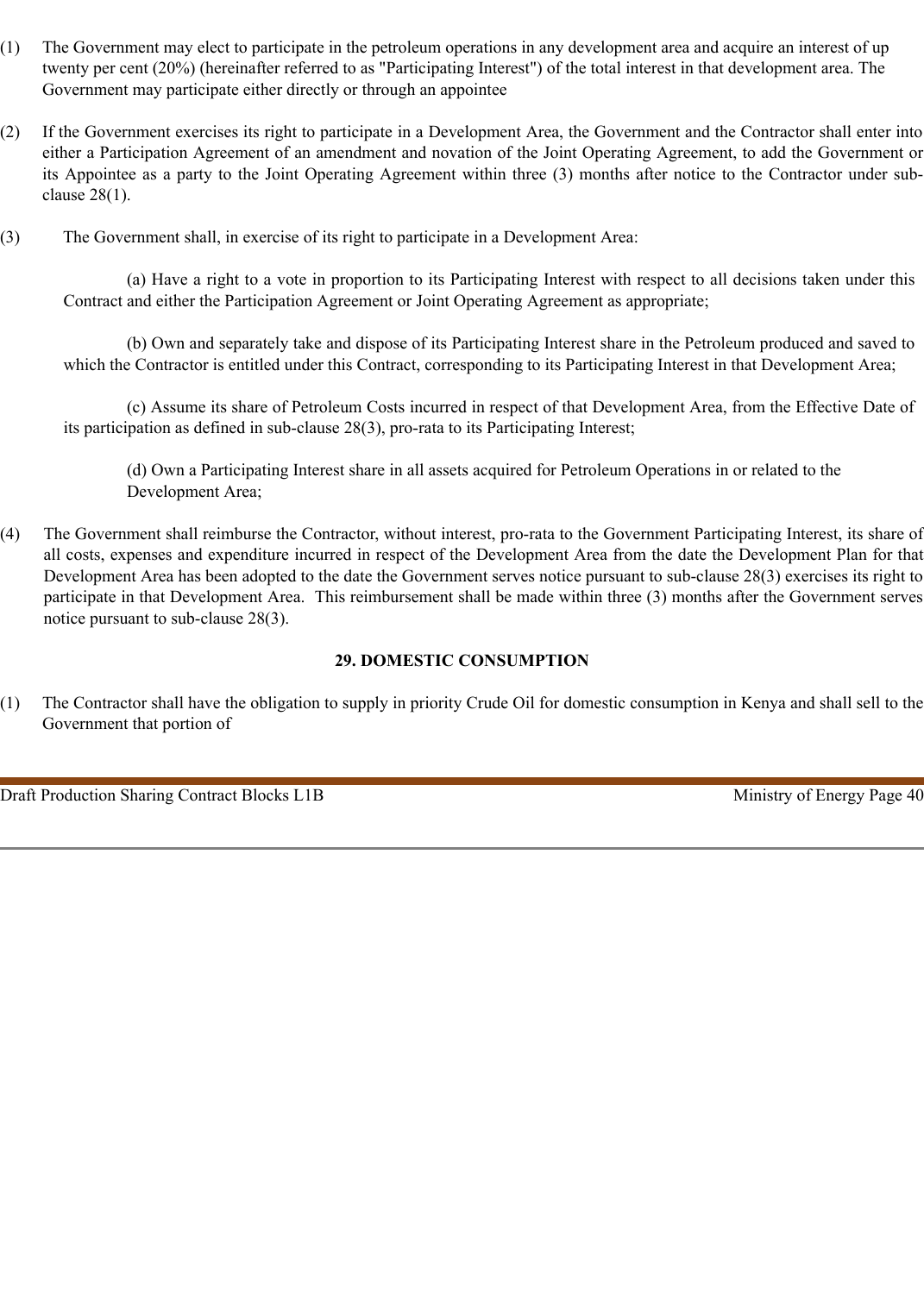the Contractor's share of Production, which is necessary to satisfy the domestic supply requirements in accordance with the following provisions.

(2) In each Calendar Year, the Minister shall notify the Contractor not less than three (3) months prior to the beginning of that Calendar Year, of the domestic supply requirement. The maximum amount of Crude Oil that the Minister may require from the Contractor's share of production shall be calculated each Calendar Quarter, and shall be equal to the excess of total Crude Oil domestic consumption in Kenya multiplied by a fraction, the numerator of which is the average Crude Oil production from the Contract Area and the denominator of which is the total Crude Oil production from all producers in Kenya, over the amount of Crude Oil available to the Government from the Government's share of Crude Oil from all production sharing Contracts in Kenya, including the Government's share of production under clause 27 and in the form of Government participation share under clause 28.

For the purpose of this sub-clause, "domestic consumption" does not include Crude Oil refined in Kenya for export.

- (3) When the Contractor is obligated to supply Crude Oil or Natural Gas for domestic consumption in Kenya, the price paid by the Government shall be calculated in accordance with clause 26. Such sales to the Government shall be invoiced monthly and shall be paid within thirty (30) days of receipt of the invoice, unless other terms and conditions are mutually agreed.
- (4) With the written consent of the Minister the Contractor may comply with this clause by importing Crude Oil and exporting the same amount, but appropriate adjustments shall be made in price and volume to reflect transportation costs, differences in quality, gravity and terms of sale; provided that the Contractor may also comply with this Clause with respect to Natural Gas amounts required under sub-clause 29(6) by importing alternative fuels and exporting a like amount of Natural Gas.
- (5) In this clause, "Government" includes an Appointee and "Contractor" does not include the Government where the Government has participated under clause 28.
- (6) In each Calendar Year, the Minister shall notify the Contractor not less than three (3) months prior to the beginning of that Calendar Year, of the domestic Natural Gas supply requirement. The maximum amount of Natural Gas that the Minister may require from the Contractor's share of production shall be calculated each Calendar Quarter, and shall be equal to the excess of total domestic Natural Gas consumption in Kenya multiplied by a fraction, the numerator of which is the average Natural Gas production from the Contract Area and the denominator of which is the total Natural Gas production from all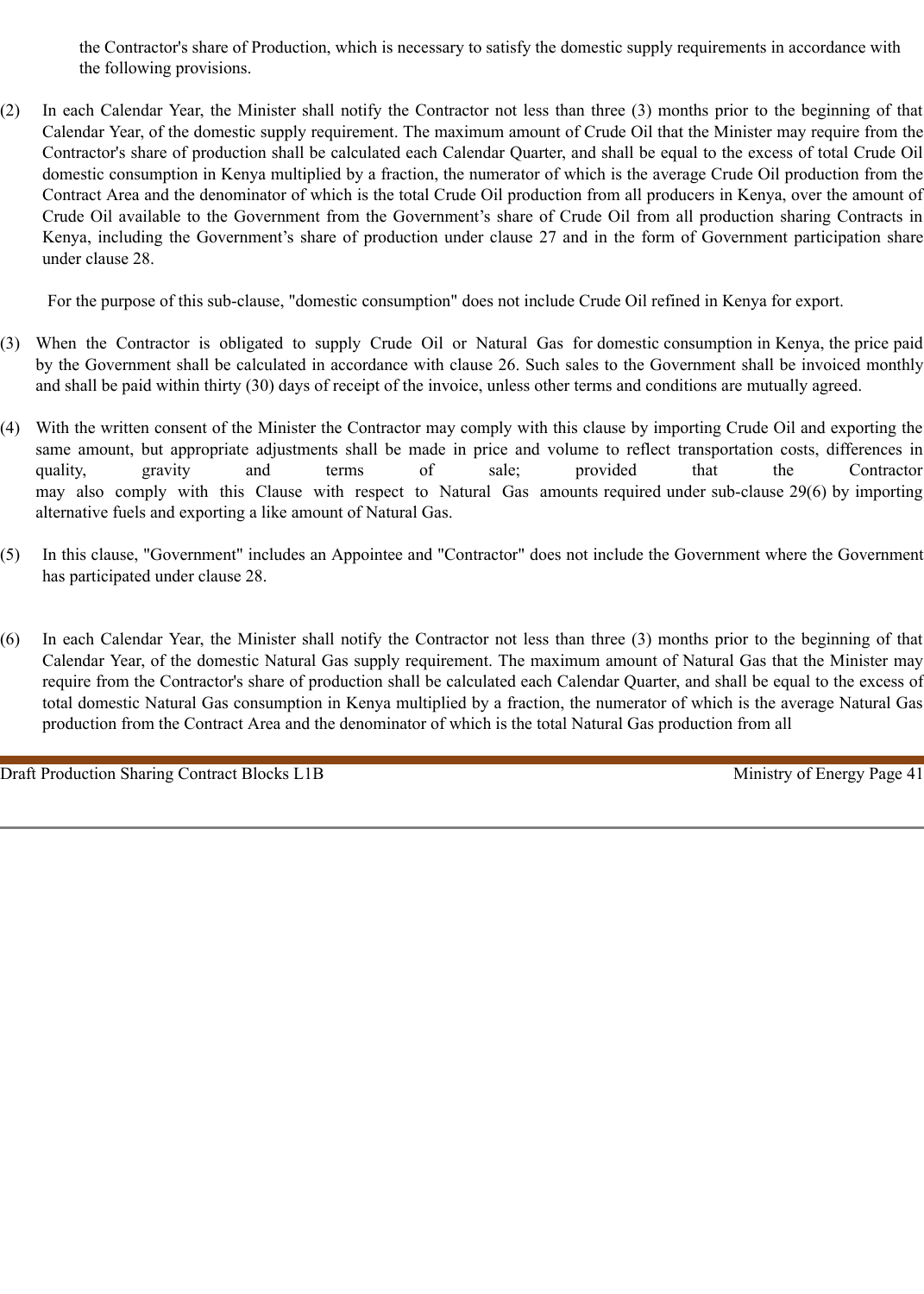producers in Kenya, over the amount of Natural Gas available to the Government from the Government's share of Natural Gas from all production sharing contracts in Kenya, including in the form of Government's share of production under Clause 27 and in the form of Government participation share under Clause 28 under this Contract. For the purpose of this sub-clause 29(6), "domestic consumption" does not include Natural Gas liquefied or compressed in Kenya for export.

## **PART VII BOOKS, ACCOUNTS, AUDITS, IMPORTS, EXPORTS AND FOREIGN EXCHANGE**

## **30. BOOKS, ACCOUNTS AND AUDITS**

- (1) The Contractor shall keep books and accounts in accordance with the Accounting Procedure and shall submit to the Minister a statement of those accounts, not more than three (3) months after the end of each Calendar Year.
- (2) At the request of the Minister, the Contractor shall appoint an independent auditor of international standing, approved by the Government to audit annually the books and accounts of the Contractor and report thereon; and the cost of such audit shall be at the charge of the Contractor and cost recoverable.
- (3) The Government may audit the books and accounts in accordance with the provisions of the Accounting Procedure within two (2) Calendar Years of the period to which they relate, and shall complete that audit within one (1) Calendar Year.
- (4) In the absence of an audit within two (2) Calendar Years or in the absence of notice to the Contractor of a discrepancy in the books and accounts within three (3) Calendar Years of the period to which the audit relates the Contractor's books and accounts shall be deemed correct.

## **31. PREFERENCE TO KENYAN GOODS AND SERVICES**

- (1) The Contractor, its contractors and sub-contractors shall give preference to Kenyan materials and supplies for use in Petroleum Operations as long as their prices, quality, quantities and timeliness of delivery are comparable with the prices, quality, quantities and timeliness of delivery of non-Kenyan materials and supplies.
- (2) The Contractor, its contractors and sub-contractors shall give preference to Kenyan contractors for services connected with Petroleum Operations as long as their prices, quality of performance and timeliness are comparable with the prices, quality of performance and timeliness of non-Kenyan service contractors.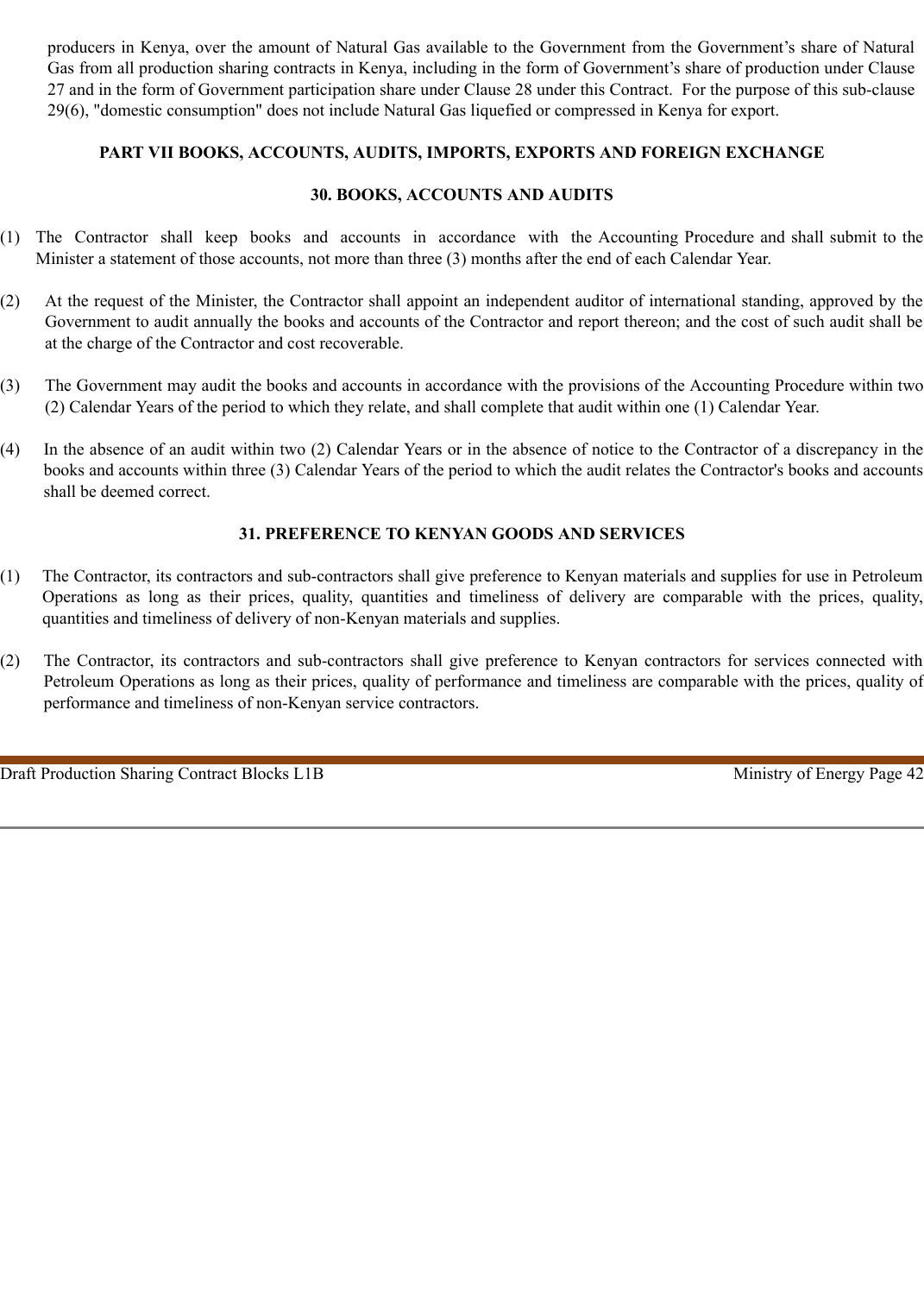- (3) The Contractor, its contractors and sub-contractors shall provide supplies and services from bases in Kenya where practicable.
- (4) The Contractor shall –

(a) on or before the beginning of each Calendar Year to which it applies, submit to the Minister a tentative schedule of the contemplated service and supply contracts with an estimated value exceeding the equivalent of **Five Hundred Thousand** (**USD 500,000) United States Dollars** per contract, to be entered into during the forthcoming Calendar Year, showing the anticipated tender date and approximate value and the goods and services to be provided;

(b) for contracts with an estimated value exceeding the equivalent of Five Hundred Thousand (**USD 500,000) United States Dollars** per contract, undertake to select its contractors and sub-contractors from adequately qualified companies by means of competitive bidding or by appropriate sole sourcing in accordance with good international petroleum industry practice;

As soon as practicable after their execution, provide to the Minister a copy of each contract, requiring a payment in a currency other than Kenya Shillings and a brief description of the efforts made to find a Kenyan supplier or service contractor;

(d) The minimum amount specified under this sub-clause 31(4) may be changed from time to time by mutual agreement.

## **32. EXPORTS AND IMPORTS**

- (1) Except as to the petroleum to be delivered to the Government pursuant to the terms of this Contract, the Contractor shall own and receive its share of Petroleum produced from the Contract Area and shall be entitled to lift, take, export and sell or otherwise dispose of such Petroleum outside of Kenya without restriction and free of taxes, charges, fees, duties or levies of any kind or to otherwise freely dispose of the same.
- (2) The Contractor and its contractors and sub-contractors engaged in carrying out Petroleum Operations under this Contract shall be permitted to import into Kenya all the services, materials, equipment and supplies including but not limited to machinery, vehicles, consumable items, movable property and any other articles, to be used solely in carrying out Petroleum Operations under this Contract.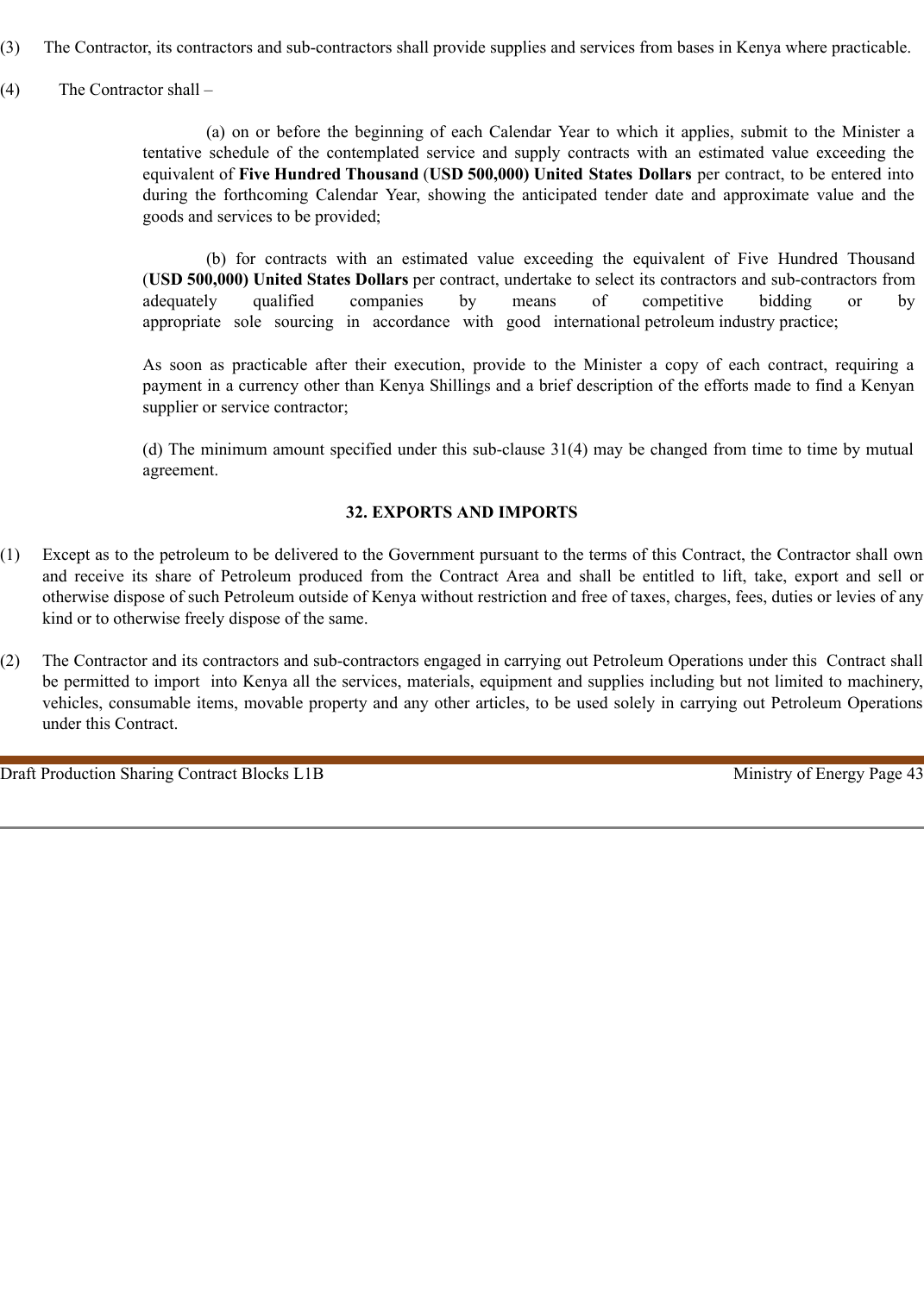- (3) Such services, materials, equipment and supplies shall be exempt from all Customs Duties, VAT and import declaration fees provided that the Contractor and its contractors and sub-contractors shall give preference to Kenyan goods and services in accordance with clause 31 hereof.
- (4) In relation to materials, equipment and supplies imported or to be imported pursuant to sub-clause 32(2) when a responsible representative of the Ministry has certified that they are to be used solely in carrying out Petroleum Operations under this Contract, the Contractor and its contractors and sub-contractors shall be entitled to make such imports without-

(a) any approval of import licence, provided, however, that an application has been duly made;

(b) any exchange control approval, subject to the provision of clause 33 hereof; or.

(c) any inspection outside of Kenya by general superintendence or other inspecting body, acting for the time being, appointed by the Government.

The actual costs of Contracts for technical and other services entered into by the Contractor for Petroleum Operations and for materials purchased by the Contractor for use in Petroleum Operations shall be recoverable, provided that those services and materials are reasonably required for Petroleum Operations and provided further that the prices paid by the Contractor are no higher than those currently prevailing in normal arm's length transactions of the open market for comparable services and materials.

- (5) Each expatriate employee of the Contractor, its contractors and sub-contractors shall be permitted to import and shall be exempt from all Customs Duties with respect to the reasonable importation of household goods and personal effects, including one (1) automobile provided however that such properties are imported within three (3) months of their arrival or such longer period as the Government may in writing determine.
- (6) The Contractor and its contractor and sub-contractors and their expatriate employees may sell in Kenya all imported items which are no longer needed for Petroleum Operations. However, if such imports were exempt from Customs Duties, the seller shall fulfil all formalities required in connection with the payment of duties, taxes, fees and charges imposed on such sales.
- (7) Subject to sub-clauses 12(6) and 12(7), Contractor and its contractors and sub- contractors and their expatriate employees may export from Kenya, exempt of all export duties, taxes, fees and charges, all previously imported items which are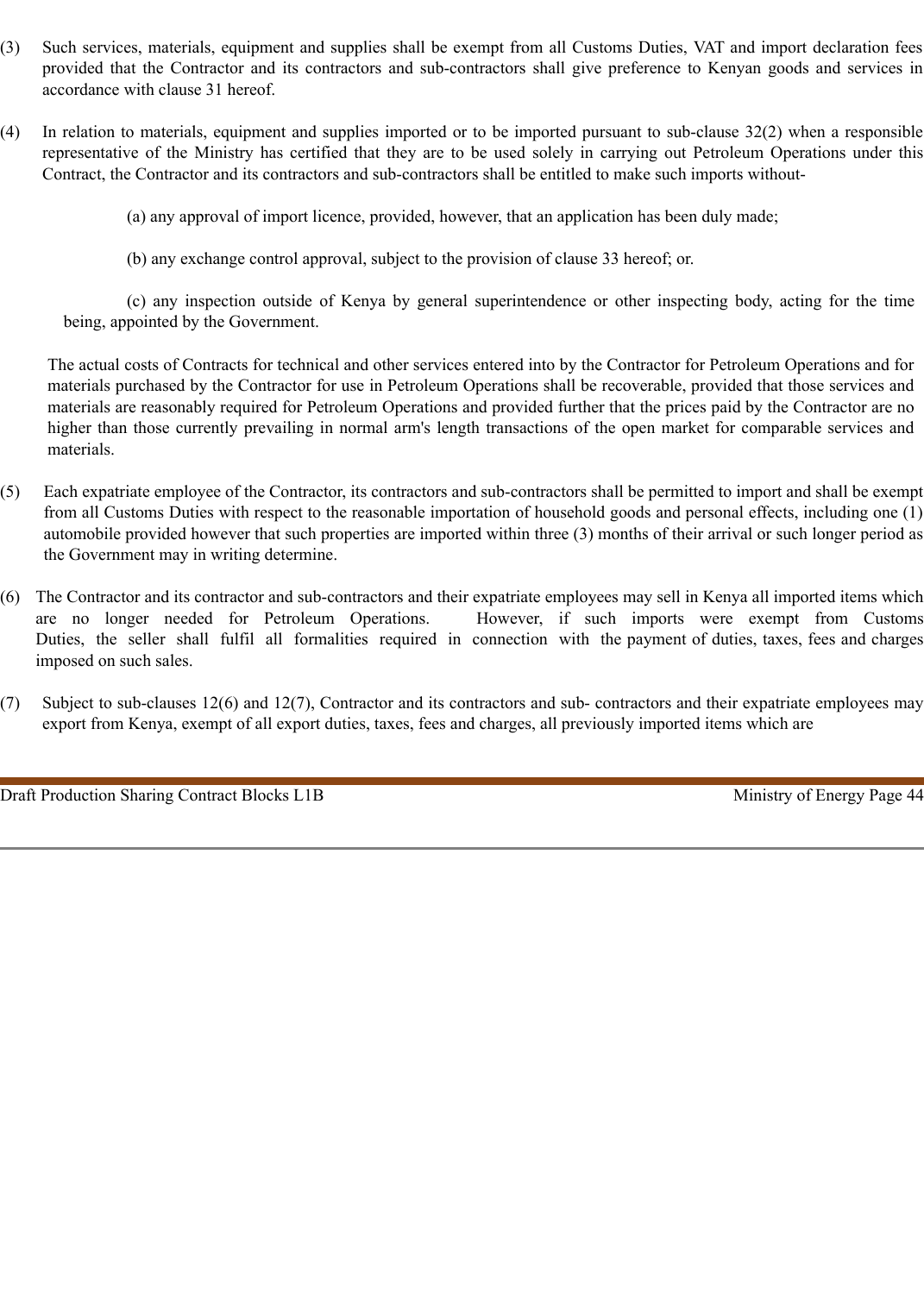no longer required for the conduct of Petroleum Operations under this Contract.

(8) "customs duties", as that term is used herein, shall include all duties, taxes on imports (except those charges paid to the Government for actual services rendered), which are payable as a result of the importation of the item or items under consideration.

## **33. EXCHANGE AND CURRENCY CONTROLS**

Clauses 33(1), 33(2) and 33(3)(c) were deleted following the repealing of the Exchange Control Act Chapter 113 of the laws of Kenya however clauses 33(3)(a), 33(3)(b) and 33(4) have been retained as they are still applicable.

- (3) Subject to the obligation to give preference to Kenyan goods and services as stipulated under clause 31, the Contractor shall have the right to enter all contracts and sub-contracts necessary to carry out Petroleum Operations, without prior approval by the Central Bank of Kenya or any other Government agency. The Government reserves the right to inspect the records or documentation related to such contracts and sub-contracts and, in accordance with clause 30, to appoint independent auditors to examine the accounts of the Contractor, and if the Government requests, the Contractor shall provide a copy of such contracts within thirty (30) days, provided however that where the Government disputes a specific substantive, material provision in the contracts, the value in dispute shall not be included, until, the dispute has been resolved, in respect of:
	- (a) the qualifying expenditure under the Income Tax Act; and
	- (b) the Certificate of Approved Enterprise.
- (4) The Government shall grant to the Contractor a certificate of ApprovedEnterprise in accordance with the Foreign Investments Protection Act, Chapter 518 of the Law of Kenya. The amount recognized by the certificate as having been invested shall be the actual amount for the time being invested by the Contractor as set forth in its books of account maintained and audited in accordance with this Contract, provided however that the Contractor shall not repatriate any proceeds of sale of an asset forming part of either –
	- (a) qualifying expenditure under the Income Tax Act; or

(b) any asset subject to a Certificate of Approved Enterprise; without written approval and the necessary amendments to the relevant certificate. Proceeds arising from any other source may be repatriated after a senior Officer of the Ministry, duly authorized in that behalf, has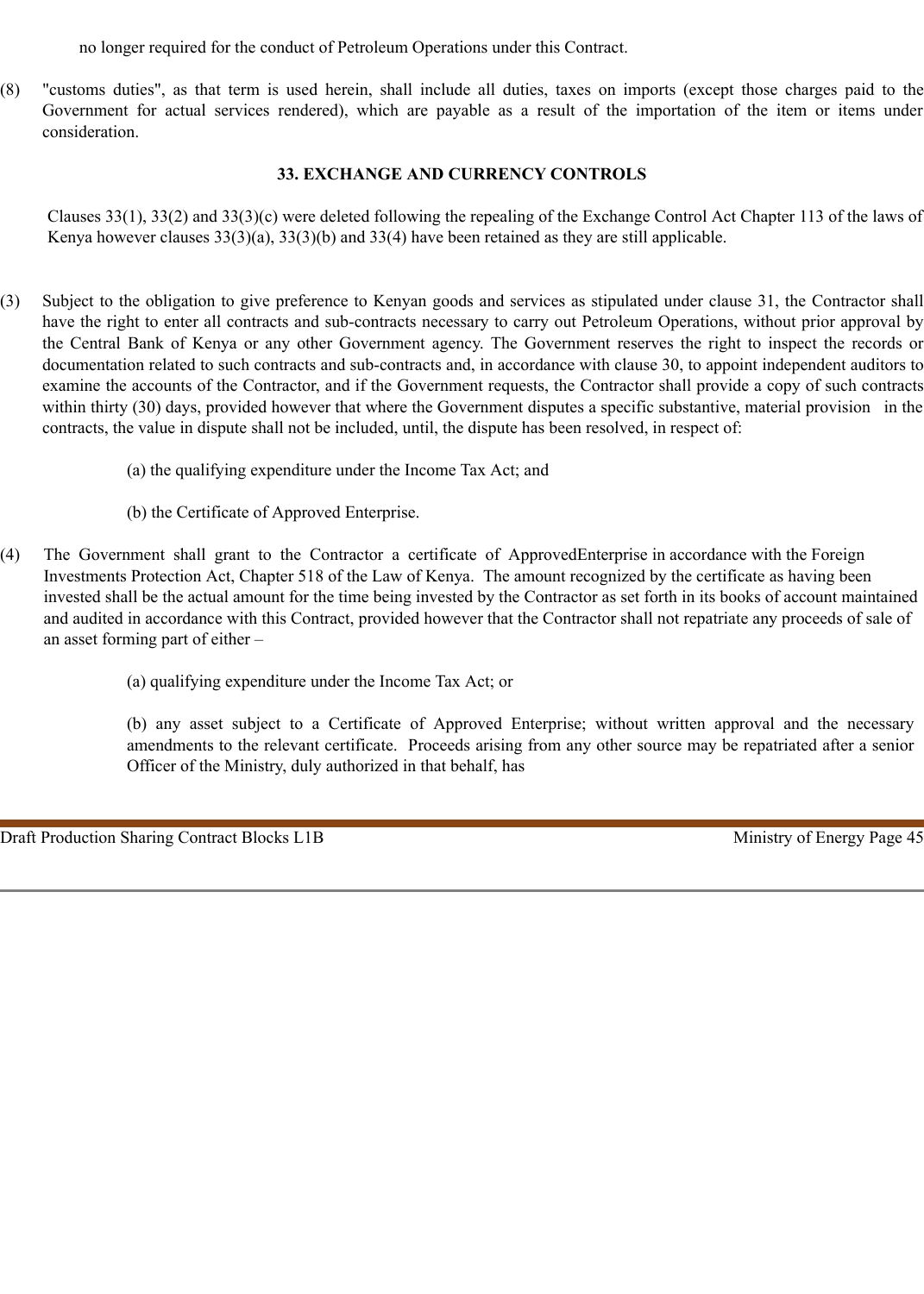certified that such repatriation is in order.

(5) In addition to the rights expressed in sub-clause 33(3), the Contractor shall have the right to:

(a) retain abroad the proceeds from all sales of Petroleum to which it is entitled, and to repatriate all capital, loan principal, profits and other income or expense arising out of Petroleum Operations;

(b) establish and maintain interest bearing bank accounts in Kenya and in foreign countries, and to import into Kenya funds required for Petroleum Operations in foreign exchange;

(c) make payments outside of Kenya for goods, works and services of whatever nature in connection with the conduct of Petroleum Operations;

(d) pay wages, salaries, allowances and benefits of its employees partly or wholly outside of Kenya (which shall also apply to the Contractor's Affiliates and subcontractors).

### **PART VIII GENERAL**

#### **34. PAYMENTS**

- (1) All sums due to the Government or the Contractor shall be paid in United States dollars or other currency agreed to by the Government and the Contractor.
- (2) Any late payment shall attract interest at LIBOR plus 300 basis points.

#### **35. ASSIGNMENT**

- (1) After notice to the Minister, an Contractor may assign part or all of its rights and obligations under this Contract to an Affiliate without the prior approval of the Minister, provided such assignment shall result in the assignor and the assignee being jointly and severally liable for all of the assignor's obligations hereunder.
- (2) An Contractor may only assign to a Person other than an Affiliate part or all of its rights and obligations under this Contract with the consent of the Minister, which shall not be unreasonably withheld and which shall be granted or refused within thirty (30) days of receipt by the Minister of the notice from the Contractor that it intends to make such an assignment but the Minister may require such an assignee to provide a guarantee for the performance of the obligations of the Contractor.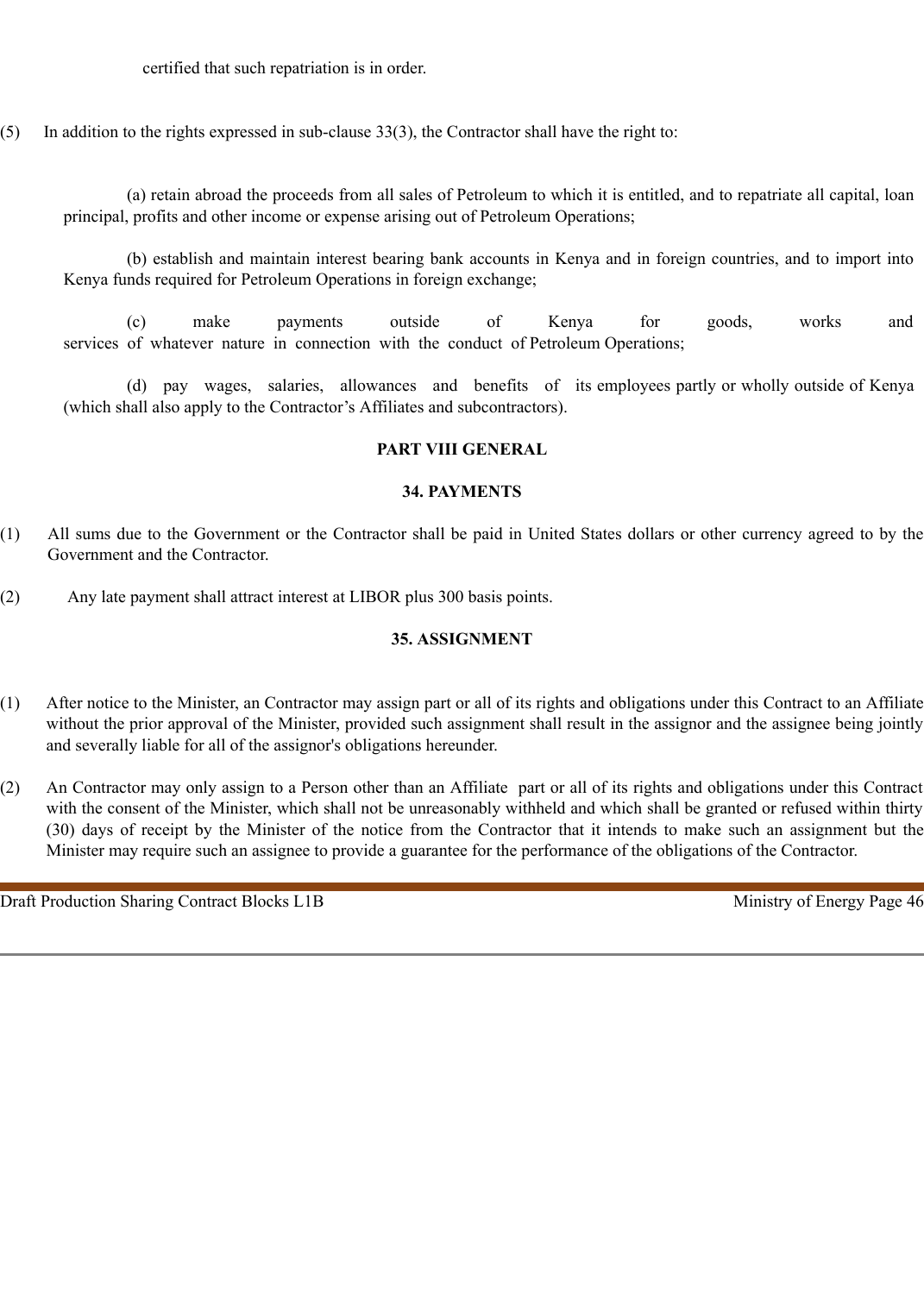(3) The Contractor shall report to the Minister any Change in Control in its corporate structure.

## **36. MANAGER, ATTORNEY AND JOINT OPERATION AGREEMENT**

- (1) The Contractor shall notify the Minister, before the Petroleum Operations begin, of the name and address of the person resident in Kenya who will supervise the Petroleum Operations, and prior notice of any subsequent change shall be given to the Minister.
- (2) The Contractor shall appoint an advocate resident in Kenya with the power of representation in all matters relating to this Contract, of which appointment the Minister shall be notified before the Petroleum Operations begin, and prior notice of any subsequent change shall be given to the Minister.
- (3) Where the Contractor consists of more than one Person, the Contractor shall deliver to the Minister a copy of the Joint Operating Agreement between those Persons, as soon as it is available.

### **37. CONFIDENTIALITY**

- (1) All the information which the Contractor may supply to the Government under this Contract shall be supplied at the expense of the Contractor and the Government shall keep that information confidential, and shall not disclose it other than to a Person employed by or on behalf of the Government, except with the consent of the Contractor which consent shall not unreasonably withheld.
- (2) Notwithstanding sub-clause 37(1), the Minister may use any information supplied, for the purpose of preparing and publishing reports and returns required by law, and for the purpose of preparing and publishing reports and surveys of a general nature for internal use.
- (3) The Minister may publish any information, which relates to a surrendered area at any time after the surrender, and in any other case, three (3) years after the information was received unless the Minister determines, after representations by the Contractor, that a longer period shall apply.
- (4) The Government shall not disclose, without the written consent of the Contractor, to any Person, other than a Person employed by or on behalf of the Government, know-how and proprietary technology which the Contractor may supply to the Minister.
- (5) Except as may be necessary to obtain the appropriate governmental approvals, none of the Parties shall disclose the content of this Contract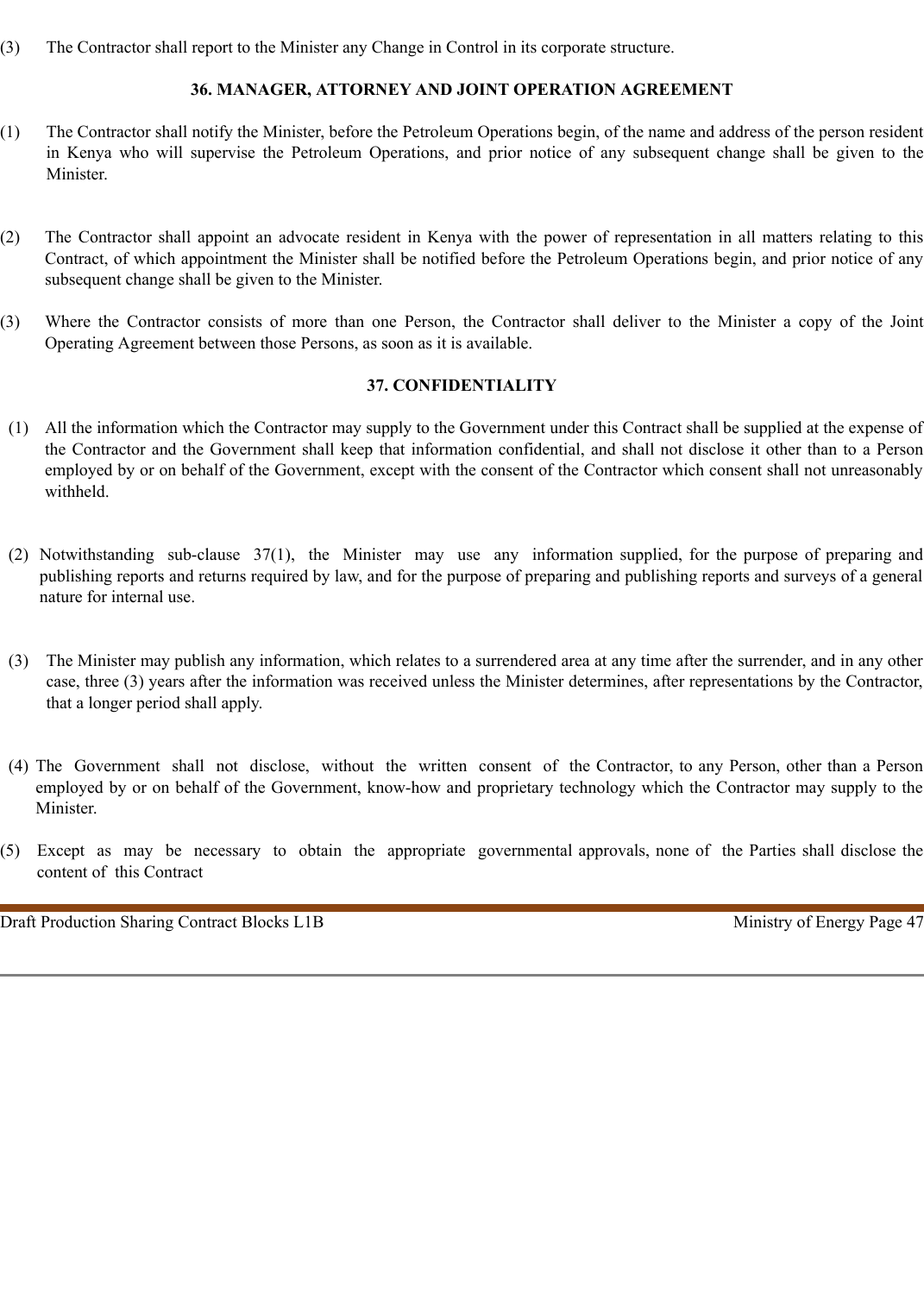(except to its Affiliates, independent contractors and consultants, bona fide third party purchasers of an interest under this Contract, or as required by law) without the prior written consent of the other Parties.

(6) Subject to legal or regulatory requirements applicable to the Contractor, the Parties shall cooperate in developing joint publicity statements to be released at an agreed time. After the Effective Date, all public announcements by the Contractor about the Petroleum Operations shall be issued through the Contractor with the approval of the Government.

## **38. FORCE MAJEURE**

- (1) In this clause, "Force Majeure" means an occurrence beyond the reasonable control of the Minister or the Government or the Contractor which prevents any of them from performing their obligation under this Contract, including but not limited to the occurrences set out in clause 38(1).
- (2) "Force Majeure" shall include, among other things, Acts of God, unavoidable accidents, acts of war or conditions attributable to or arising out of war (declared or undeclared), insurrections, riots, and other civil disturbances, hostile acts of hostile forces constituting direct and serious threat to life and property, and all other matters or events of a like or comparable nature beyond the control of the Parties concerned.
- (3) Where the Minister, the Government or the Contractor is prevented from complying with this Contract by force majeure, the Person affected shall promptly give written notice to the other and the obligations of the affected Person shall be suspended, provided that the Person shall do all things reasonably within its power to remove such cause of force majeure. Upon cessation of the force majeure event, the Person no longer affected shall notify the other Person.
- (4) Where the Person not affected disputes the existence of force majeure, that dispute shall be referred to arbitration in accordance with clause 41.
- (5) Where an obligation is suspended by force majeure for more than one (1) year, the parties may agree to terminate this Contract by notice in writing without further obligations.
- (6) The term of the Contract shall be automatically extended for the period of the force majeure.

# **39. WAIVER**

A waiver of an obligation of the Contractor shall be in writing, signed by the Minister,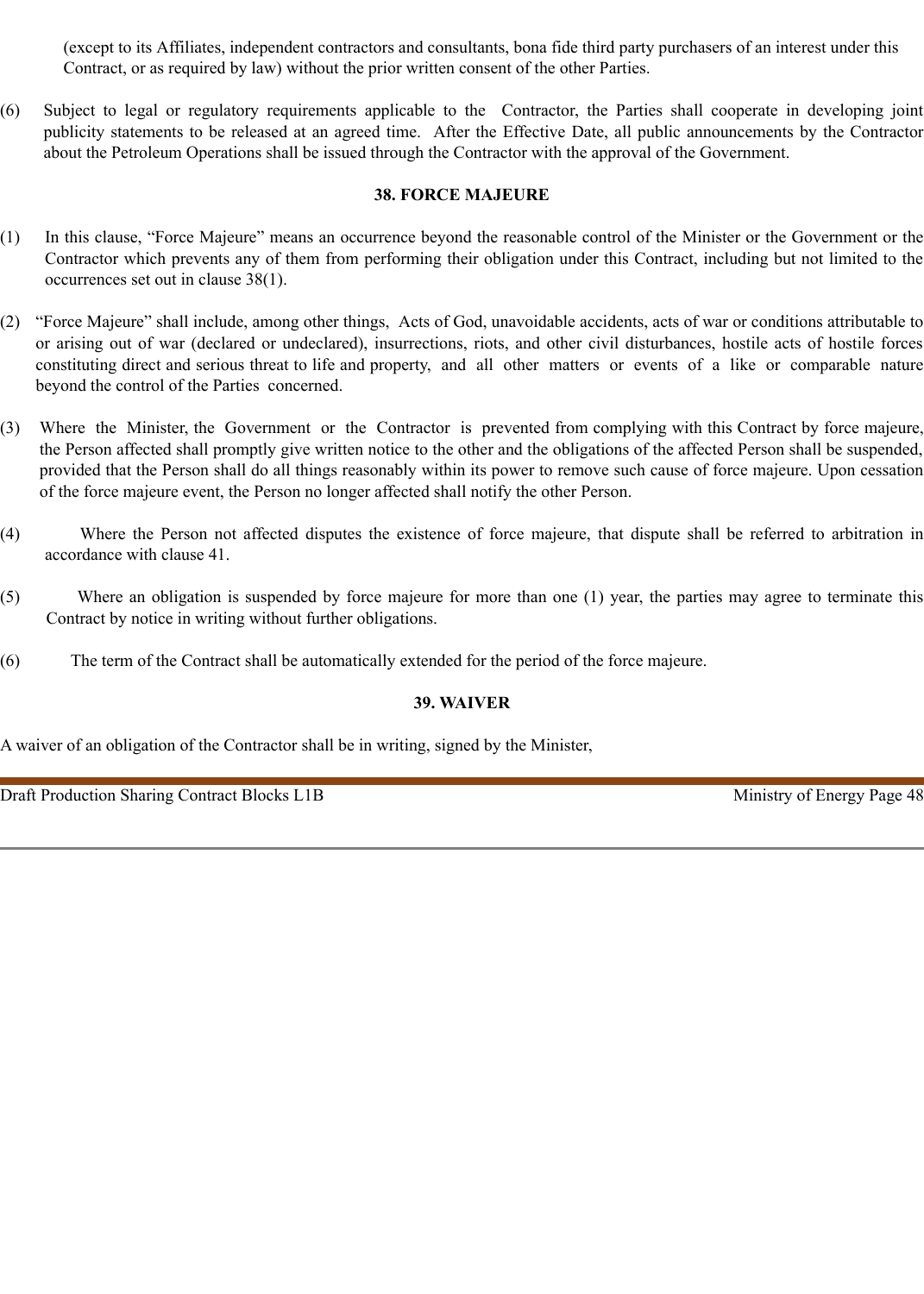and no waiver shall be implied if the Minister does not exercise a remedy under this Contract.

## **40. GOVERNING LAW**

- (1) This Contract shall be governed by, interpreted and construed in accordance with the Laws of Kenya.
- (2) The Contractor agrees that it will obey and abide by all laws, taxes, duties, levies and regulations in force in Kenya.
- (3) If after the Execution Date of this Contract the economic benefits of a party are substantially affected by the promulgation of new laws and regulations, or of any amendments to the applicable laws and regulations of Kenya, the parties shall agree to make the necessary adjustments to the relevant provisions of this Contract, observing the principle of the mutual economic benefits of the parties.

The Parties shall renegotiate and amend this Contract in good faith, so as to achieve the same economic benefits for the Contractor as would have been anticipated had there not been any adverse economic affects. The Parties shall meet within thirty (30) days after the Government's receipt of the notice from the Contractor regarding the adverse economic affects. If the Parties are unable to agree upon the modifications that are required to this Contract in order to resolve the adverse economic impact on the Contractor within ninety (90) days after the expiration of the preceding thirty (30) day period, or within another time frame as may be agreed by the Parties, the matter may be referred to arbitration by either the Contractor or the Government in accordance with Clause 41.

## **41. ARBITRATION**

- (1) Except as otherwise provided in this Contract, any question or dispute arising out of or in relation to or in connection with this Contract shall, as far as possible, be settled amicably. Where no settlement is reached within thirty (30) days from the date of the dispute or such a period as may be agreed upon by the parties, the dispute shall be referred to arbitration in accordance with the UNCITRAL arbitration rules adopted by the United Nations Commission on International Trade Law.
- (2) The number of arbitrators shall be three (3) and shall be appointed as follows –

(a) each party shall appoint one (1) arbitrator and so notify the other party of such appointment and those two (2) arbitrators shall appoint the third arbitrator.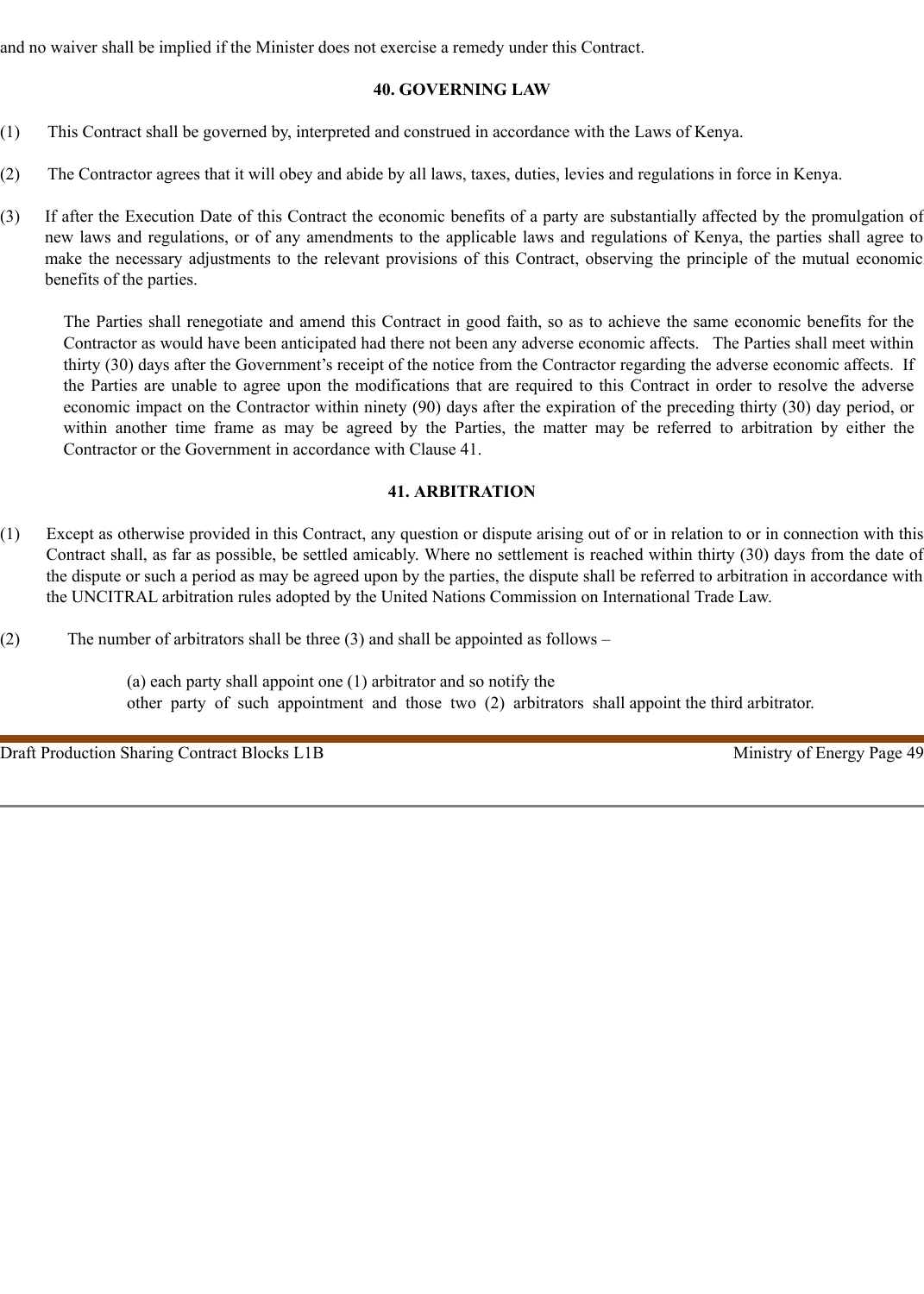(b) if any of the arbitrators shall not have been appointed within thirty (30) days, either party may request in writing the Secretary-General of the International Centre for Settlement of Investment Disputes to appoint the arbitrator or arbitrators not yet appointed and to designate an arbitrator to be the Chairman of the arbitral tribunal. The Secretary-General shall forthwith send a copy of that request to the other party.

The Secretary-General shall comply with the request within thirty (30) days from the receipt thereof or such longer period as the parties may agree.

The Secretary-General shall promptly notify the parties of any appointment or designation made by him pursuant to the aforesaid request.

(c) Arbitrators shall be chosen from countries other than those of which the parties are nationals.

(d) If an arbitrator fails or is unable to act, his successor will be appointed in the same manner as the arbitrator whom he succeeds.

- (3) The arbitration shall take place in Cape Town, South Africa and shall be in English.
- (4) The decision of the majority of the arbitrators shall be final and binding on the parties.
- (5) Any judgement upon the award of the arbitrators may be entered in any court having jurisdiction in respect thereof,

### **42. ABANDONMENT AND DECOMMISSIONING OPERATIONS**

(1) Decommissioning Costs

(a) The Decommissioning Plan is to form part of the Development Plan, and shall include a schedule for the amortization of costs and cost recovery of costs, which are estimated to be incurred when the development is decommissioned.

(b) The Contractor shall exercise its good faith judgment to book sufficient accruals for future abandonment and decommissioning operations to cover the expenses which are expected to be incurred under the Decommissioning Plan. The Contractor shall examine on an annual basis, the estimated costs of abandonment and decommissioning operations and, if appropriate, revise them.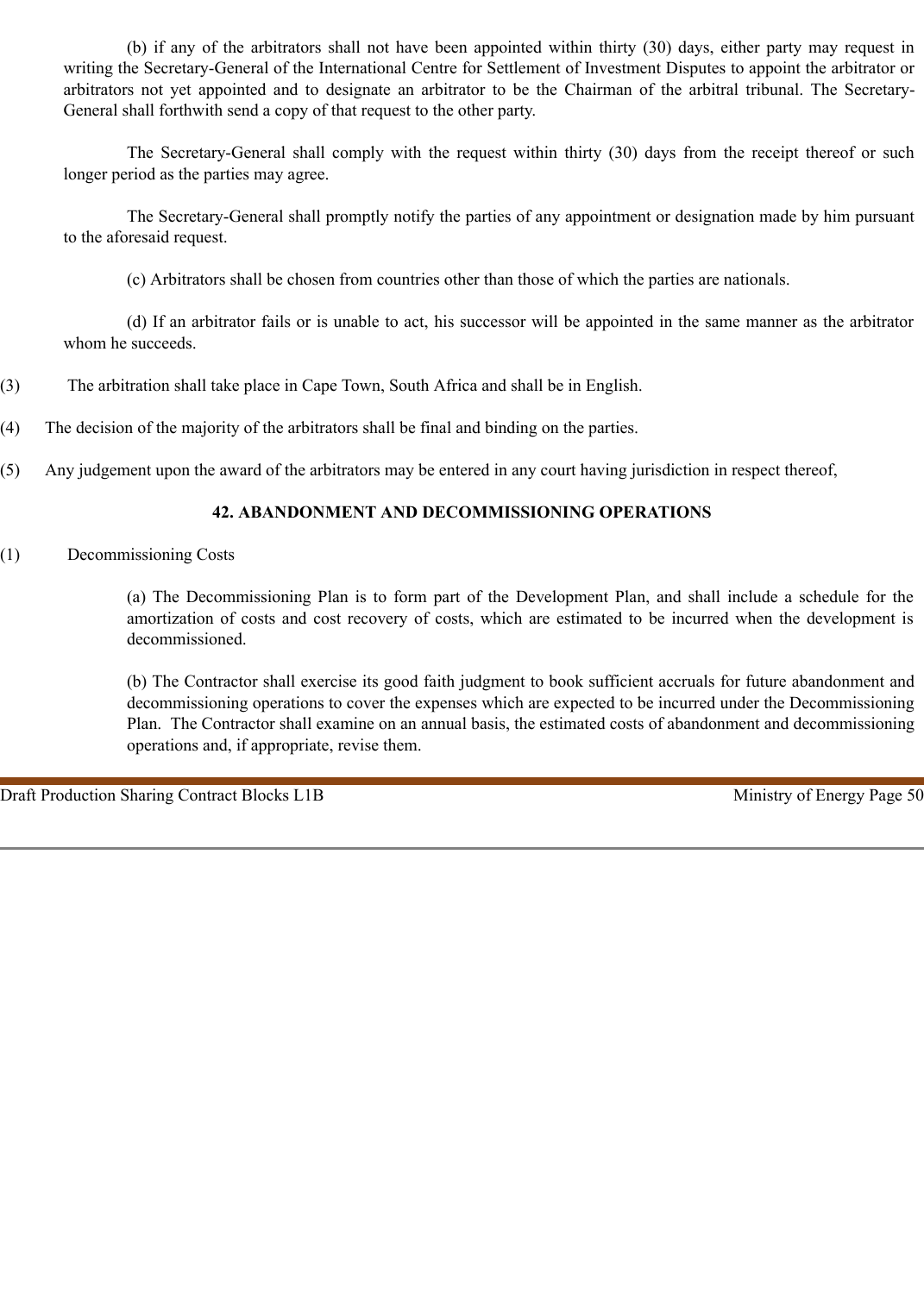(c) The Contractor shall commence booking accruals for abandonment and decommissioning costs in the first Calendar Quarter in which the ratio of cumulative production to overall recoverable reserves reaches sixty percent (60%), unless otherwise agreed in the Development Plan.

(d) All abandonment and decommissioning costs shall be recovered as Petroleum Costs at the time that the accrual is entered in the books.

(e) Contractor shall book an accrual on a Calendar Quarter basis for the amount of future abandonment and decommissioning costs according to the following formula:

 $FTA = (ECA - AFB) \times CP/PRR$  Where:

FTA is the amount to be accrued for future abandonment and decommissioning costs in respect of the relevant Calendar Quarter.

ECA is the total estimated cost of abandonment and decommissioning operations established pursuant to this Abandonment and Decommissioning Clause.

CPP is the volume of Petroleum produced during the Calendar Quarter in which the abandonment and decommissioning accrual was booked.

PRR is the Contractor's estimated remaining recoverable reserves at the end of the Calendar Quarter in which the abandonment and decommissioning accrual was booked; as such estimates may be revised by Contractor from time to time.

AFB is the accrued abandonment and decommissioning cost balance at the end of the previous Calendar Quarter.

(2) Commencements of Abandonment and Decommissioning Operations

(a) Abandonment and decommissioning will be scheduled to occur after a Discovery reaches its Economic Limit. "Economic Limit" shall mean that point in the life of field where expected Revenue to Contractor from Petroleum Operations is insufficient to cover the operating costs to continue Petroleum Operations in accordance with the requirements of the Contract. In addition, "Revenue" means the expected revenues derived from the sale of Petroleum together with any firm tariff income earned by the field facilities, if any.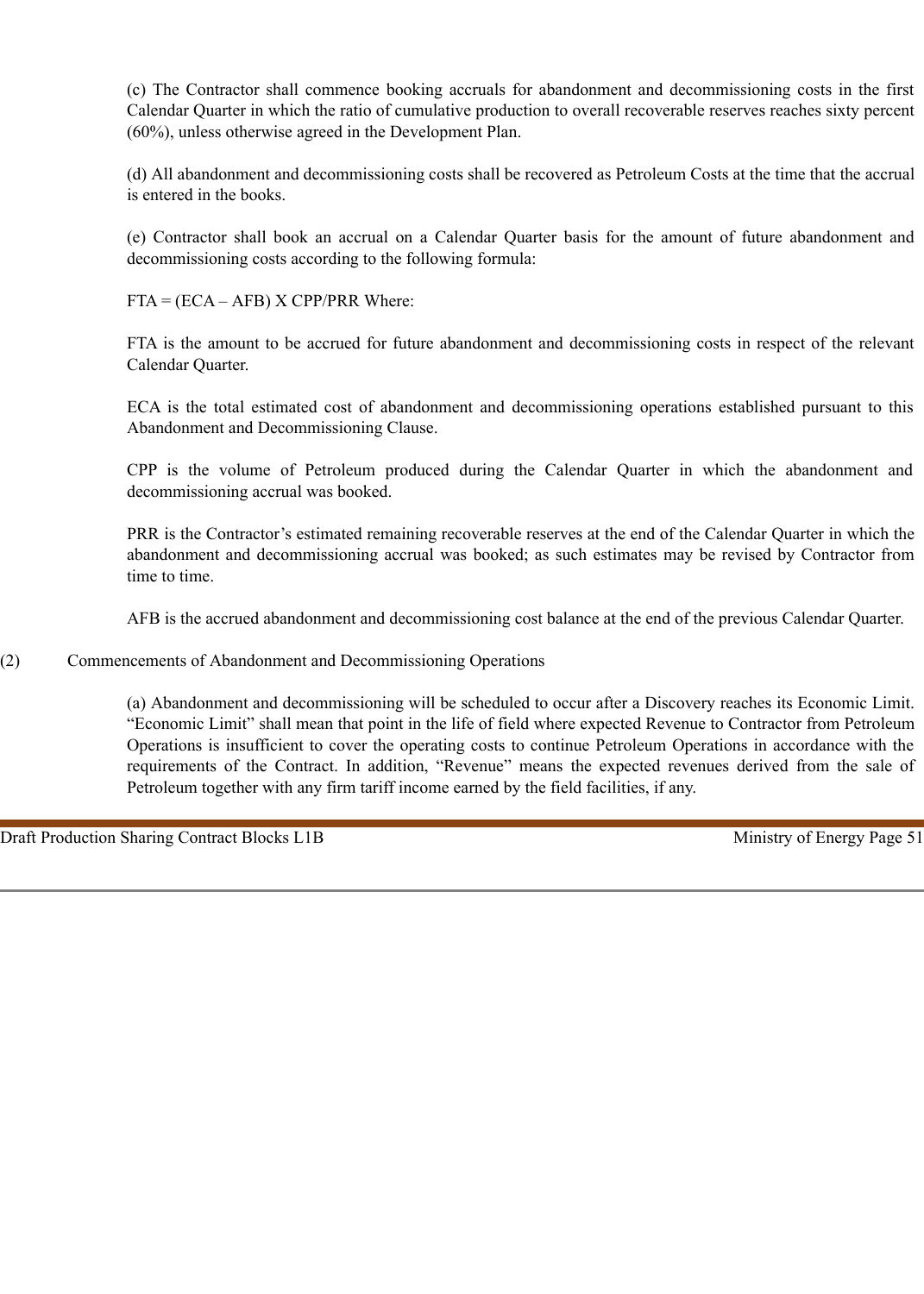(b) On or before the start of the 720 calendar day period prior to the expected start date of abandonment and decommissioning, the Minister shall notify the Contractor which of the facilities and assets identified in the Development Plan shall not be abandoned and decommissioned, but which shall revert to the ownership of the Government in accordance with Clause 12 of this Contract. No further funds to cover abandonment and decommissioning costs shall be reserved or accrued for the facilities and assets so identified and a corresponding adjustment shall be made, if necessary, by the Contractor.

(c) If, the Minister decides not to use the said assets, he shall have the right to require the Contractor to remove them at the latter's expense in accordance with the said Decommissioning Plan, it being understood that the abandonment and decommissioning operations shall be carried out by the Contractor in accordance with good international petroleum industry practice, this Contract and in accordance with the time schedule and conditions defined in the Decommissioning Plan which shall have been approved.

(3) Abandonment and Decommissioning upon Termination of Development Area

(a) If the Contractor recommends abandonment and or decommissioning of facilities assets or wells belonging to it in connection with a termination of an Development Area, pursuant to sub-clause 3(5) of this Contract, the Government may elect to take ownership of and continue using such facilities, assets and wells by giving the Contractor written notice of such decision within sixty (60) calendar days of the Government's receipt of the Contractor's notice of relinquishment. Upon so notifying the Contractor, which notification is effective as of the effective date of the Contractor's relinquishment, the Government shall take ownership of, and be responsible for, abandonment and decommissioning of such facilities, assets and wells.

If the Government does not elect to continue using such facilities, assets or wells, the Contractor shall be responsible for their abandonment and decommissioning upon termination of this Contract or of the Development Area within the corresponding Development area, if earlier. Contractor may in consultation with Government defer the abandonment and decommissioning operations for a reasonable length of time if this would result in operational efficiencies, which minimize the cost for all parties.

(4) Facilities, Assets and Wells, Which the Government Continues to Use

With respect to any facilities, assets or wells which the Government elects to own pursuant to this Contract or pursuant to these Abandonment and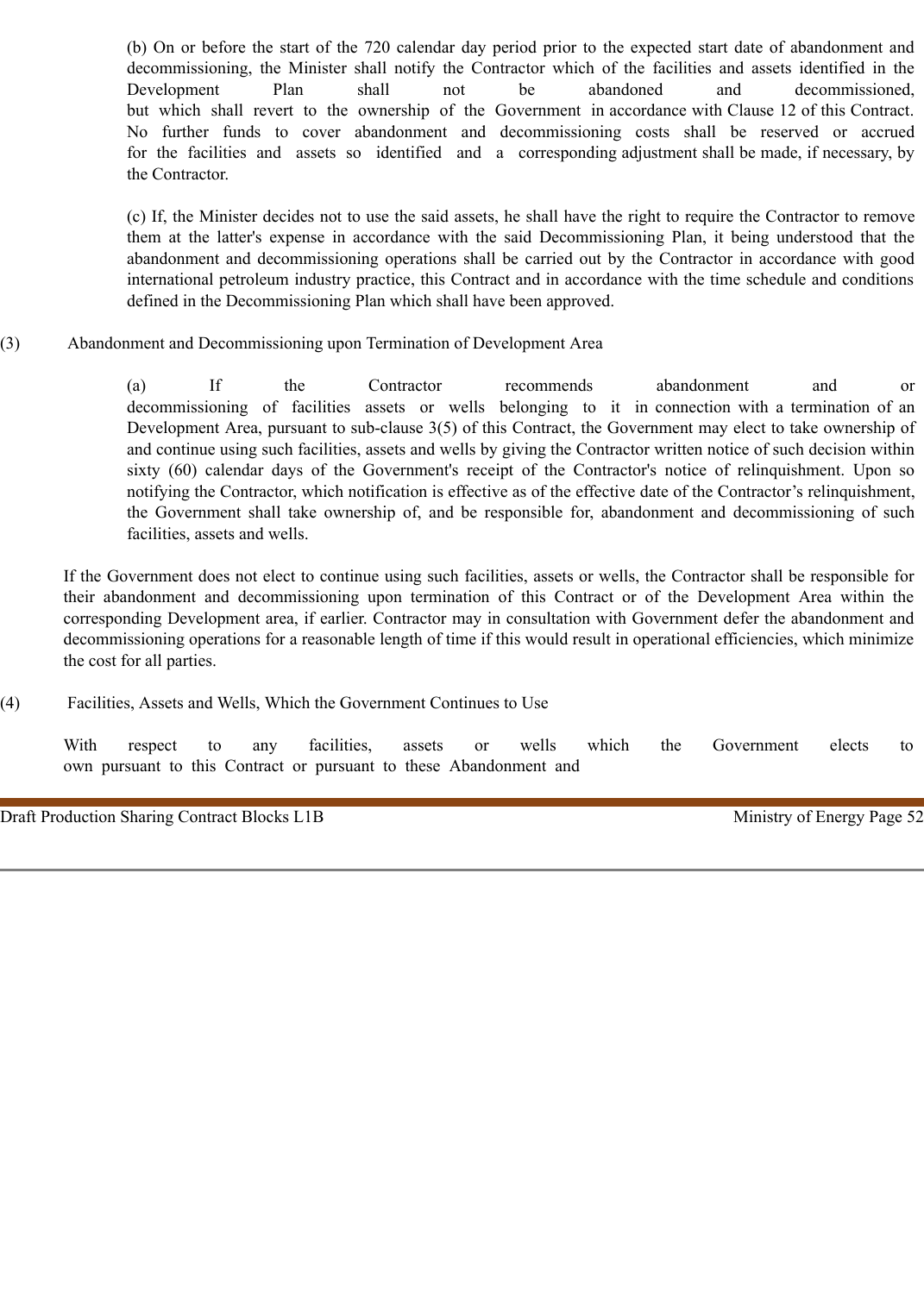Decommissioning provisions:

(a)The Government shall conduct such continued use and/or abandon or decommission in accordance with generally accepted international petroleum industry practice and in such a manner that does not interfere with continuing Petroleum Operations; and

(b)The Government may abandon and decommission such facilities, assets and wells as and when the Government decides.

(5) Disbursements of Funds for Abandonment and Decommissioning Costs

(a) The Contractor will advise the Government on an annual basis its best estimate of the projected date of abandonment and decommissioning of the Discovery based on the then current estimate of when the Economic Limit will be reached according to the then current production forecast and realized Petroleum prices.

(b) As and when the Contractor commences booking accruals pursuant to these provisions, the Contractor will cause the accrued costs of abandonment and decommissioning operations to be set aside in a separate US\$ interest bearing escrow account in the joint names of the Contractor and the Government, established at a mutually acceptable financial institution in London, England to be used solely for paying the decommissioning costs. The account is to be funded on a quarterly basis by the Contractor constituting the Contractor and the Government in proportion to the Contractor's then current Participating Interest under this Contract and out of its share of ongoing Cost Oil, Cost Gas, Profit Oil and Profit Gas attributable to the Contractor and the Government entities, or by cash payment if production is insufficient. A final reconciliation shall be submitted to all Entities and the Government following completion of all abandonment and decommissioning operations and adjustments made in accordance with sub-clause 42(6) below.

(6) Adjustments to Accruals for Abandonment and Decommissioning Costs

(a) If excess accruals which were booked for abandonment and decommissioning costs remain following completion of all abandonment and decommissioning operations, then such excess funds shall be distributed to Contractor and Government in the same proportion as the cumulative Profit Oil or Profit Gas distribution, as appropriate, to Government and Contractor under Clause 27 of this Contract during the years that the accruals for abandonment and decommissioning costs were booked by Contractor.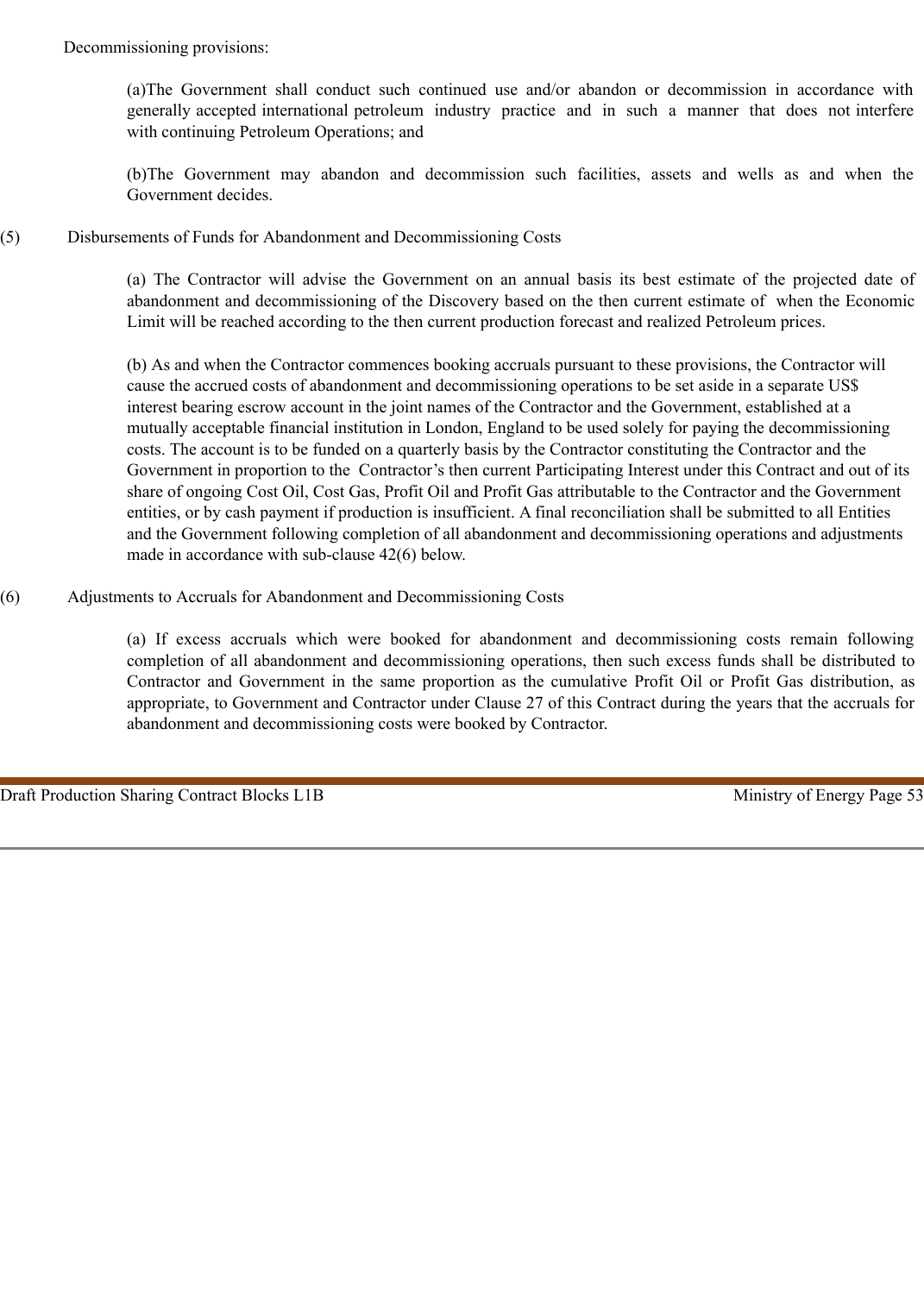(b) Any abandonment and decommissioning cost accruals which have been booked for purposes of removing facilities or assets that the Government decides should not be removed shall be paid by Contractor to Government concurrently with the transfer of ownership of such facility, asset or well to the Government. The Government represents that the transferred funds shall only be used in conjunction with its abandonment and decommissioning operations.

If amounts accrued for abandonment and decommissioning costs are insufficient to complete abandonment and decommissioning activities, additional funds for such activities shall be provided from a portion of Crude Oil or Natural Gas which Contractor is entitled to receive under this Contract from any Development Area, or if no production is available, by cash payment by the Entities and the Government in the same ratio as would be applicable for distribution of excess amounts under sub-clause 42(6)(a).

#### **43. NOTICES**

(1) Any notice and other communication under this Contract shall be in writing and shall be delivered by hand, sent by registered post, or by facsimile to the following address of the other.

### **To the Government:**

To the Government: Ministry of Energy: FAO Hon. Minister of Energy Nyayo House Kenyatta Avenue P O Box 30582.00100 Nairobi, Kenya Tel: +254 20 310 112 Fax: +254 20 228 314

#### **To the Contractor**:

CAMAC Energy Kenya Limited c/o Coulson Harney Advocates Unit A, 1st Floor Nairobi Business Park Ngong Road P.O.Box 10643-00100 Nairobi, Kenya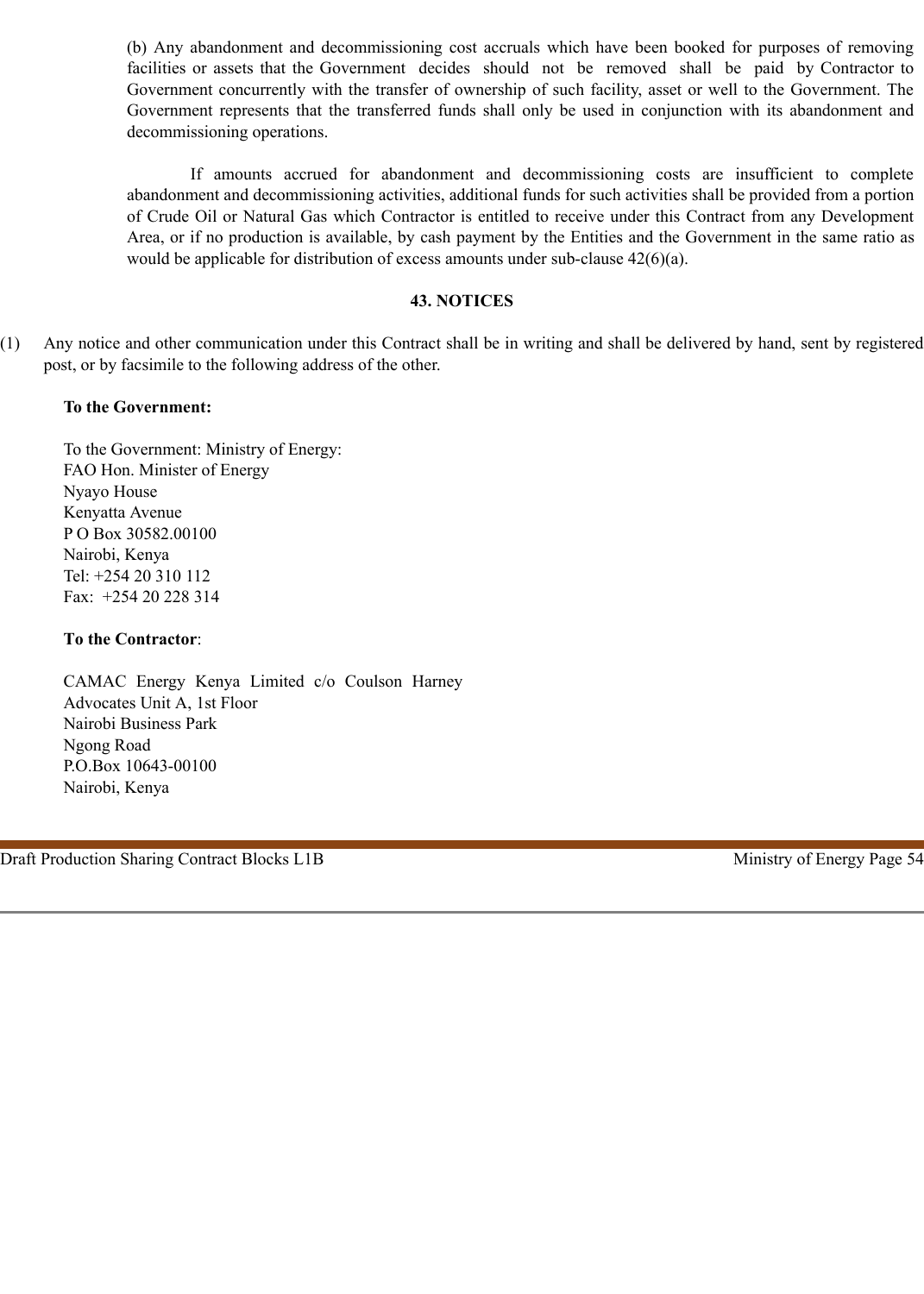(3) Any notice, if sent by facsimile, shall be deemed to be received by the party to whom it was addressed on the first business day after the day upon which the facsimile was received. Any notice, if by personal delivery to any party, shall be deemed to be received by the addressee on the date of delivery, if that date is a business day, or otherwise, on the next business day following. In the event that a notice sent by facsimile includes a request for confirmation of the receipt thereof, such a confirmation shall be sent no later than one (1) business day after receipt of the notice. The Government and the Contractor may at any time and from time to time change its authorized representative or its address herein on giving the other ten (10) days notice in writing to such effect.

### **44. HEADING AND AMENDMENTS**

- (1) Headings are inserted in this Contract for convenience only and shall not affect the construction or interpretation hereof.
- (2) This Contract shall not be amended, modified or supplemented except by an instrument in writing signed by the duly authorized representatives of the parties, and constitutes the entire agreement among the Parties.

(3) In the event of a conflict between the provisions of this Contract and its Appendices, the provisions of this Contract shall prevail.

- (4) In the event one of the provisions of this Contract is or becomes invalid, illegal or unenforceable, such provision shall be deemed to be severed from this Contract and the remaining provisions of this Contract shall continue in full force and effect.
- (5) This Contract shall be executed in eight (8) originals, four (4) for the Government and four (4) for the Contractor.

Signed on the day and year first before written:

Signature: /s/ Kiraity Murnal

Name: Hon. Kiraity Murnal

Title: Minister

In the Presence of: Witness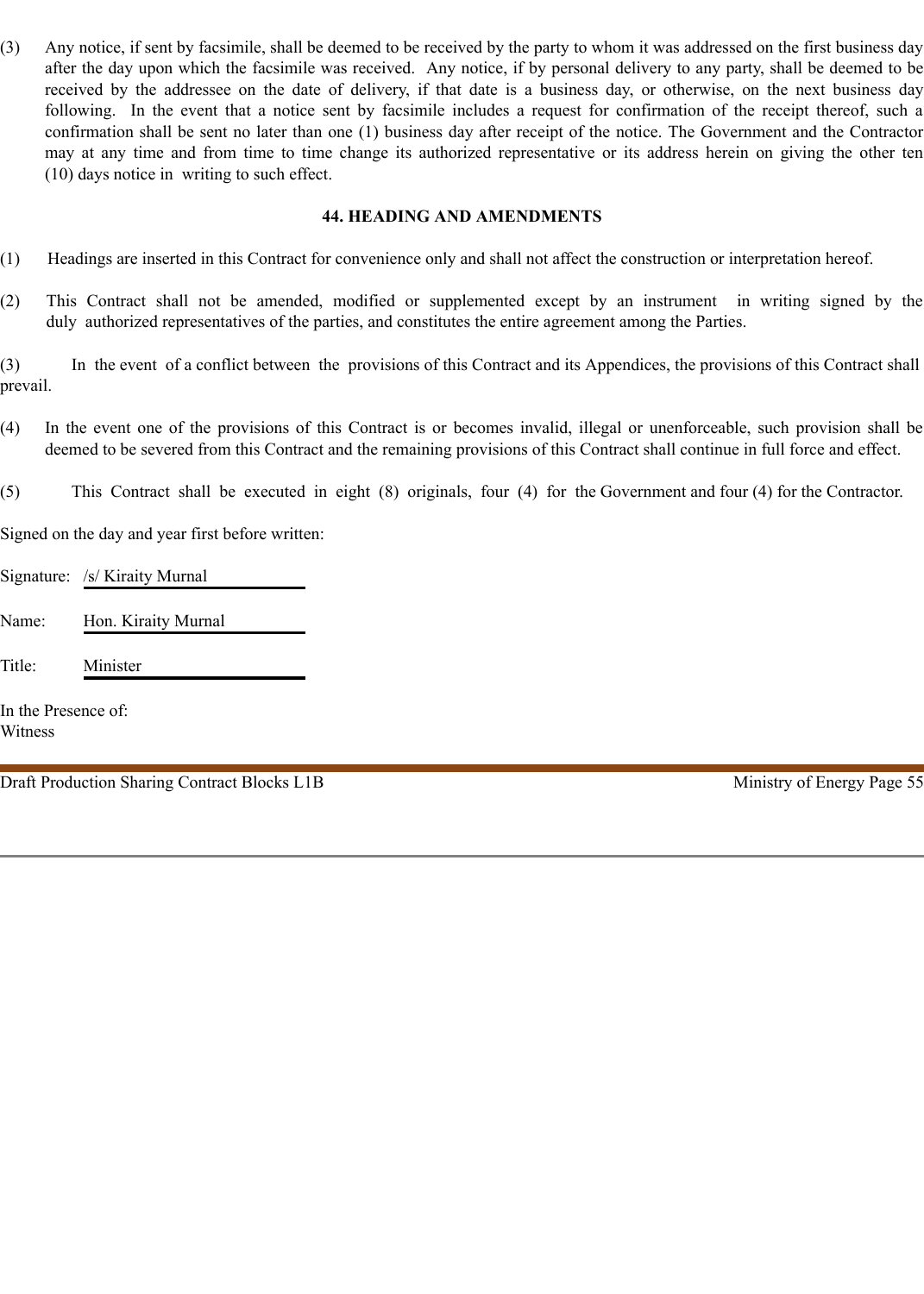|                                | Signature: /s/ Patrick M. Nyolke             |                      |                            |
|--------------------------------|----------------------------------------------|----------------------|----------------------------|
| Name:                          | Patrick M. Nyolke                            |                      |                            |
| Title:                         | Permanent Secretary                          |                      |                            |
| For the Contractor:            |                                              |                      |                            |
|                                | Signature: /s/ Dr. Kase Lawal                | /s/ Nicholas Evanoff |                            |
| Name:                          | Dr. Kase Lawal                               | Nicholas Evanoff     |                            |
| Title:                         | Director                                     | Director             |                            |
| In the Presence of:<br>Witness |                                              |                      |                            |
|                                | Signature: /s/ Kerubo Ombati                 |                      |                            |
| Name:                          | Kerubo Ombati                                |                      |                            |
| Title:                         | Advocate                                     |                      |                            |
| Name:                          |                                              |                      |                            |
| Title:                         |                                              |                      |                            |
|                                | Draft Production Sharing Contract Blocks L1B |                      | Ministry of Energy Page 56 |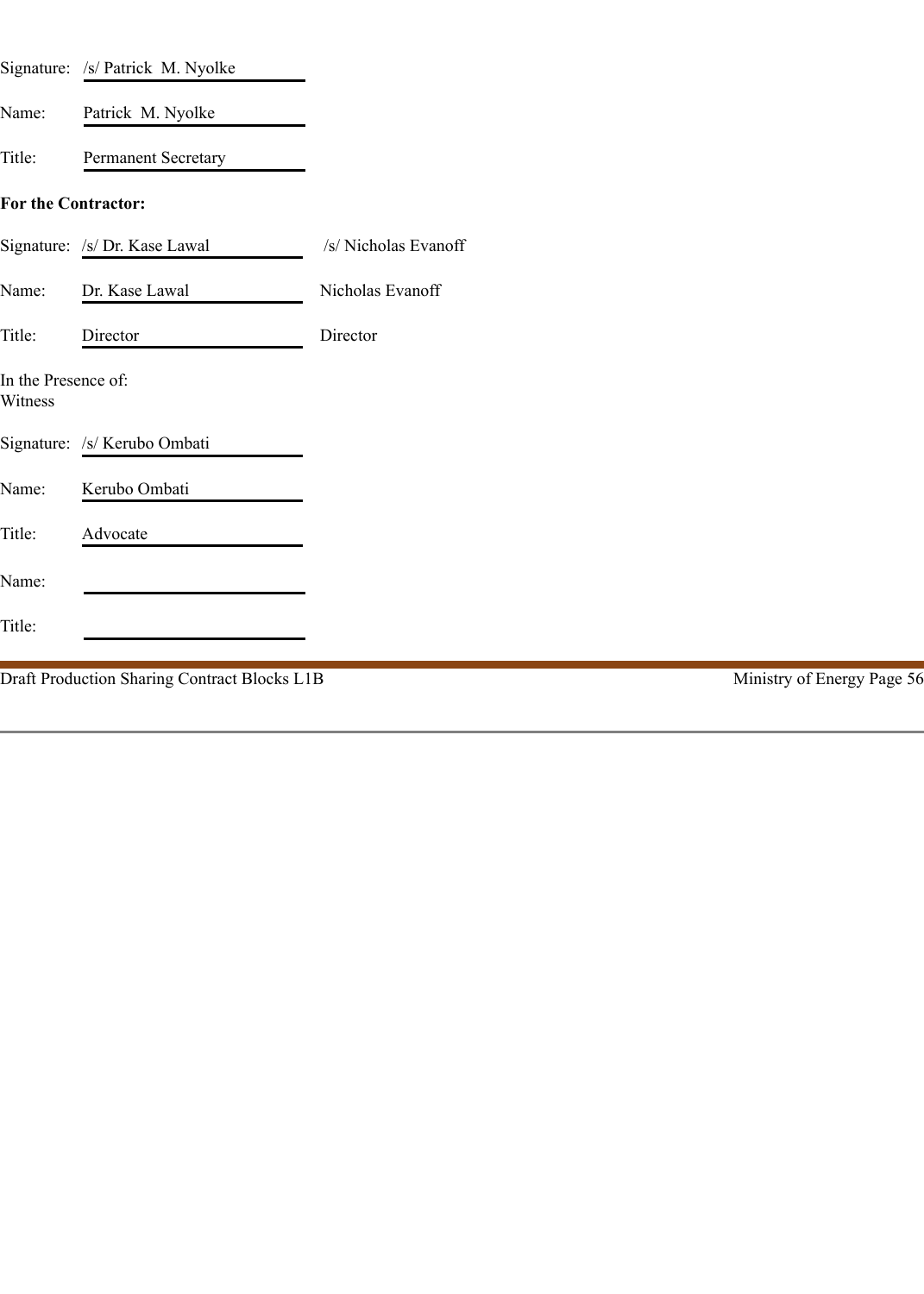## **APPENDIX "A"**

**THE CONTRACT AREA – BLOCK L1B (The Area to which the Petroleum Agreement relates)**





# **BLOCK CORNER COORDINATES**

|                 | Longitude |    |         | Latitude |          |          |  |
|-----------------|-----------|----|---------|----------|----------|----------|--|
| Point           |           |    |         |          |          |          |  |
| L1              | 39        | 0  | 0E      |          | 30       | 40.284 S |  |
| L2              | 40        | 59 | 44.34 E |          | 30       | 39.6 S   |  |
| L <sub>3</sub>  | 40        | 67 | 7.14 E  |          | 0        | 0S       |  |
| L <sub>4</sub>  | 40        | 0  | 0E      |          | $\theta$ | 0S       |  |
| L <sub>5</sub>  | 39        | 0  | 0 E     |          | 0        | 0S       |  |
| L2a             | 40        | 59 | 44.34 E | 0        | 49       | 59.988 S |  |
| P <sub>22</sub> | 40        | 59 | 44.34 E |          | 34       | 35.076 S |  |

 **Area = 12,128.75 km 2**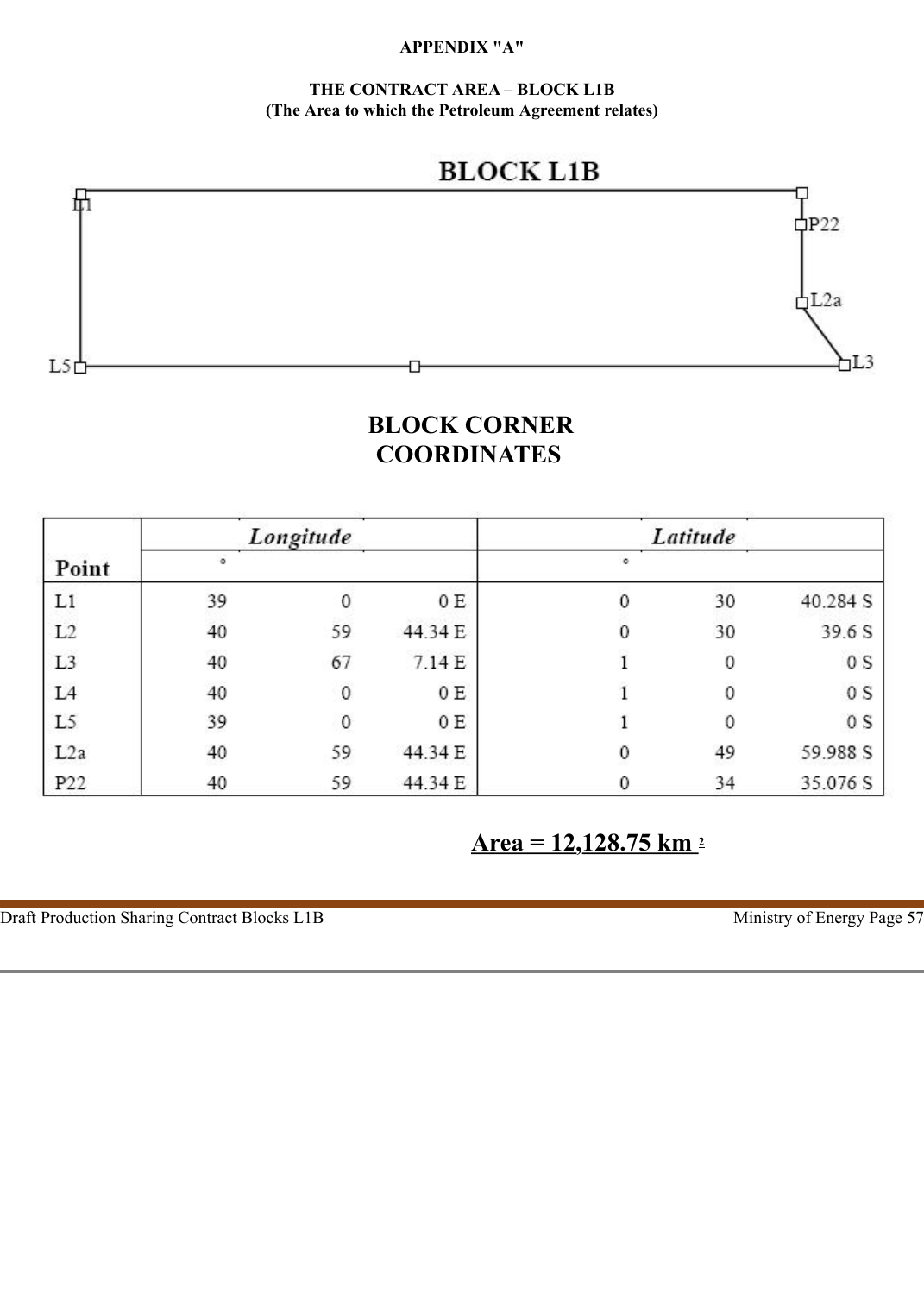## **APPENDIX "B" ACCOUNTING PROCEDURE**

# **TABLE OF CONTENTS**

## **PART I - GENERAL PROVISIONS**

- 1.1 Interpretation.
- 1.2 Accounting obligations of the Contractor.
- 1.3 Language and units of accounts.
- 1.4 Audits.
- 1.5 Revision of Accounting Procedure.

# **PART II - COSTS, EXPENSES, EXPENDITURE AND CREDITS OF THE CONTRACTOR**

- 2.1 Surface rights.
- 2.2 Labour and related costs.
- 2.3 Materials.
- 2.4 Transportation and employee relocation costs.
- 2.5 Services.
- 2.6 Damage and losses to joint property.
- 2.7 Insurance.
- 2.8 Legal expense.
- 2.9 Duties and taxes.
- 2.10 Offices, camps and miscellaneous facilities.
- 2.11 General and administrative expenses.
- 2.12 Other expenditure.
- 2.13 Credits under the Contract.
- 2.14 No duplication of charges and credits.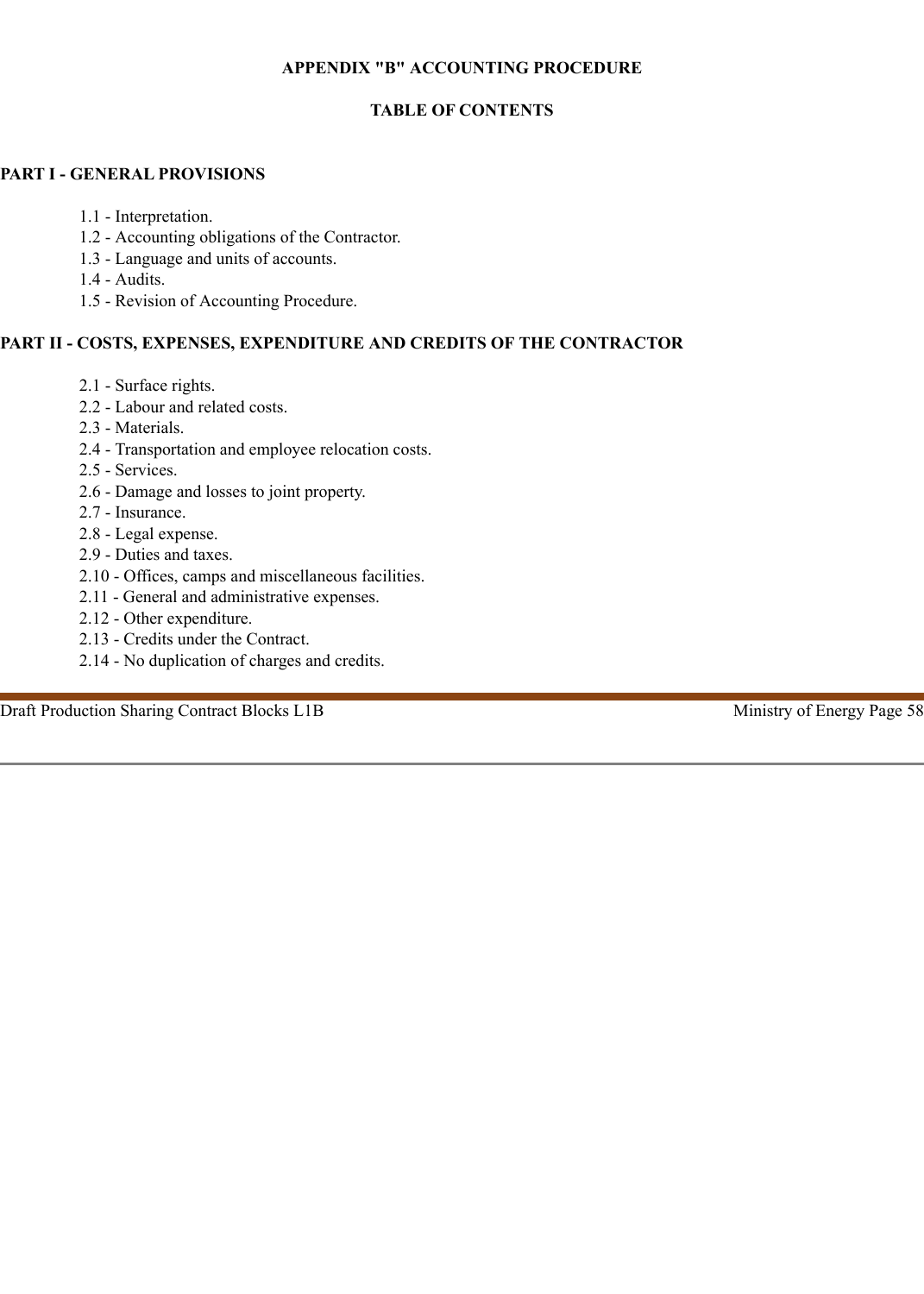#### **PART III – FINANCIAL REPORTS TO THE MINISTER**

#### **PART I - GENERAL PROVISIONS**

The purpose of this Accounting Procedure is to establish methods and rules of accounting for Petroleum Operations and the principles set forth herein shall apply to Petroleum Operations pursuant to the production sharing contract (hereinafter referred to as the "Contract"), to which this Appendix is attached.

#### 1.1 - INTERPRETATION

#### 1.1.1 - DEFINITIONS

"Controllable Material" means material which the Operator subjects to record control and inventory. A list of types of such material shall be furnished to the Government and non-Operator(s);

"Joint Account" means the set of accounts maintained by the Operator to record all expenditure and other transactions under the provisions of the Contract. Such accounts will distinguish between exploration, evaluation, development and production costs. After adoption of a Development Plan a separate Joint Account shall be maintained for each Development Area.

"Joint Property" means all property where legal title is acquired and held in connection with Petroleum Operations under the Contract;

"Material" means personal property, including supplies and equipment, where legal title is acquired and held for use in Petroleum Operations;

"Non-Operator" means the entities constituting the Contractor other than the Operator, and the Government when it participates.

"Operator" means the party designated to conduct the Petroleum Operations;

Words not defined herein, but which are defined in the Contract, shall have the meanings ascribed to them therein.

#### 1.1.2 - PRECEDENCE OF DOCUMENT

In the event of conflict between the provisions of this Accounting Procedure and the provisions of the Contract, the provisions of the Contract shall prevail.

#### 1.2 - ACCOUNTING OBLIGATIONS OF THE CONTRACTOR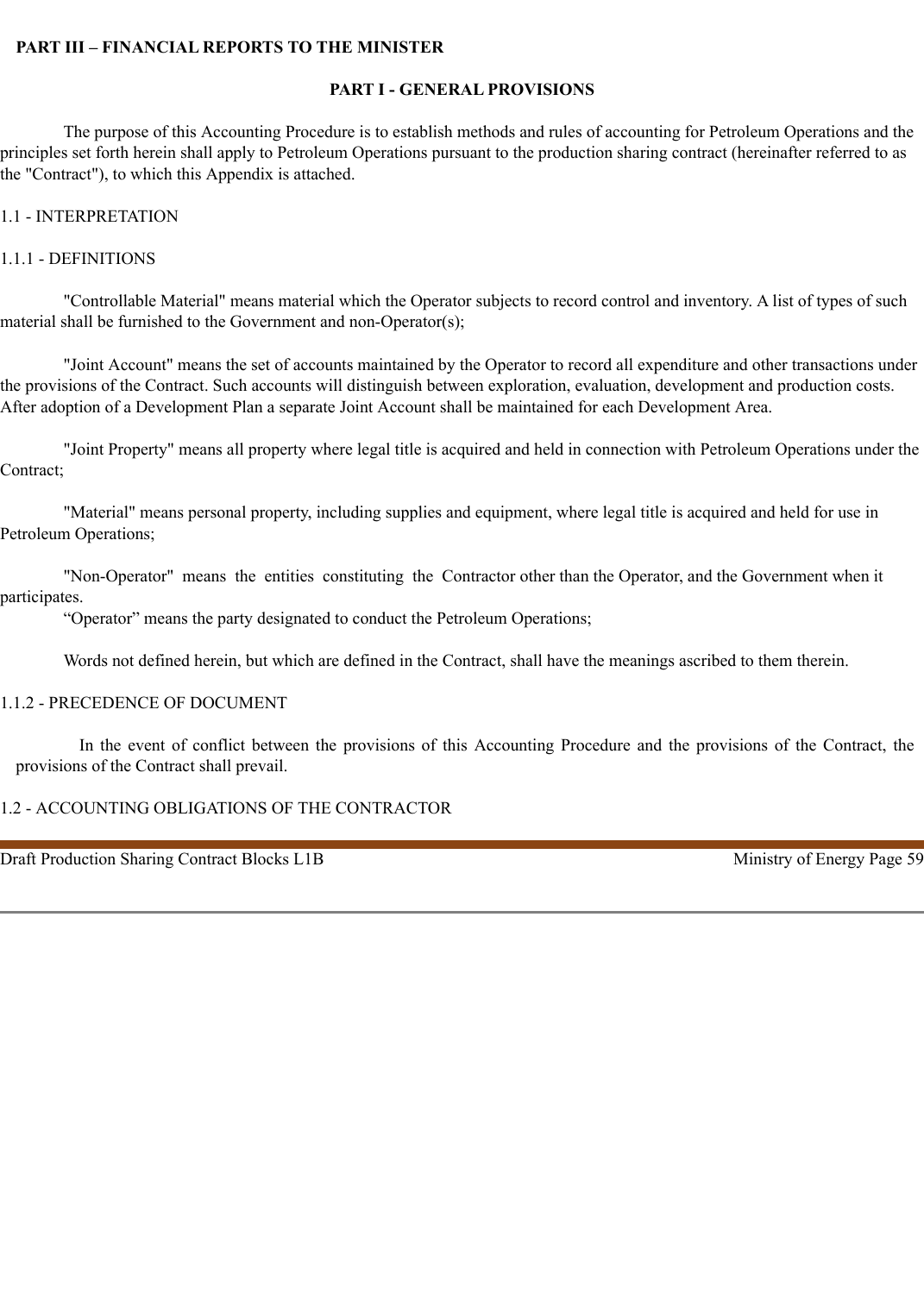1.2.1. The Contractor shall maintain financial accounts necessary to record in reasonable detail the transactions relating to Petroleum Operations which shall be prepared in accordance with generally accepted standards of the international petroleum industry, as more particularly, but not exclusively set out in this Accounting Procedure.

1.2.2. The Contractor shall provide the Government with a description of its accounting classifications and the Contractor shall use such classifications when preparing its accounts.

1.2.3. The Contractor shall provide details of the financial accounts in the form of monthly statements which shall -

(a) Reflect all charges and credits related to Petroleum Operations;

(b) Be prepared on accrual basis so that expenditure is - recorded as incurred when title to goods passes or when work is executed; and

(c) Present the total accounts for the Contract Area and each

Development Area and the share of the Operator and each Non-Operator.

### 1.3. - LANGUAGE AND UNITS OF ACCOUNTS

1.3.1. All books of account shall be maintained in the English language and in United States dollars. Where necessary for clarification, the Contractor may also maintain accounts and records in other language and currencies, provided that such accounts and records shall be prepared in accordance with US GAAP accounting rules and shall be consistent with the generally accepted standards of the international petroleum industry.

1.3.2. It is the intent of this Accounting Procedure that neither the Government nor the Contractor should experience an exchange gain or loss at the expense of, or to the benefit of, the other. However, should there be any gain or loss from exchange of currency, it will be credited or charged to the accounts under the Contract.

### 1.4. - AUDITS AND INSPECTION RIGHTS OF THE GOVERNMENT

1.4.1. The Government, upon at least thirty (30) days' advance written notice to the Contractor, shall have the right at its sole expense to audit the Joint Account and related records for any Calendar Year or portion thereof within the twenty-four (24) month period following the end of such year. Notice of any exception to the Contractor's accounts of any Calendar Year must be submitted to the Contractor within three (3) years from the end of such year.

1.4.2. For the purposes of auditing, the Government may examine and verify, at reasonable times, all charges and credits relating to the Petroleum Operations such as books of account, accounting entries, Material records and inventories, vouchers, payrolls, invoices and any other documents, correspondence and records necessary to audit and verify the charges and credits. Furthermore, the auditors shall have the right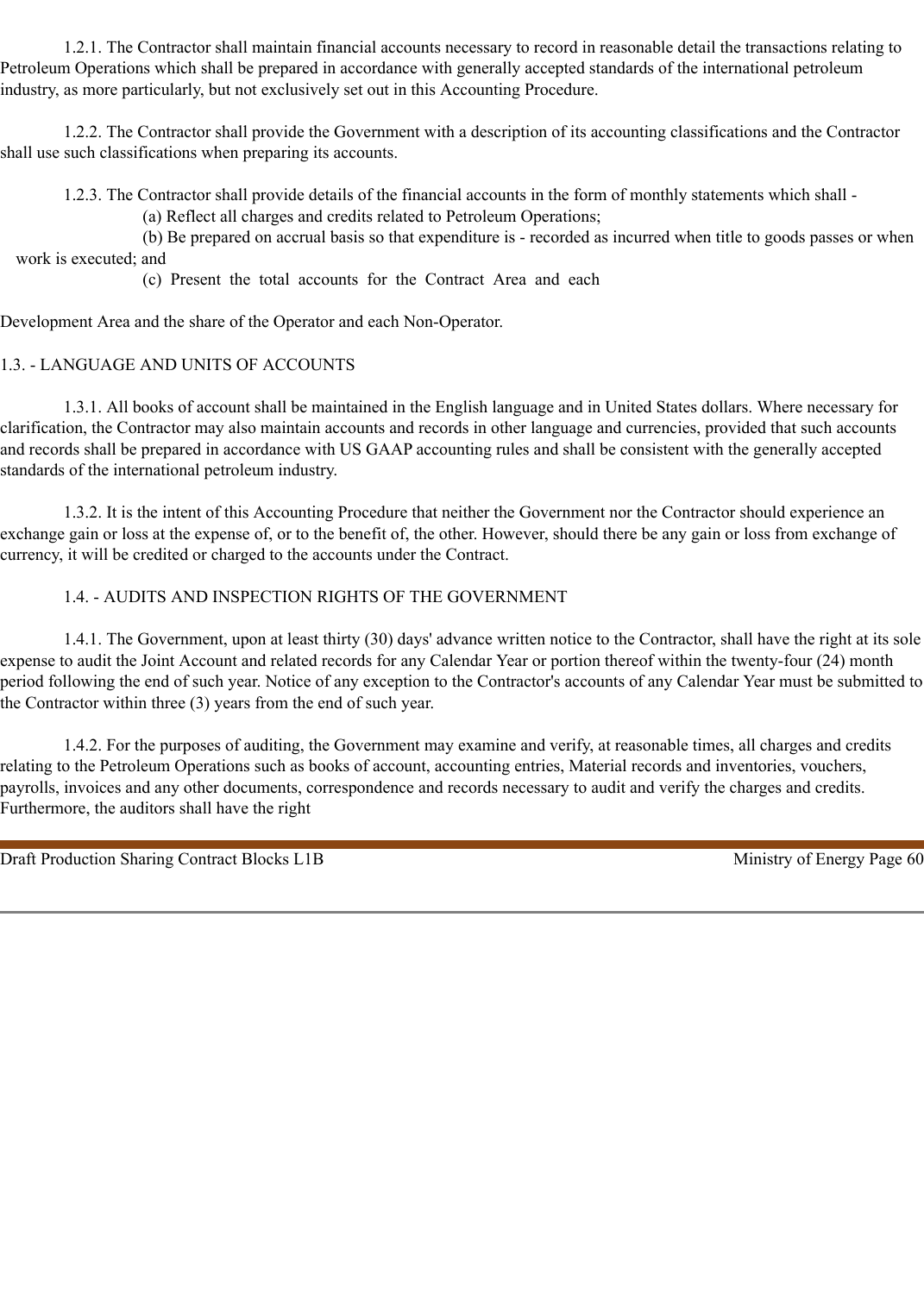in connection with such audit, to visit and inspect at reasonable times, all sites, plants, facilities, warehouses and offices of the Contractor in Kenya directly or indirectly serving the Petroleum Operations in Kenya, including visiting personnel associated with those operations.

1.4.3. All adjustments resulting from an audit agreed shall be rectified promptly in the Contractor's accounts. Any unresolved dispute arising in connection with an audit shall be referred to arbitration in accordance with clause 41 of the Contract.

1.4.4. At the request of the Minister, the Contractor shall appoint an independent auditor of international standing approved by the Minister to audit annually the accounts and records of the Petroleum Operations and report thereon, and the cost of such audit and report shall be chargeable to the Joint Account and cost recoverable.

# 1.5. - REVISION OF ACCOUNTING PROCEDURE

1.5.1. By mutual agreement between the Government and the Contractor, this Accounting Procedure may be revised from time to time by an instrument in writing signed by the parties.

1.5.2. The parties agree that if any procedure established herein proves unfair or inequitable to any party, the parties shall meet and in good faith endeavour to agree on the changes necessary to correct that unfairness or inequity.

# **PART II - COSTS, EXPENSES, EXPENDITURE AND CREDITS OF THE CONTRACTOR**

Subject to the provisions of the Contract, the Contractor shall bear and pay the following cost and expenses necessary to conduct Petroleum Operations. Such Petroleum Costs are recoverable by the Contractor in accordance with the provisions of the Contract.

## 2.1. - SURFACE RIGHTS

2.1.1. All direct costs necessary to acquire and to maintain surface right to the Contract area when such costs are paid by the Contractor according to the provisions of the Contract.

## 2.2. - LABOUR AND RELATED COST

2.2.1. Salaries and wages of employees of the operate and its Affiliate(s) for portion of their time spent performing management, administrative, legal, accounting, treasury, tax, employee relations, computer services, engineering, geological, and all other functions for the benefit of Petroleum Operations, whether temporarily or permanently assigned to the Contract Area, as well as the cost of employee benefits, customary allowances and personal expenses incurred under the usual practice of the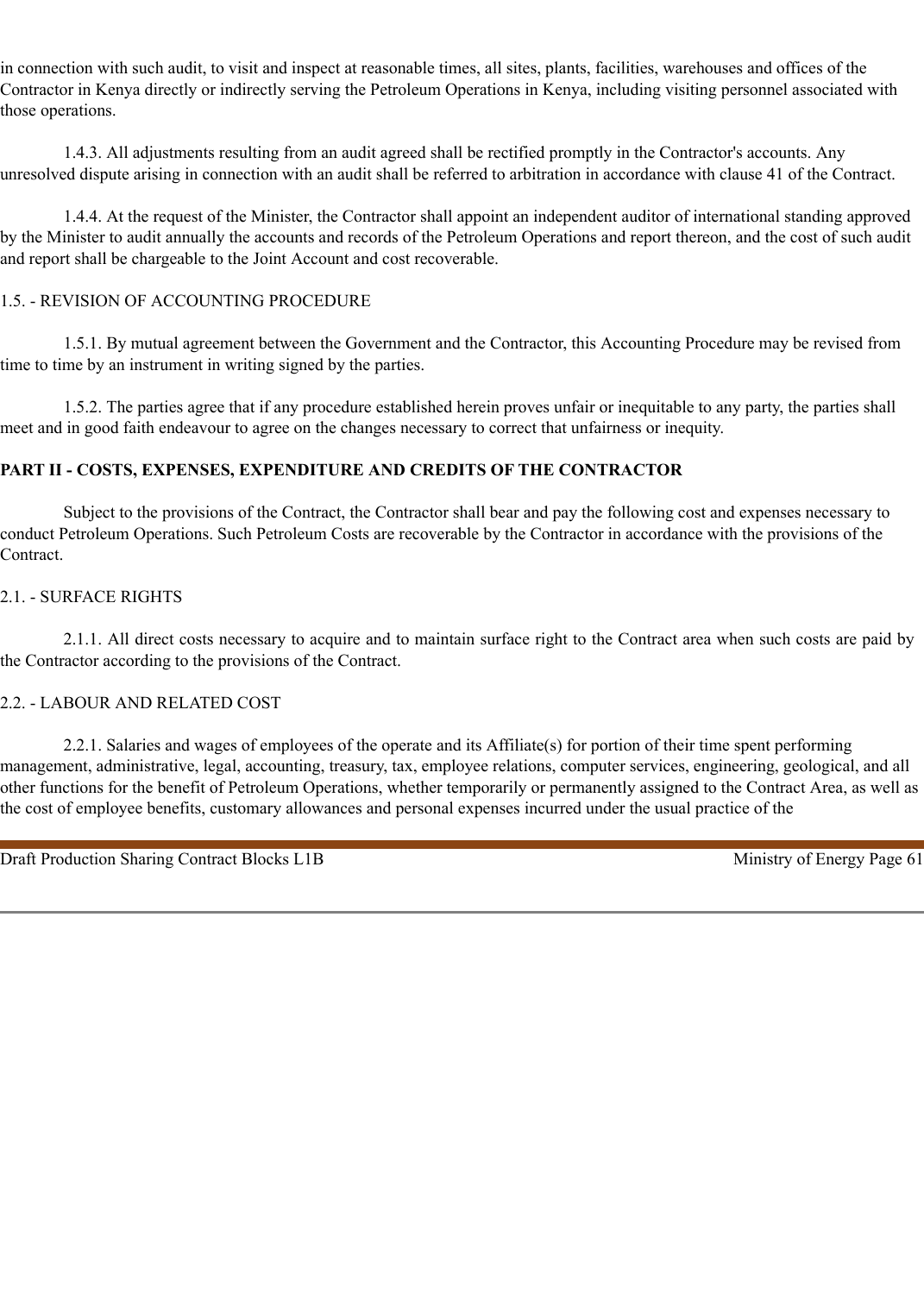Operator and its Affiliate(s) and amount imposed by governmental authorities, which are applicable to such employees.

2.3. - MATERIAL

2.3.1. Value of Material charged to the accounts Contract. The cost of Material, equipment and supplies purchased or furnished by the Operator for use in Petroleum Operations shall be charged to the Joint Account on the basis set forth below. So far as it is reasonably practical and consistent with efficient and economical operations, only such Material shall be purchased for or transferred to the Joint Property as may be required for immediate use and /or for approved work programmes and the accumulation of surplus stock shall be avoided.

2.3.1.1. Except as otherwise provided in sub-part 2.3.1.2 below, Material purchased, leased or rented shall be charged at the actual net cost incurred by the Operator. "Net cost" shall include, but shall not be limited to, such items as vendor's invoice price, transportation, duties, fees and applicable taxes less all discounts actually received.

2.3.1.2. Material purchased or transferred from the Contractor or its Affiliate(s) shall be charged at the prices specified here below:

(a) New Material (condition "A") shall be valued at the current international net cost which shall not exceed the price prevailing in normal arm's length transactions on the open market.

(b) Used Material (conditions "B", "C" and "D").

(i) Material which is in sound serviceable condition and is suitable for reuse without reconditioning shall be classified as condition "B" and priced at seventy-five percent (75%) of the current price of new Material defined in (a) above.

(ii) Material which cannot be classified as condition "B" but which after reconditioning will be further serviceable for its original function shall be classified as condition "C" and priced at fifty per cent (50%) of the current price of new Material as defined in (a), above. The cost of reconditioning shall be charged to the reconditioned Material provided that the value of condition "C" Material plus the cost of reconditioning do not exceed the value of condition "B" Material.

(iii) Material which cannot be classified as condition "B" or condition "C" shall be classified as condition "D" and priced at a value commensurate with its use.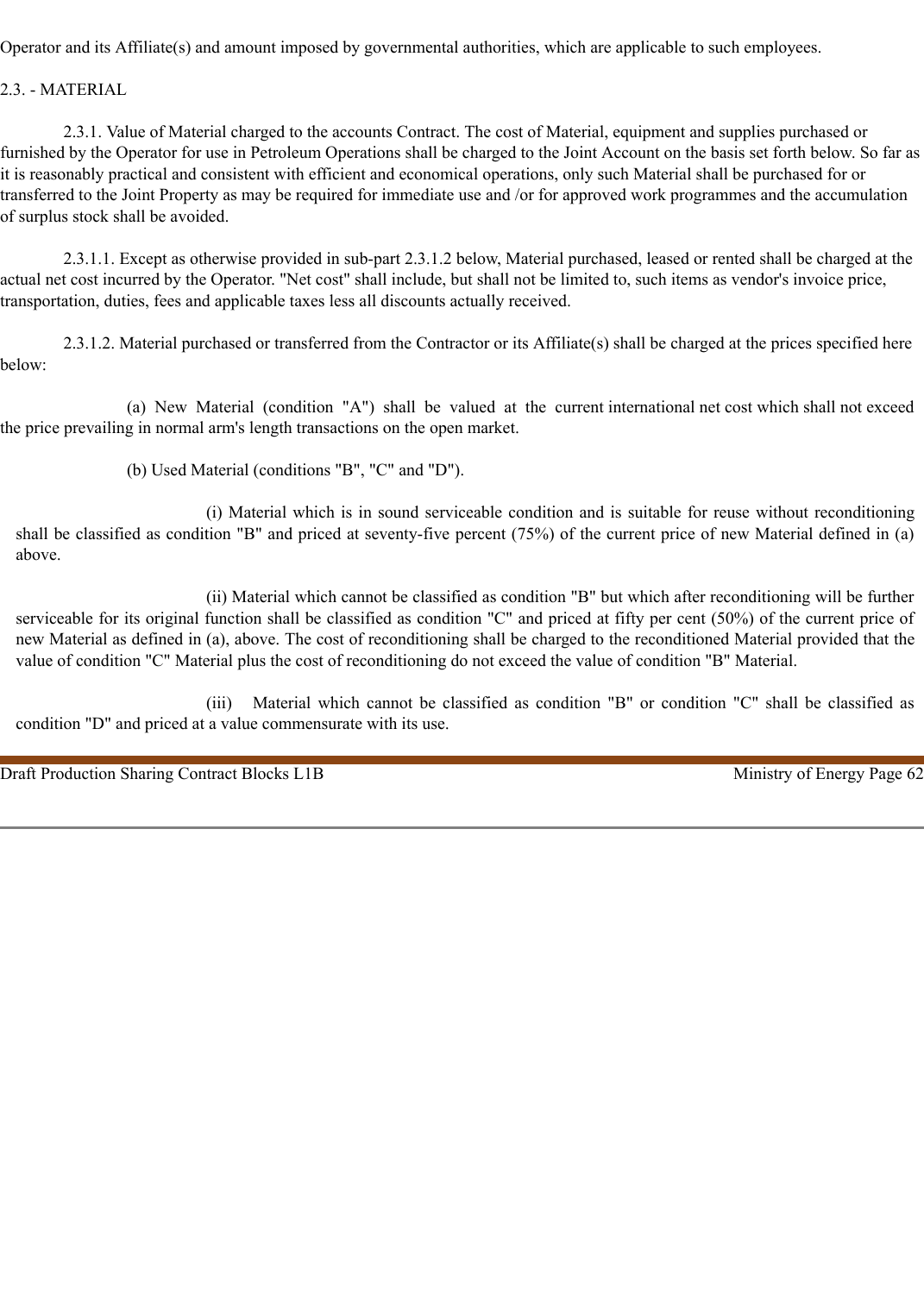## 2.3.2. - INVENTORIES

2.3.1.1. At reasonable intervals, inventories shall be taken by the Operator of all Controllable Material. The Operator shall give ninety (90) days' written notice of intention to take such inventories to allow the Minister and non-Operator(s) to be represented when any inventory is taken. Failure of any party to be represented after due notice given shall bind such party to accept the inventory taken by the Operator.

2.3.2.2. The Operator shall clearly state the principles upon which valuation of the inventory has been based.

2.3.2.3. Whenever there is a sale or change of interest in the Joint Property, a special inventory may be taken by the Operator, provided the seller and/or purchaser of such interest to bear all of the expense thereof. In such cases, both the seller and the purchaser shall be entitled to be represented and shall be governed by the inventory so taken.

## 2.4. - TRANSPORTATION AND EMPLOYEE RELOCATION COSTS

2.4.1. Transportation of Material and other related costs such as origin services, expediting, crating, dock charges, forwarder's charges, surface and air freight, and customs clearance and other destination services.

2.4.2. Transportation of employees as required in the conduct of Petroleum Operations, including employees of the Operator's Affiliate(s) whose salaries and wages chargeable under subparts 2.2.1 and 2.5.2.

2.4.3. Relocation costs of the Contract Area vicinity of employees permanently or temporarily assigned to Petroleum Operations. Relocation costs from the Contact Area vicinity, except when an employee is reassigned to another location classified as a foreign location by the Operator. Such costs include transportation of employee' families and their personal and household effects and all other relocation cost in accordance with the usual practice of the Operator and its Affiliate(s).

### 2.5. - SERVICES

2.5.1. The actual cost of contract services, professional consultants, and other services performed by third parties other service provided by the entities constituting the Contractor or their Affiliate(s), but the prices paid by the Contractor shall not be higher than those generally charged for comparable services.

2.5.2. Costs of technical services, such as but not limited to, engineering, and related data processing, performed by the Contractor and its Affiliate(s) for the direct benefit of Petroleum Operations, engineering, and related data processing, performed by the Contractor provided such cost shall not exceed those currently prevailing if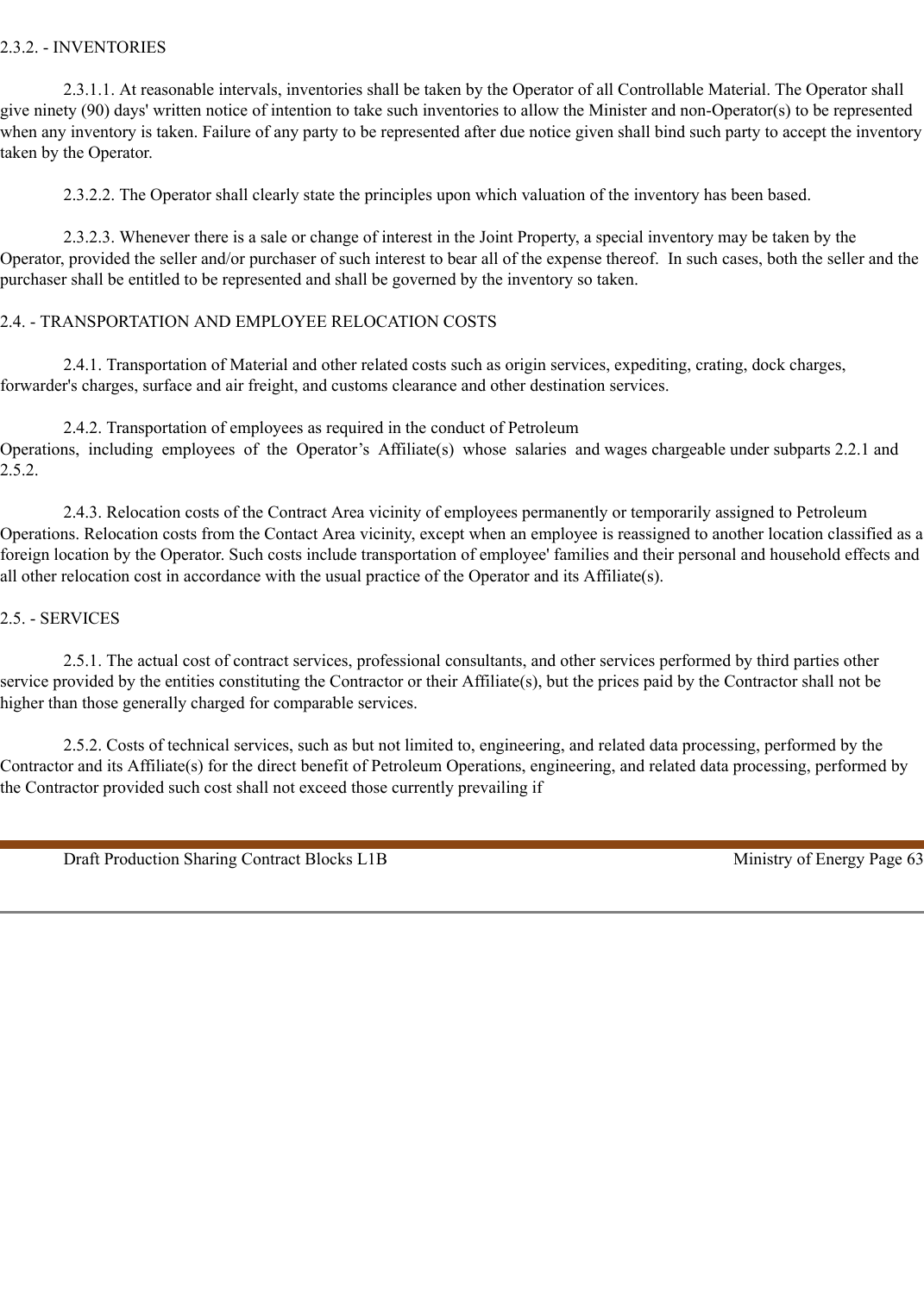performed by third parties in normal arm's length transaction for like services.

2.5.3. Costs of use of equipment and facilities for the direct benefit of the Petroleum Operations, furnished by third parties, Contractor or its Affiliate(s) at rate commensurate with the costs of ownership, or rental, and the cost of operation thereof, but such rates shall not exceed those currently prevailing in the general vicinity of the Contract Area in normal arm's length transactions on the open market for like services and equipment.

# 2.6. - DAMAGES AND LOSSES TO JOINT PROPERTY

2.6.1. All costs or expenses necessary for the repair or replacement of Joint Property resulting from damages or losses incurred by fire, flood, storm, theft, accident, or any other cause, except insofar as those costs and expenses are caused by the wilful misconduct of the Operator. The Operator shall furnish the Government and non- Operator(s) written notice of damages or losses for each damages or loss in excess of United States Dollars Fifty Thousand (U.S 50,000.00.) as soon as after the loss as practicable.

## 2.7. – INSURANCE

2.7.1. Premium for insurance required under the Contract, provided that a party not participating in such insurance shall not share in the cost unless such insurance is compulsory under the laws of Kenya and provided further that if such insurance is wholly or partly paced with an Affiliate of the Contractor such premium shall be recoverable only to the extent generally charged by competitive insurance companies other than an Affiliate of the Contractor.

2.7.2. Actual expenditure incurred in the settlement of all losses, claims, damages, judgments, and other expenses for the benefit of the Petroleum Operations.

### 2.8. - LEGAL EXPENSES

2.8.1. All costs or expenses of litigation, or legal service otherwise necessary or expedient for the protection of the Joint Property or other interest in the Contract Area, including but not limited to legal counsel's salaries and fees, court costs, cost of investigation or procuring evidence and amounts paid in settlement or satisfaction of any such litigation or claims. These services may be performed by the Operator's legal staff or an outside firm as necessary.

#### 2.9. - DUTIES AND TAXES

2.9.1. All duties, taxes (except taxes based on income), fees, and governmental assessments of every kind and nature which have been paid by the Entities with respect to the Contract.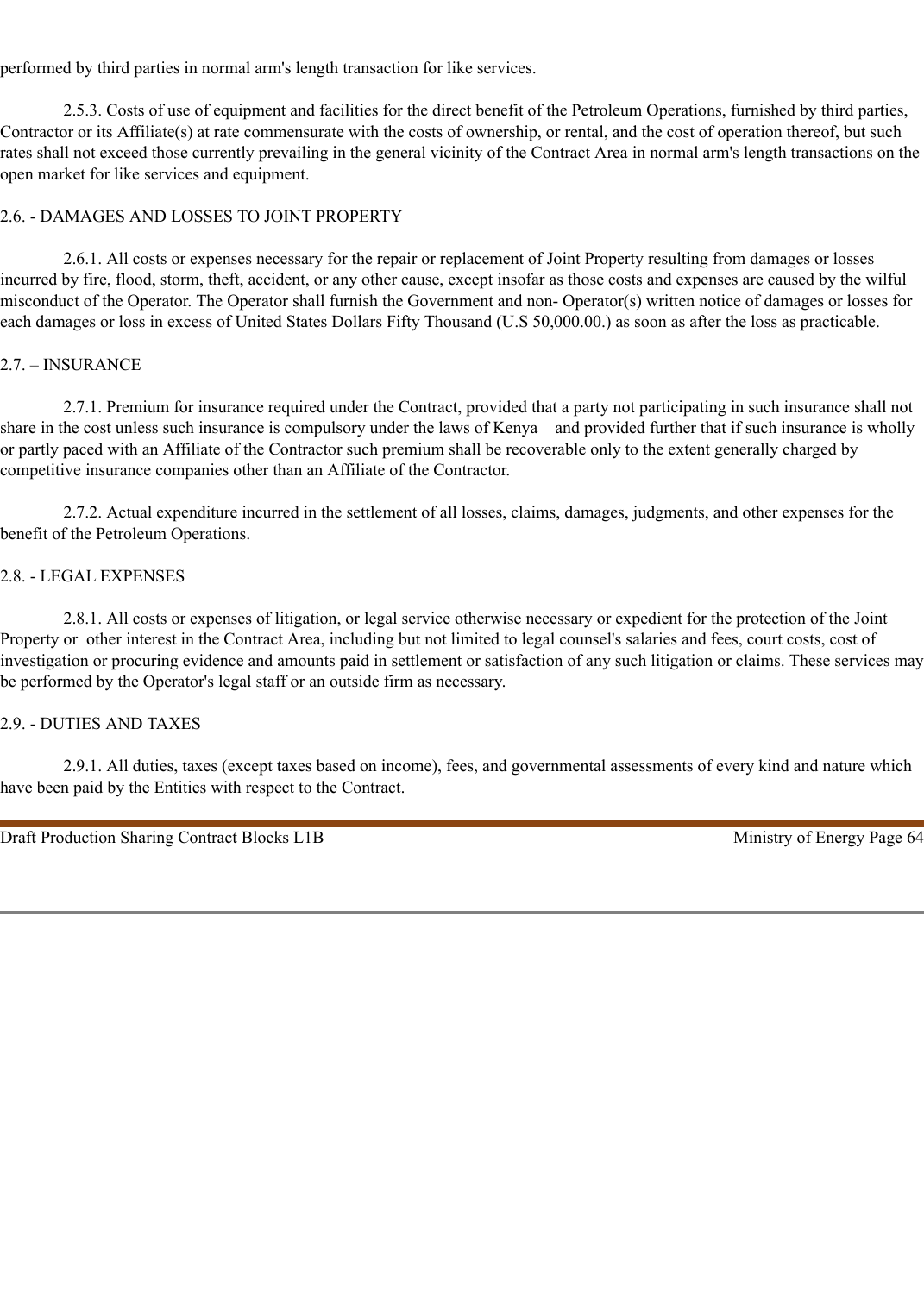#### 2.10. - OFFICE, CAMPS AND ADMINISTRATIVE EXPENSES

2.10.1. Cost of establishing, maintaining and operating any offices, sub offices, camps, warehouse, housing and other facilities directly serving Petroleum Operations. The cost shall be allocated to the operations served on an equitable basis.

## 2.11. - GENERAL AND ADMINISTRATIVE EXPENSES

2.11.1. These charges shall be made monthly for services of all personnel and offices of the Operator and its Affiliate(s) outside Kenya and those not otherwise provided herein. It shall include service and related office cost of personnel performing management, administrative, legal, accounting, treasury, tax, employee relations, computer service, purchasing, engineering, geological, geophysical, and all other functions for the direct benefit of Petroleum Operations. The charge shall be made as follows:

This charge will be at the rate of Three Percent ( 3%) of total costs per months during any period in which exploration operation are being conducted. For the period commencing on the date that the contractor reports a commercial discovery to the Government to the discovery to Government as required in clause 19(5) of the contract is terminated the provisional rates shall be Three Percent ( 3%) of total costs.

The charge shall be as follows:

The provisional charges for such costs are based upon operator's cost experience and estimates of cost to be incurred in conduct of the petroleum operations, and are subject to quarterly adjustment as operator's costs indicate are necessary and equitable. Within ninety (90) days following the end of each quarter, the operator shall determine the actual cost incurred in performing such services, and shall charge or credit the joint account for the difference between the actual cost incurred for the quarter and the provisional rate charge during the quarter.

On request of the Government, the operator shall make available at its

home offices all supporting documents used for the determination of the charges. Such documents shall include but shall not be limited to time allocation reports prepared by employees providing services described in subpart 2.11.1., cash vouchers supporting cash expenses included in overhead pool, inter- company billing supporting charges for services provided by operator's affiliates (e.g. building rentals, telecommunications paid by the operator's parent company), summary or impersonalized computer run supporting salaries, wages and employee benefits and other such documents as may be mutually agreed.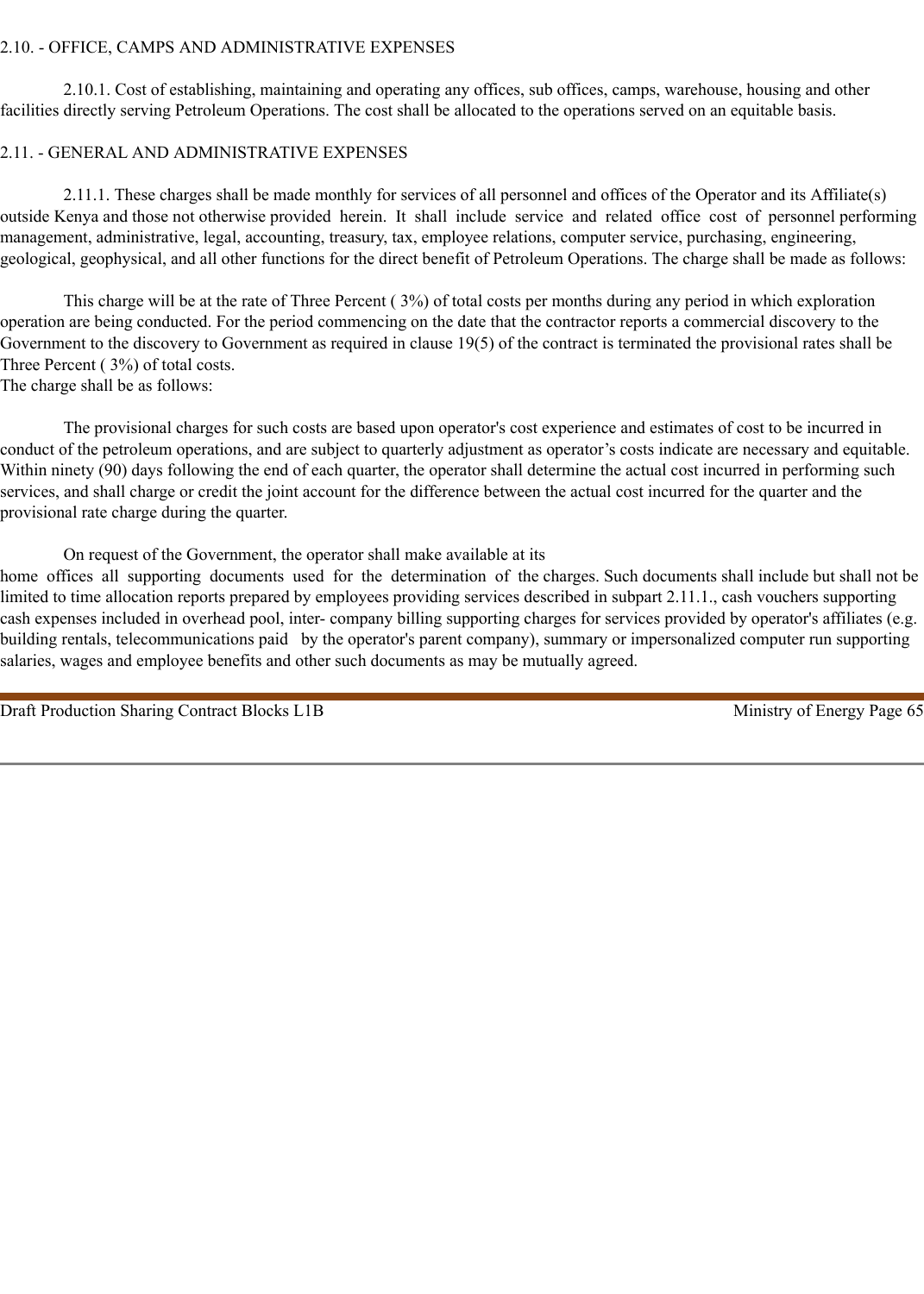## 2.12. - OTHER EXPENDITURE

2.12.1. Other reasonable expenditure not covered or dealt with in the forgoing provisions, which are incurred by the Operator and/or the other entities constituting the Contractor and their respective Affiliate(s) for the necessary, proper, economical and efficient conduct of Petroleum Operations.

2.12.2. Interest incurred on loans raised by the Contractor for capital expenditure

in Petroleum Operations under the Contract at rate not exceeding prevailing commercial rates may be recoverable as Petroleum Costs.

### 2.13. - CREDITS UNDER THE CONTRACT

The net proceeds of the following transaction will be credited to the account under the Contract -

(a) The net proceeds of any insurance or claim in connection with the Petroleum Operations or any assets charged to the accounts under the Contract;

(b) Revenue received from outsiders for the use of property or assets charged to the accounts under the Contract;

(c) Any adjustment received by the Contractor from the suppliers/manufactures or their agents in connection with defective equipment or Material the cost of which was previously charged by the contractor under the Contract;

(d) Rentals, refunds or other credits received by the Contractor which apply to any charge which has been made to the accounts under the Contract;

(e) Proceeds from all sales of surplus Material or assets charged to the account under the Contract; and

(f) The prices originally charged to the accounts under the Contract for inventory Materials subsequently exported

## from Kenya.

## 2.14. - NO DUPLICATION OF CHARGES AND CREDITS

Notwithstanding any provision to the contrary in this Accounting Procedure, it is the intention that there shall be no duplication of charges or credits in the accounts under the Contract.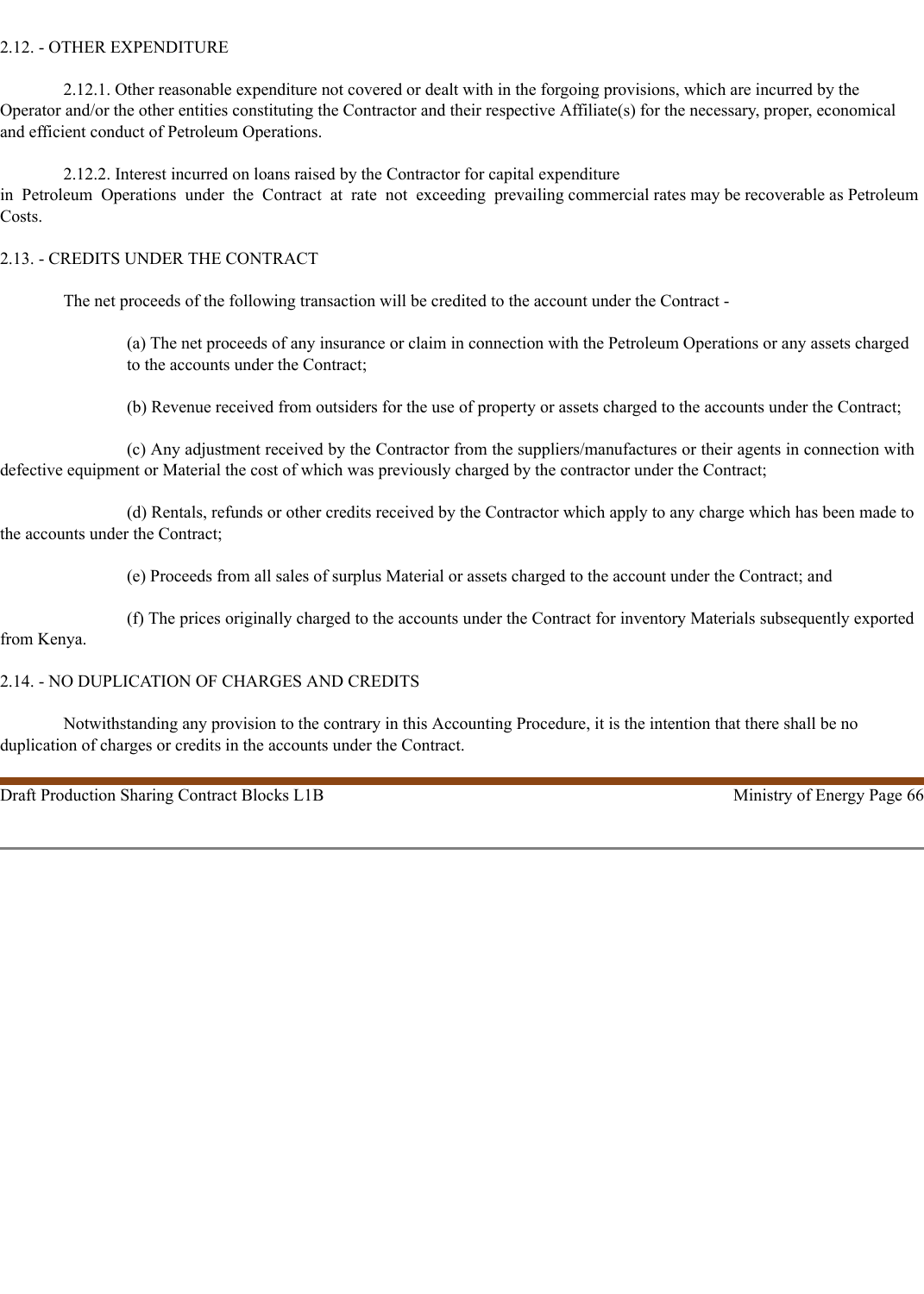# **PART III - FINANCIAL REPORTS TO THE MINISTER**

3.1. The reporting obligations provided for in this Part III shall, unless the contrary is stated, apply to the Operator.

3.2. The Operator shall submit annually to the Minister the following:

3.2.1. The annual work programme and budget three(3) months before the beginning of the year to which they apply and the budget shall be analyzed by item within the exploration programme, Evaluation programme, development programme and production programme and show for each major budget item, with reasonable detail, the following:-

(a) Latest forecast cumulative costs anticipated at the start of the budget year;

(b) Cumulative expenditure anticipated at the end of each quarter of the budget year; and

(c) Expenditure anticipated in future years to complete the budget item.

3.2.2. A schedule of the service and supply contracts, to be entered into during the forthcoming year exceeding the equivalent of Five Hundred Thousand U.S. Dollars (U.S. \$500,000.00) per contract, showing the anticipated tender date and approximate value and the goods or services to be provided;

3.2.3. The audit report required by sub-part 1.4.4 of this Accounting Procedure, stating whether in the opinion of the auditors of the Contract-

> (a) The last annual expenditure report records the expenditure of the Contractor truly and fairly in accordance with the provisions of the Contract;

(b) The reports on petroleum revenue submitted truly and fairly determined the arm's length value of disposals of petroleum during the year.

3.3. the Operator shall submit quarterly within thirty (30) days of each quarter to the Minister:

3.3.1. a report of expenditure and receipts under the Contract analyzed by budget item showing-

- (a) Actual expenditure and receipts for the quarter in question;
- (b) Actual cumulative cost to date;
- (c) Latest forecast cumulative cost at the year end;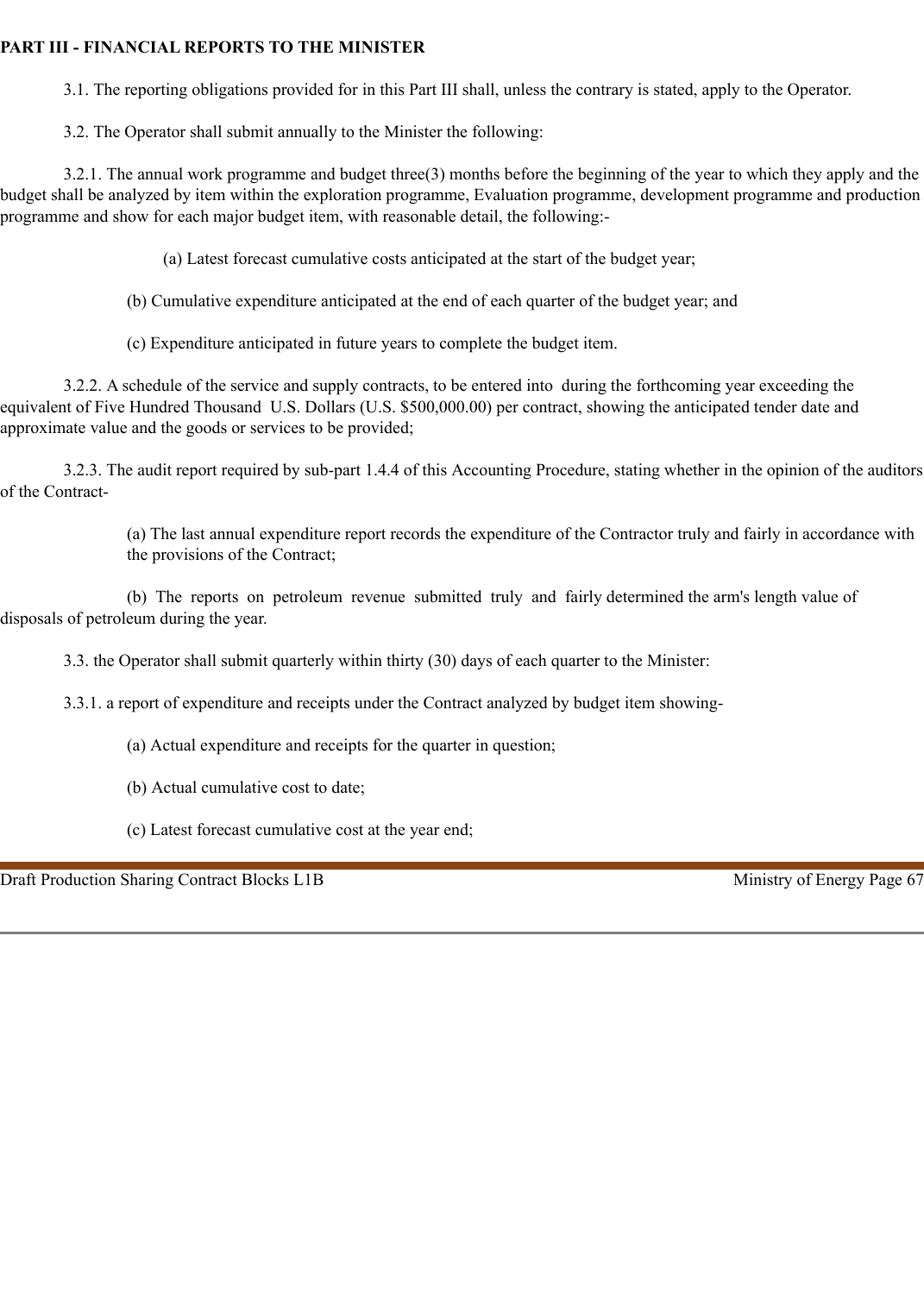(d) Variations between budget costs and actual costs, and explanations thereof; and

(e) With effect from adoption of the Development Plan, the total payroll costs segregated between Kenyan and non-Kenyan personnel and the total expenditure segregated between Kenyan and non-Kenyan goods and services.

3.3.2. A cost recovery statement containing the following information-

(a) Recoverable Petroleum Costs carried forward from the previous quarter, if any;

(b) Recoverable Petroleum Costs incurred and paid during the quarter; (c) Total recoverable Petroleum Costs for the quarter (a) plus (b) above);

(d) Quantity and value of Cost Oil taken and separately disposed of by the Contractor for the quarter;

(e) Amount of Petroleum recovered for the quarter;

(f) Amount of recoverable Petroleum Costs to be carried forward into the next quarter, if any; and

(g) Value of Government's share of production taken by the Contractor pursuant to clause 27 of the Contract.

3.4. A copy of each contract for goods or services valued in excess of Five Hundred Thousand U.S. Dollars (USD 500,000.00) shall be provided to the Minister as soon as practicable after its execution.

3.5. After the commencement of production the Operator shall, within fifteen (15) days after the end of each month, submit a production report to the Minister showing for each Development Area the quantity of Petroleum -

- (a) Held in stocks at the beginning of the month
- (b) Produced during the month
- (c) Lifted, and by whom;
- (d) Lost and consumed in Petroleum Operations; and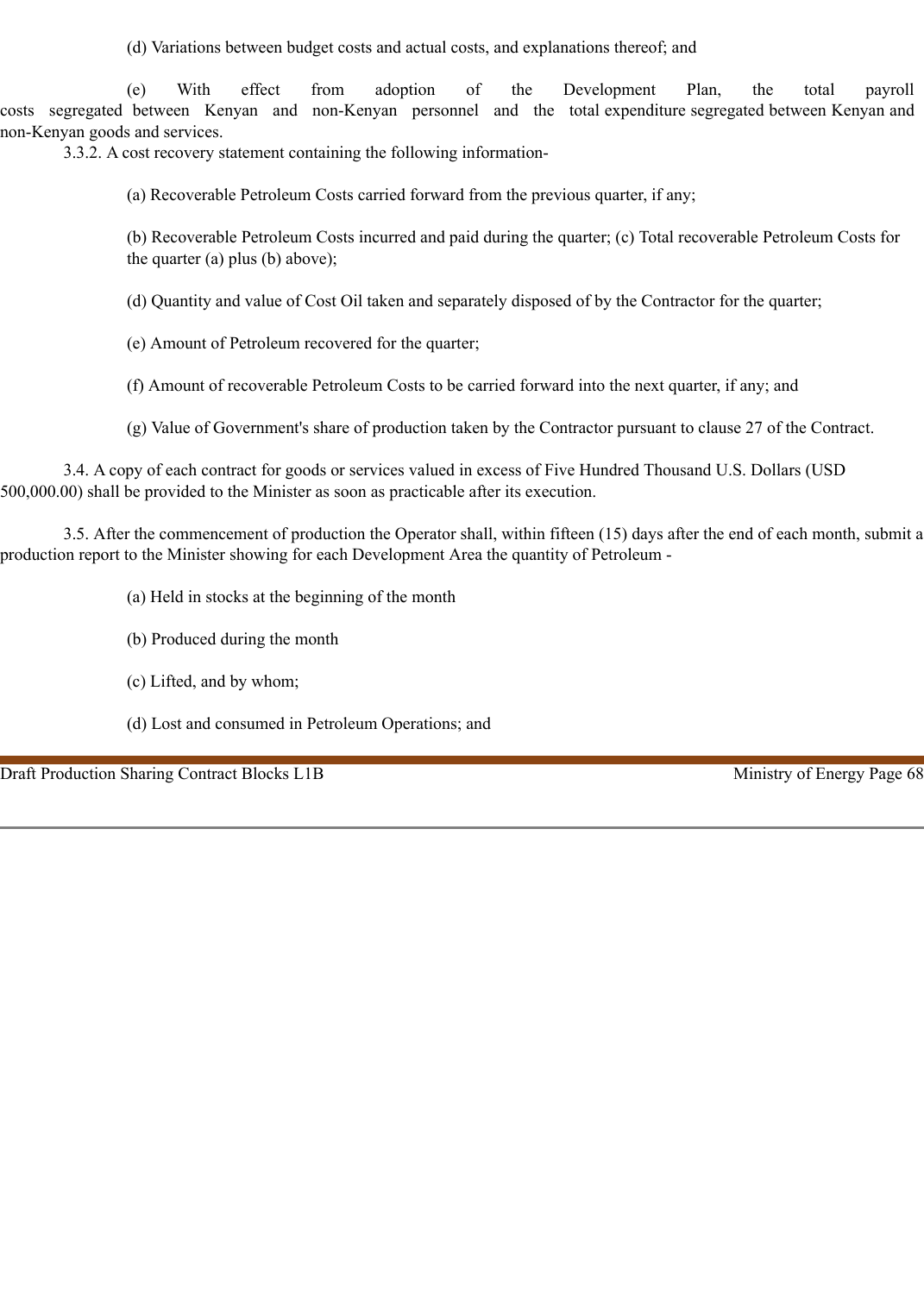(e) Held in stocks at the end of the month.

3.6. A lifting party shall submit, within fifteen (15) days after the end of each month, a report to the Minister stating-

(a) The quantities and sales value of arm's length petroleum sales made in that month;

(b) The quantities, sales value and arm's length value of disposals of petroleum other than by sale at arm's length during the month; and

(c) The total Petroleum revenue for that month.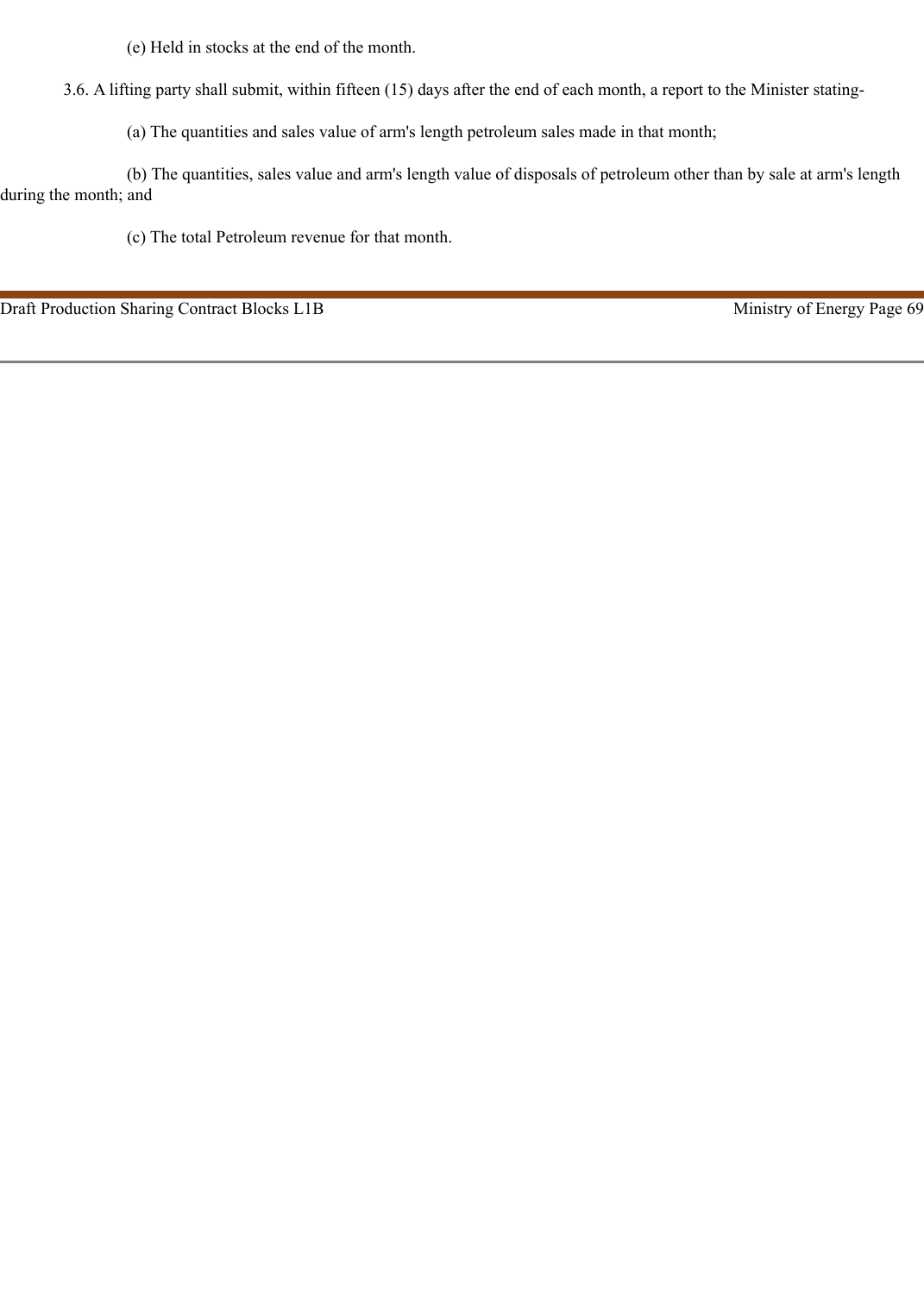#### **APPENDIX "C"**

## **PARTICIPATION AGREEMENT**

## **TABLE OF CONTENTS**

- 1 Interpretation
- 2 Participation interests and commencement
- 3 Operator and duties of operator
- 4 Operating committee and work programmes
- 5 Costs and expenses
- 6 Payments to operator
- 7 Material and equipment
- 8 Relationship of the parties and tax provisions
- 9 Surrenders and transfers
- 10 Disposal of production
- 11 Sole risk operations
- 12 Confidentiality
- 13 Liability
- 14 Governing law
- 15 Arbitration
- 16 Force majeure
- 17 Notices
- 18 Term
- 19 Final provisions

Exhibit "A"-Accounting procedure.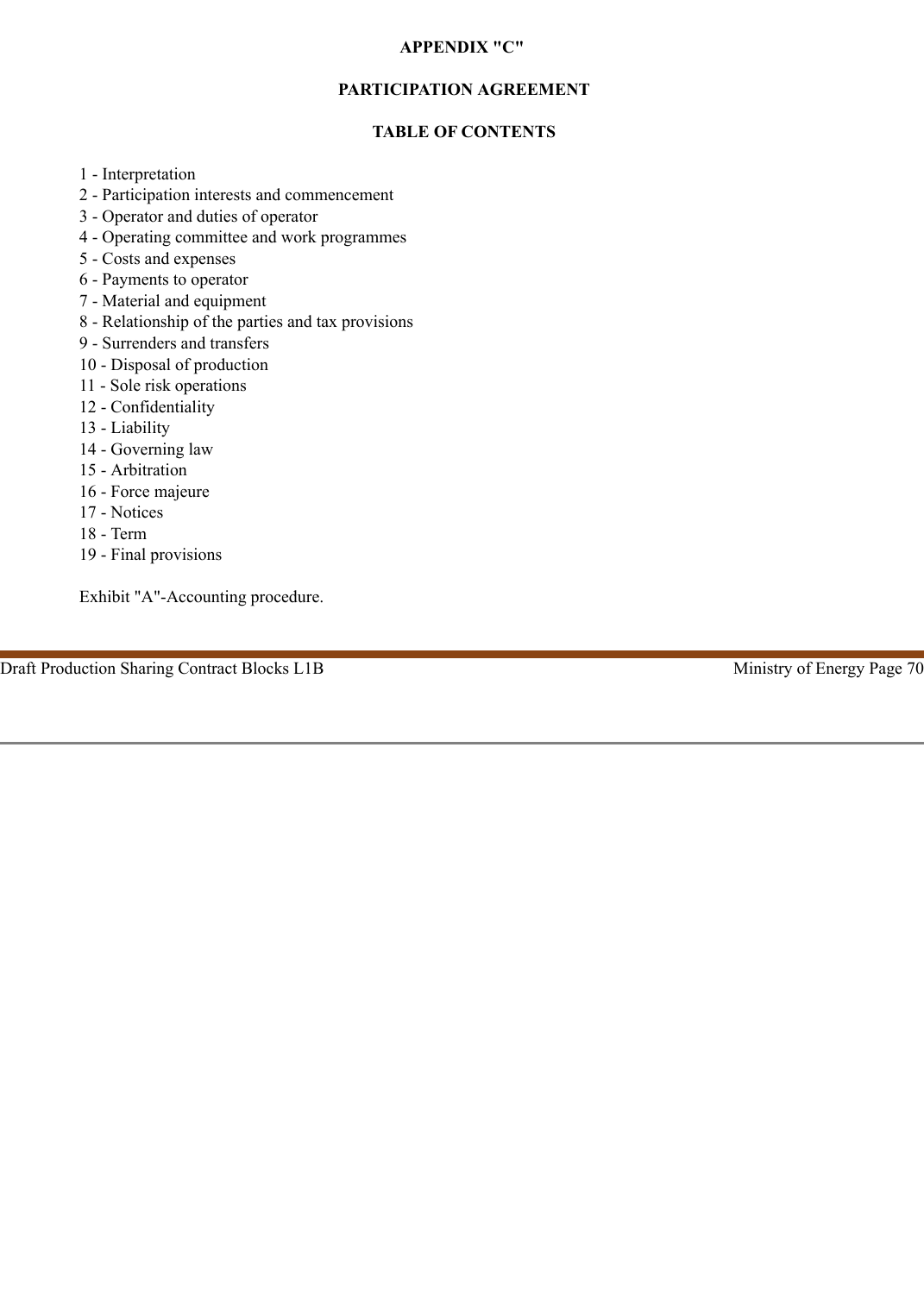## **PARTICIPATION AGREEMENT**

This Participation Agreement, made and entered into on this ......................day of........................... by and between the Government of the Republic of Kenya (hereafter referred to as the "Government") represented for the purpose of this agreement by the Minister for the time being responsible for energy (hereinafter referred to as the "Minister") and ………………………………………... (hereinafter referred to as the "Contractor").

WHEREAS the Government and the Contractor have entered into a production-sharing contract (referred to as the "Contract"), to which this Appendix is attached;

WHEREAS the Government may decide to exercise its option under clause 28 of the Contract; and

WHEREAS the Parties wish to set forth the terms and conditions under which the Government has agreed to participate in the Petroleum Operations in the event such an option is exercised;

NOW, THEREFORE, the Parties agree as follows:

#### 1 - INTERPRETATION

1. In this participation Agreement, words in the singular includes the plural and vice versa, and except where the context otherwise requires:

"AFE" means an authorization for expenditure;

"Government" includes an appointee as defined in sub clause 28 (2) of the Contract;

"Joint account" means the accounts maintained by the operator to record all transactions related to operations in the participation area under this Participation Agreement;

"Joint property" means all property acquired and held for use in connection with operations under this Participation Agreement;

"Non-operator" means a party other than the operator;

"Operating committee" means the committee established by Article 4 hereof;

"Operator" means the party designated to conduct the petroleum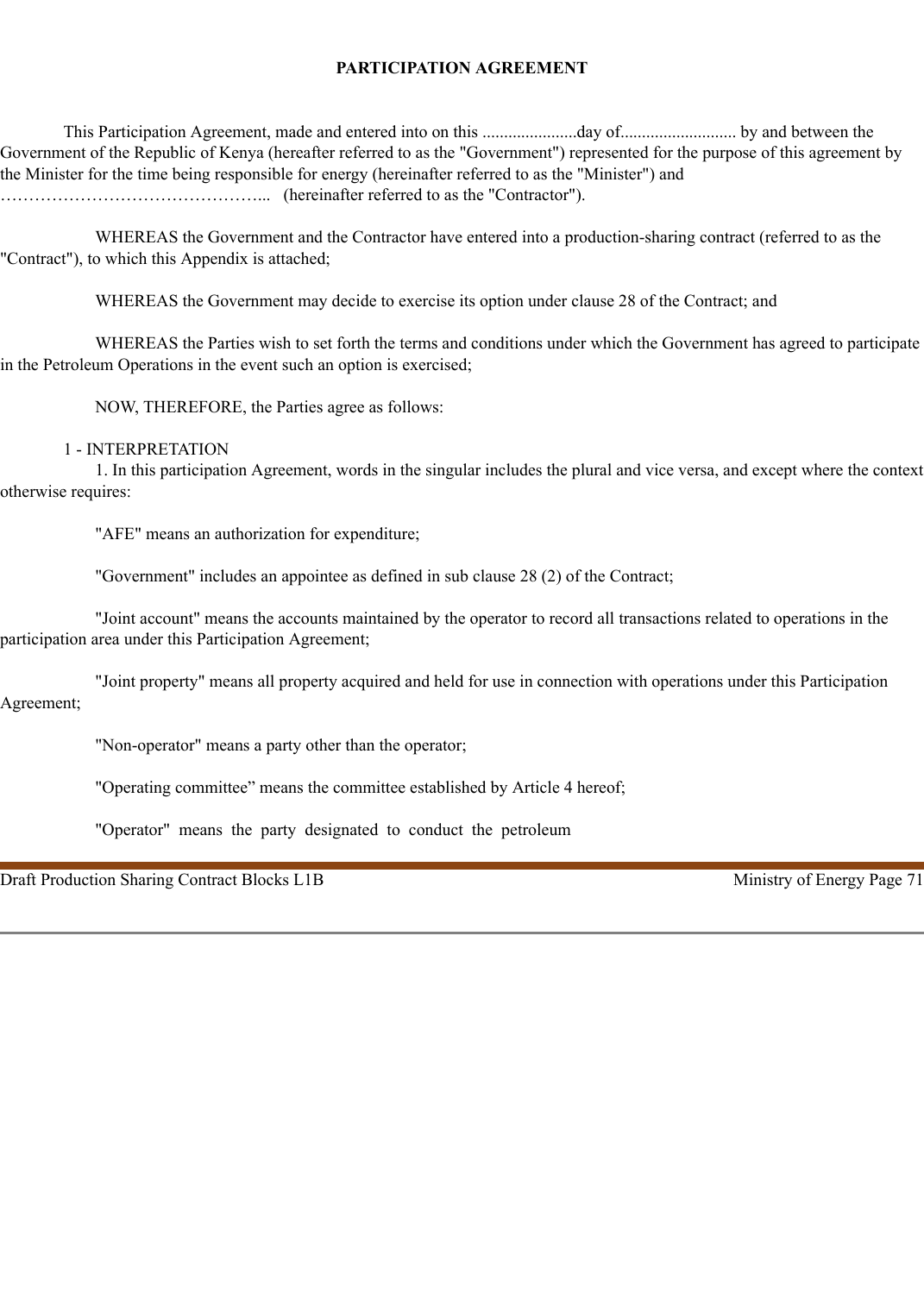operations, pursuant to Article 3 hereof and its successors;

"Participating interest" means the respective undivided interest of each of the parties as it may exist at any given time in the participation area and under this Participation Agreement;

"Participation area" means a development area in which the Government elects to participate under the Contract;

"Participation dates" means the effective date of participation by the Government as defined in sub clause 28 (3) of the Contract;

"Participation work programme" means a programme of the petroleum operations under this Participation Agreement;

"Parties" means, collectively, the Government and the entities consulting the Contractor, their respective successors or assignees." party" means anyone of the parties;

"Year" means calendar year.

2. Words not defined in this Participation Agreement but which are defined in the Contract have the meanings given to the in the Contract.

3. In the event of any conflict between the Contract and this Participation Agreement, Contract shall prevail and this Participation Agreement shall be deemed amended accordingly.

### 2. PARTICIPATING INTERESTS

1. When and if the Government elects, pursuant to clause 28 of the contract, to participate in petroleum operations in a participation area, the Contractor constituting the contractor shall assign proportionately to the Government a part of its interest in the development area so that the rights, interest and obligations of the contractor and the Government in such area shall be owned and borne as of the participation date in undivided interests as follows:

Government………… ( …..%) or such lesser amount as may be elected in accordance with clause 28 of the Contract;

Contractor…………(……. %) or such greater amount as may remain after the Government's election.

2. In the event a party shall transfer in whole or in part its Participating interest pursuant to clause 35 of the Contract and Article 9 of this Participation Agreement, the participating interest of the parties therein shall be revised accordingly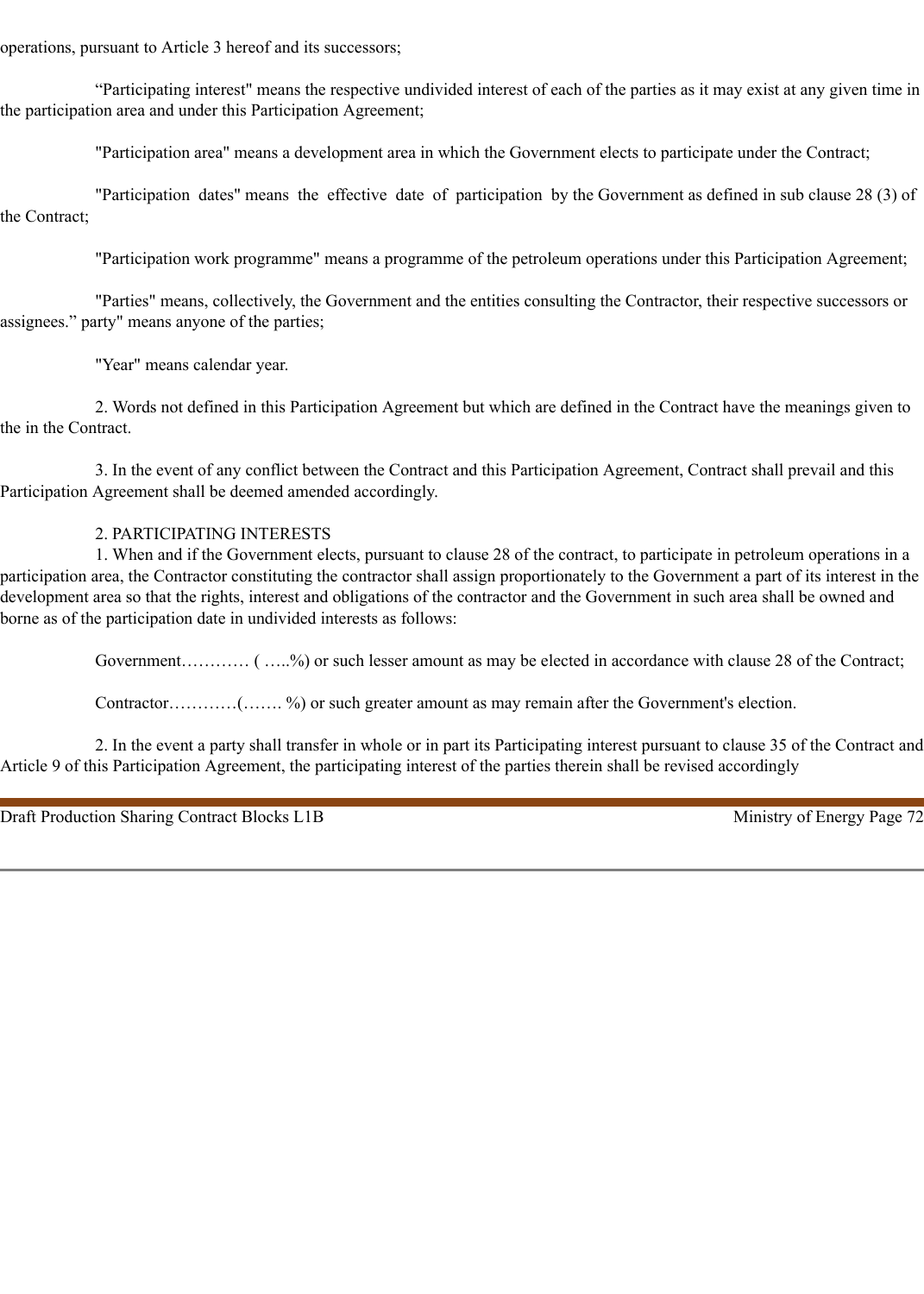#### 3. OPERATOR AND DUTIES OF OPERATOR

1. The operator shall be the party acting as operator on the participation date and the operator shall have the rights and obligations of a non-operator in respect of its participating interest.

2. The operator shall serve as operator until it resigns or is removed pursuant to the provisions of this Article, or until it ceases to hold a participating interest hereunder. In the event that an operator assigns the whole of its participating interest hereunder to one of its affiliates, such affiliate shall become operator hereunder in the former's place.

3. Upon the affirmative vote of all the non-operators, the operator shall be removed as operator in case of any one of the following-

(a) Bankruptcy of the operator or its parent company;

(b) Assignment for the benefit of the operator's creditors;

(c) Appointment of a receiver or manager with respect to the whole or any part of the property or assets of the

operator;

(d) entitlement of any person other than an affiliate of the operator to appoint a majority of the members of the board of directors of the operator by the reason of any act, default or neglect of the operator;

(e) Failure without justification by the operator to pay a sum due to or in the name of the joint account for more than sixty (60) days;

(f) the operator's material breach of this Participation Agreement which remains un remedied for more than thirty (30) days after the operator is notified by non- operators of such breach; or

(g) Reduction in the operator's participating interest to...............per cent (........ %) or less.

4. An operator may at any time resign as operator by giving to the other parties notice in writing of such resignation. Such resignation shall be effective one hundred-eighty (180) days after the date of notice thereof or on the date on which a successor operator appointed by the parties (other than the operator) shall be ready and able to assume the obligations of operator in accordance with all the provisions of this Participation Agreement, whichever shall first occur.

5. Should an operator so resign or be removed, a successor operator shall immediately be appointed by the operating committee. A party having been removed as operator may not vote to succeed itself as operator. Such appointment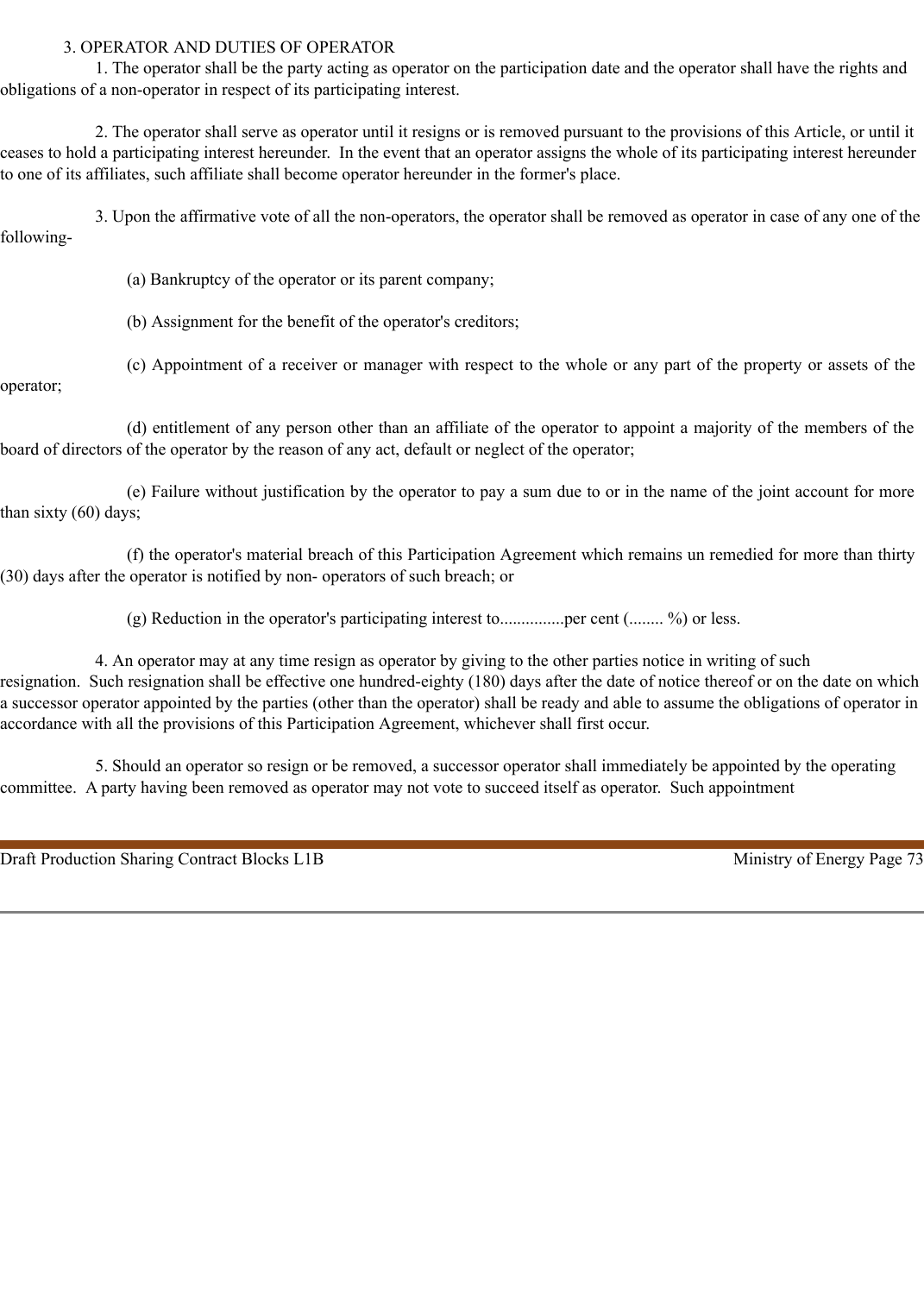parties holding not less than the percentage figure of the remaining participating interests set out in Article 4 (6). For the purpose of this Article, operator includes any of its affiliates holding a participating interest in this Participation Agreement.

6. Removal or resignation of an operator shall not in any way affect its rights or obligations as non-operator party to this Agreement. On the effective date of removal or resignation, the operator shall deliver to the successor operator any and all funds, equipment, materials, appurtenances, books, records, data, interpretations, information and rights acquired by and in the custody of the operator for the joint account of the parties (including available petroleum not delivered to the parties), shall, with the successor or operator, prepare an inventory of joint property, adjusting the joint account accordingly, and shall co-operate as far as possible in effecting a smooth transfer of operating responsibilities.

7. An operator that is removed under Article 3 (3) (g) hereof may charge to the joint account all reasonable and necessary expenditure incurred in demobilizing and repatriating personnel and equipment.

8. The operator shall have control of the petroleum operations in the participation area and shall have exclusive custody of all materials; equipment and other property acquired therefore, and shall perform the duties under this Participation Agreement diligently and in accordance with good international petroleum industry practice, and sound and accepted engineering, management and accounting principles.

The operator shall not be liable to any non-operator for any acts or omissions, claims, damages, losses or expenses, in connection with or arising out of this Participation Agreement or the contract or petroleum operations save those caused by gross negligence or wilful misconduct of the operator.

9. The operator shall-

(a) Consult with non-operators and advise them of all matters arising from the petroleum operations;

(b) Comply with the decisions of the operating committee;

(c) Keep the participating interests and all property acquired or used free from liens, except for those authorized by Article 6 hereof; and

> (d) Pay the costs of the petroleum operations under this Participation Agreement promptly and make proper charges to non-operators.

10. The operator shall submit a copy of an AFE to the non-operators for each budget item of capital expenditure in the approved participation work programme and budget that costs more than ..................U.S. dollars (U.S \$.............).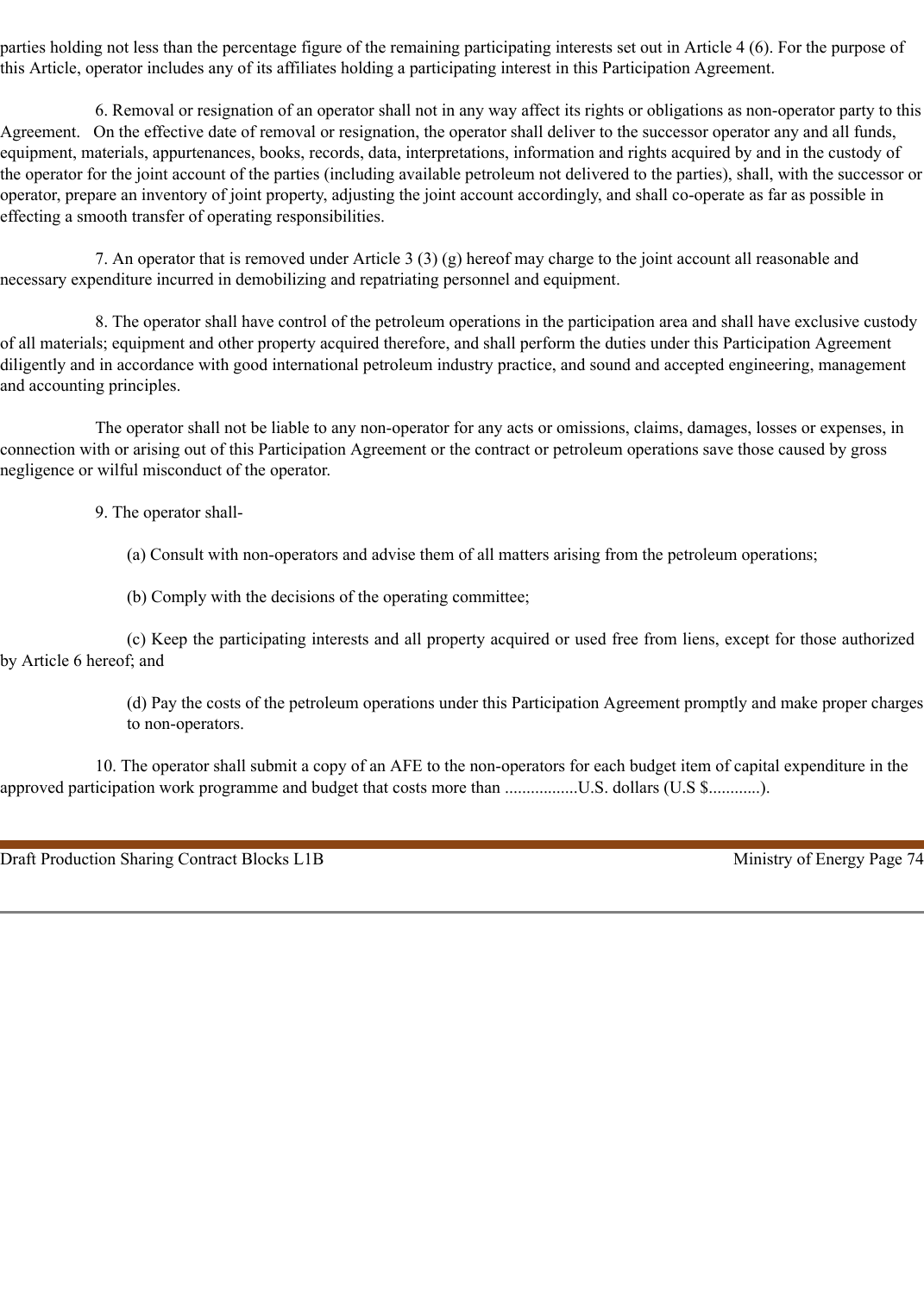Where it is necessary to complete an expenditure in a budget item in the approved participation work programme, the operator may exceed the budget for the budget item by the lesser of ten per cent (10%) thereof or.................U.S.D................) and shall report promptly such excess expenditure to the non-operators.

The operator may spend not more than ............................U.S. dollars (USD………………………………..) on petroleum operations in the participation area not included in an approved participation work programme, provided that such expenditure shall not be for items previously rejected by the operating committee. The operator shall report promptly that expenditure to the non-operators and, if it is approved in accordance with Article 4 (6), the operator may make further expenditure thereon or on other items not exceeding U.S. dollars (U.S.\$...........) in that year.

The limits in this Article 3(10) may be changed from time to time by the operating committee.

In the case of emergency, the operator may make such immediate expenditure and take such immediate action as may seem necessary for the protection of life or property or the prevention of pollution and such emergency expenditure shall be reported promptly to the parties by the operator.

11. A non-operator may inspect the participation area, the petroleum operations, and the books, records and other information of the operator pertaining thereto.

The operator shall supply to a non-operator by telephone, telefax, telegraph or telex, daily reports on drilling and such other reports in writing normally provided by an operator to a non-operator in the international petroleum industry, including but not limited to reports on well tests and core analysis, and copies of drilling logs, well surveys and velocity surveys. The operator shall furnish any other information reasonably requested by non-operator, if such information is readily available.

12. The operator shall obtain and maintain all insurance required by law and such other insurance as the operating committee may from time to time determine, provided that, in respect of such other insurance, any party may elect not to participate provided such party gives notice to that effect to the operator. The cost of insurance in which all the parties are participating shall be for the joint account and the cost of insurance in which less than all the parties are participating shall be charged to such parties individually. The operator shall, in respect of any insurance-

(a) Promptly inform the parties participating therein when it is taken out and supply them with copies of the relevant policies when the same are issued;

(b) arrange for the parties participating therein, according to their respective participating interests, to be named as co-insureds on the relevant policies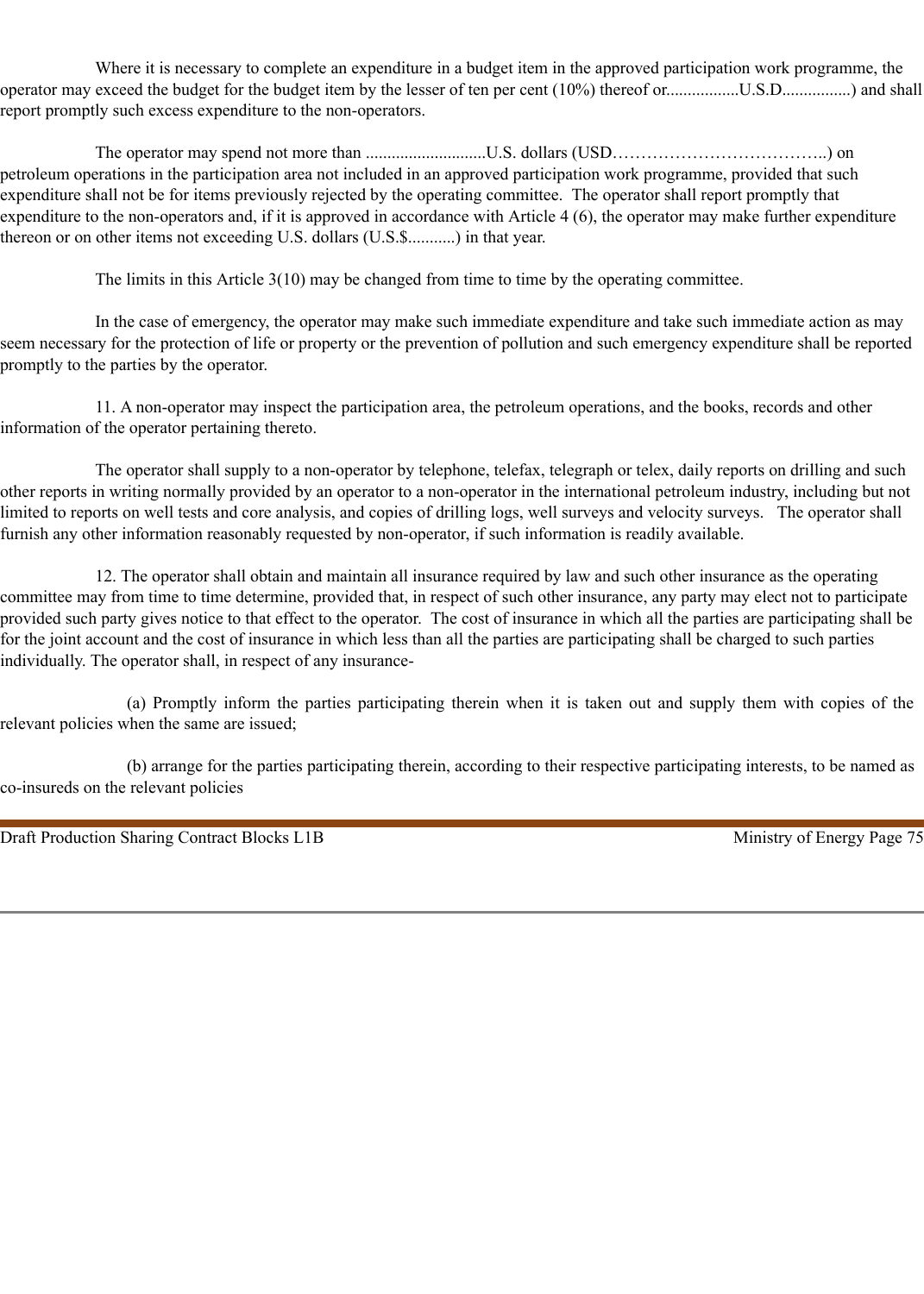with waiver of subrogation in favour of the parties; and

(c) Duly file all claims and take all necessary and proper steps to collect any proceeds and, if all the parties are participating therein, credit them to the joint account or, if less than all the parties are participating therein, credit them to the participating parties.

Subject as stipulated above, any of the parties may obtain such insurance as it deems advisable for its own account at its own expense provided such insurance is acceptable under the applicable law.

If the operator is unable to obtain such other insurance required by the operating committee, it shall so advise the parties and thereafter, it shall be discharged of its obligation to obtain such insurance.

The operator shall take all reasonable steps to ensure that all contractors (including sub-contractors) performing work in respect of the petroleum operations and the joint property obtain and maintain all insurance required by the law and obtain from their insurers a waiver of subrogation in favour of the parties.

13. The operator may prosecute, defend and settle claims and litigations arising out of the petroleum operations and may compromise or settle such claims or litigations which involve an amount not exceeding the equivalent of one hundred thousand U.S. dollars (U.S. \$100,000) without the approval of the operating committee. Any claim or litigation involving an amount in excess of the equivalent of one hundred thousand U.S. dollars (U.S. \$100,000) shall be reported promptly to the non-operators and a non-operator shall have the right to be represented by its own counsel at its expense in the compromise, settlement or defence of such claims or litigation.

14. The operator shall fulfil the reporting obligations of the Contractor as specified in the [Contract] unless otherwise stipulated in this Participation Agreement and the Contract.

#### 4. - OPERATING COMMITTEE AND WORK PROGRAMMES

1. The parties shall establish an operating committee to supervise and control the petroleum operations. The operating committee shall consist of one representative appointed by each of the Parties provided always that more than one of the Parties may appoint the same representative who shall represent them separately.

Each party shall, as soon as possible after the date of this Participation Agreement, give notice to all the other parties of the name of its representative and of an alternate on the operating committee. Such representative may be replaced, from time to time, by like notice. Representatives may bring to meetings of the operating committee such advisers as they consider necessary. The representative of a Party or,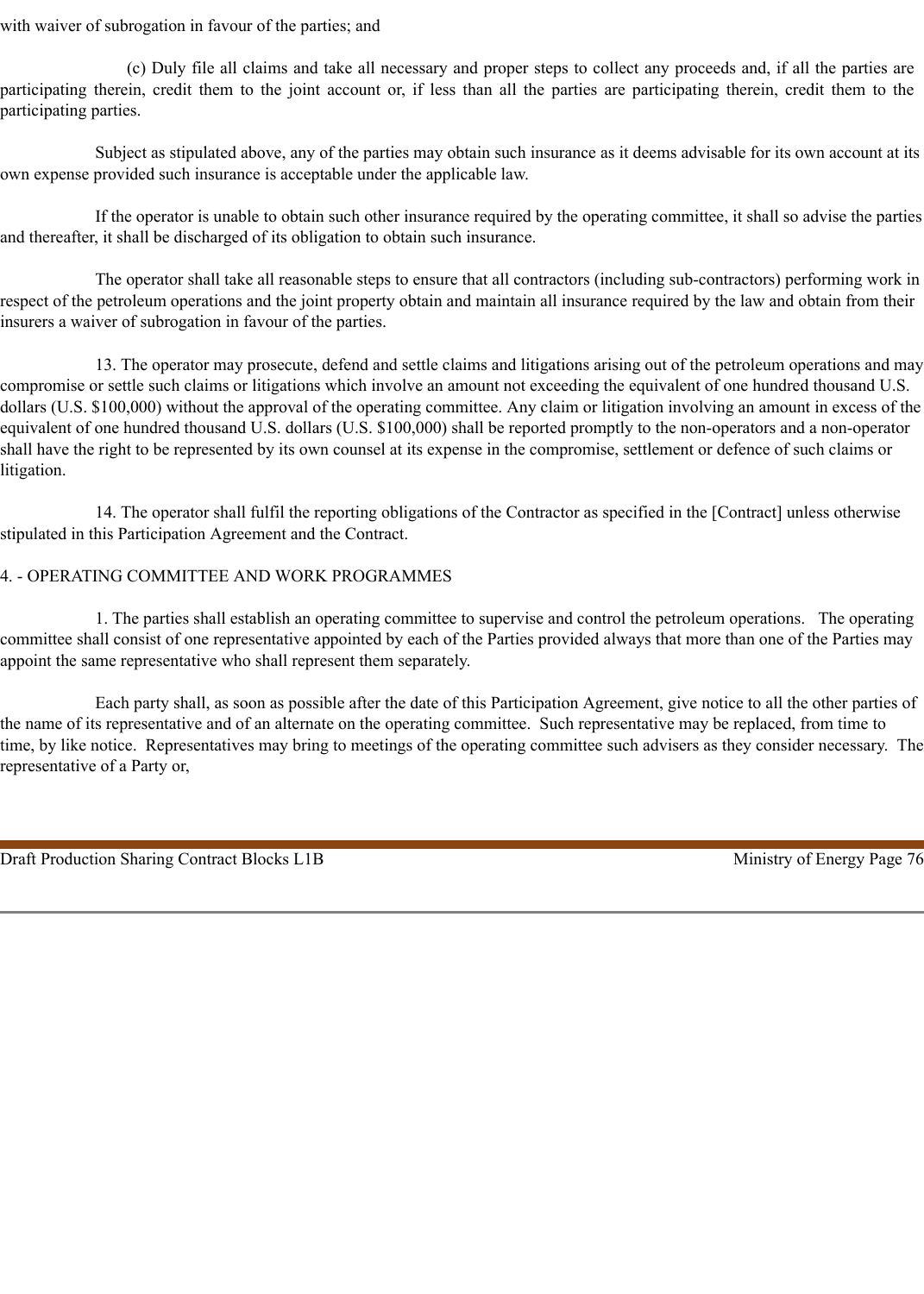in the absence of the representative, his alternate, shall be deemed authorized to represent and bind such party with respect to any matter which is within the powers of the operating committee. The representative of the party, which is the operator, shall be the chairman of the operating committee and shall report the proceedings.

2. Except as otherwise provided in this Participation Agreement the powers and duties of the operating committee shall include-

(a) The consideration and determination of all matters relating to general policies, procedures and methods of operation hereunder;

> (b) The approval of any public announcement or statement regarding this Participation Agreement or the petroleum operations;

(c) The consideration, revision and approval or disapproval, of all proposed participation work programmes, budgets and AFE's prepared and submitted to it pursuant to the provisions of this Participation Agreement;

(d) The determination of the timing and location of all wells drilled under this Participation Agreement and any change in the use or status of a well;

(e) the determination of whether the operator will represent the parties regarding any matters or dealings with the Minister, any other governmental authorities or third parties in so far as the same relate to the petroleum operations, provided that there is reserved to each party the unfettered right to deal with Minister or any other government authorities in respect of matters relating to its own participating interest; and

(f) the consideration and, if so required, the determination of any other matter relating to the petroleum operations which may otherwise be designated under this Participation Agreement for reference to it.

3. The operator shall, when requested by a representative of any party, call a meeting of the operating committee. The operator may do so at any time to keep the parties informed on the petroleum operations.

4. A request to call a meeting of the operating committee shall state the purpose of that meeting and, except in an emergency, the operator shall give the parties at least fifteen (15) days' written notice with an agenda of the meeting, but where a meeting is called in an emergency, the operator shall give as much notice thereof as possible by telephone, telex or telegraph and except with the consent of all the parties, the business of a meeting shall be only that for which it was called.

5. The operator may, instead of calling a meeting, submit matters to the parties by written notice, upon which each party may vote within the period prescribed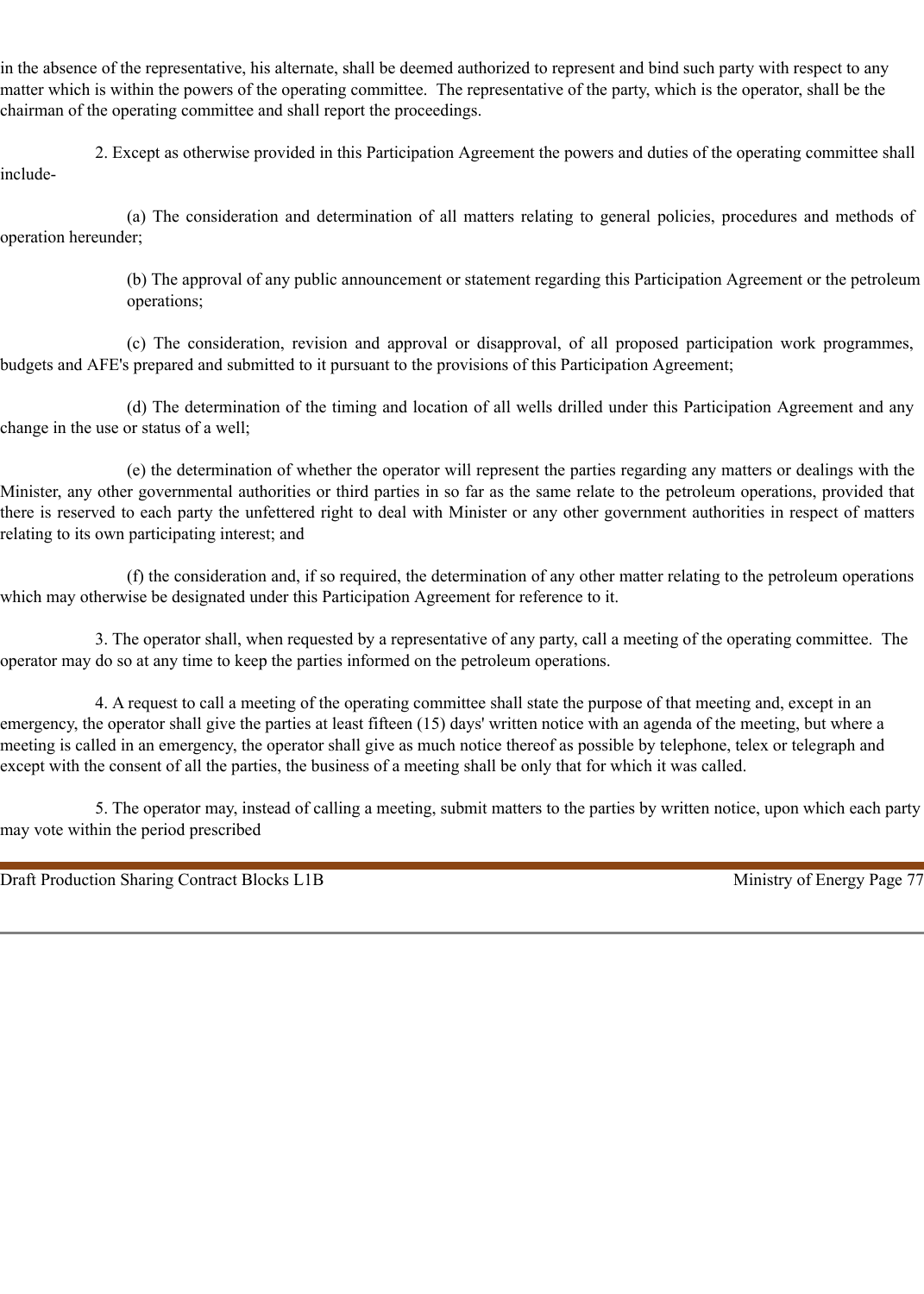in the notice which shall not be less than three (3) days or more than fifteen (15) days from the date notice is received. Failure of a party to vote within the above time limits shall be deemed a negative vote.

6. Each party shall have a voting interest equal to its participating interest. Unless otherwise provided in this Participation Agreement, all decisions of the operating committee shall be made by the affirmative vote of at least two (2) parties holding not less than ............per cent (.......%) of the participation interests.

7. The operator shall, at least four (4) months before the end of each year, submit to the parties for approval a participation work programme and budget, which shall contain details of the petroleum operations to be carried out in the next year and allocation of funds therefore including administrative overheads and third party expenditure, in accordance with the accounting procedure attached to this Participation Agreement as exhibit "A".

8. Unless unanimously agreed at least sixty (60) days prior to the beginning of the year, the operator shall call a meeting of the operating committee to discuss and approve a participation work programme and budget for the ensuing year and such work programme and budget shall be approved not later than thirty (30) days prior to the commencement of such year and the decision of the operating committee shall bind the parties. Upon approval of such work programme and budget the operator is hereby authorized and obliged to proceed with it in accordance with such approval.

9. Such approved participation work programme and budget may be reviewed and revised from time to time by the operating committee. Any party may in writing request a review of an approved participation work programme or budget, or of a project within a programme, if that project costs more than ................U.S. dollars (U.S. \$..............), and the request shall state the objections of the party, which shall be considered by the operating committee, who may amend the participation work programme or budget.

#### 5. - COST AND EXPENSES.

1. Except as otherwise specifically provided in the Contract and this Participation Agreement, all costs and expenses incurred by the operator in the conduct of operations hereunder shall be borne by the parties in proportion to their respective Participating Interests set forth in Article 2.

2. All costs and expenses incurred by the operator in the conduct of petroleum operations hereunder shall be determined and settled in accordance with internationally accepted accounting practice consistent with the provisions of the Contract and its accounting procedure as complemented by the provisions of exhibit "A" to this Participation Agreement, and the operator shall keep its records of costs and expenses in accordance therewith.

### 6. PAYMENTS TO OPERATOR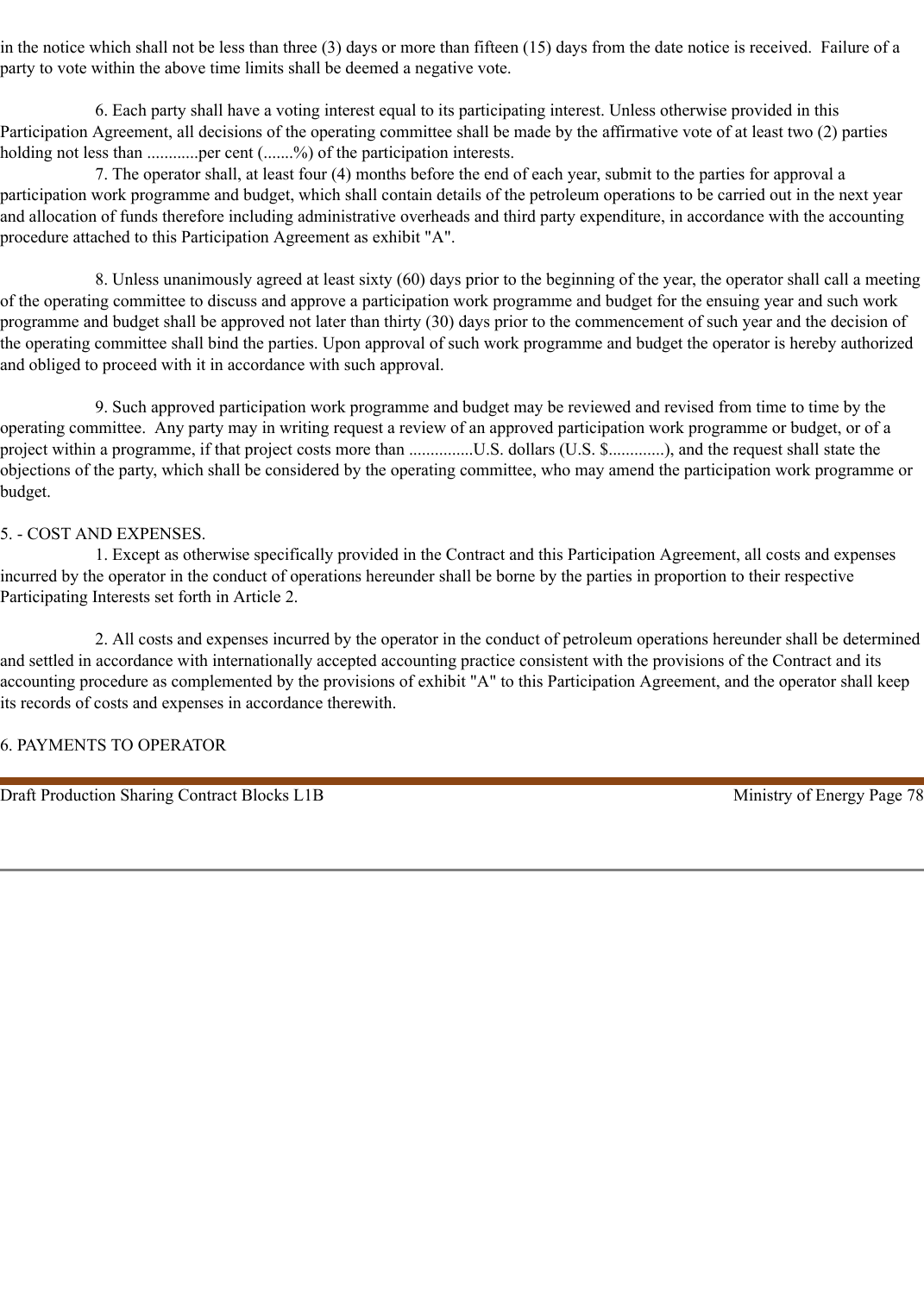1. A non-operator shall pay its share of an expenditure relating to the petroleum operations, within fifteen (15) days of receipt of the account of the operator.

2. The operator may, upon twenty (20) days' written notice, request a non-operator to advance a share of the estimated expenditure for the following month, stipulating the due date of payment, provided however that such due date of payment shall not be before the first banking day of that month and the operator shall include with such notice an estimate of the cash calls for the next three (3) months. The operator's estimate of expenditure shall not exceed the approved year's budget. The operator may, at any time upon fifteen (15) days' written notice, request additional advances to cover unforeseen expenditure.

3. Cash requirements shall be specified by the operator in the currencies required for the petroleum operations and the non-operators shall advance their shares in the currencies so specified.

4. If any non-operator's advances for a given month exceed its share of cash disbursements for the same month, the next succeeding cash advance, after such determination, shall be reduced accordingly.

However, non-operator(s) may request that excess advances be refunded. The operator shall make such refund within fifteen (15) days after date of such notice.

5. Where a party is in default of payment, the operator and the non- defaulting parties shall have, as security for amounts due hereunder from a defaulting non-operator, a lien on the participating interest share, the interest in material and equipment acquired for the petroleum operations and upon the proceeds from the sale of petroleum, of that non-operator, and a nonoperator shall have for amounts due hereunder, a similar lien on the same interests and property of the operator.

6. A lien may be exercised by a non-defaulting party by collecting the amount due from a purchaser of petroleum and the statement of the operator of the amount due shall be proof thereof.

7. A late payment shall attract interest at LIBOR plus...............per cent (...... %) or...........per cent (....... %), whichever is the greater, compounded monthly and calculated from the due date of payment. A payment not received within seventy-two (72) hours of the due date shall accrue interest from the due date and the non-paying party shall be deemed to be in default from the due date of the payment.

8. A party which remains in default for five (5) days shall have no right to vote at any operating committee meeting held during the period of the default but shall be bound by all decisions of the operating committee made during such period, and the defaulting party's participating interest shall be deemed to be vested pro-rata in the non- defaulting parties for voting purpose during the continuation of the default.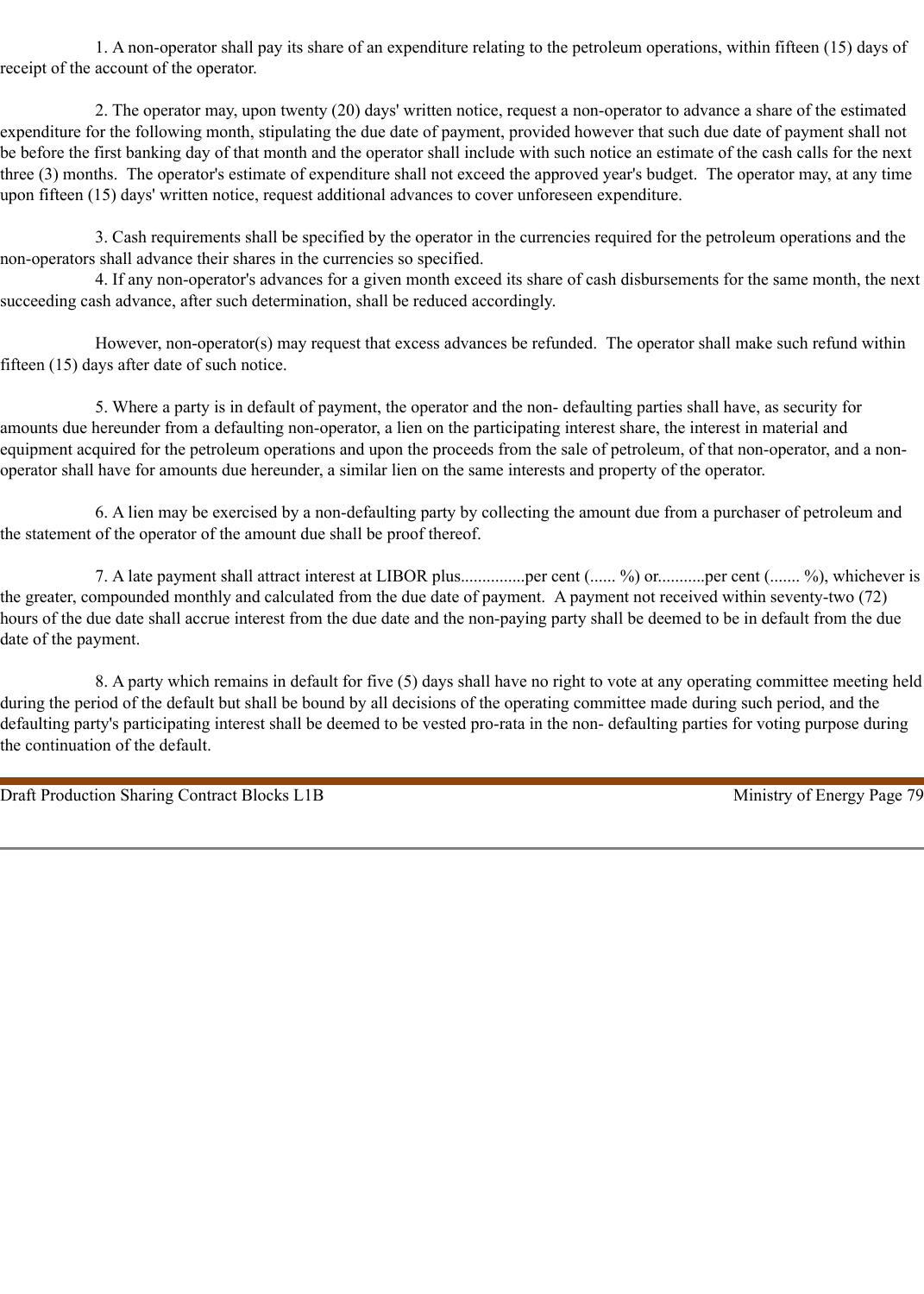9. Where a party fails to pay an amount required to be paid hereunder, and remains in default for ninety (90) days, the participating interest share of the defaulting party may be declared forfeit by the non-defaulting parties, unless the amount due is an advance and the defaulting party provides an irrevocable letter of credit or other security, acceptable to the operator, for the amount due.

10. When the participating interest share of a defaulting party is declared forfeit, the operator shall give notice thereof to all the parties, and that share shall vest rateably, unless otherwise agreed, in the non-defaulting parties without payment of compensation and the defaulting party shall at its sole expense take all steps necessary to vest that share accordingly, and the defaulting party hereby appoints the operator to act as its attorney to execute any and all documents required to effect such transfer. Notwithstanding the transfer of a defaulting party's participating interest share in accordance with the foregoing, the defaulting party shall remain liable for its proportionate share of the commitments incurred before its rights lapsed.

11. Where a party is in default of payment, the remaining parties shall advance the operator on demand a share of that payment, in proportion to the participating interests of those parties. Any payments received from a defaulting party shall be credited to the accounts of the non-defaulting parties who advanced funds on behalf of the defaulting party.

# 7. - MATERIAL AND EQUIPMENT

1. All material and equipment acquired by the operator for petroleum operations hereunder shall be owned by the parties in undivided shares in the proportion of their respective participating interests.

2. Except as may be otherwise approved by the operating committee, the operator shall purchase for the joint account of the parties only such material and equipment as are reasonably required in the conduct of operation provided for in approved participation work programmes or revisions thereof, the operator shall not stockpile material or equipment for future use without the approval of the operating committee.

3. Jointly acquired material or equipment declared by the operator to be surplus shall be disposed of in such manner as the operating committee may direct; or, if the book value thereof does not exceed.................U.S. dollars(U.S. \$...........), the operator shall dispose of same in such manner as the operator shall deem appropriate; provided, however, that each Party may, if practicable, separately take or sell and dispose of its interest in such material or equipment or may by notice in writing, and subject to revocation at will, authorize the operator, for a period or periods of not more than one (1) year each, to sell such material and equipment for the account of the party or parties giving such authorization. Each party shall have the right to purchase, at the prevailing market price in the area, material or equipment which the operator has declared to be surplus and which the operator intends to dispose of on the open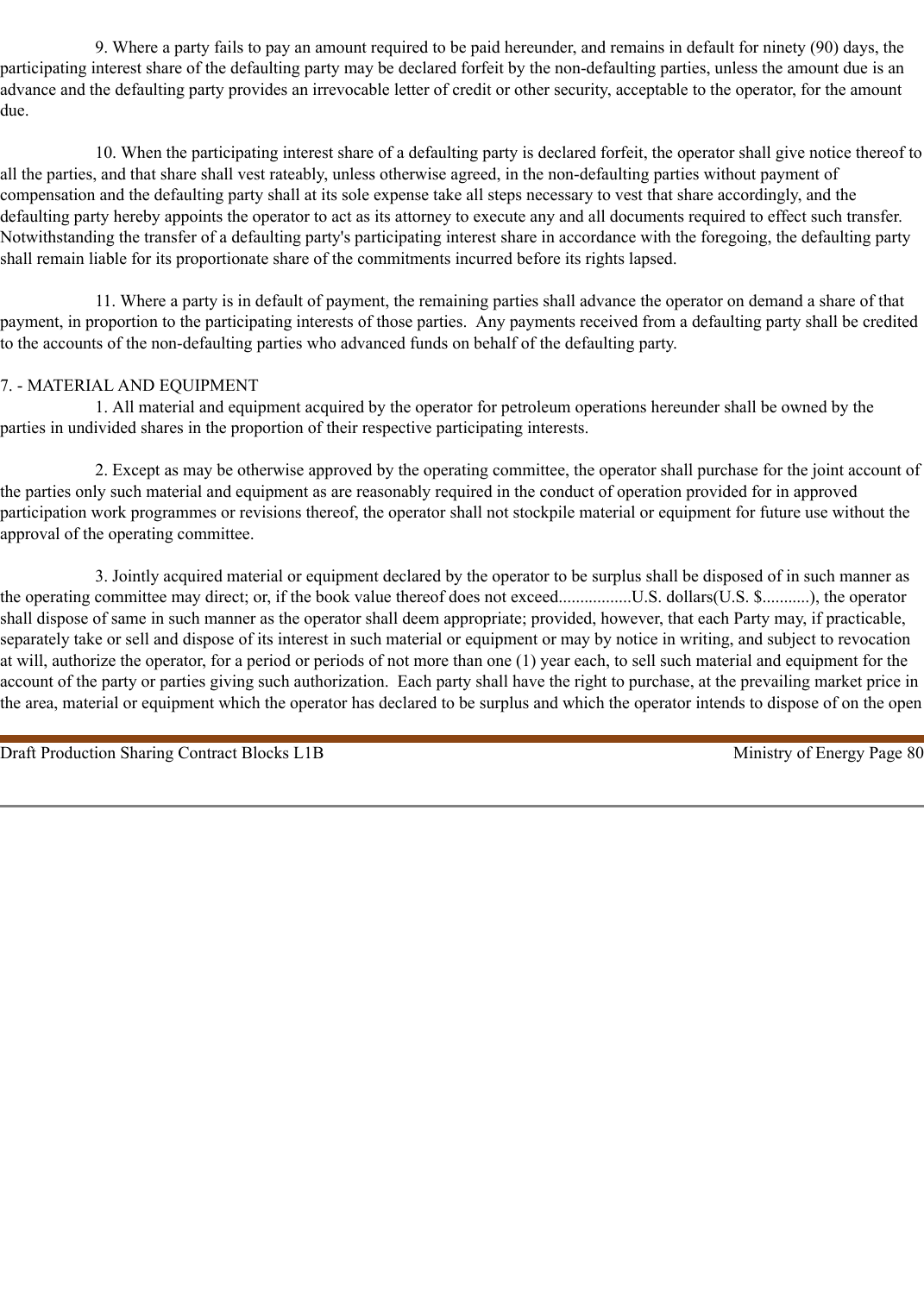market.

4. Subject to the provision of clause 12 of the Contract, upon termination of this Participation Agreement the operator shall salvage for the jointly-owned material and equipment which can reasonably be salvaged, to be disposed of as provided in Article 7 (3) hereof.

### 8. - RELATIONSHIP OF THE PARTIES AND TAX PROVISIONS

1. The parties declare that it is not their intention by entering into this Participation Agreement to create or be considered as a partnership or any other similar Contractor.

2. Each party shall be responsible for and shall pay its own taxes to the Kenyan authorities on its operations hereunder.

3. It is recognized that a party hereunder may be subject to the laws of its place of incorporation in addition to the laws of Kenya. For United States Federal income tax purposes, each of the parties hereto which is subject to United States Income Tax laws ("U.S. Party") hereby elects to be excluded from the application of all of the provisions of Sub-chapter "K", chapter 1, Sub-title "A", of the United States Internal Revenue Code of 1954, as permitted and authorized by Section 761 of that Code and the regulations promulgated there under. Should there be any requirement that each U.S. Party evidence this election, each U.S. Party agrees to execute such documents and furnish such other evidence as may be required by the United States Federal Internal Revenue Service. Upon the request of any U.S. Party, the Operator shall provide data necessary for filing United States tax returns.

#### 9. - SURRENDERS AND TRANSFERS

1. Any party desiring that all of the participation area be surrendered voluntarily shall notify the other parties in writing accordingly, specifying its reasons thereof, and thereafter:

(a) Each party shall within thirty (30) days after receipt of the notice inform the other parties in like manner whether it concurs in or opposes the proposed surrender;

(b) If all the parties concur in the proposed surrender, the participation area shall be surrendered as soon as possible under the Contract;

(c) If one or more of the parties shall oppose the proposed surrender, the party or parties desiring to surrender shall, upon request by the opposing parties, transfer and convey without warranty of title-free and clear of all liens, charges and encumbrances and without right to compensation, all of its or their interest(s) in the participation area and material left thereon to said opposing party or parties, each in the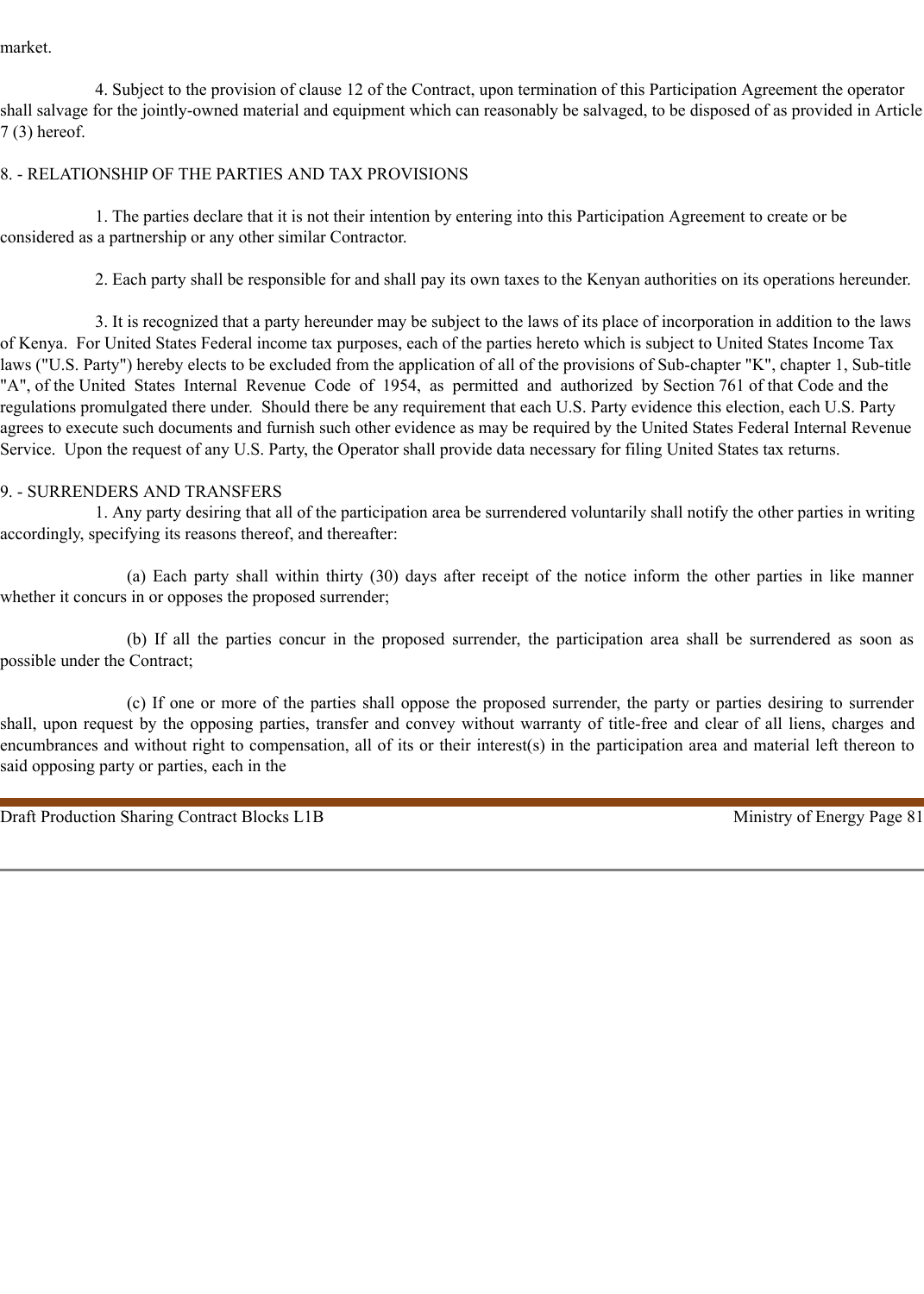proportion that its or their participating interest(s) hereunder bear to the sum of the participating interests of all the opposing parties, or as otherwise agreed by the opposing parties. The transferring party or parties shall bear-

(i) Its or their participating interest share(s) of costs, expenses and liabilities incurred hereunder which are attributable to the participation area for the period prior to the effective date of such transfer of interest;

(ii) Its or their participation interest share(s) of all costs and expenses incurred by the operator after such date under any contracts entered into by the operator in execution of a participation work programme theretofore approved by the operating committee; and

(iii) Its or their participating interest share(s) of any accrued obligations under the contract which are not included rights or other obligations in connection therewith.

(d) A transfer under paragraph (c) above shall be effective as among the parties thirty (30) days after the opposing parties' receipt of the transferring party's first mentioned notice proposing surrender. Thereafter until such transfer has received whatever approvals may be necessary under the provisions of the Contract or applicable law, the transferring Party or parties shall hold at most legal, but not equitable, title to the interest (s) transferred for the benefit of the opposing party or parties. The transferring party or parties receiving the interest(s) transferred shall execute and deliver such documents and do such other acts as may be necessary to give legal effect to such transfer, to obtain all approvals thereof as may be required from the Minister, and otherwise to effectuate the purpose of this paragraph.

(e) Notwithstanding the foregoing, if the operating committee determines that .................per cent (.............%) or more of the estimated, discovered and recoverable reserves under the participation area have been produced, no party shall be allowed to surrender or required to transfer interest in this Participation Agreement and the Contract without the unanimous consent of all parties.

2. No transfer of any interest under this Participation Agreement and the Contract shall be made by any party otherwise than in respect of an undivided interest in all or part of its participating interest in this participation Agreement and the Contract, and in accordance with the following provisions of this Article 9.

3. If any party shall receive a bona fide offer for the purchase of all or a portion of an offeree party's participation interest in this Participation Agreement and the participation area which the offeree party is willing to accept, the offeree party shall give notice thereof in writing to the other parties:

(a) Such notice shall set forth the identity of the offeror, the terms and conditions (including monetary and other considerations) offered in good faith, and all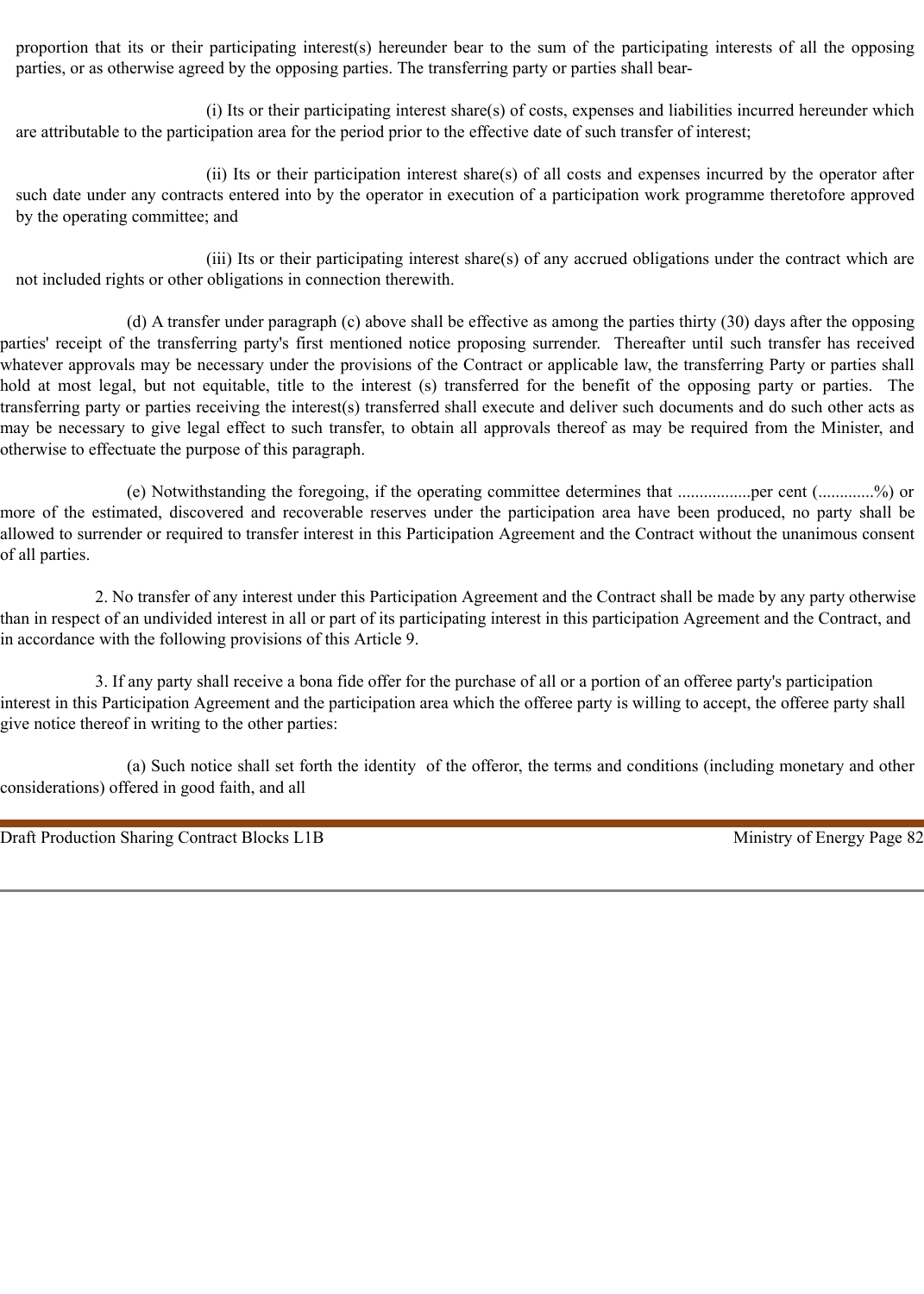other relevant particulars.

(b) For a period of thirty (30) days next following the receipt of such notice, the other parties shall have an option to purchase the entire interest proposed to be sold on the same terms offered by the offeror, as set forth in the respective offer.

(c) If more than one of the parties should exercise its right to purchase said interest, each shall have the right to acquire such interest in the proportion that the Participating Interest hereunder of such party bears to the sum of the Participating interests of all the parties exercising such right except as they may otherwise agree.

(d) If within such a period of thirty (30) days, none of the other parties shall exercise its rights to purchase said interest, the sale to said offeror may be made under the terms and conditions set forth in the notice given; provided that the sale shall be consummated within six (6) months from the date of such notice and that the sale and any transfer shall be in accordance with the Contract and applicable law.

(e) For the purpose of this paragraph, an offer to purchase shall also include an acceptance of a Contractor's offer to sell.

4. The limitations of Article 9 (3) shall not apply to transfer of a participating interest by a party to an affiliate of such party, or by the Contractor to an acceptable assignee as defined in the Contract, or by the Government to an appointee, or from an appointee to another appointee, nor shall they apply to a transfer of a participating interest effected as a result of merger, consolidation, re-organization or sale of capital stock of the parent company of a Party.

5. Every transfer of a participating interest in the participation area shall be made expressly subject to this Participation Agreement and shall include a corresponding interest in jointly acquired equipment and facilities. No transfer of an interest hereunder shall be effective unless made by an instrument in writing duly executed by the parties thereto in accordance with applicable law, and until the same has received all consents required under this Participation Agreement and the Contract. A transfer shall provide that the transferor remains liable for obligations incurred before the date of transfer and such obligations shall in addition become the obligations of the transferee. Where after the transfer, the transferee or transferor owns a participating interest of less than five per cent (5%), they shall be jointly represented.

6. A transfer other than to an affiliate on an appointee shall be of sufficient financial standing to meet its participating interest share of its obligations under the Contract and this Participation Agreement. In the event of a transfer of a participating interest to an affiliate of a party the transferor party shall remain responsible for the full performance by the affiliate of the obligations undertaken by said party under this Participation Agreement and the Contract, and if such affiliate ceases to be an affiliate, the participating interest shall be transferred back to the party.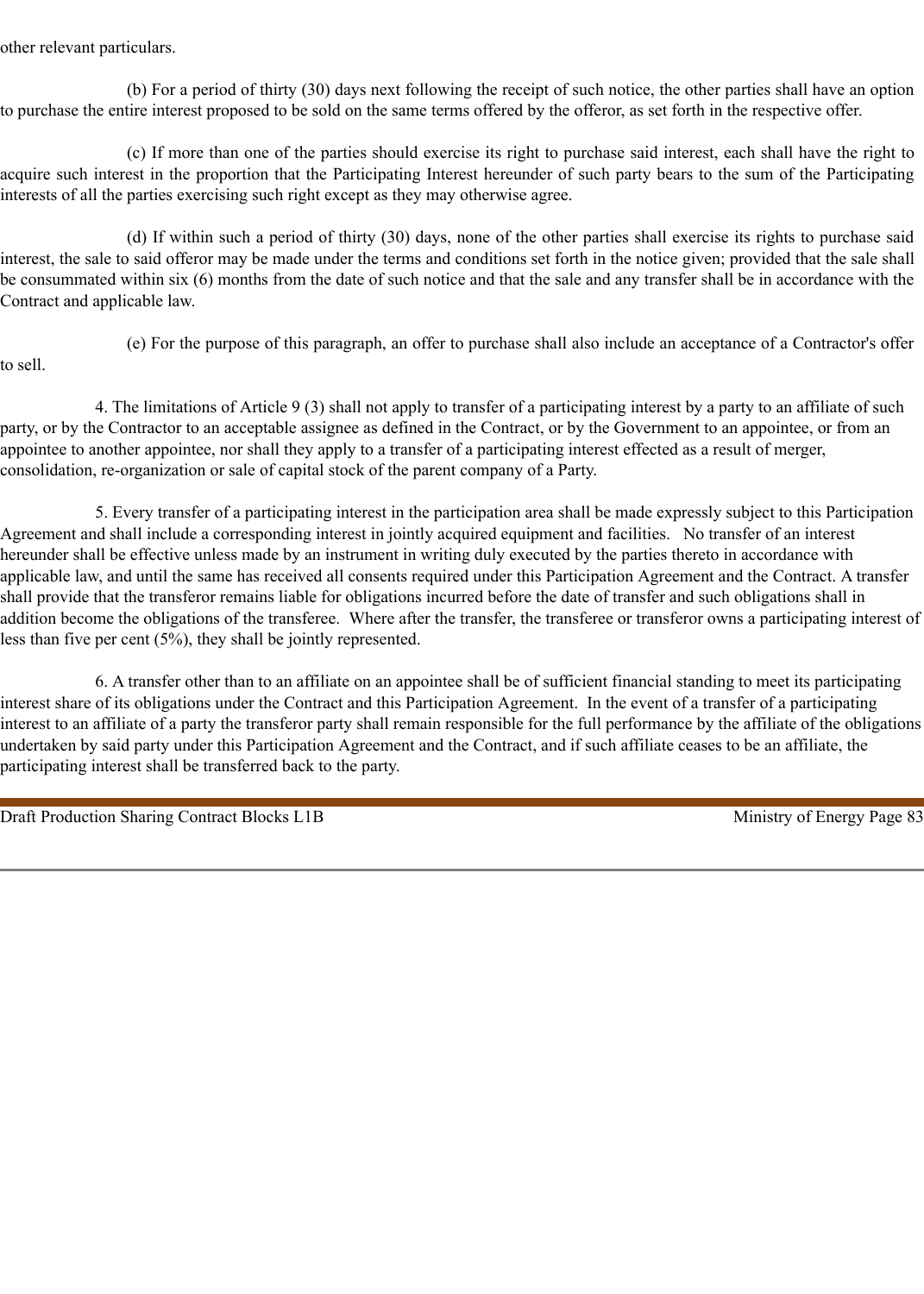7. In this Article, transfer means a transfer, assignment, sale or other disposal of the interest of a party.

#### 10. DISPOSAL OF PRODUCTION

1. Each party shall separately own, take in kind and dispose of its participating interest share of that portion of the petroleum produced and saved from the participation area to which the Contractor is entitled under clause 27 of the Contract.

2. Within six (6) months following the signing of this Participation Agreement, the parties shall, in accordance with the provisions of the Contract and in light of the gathering and transportation facilities available under the adopted development plan, in good faith establish a set of rules governing the scheduling, lifting and other necessary provisions for the crude oil offtakes of the parties, consistent with good international petroleum industry practice, which shall provide, among other things, such detailed terms and procedures as required for-

(a) Short-term production forecasts;

- (b) Nomination and calculation of entitlements; (c) Scheduling of deliveries;
- (d) Lifting tolerances;
- (e) Under lift, over lift and make-up provisions; (f) Passage of title and risk;
- (g) Penalties assessable to the Parties which cause shut-in or reductions of production; and
- (h) Other related matters.

Whatever is mutually agreed by the Parties shall be deemed to form part of this Participation Agreement.

The above terms and procedures shall apply separately to each grade of crude oil that is segregated and separately stored for off take.

3. The Government may request from time to time that the Contractor purchase all or part of the Government's participating interest share of crude oil. The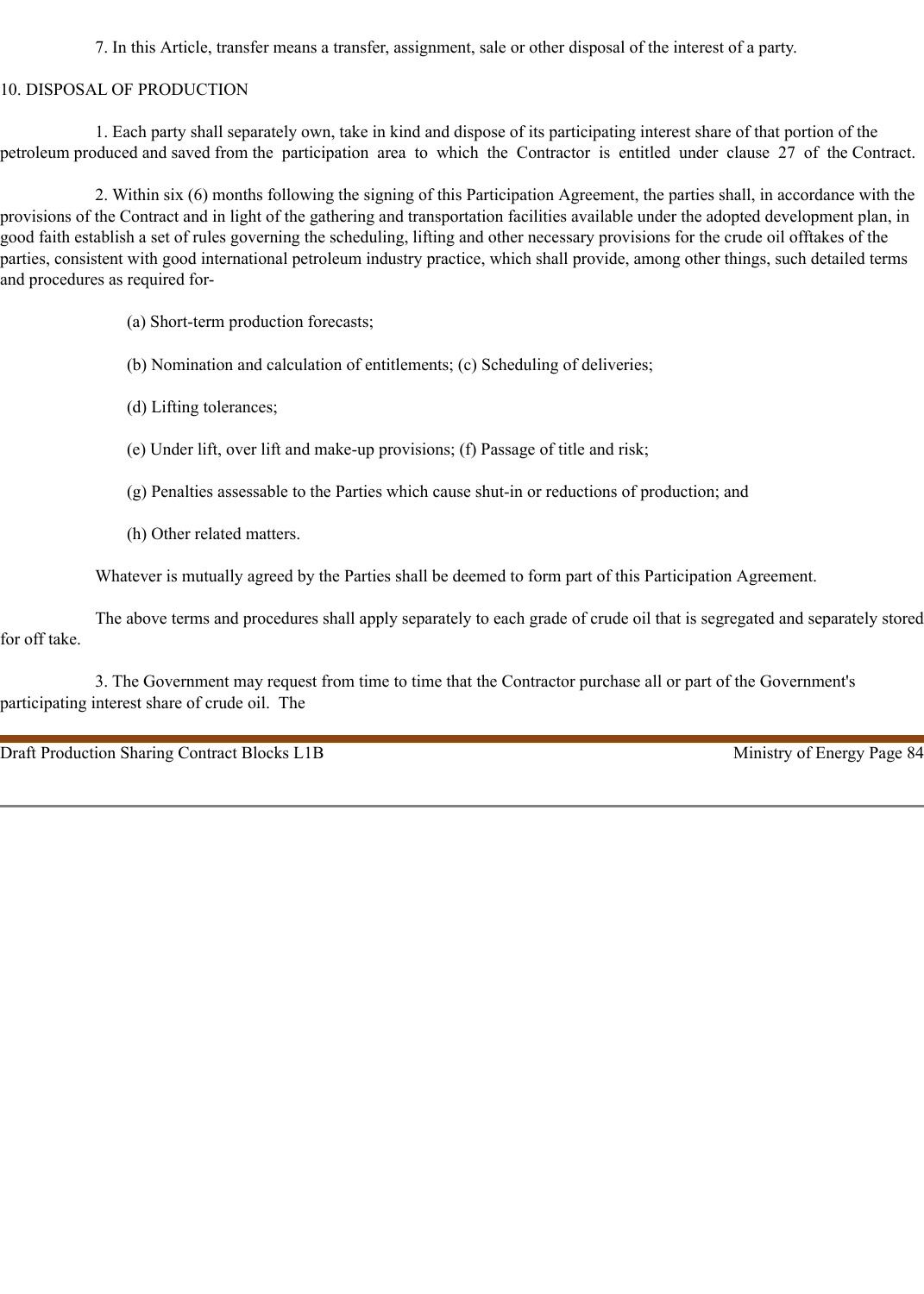Contractor shall use its best efforts to comply with this request but in the event that the Contractor is not able to take such crude oil, then the Contractor will assist the Government in good faith to market such crude oil at the best price, terms and conditions available in the international market for the sale of such crude oil.

4. In the event of production of associated natural gas or of any discovery of natural gas, the parties shall agree upon appropriate procedures for disposal of any natural gas available under this Participation Agreement and the Contract.

### 11. SOLE RISK OPERATIONS

1. Any party may undertake petroleum operations at sole risk (hereinafter referred to as "sole risk project") in a participation area, subject to the provisions of this Article.

2. The following types of sole risk project may be proposed-

(a) the drilling of a well or the deepening, side-tracking, completing, plugging back, testing or reworking of an existing well drilled for the joint account of the parties, in order to test a formation in which no jointly-owned well has been completed as a well producing or capable of producing petroleum;

(b) The installation of production and transportation facilities.

3. The conduct of a project in a development area may not be the subject of a sole risk notice under this Article until after it has been proposed in complete form to the operating committee for consideration pursuant to Article 4 hereof and has not been approved within the period therein provided.

In the event that such project fails to obtain the requisite approval of the operating committee, then any party may serve notice on the other parties of its intention to carry out that project at sole risk. The other parties may give counter-notice that they wish to participate in the project within sixty (60) days after receipt thereof but, where a drilling rig is on the location and has not been released, the period is reduced to seventy-two (72) hours after receipt thereof. The periods set forth in this Article 11 (3) shall be extended for any period of time mutually agreed by the parties as necessary or desirable for acquiring or developing additional information on the sole risk project.

4. If all the other parties elect to participate in the project identified in the proposing party's notice within the period thereof provided, such project is considered as being approved by the operating committee and the provisions of Article 4 (8) of this Participation Agreement shall apply.

5. In the event that less than all the parties elect to participate in the project, the parties which elected to participate (hereafter referred to as "sole risk parties") shall be entitled to have the sole risk project carried out.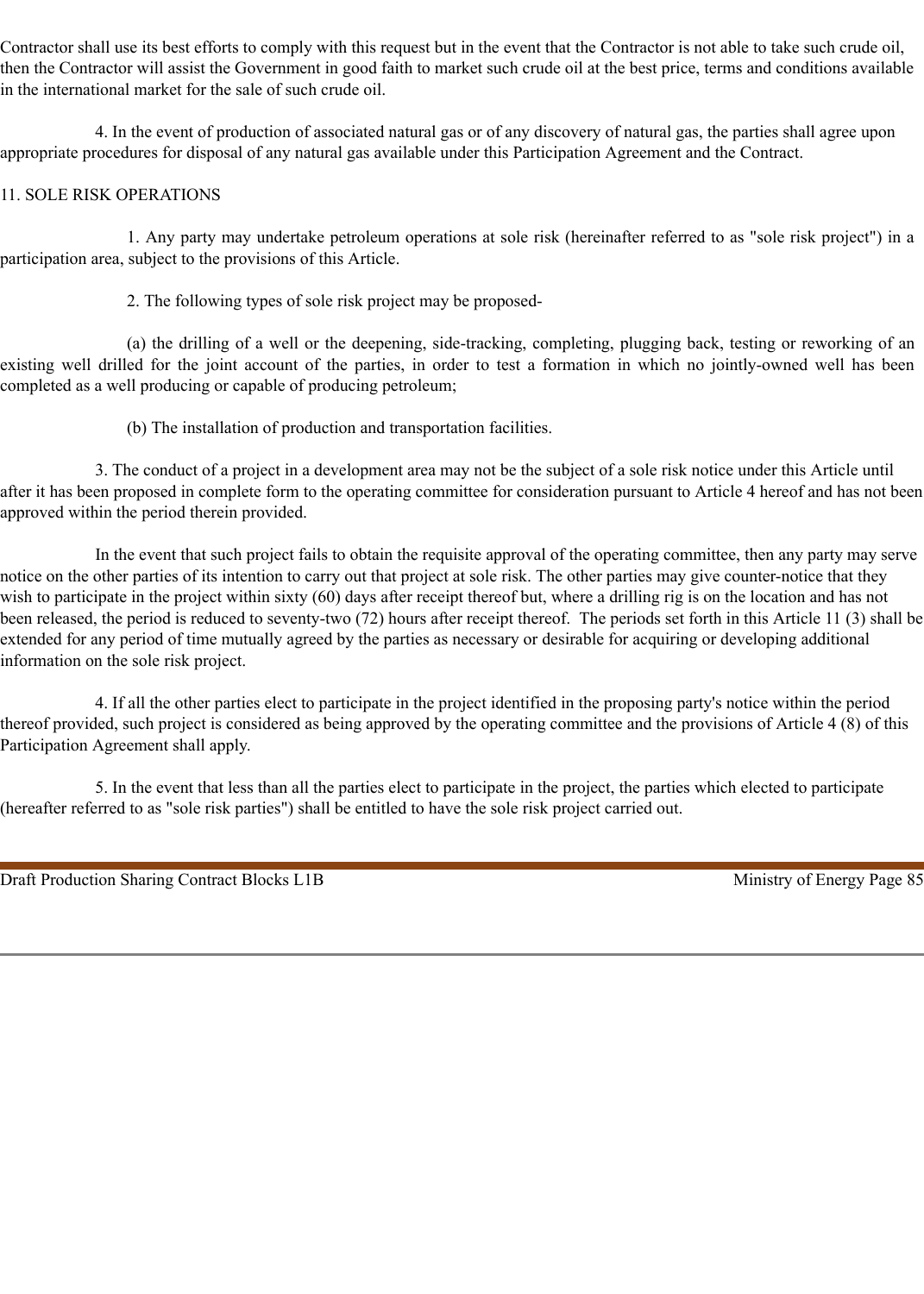The interest of each sole risk party in a sole risk project shall be in proportion to its participation interest in this Participation Agreement, or in such other proportion as the sole risk parties may agree. Any sole risk project shall be carried out at the sole risk, cost and expense of the sole risk parties in the proportion of their respective interests.

6. A sole risk project shall be carried out by the operator on behalf of the sole risk parties under the provisions of this participation agreement. No sole risk project may be commenced after one hundred and eighty (180) days following the expiration of the notice period prescribed in Article 11 (3), but the operator shall commence work as promptly as reasonably possible if the notice period of seventy two (72) hours, set forth in Article 11 (3), applies. The operator shall complete the sole risk project with due diligence provided that it does not jeopardize, hinder or unreasonably interfere with petroleum operations carried out under the Contract and adopted by the operating committee pursuant to Article 4 of this Participation Agreement.

The sole risk parties may use for the sole risk project any production, handling, processing and/or transporting facilities, which are joint property, subject to a determination by the operating committee as to usage fees, availability of capacity and production compatibility.

7. In connection with any sole risk project-

(a) the sole risk project will be carried out under the overall supervision and control of the sole risk parties in lieu of the operating committee;

(b) the computation of costs and expenses of the sole risk project incurred by the sole risk parties shall be made in accordance with the principles set out in exhibit "A" attached hereto;

(c) the operator carrying out the sole risk project shall maintain separate books, records and accounts (including bank accounts) for the sole risk project which shall be subject to the same right of examination and audit by the sole risk parties;

(d) the costs and expenses of the sole risk project shall not be reflected in the statements and billing rendered by the operator for petroleum operations under the Participation Agreement; and

(e) if the operator is carrying out a sole risk project on behalf of the sole risk parties, the operator shall be entitled to request the sole risk parties in connection with the sole risk project to advance their share of the estimated expenditure and shall not use joint account funds or be required to use its own funds for the purpose of paying the costs and expenses of the sole risk project; furthermore the operator shall not be obliged to commence or, having commenced, to continue the sole risk project unless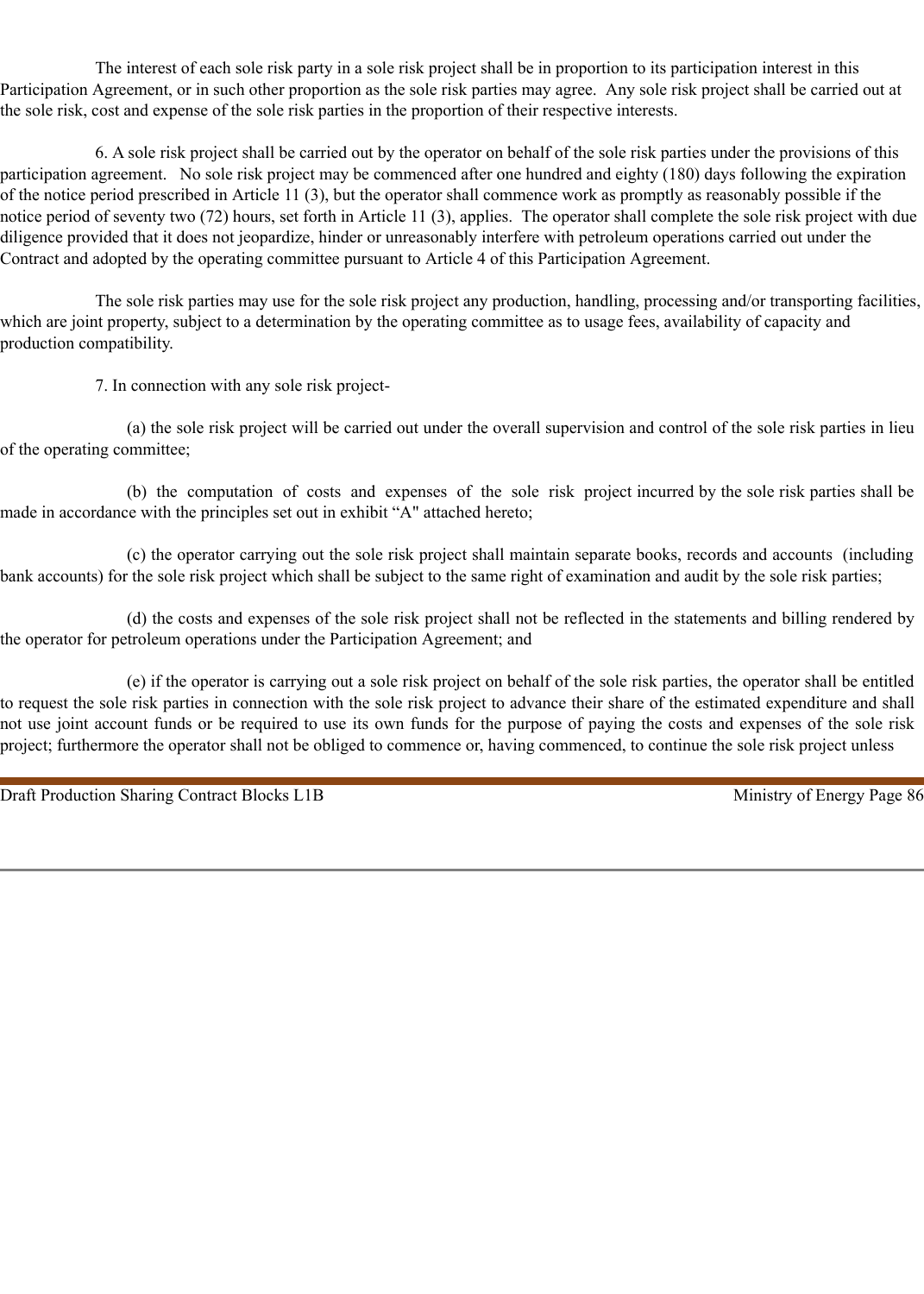and until relevant advances have been received from the sole risk parties.

8. The sole risk parties shall indemnify and hold harmless the other parties against all actions, claims, demands and proceedings whatsoever brought by any third party arising out of or in connection with the sole risk project and shall further indemnify the other parties against all damages, costs, losses and expenses whatsoever directly or indirectly caused to or incurred by them as a result of anything done or omitted to be done in the course of carrying out such sole risk project.

9. Subject to the provision of Article 11 (10) below, the sole risk project, including data and information, is wholly owned by the sole risk parties in accordance with the provisions of the Contract, but the sole risk parties shall keep the other parties informed about the project.

In the event that such project results in an increase of production of petroleum from the participation area, the portion of such increase, which is available to the Contractor, shall be owned solely by the sole risk parties. Each of them shall have the right and obligation to take in kind, and separately dispose of its proportional share of supplementary petroleum production.

10. Any party or parties which are not participating in the sole risk project may, by giving thirty (30) days' notice to the sole risk parties, become participants in such project, at any time after the sole risk parties have recovered from the supplementary petroleum production the following sums of money to which they are entitled on the project:

In the case of a project under Article 11 (2) (a) hereof........per cent (........%) of the Sole Risk cost of such project, plus one hundred per cent (100%) of the cost of operating such well incurred by the Sole Risk Parties.

In the case of a project under Article 11 (2) (b) hereof..........per cent (.......%) of the Sole Risk cost of such project, plus one hundred per cent (100%) of the cost of operating such facilities.

The value of the supplementary production to which a Sole Risk Party is entitled shall be the market value in sales at arm's length, determined in accordance with clause 26 of the Contract.

From and after the election of any party or parties to become participants in such project, all relevant wells, facilities, equipment and other property appurtenant thereto shall be owned jointly by the participating parties and each of the participating parties shall be entitled to receive its proportional share of the supplementary petroleum production.

### 12. CONFIDENTIALITY

1. All information related to the petroleum operations shall be confidential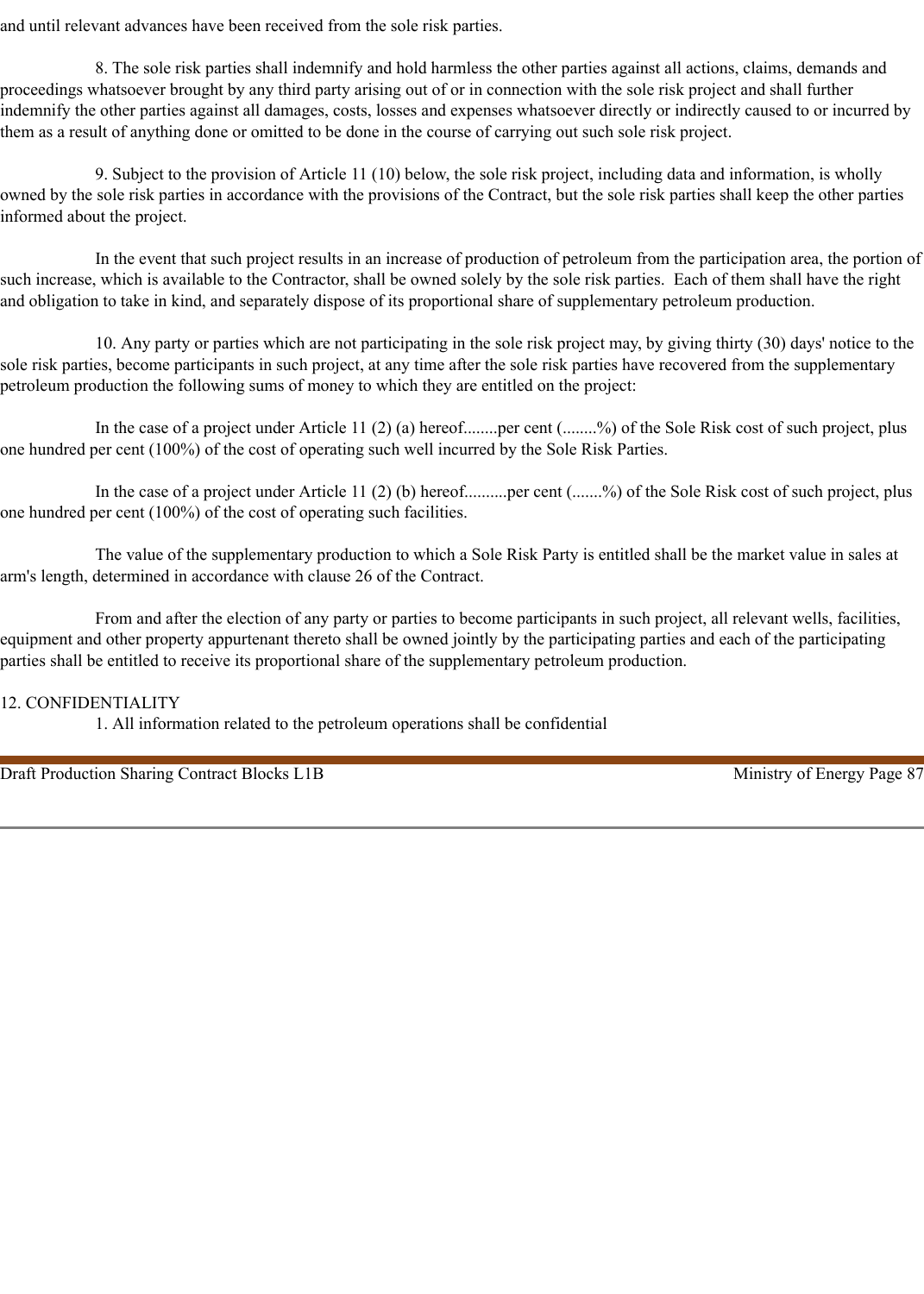and shall not be disclosed to a person other than a party except to- (a) An affiliate;

(b) the Government and other public authorities to the extent necessary for the purpose of any applicable law;

(c) a stock exchange to which a party is obliged to make disclosure;

(d) Contractors, consultants, legal counsels or arbitrators of a Party, where disclosure is essential;

(e) a bona fide prospective purchaser of an interest of a Party in the Contract, but that purchaser shall undertake to treat that information as confidential; (f) a lender, where disclosure is essential; or

(g) a person to whom disclosure has been agreed by the Parties.

2. A party making a disclosure to a person described in paragraph (1) (e) or (f) shall give ten (10) days' written notice thereof to the other parties.

3. The parties shall consult with each other prior to the release of any public statement or press release, and except to the extent required by law, rule or regulation of any government authority or stock exchange, no party shall make any public statement or press release without the approval of all the other parties, which shall not be unreasonably withheld. The operator shall utilize its best efforts to co- ordinate all such public statements to the end that all Parties may effect simultaneous press releases.

4. The obligations of the parties under this Article 12 are continuing obligations and any party ceasing to be a party to this Agreement shall remain bound by this Article until this Agreement is no longer in force between any remaining parties and the Contract has expired.

# 13. LIABILITY

1. The parties shall be severally liable in accordance with their respective participating interest to third parties.

2. Where the Government has nominated an Appointee, as defined in clause 28 (1) of the Contract, and the appointee defaults the Government shall be liable.

3. If because of the operation of the joint and several liability provisions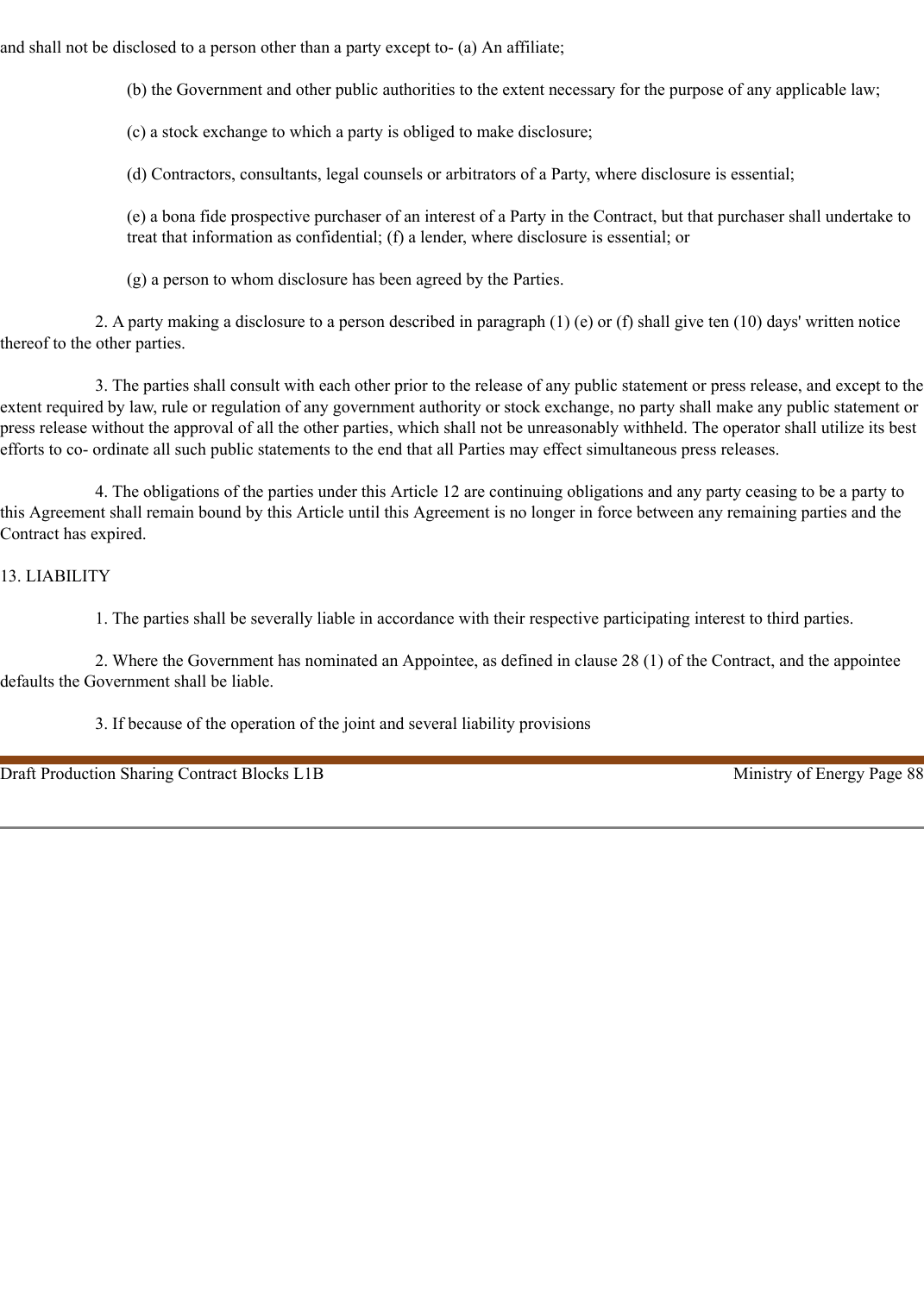contained in the Contract, any one of the Parties hereto shall be required to pay in full to the Government or any other party, any sum which, if the liability were several, would be required separately from each of the Parties or from one other party only, then the Party(ies) shall notify forthwith and request immediate payment of the Party(ies') proportionate share according to its Participating interest. If within ten (10) days from receipt of said notice, the other Party(ies) shall fail to make payment as provided above such Party(ies) shall be in default and the provisions of Article 6 above shall apply, this being without prejudice to any other legal remedies available to the non-defaulting Party(ies) against the defaulting Party(ies).

### 14. GOVERNING LAW

This Participation Agreement shall be governed by and be construed in accordance with the laws of Kenya.

#### 15. ARBITRATION

A dispute under this Participation Agreement shall be referred to arbitration in accordance with clause 41 of the Contract.

#### 16. FORCE MAJEURE

1. In this Article 16, , "Force Majeure" shall include Acts of God, unavoidable accidents, acts of war or conditions attributable to or arising out of war (declared or undeclared), laws, rules, regulations, and orders by any government or governmental agency strikes, lockouts, or other labour or political disturbances, insurrections, riots, and other civil disturbances, hostile acts of hostile forces constituting direct and serious threat to life and property, and all other matters or events of a like or comparable nature beyond the control of the Party concerned, other than rig availability which prevents any of them from performing their obligations under this Participation Agreement.

2. In this clause, "Force Majeure" means an occurrence beyond the reasonable control of the Minister or the Government or the contractor which prevents any of them from performing their obligation under this contract

3. Where a party is prevented from performing an obligation under this Participation Agreement by force majeure, that party shall give written notice to the other Parties, and the obligation of the affected Party shall be suspended for the period of the force majeure.

4. The affected party shall promptly notify the other parties when the period of force majeure terminates.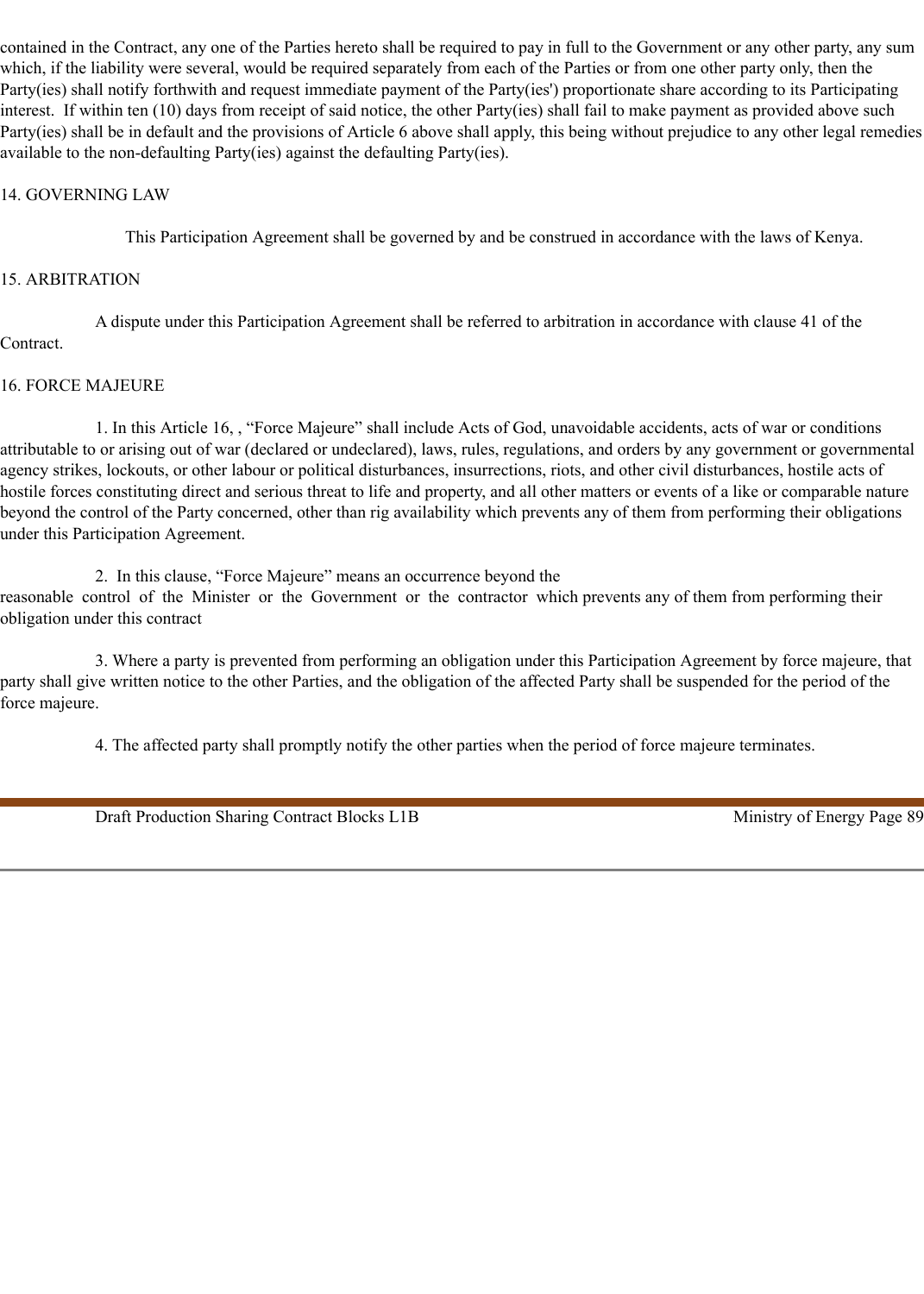5. No Party may claim force majeure as a reason for the failure to timely pay any monies pursuant to this Participation Agreement.

6. Where any Party disputes the existence of force majeure, that dispute may be referred to arbitration as provided in clause 44 of the Contract.

#### 17. NOTICES

1. All notices and other communications provided for in this Participation Agreement shall be made in writing and shall be delivered by hand or sent by registered airmail, as appropriate, return receipt requested, or by telegram or telex (with confirmation by mail) to the Parties at the following addresses:

To the Government:

Ministry of Energy: FAO Hon. Minister of Energy Nyayo House Kenyatta Avenue P O Box 30582.00100 Nairobi, Kenya Tel 00254 20 310 112 Fax 00254 20 228 314

To the Contractor: FAO……………. ………………………… …………………..

2. Notices given by registered airmail shall be deemed received on the date shown on the return receipt. Notices given by telegram or telex shall be presumed received on the working day at the place of receipt following the time of transmission.

3. Any party may at any time and from time to time change its authorized representative or its address herein on giving the other Parties ten (10) days notice in writing to such effect.

to the Contract.

18. TERM

1. This Participation Agreement shall come into force on the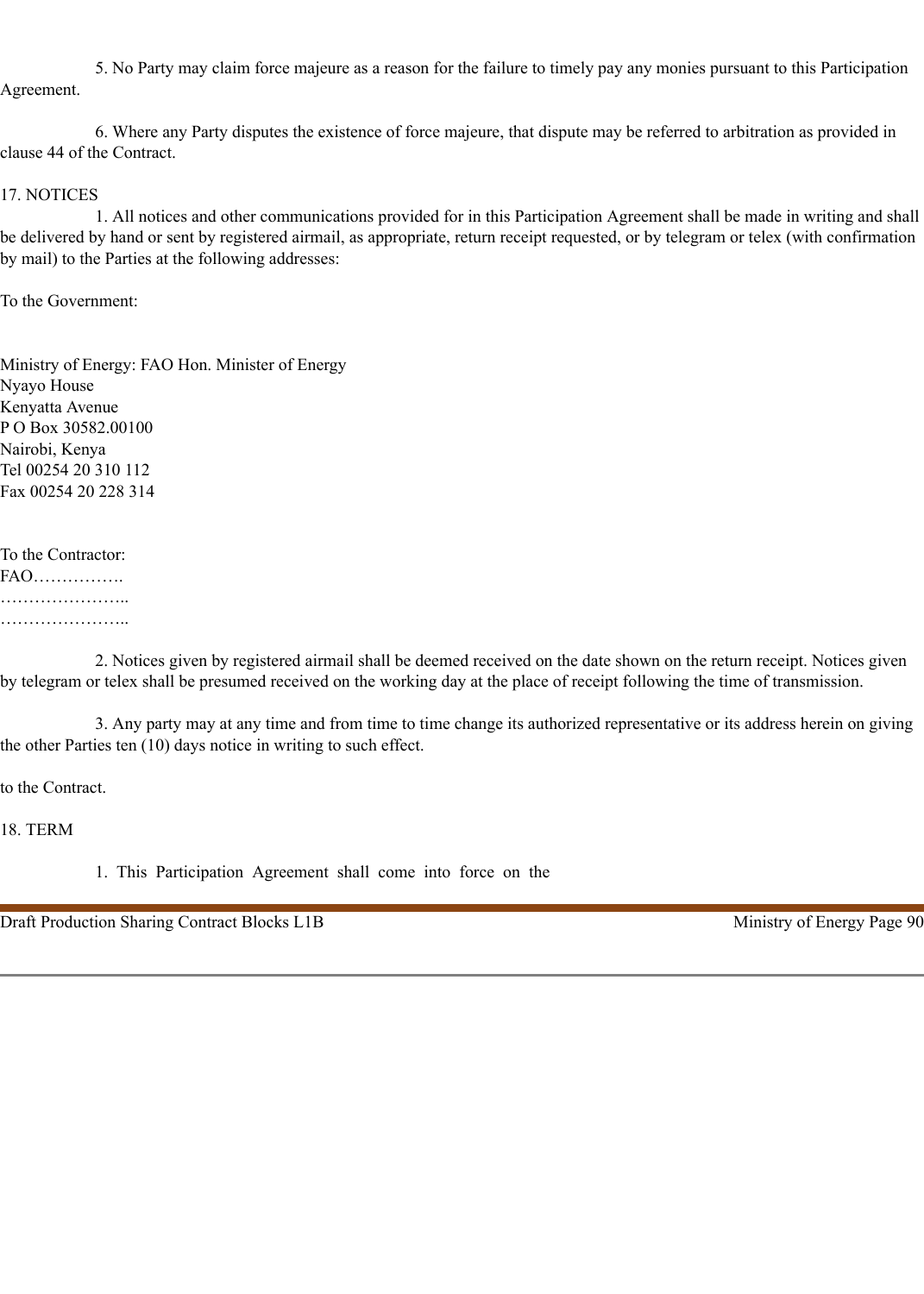participation date and shall remain in force until-

- (a) It is terminated by the written consent of all the parties;
- (b) All the Participating interests are vested in one Party; or
- (c) The expiration or termination of the Contract.

2. Before this Participation Agreement is terminated, there shall be a final accounting and settlement of the Joint Account.

### 19. FINAL PROVISIONS

1. Headings are inserted in this Participation Agreement for convenience and shall not affect the construction for interpretation hereof.

2. This Participation Agreement shall not be amended, modified or supplemented except by an instrument in writing signed by the parties.

3. Subject to the provisions hereof, this Participation Agreement is binding upon and shall apply to the successors and assignees of the parties hereto and each of them respectively.

IN WITNESS WHEREOF, the Parties hereto have signed this Participation Agreement on the day and year first above written.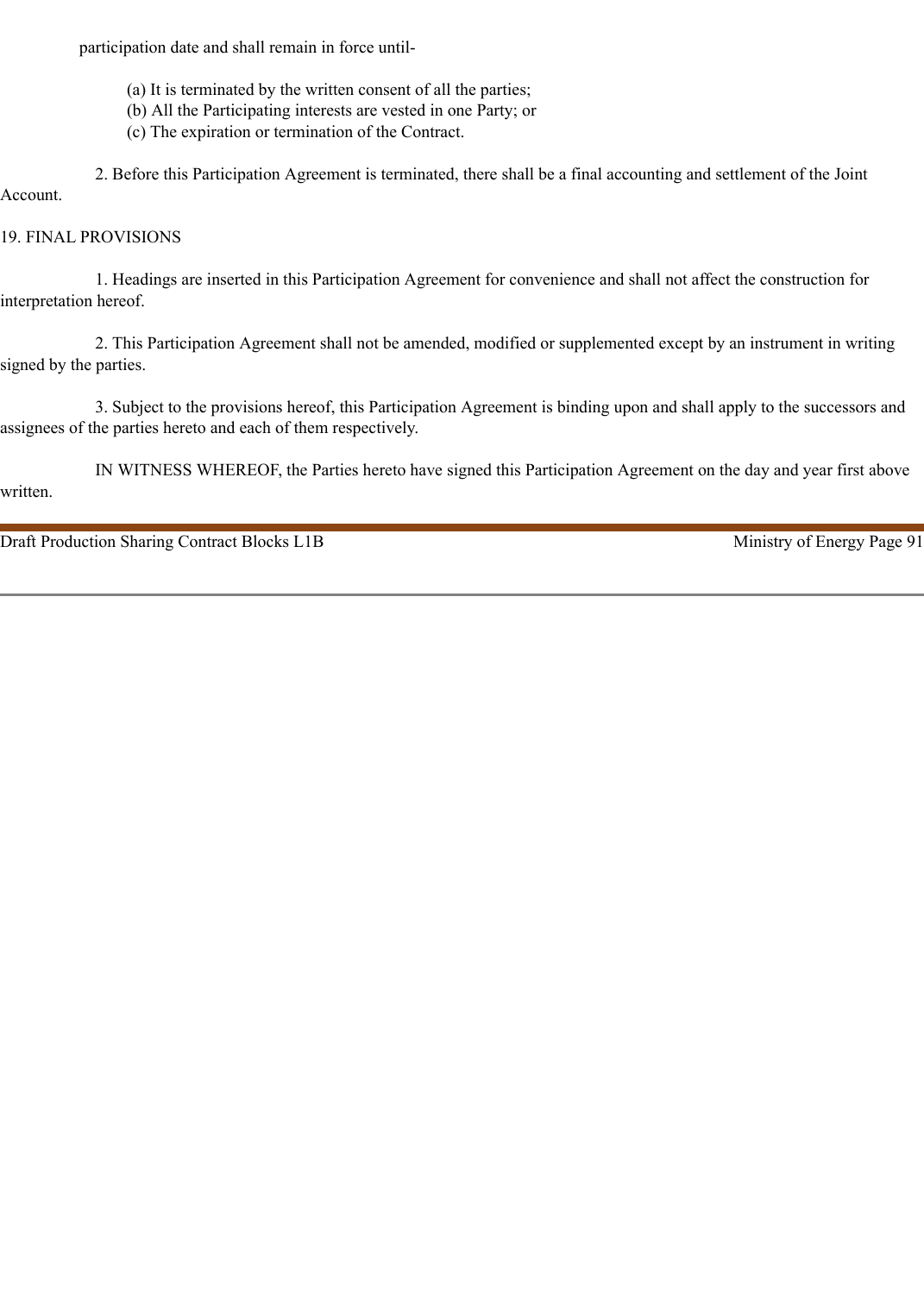#### **EXHIBIT "A" ACCOUNTING PROCEDURE**

Attached to and made a part of the Participation Agreement.

### **TABLE OF CONTENTS**

Section 1 - General Provisions

1.1 - Interpretation

1.2 - Statements, billings and adjustments

1.3 - Advances and payments

1.4 – Audits

### **SECTION 1**

### **GENERAL PROVISIONS**

The purpose of this accounting procedure is to establish equitable methods for determining charges and credits applicable to operations under the Agreement.

It is the intent of the Parties that no Party shall lose or profit by reason of its duties and responsibilities as either operator or as non- operator and that no duplicate charges to the joint account for the same work shall be made.

The parties agree that if any procedure established herein proves unfair or inequitable to any party, the parties shall meet and in good faith endeavour to agree on the changes necessary to correct that unfairness or inequity.

# **1.1. - INTERPRETATION**

1.1.1. In this Exhibit-

(i) "The Agreement" means the Participation Agreement, of which this Exhibit forms part,

(ii)"the Contract" means the production sharing contract to which the Agreement is attached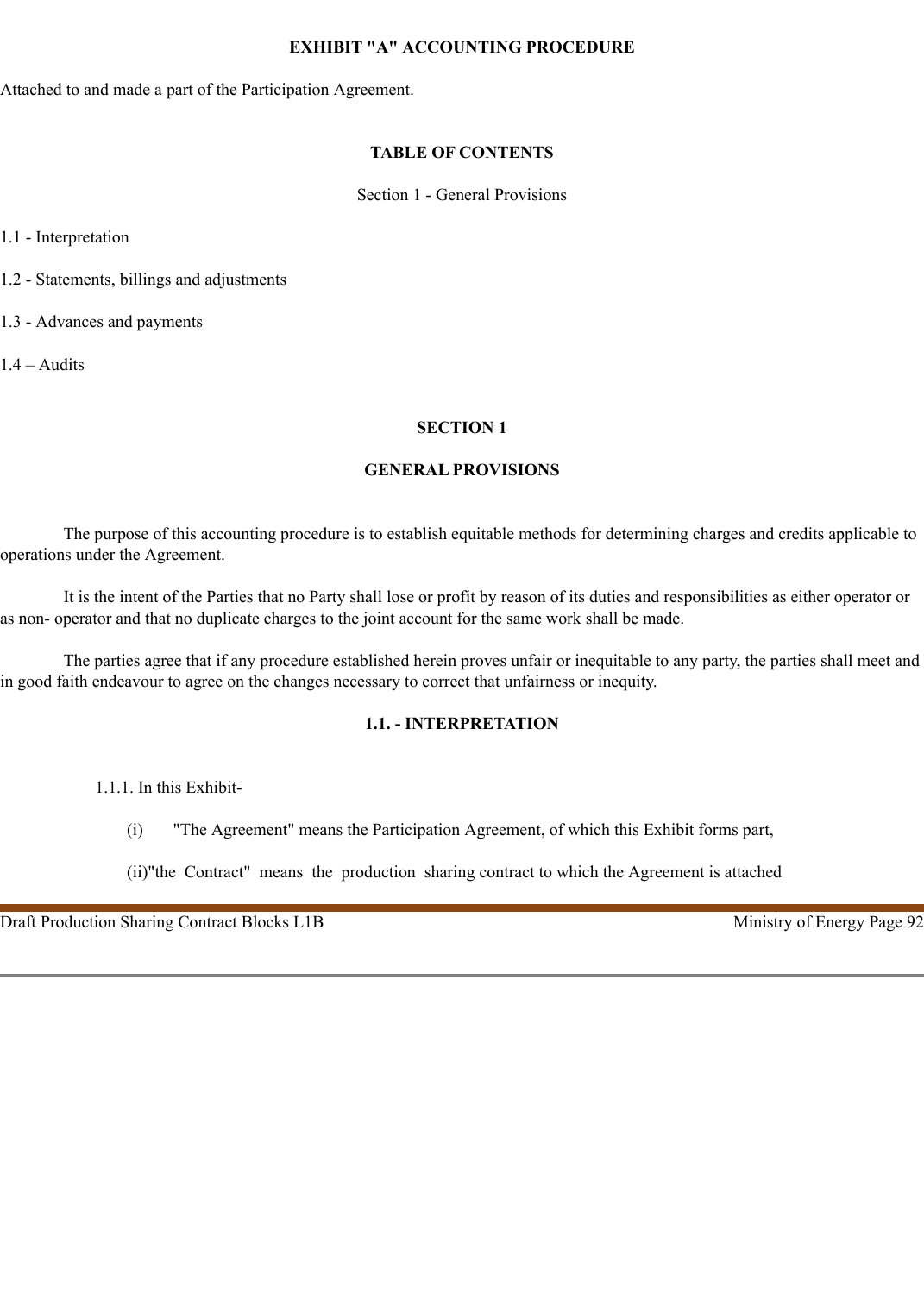(iii) Words and expressions defined in the Agreement, the Contract and its appendices have the meanings therein ascribed to them.

1.1.2. In the event of any conflict between the provisions of the Agreement and this exhibit, the provisions of the Agreement shall prevail.

1.1.3. By mutual agreement between the parties, this accounting procedure attached to the Agreement may be revised from time to time by an instrument in writing signed by the parties.

### **1.2. - STATEMENTS, BILLINGS AND ADJUSTMENTS**

1.2.1. The operator shall maintain financial accounts necessary to record in reasonable details the transactions relating to petroleum operations under the Agreement which shall be prepared in accordance with generally accepted standards of the international petroleum industry. The operator shall upon request by the Party furnish a description of its accounting classifications.

1.2.2. Each party to the Agreement is responsible for preparing its own accounting and tax reports and paying of its own tax obligations to meet Kenyan requirements. The operator shall furnish the nonoperator(s) with all reports, statements, billings and accounting documents necessary to maintain their own accounting records.

1.2.3. The operator shall bill the non-operator(s) on or before the last day of each month for their proportionate share of expenditure for the preceding month. Such billings shall be accompanied by statements of all charges and credits to the joint account, summarized in reasonable detail by appropriate accounting classifications indicative of the nature thereof, except that items of controllable material and unusual charges and credits shall be detailed.

1.2.4. The operator shall, upon request by non-operator(s) furnish a description of such accounting classifications.

1.2.5. Amounts included in the billings shall be expressed in the currency in which the operator's records are maintained. In the conversion of currencies when accounting for advances or payments in different currencies as provided for in subsection 1.3., or any other currency transactions affecting operations under the Agreement, it is the intent that none of the parties shall experience an exchange gain or loss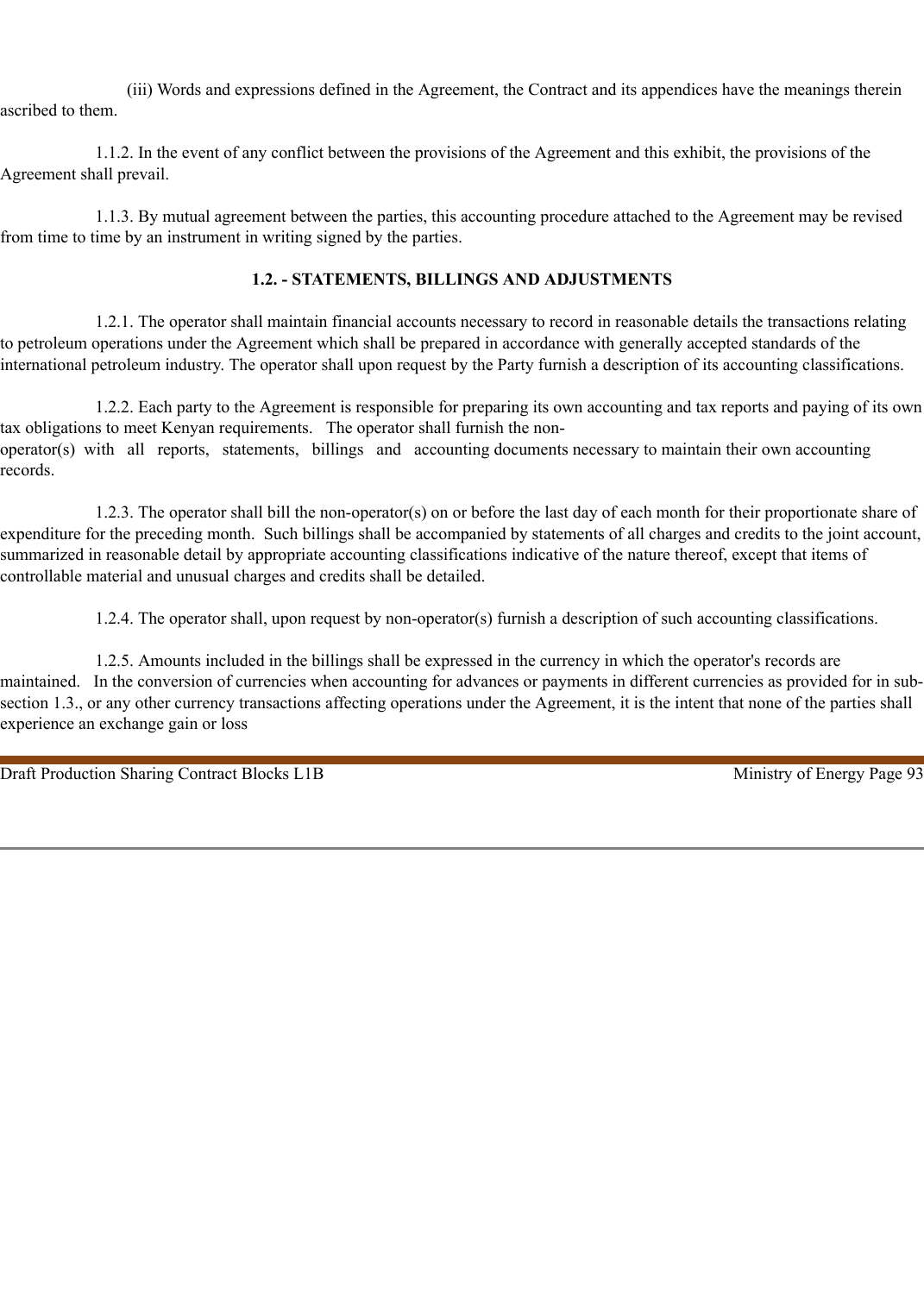at the expense of, or to the benefit of, the other Parties. It is agreed that any loss or gain to the joint account resulting from the exchange of currency required for operations under the Agreement or from the translations required, shall be charged or credited to the joint account. The operator shall furnish the parties with a description of the procedure applied by the operator to accomplish said translation or exchange of currencies and provide currency exchange data sufficient to enable non- operator(s) to translate the billings to the currency of the non-operator(s) accounts.

1.2.6. Payment of billings by non-operator(s) shall not prejudice the right of any non-operator(s) to protest or question the correctness thereof; however, all bills and statements rendered to non-operator(s) by the operator during any year shall conclusively be presumed to be true and correct after twenty-four (24) months following the end of any such year, unless within the said twenty-four (24) month period a non-operator takes written exception thereto and makes claim on the operator shall be made unless it is made within the same prescribed period. The provisions of this Sub-section shall not prevent adjustment resulting from a physical inventory or the joint property or from a third party claim.

# **1.3. - ADVANCES AND PAYMENT**

1.3.1. If operator so requests, non-operator(s) shall advance to the operator the non-operator(s)' share of estimated cash requirements for the succeeding month's operation in accordance with Article 6 of the Agreement. Operator shall make written request for the advance to non- operator(s) at least twenty (20) days prior to the first banking day of such succeeding month. The advance shall not be due and payable before the first banking day of the month for which the advance is requested. The request shall set out the funds in the currencies to be expended as estimated by the operator to be required. The non-operator(s) shall on or before the due date make corresponding advances in the currencies requested by depositing such funds to operator's account at a bank as may be from time to time designated by the operator.

1.3.2. Should the operator be requested to pay any large sums of money for operations under the Agreement, which were unforeseen at the time of providing the non-operator(s) with said monthly estimates of its requirements, the operator may make a written request of the non- operator(s) for special advances covering the non-operators' share of such payments. Non-operator(s) shall advance to operator their share of such advances within fifteen (15) days after date of such notice.

1.3.3. If non-operators' advances exceed their share of actual expenditure, the next succeeding cash advance, after such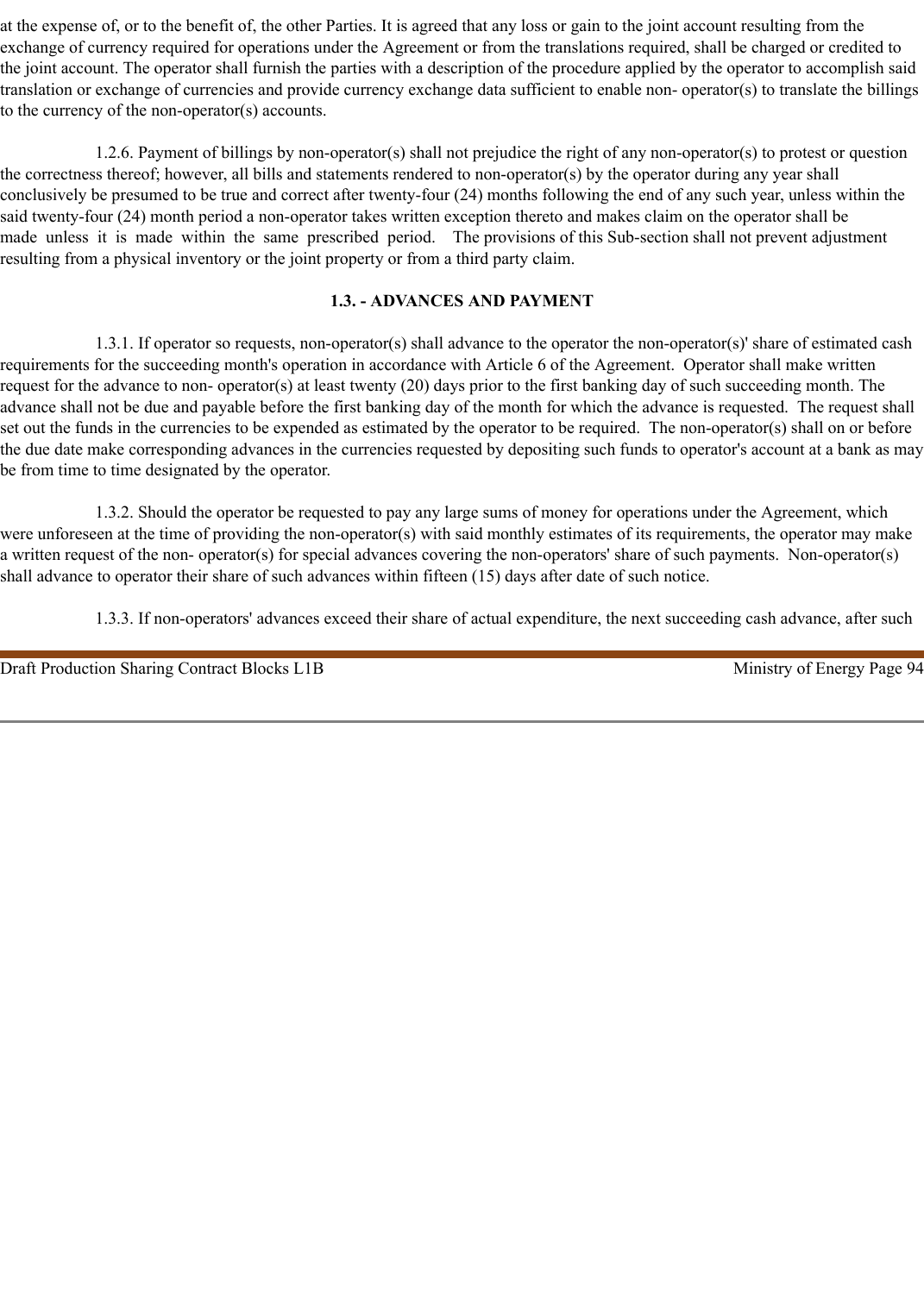determination, shall be reduced accordingly. However, non-operator(s) may request that excess advances be refunded. The operator shall make such refund with fifteen (15) days after the date of such notice.

1.3.4. If non-operators' advances are less than their share of actual expenditure, the deficiency shall, at operator's option, be added to subsequent cash advance requirements or be paid by non-operators within fifteen (15) days following operator's billing to non-operator(s) of such deficiency.

1.3.5. If the operator does not request non-operator(s) as provided in sub-part 1.3.1., to advance their share of estimated cash requirements, non-operator(s) shall pay their share of actual expenditure within fifteen (15) days following date of operator's billing.

1.3.6. Payments of advances or billings shall be made on or before the due date; and if not so paid, the unpaid balance shall be treated as provided under Article 6 of the Agreement.

### **1.4. - AUDITS**

1.4.1. A non-operator, upon at least thirty (30) days' advance written notice to the operator and other non-operator(s), shall have the right at its sole expenses to audit the joint account and related records for any year or portion thereof within the twentyfour (24) month period following the end of such year; however, the conducting of an audit shall not extend the time for the taking of written exception to and the adjustment of accounts as provided for in sub-part 1.2.5. The operator shall make every reasonable effort to co-operate with the non-operators, and the non-operators shall make every reasonable effort to conduct audits in a manner which will result in a minimum of inconvenience to the operator.

1.4.2. All adjustments resulting from an audit agreed between the operator and the non-operator conducting the audit shall be rectified promptly in the joint account by the operator and reported to the other non-operator. Any unresolved dispute arising in connection with an audit shall be referred to arbitration in accordance with Article 15 of the Agreement.

1.4.3. Except as otherwise provided in the Contract, the cost of any audit or verification of the joint account that is for the benefit of all parties shall be chargeable to the joint account if the parties mutually agree.